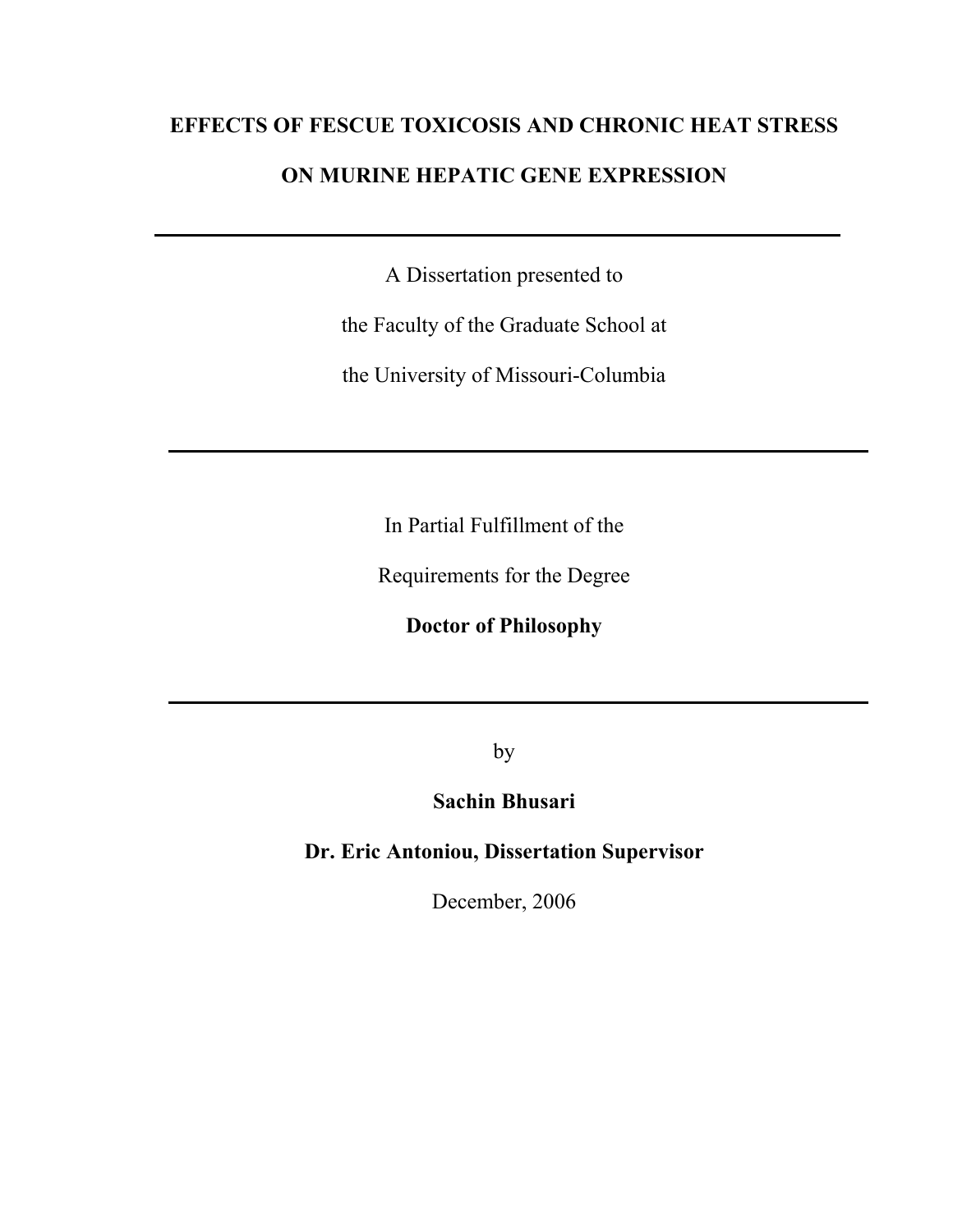The undersigned, appointed by the Dean of the Graduate School, have examined the dissertation entitled

# EFFECTS OF FESCUE TOXICOSIS AND CHRONIC HEAT STRESS ON MURINE HEPATIC GENE EXPRESSION

Presented by Sachin Bhusari

a candidate for the degree of Doctor of Philosophy

and hereby certify that in their opinion it is worthy of acceptance.

Dr. Eric Antoniou

Dr. William R. Lamberson

Dr. Donald E. Spiers

Dr. Tim J. Evans

Dr. Jeremy F. Taylor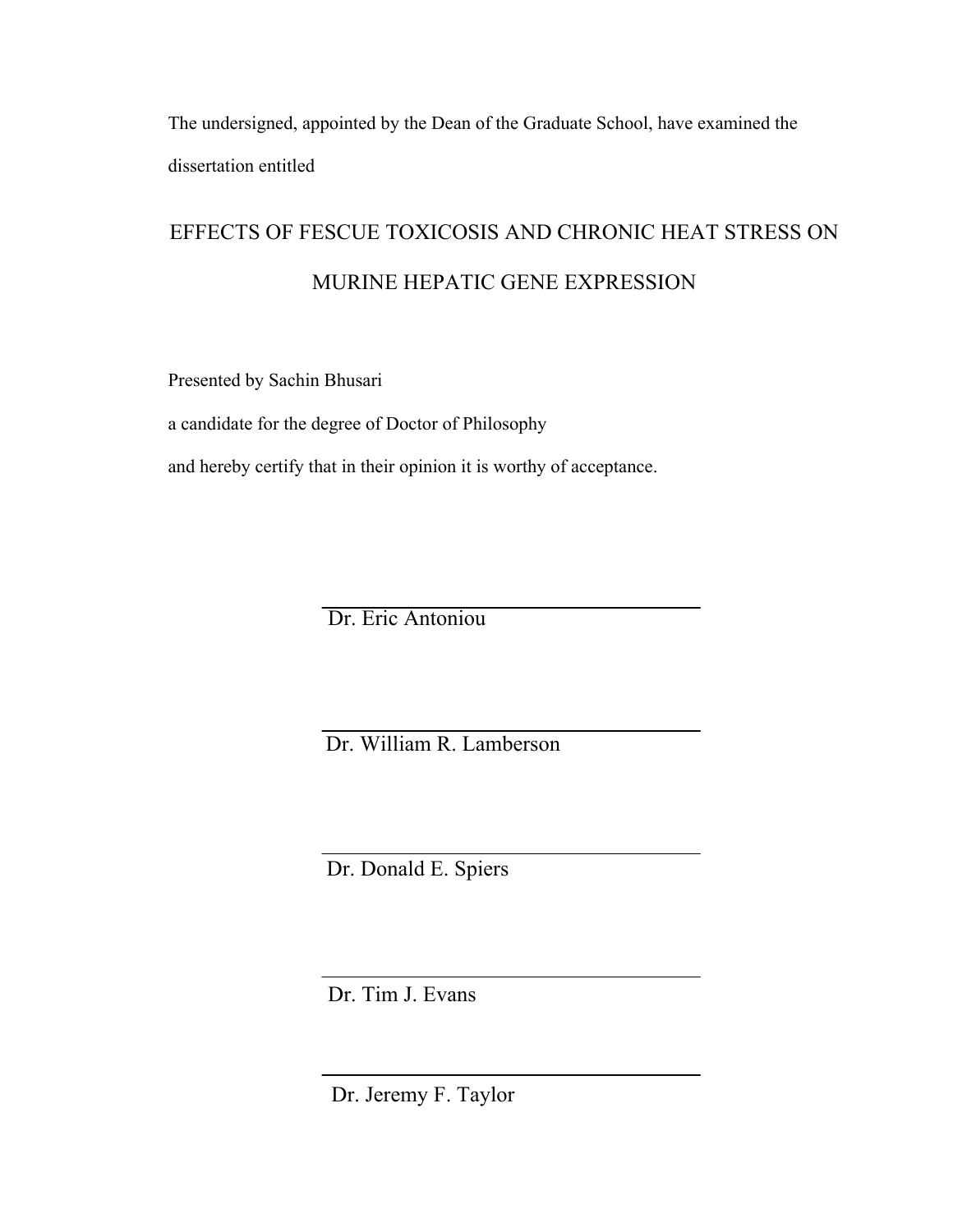#### **ACKNOWLEDGEMENTS**

 I would like to thank my major advisor, Dr. Eric Antoniou for his guidance and advice provided during the course of my Ph.D. program. His constant encouragement and enthusiasm for the subject helped me to learn and keep abreast with latest developments in the field of genetics  $\&$  genomics. His patience when things didn't work in lab and his encouraging words that "you would never learn new things if you fear of making mistakes" would always be remembered. I would like to thank my Ph.D. committee member and my master's degree advisor, Dr. William R. Lamberson for the guidance provided over the period of my graduate studies here at MU. I would like to thank my doctoral committee members Dr. Don Spiers, Dr. Jerry Taylor, and Dr. Tim Evans for agreeing to be on my Ph.D. committee and spending their valuable time for guiding me during the course of my Ph.D. program.

 I would also like to thank people of the state of Missouri, Department of Animal Sciences for providing financial assistance during my M.S and Ph.D. degrees. I would always be grateful for that. I would also like to thank my friends, roommates and graduate students in Animal Science department for making my stay in Columbia enjoyable. I would also like to thank departmental secretaries Doris Lyons and Cindy Glascock for all the help provided during past few years in the department.

 I would like to thank my parents for helping me become what I am today. I am grateful for the sacrifices they made so that I can get the best possible education. I dedicate the dissertation to my parents. I am lucky to have loving care and support of my sisters. I am fortunate to have Mayuri as my loving and caring wife. I thank her for her patience and support during these past few months. **THANK YOU ALL**

ii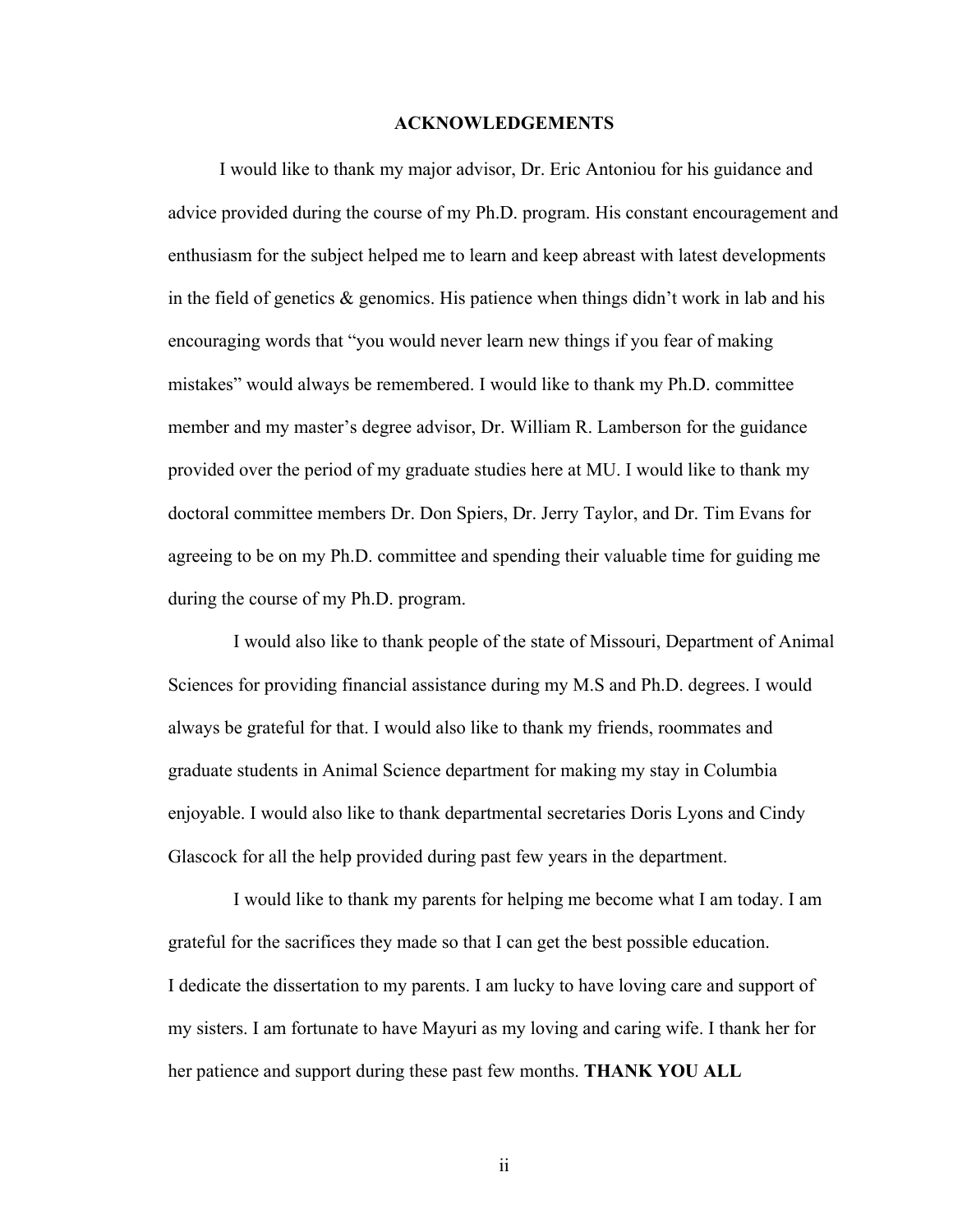| Chapter      |                                                                  |
|--------------|------------------------------------------------------------------|
| I            |                                                                  |
| $\mathbf{I}$ | <b>LITERATURE REVIEW</b>                                         |
|              |                                                                  |
|              | of endophyte-infected fescue                                     |
|              |                                                                  |
|              |                                                                  |
|              |                                                                  |
|              |                                                                  |
|              |                                                                  |
| III          | EFFECTS OF FESCUE TOXICOSIS ON HEPATIC GENE<br><b>EXPRESSION</b> |
|              | .26                                                              |
|              | .27                                                              |
|              |                                                                  |
|              |                                                                  |

# **TABLE OF CONTENTS**

Discussion………………………………………………………39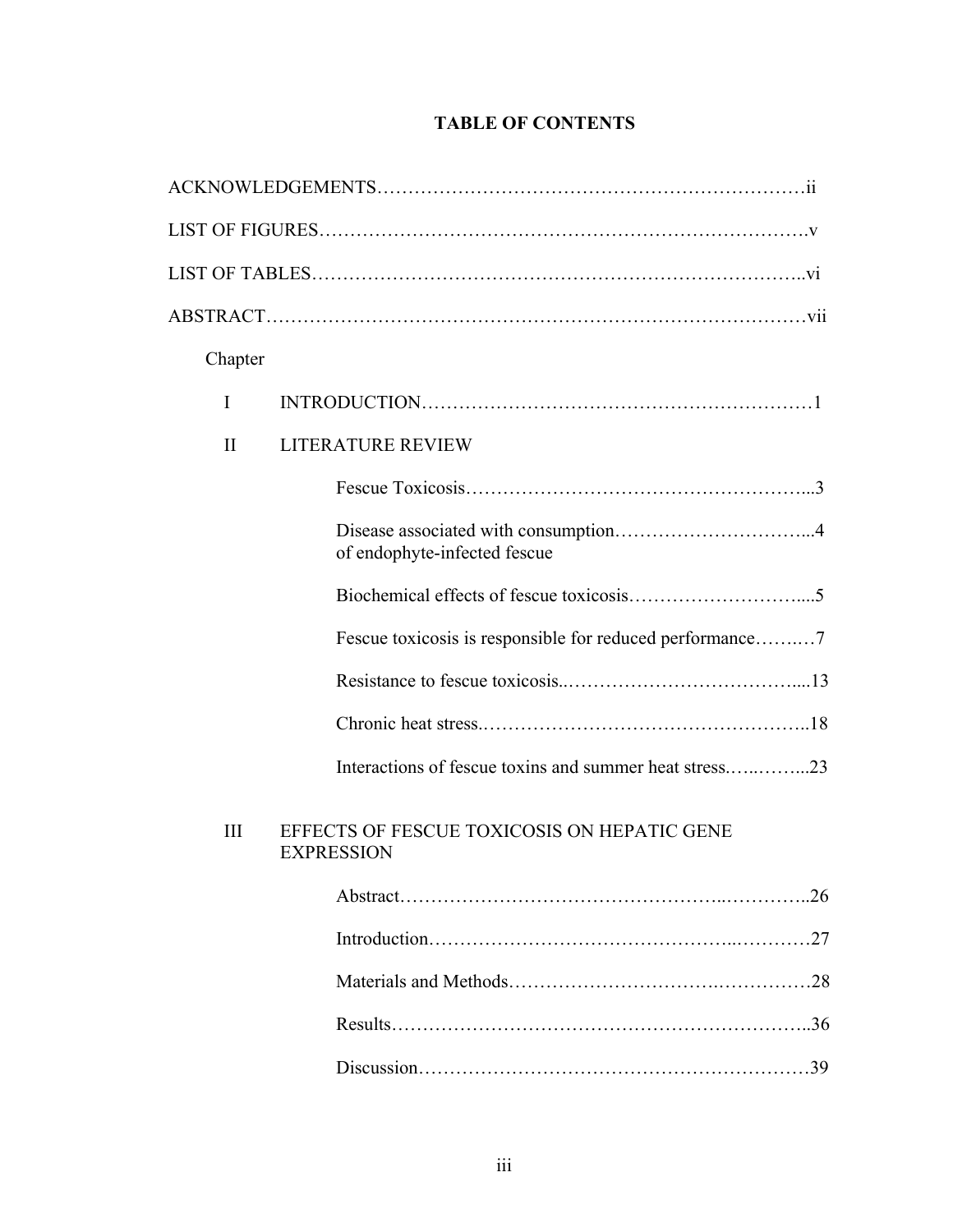## IV TRANSCRIPTIONAL PROFILING OF MOUSE LIVER IN RESPONSE TO CHRONIC HEAT STRESS

## V EFFECTS OF HEAT STRESS ON ALTERATIONS IN MURINE HEPATIC GENE EXPRESSION ASSOCIATED WITH FESCUE TOXICOSIS

| VI |  |
|----|--|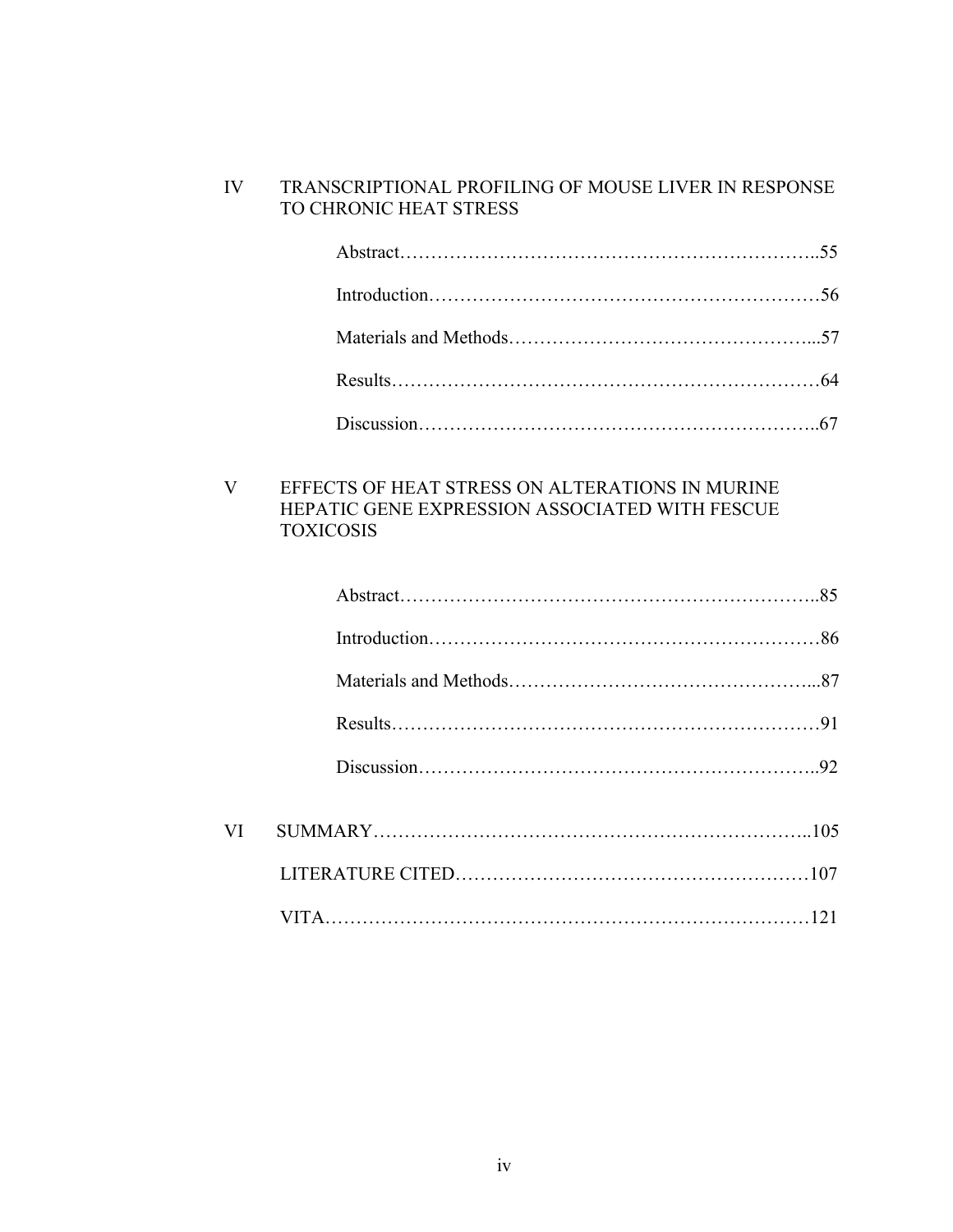# **LIST OF FIGURES**

| <b>Figure</b> |                                                                                                                                                                                                                | Page |
|---------------|----------------------------------------------------------------------------------------------------------------------------------------------------------------------------------------------------------------|------|
| $\mathbf{1}$  | Differentially expressed genes and mice clustered using TIGR                                                                                                                                                   |      |
| 2             | Expression analyses of 10 genes using oligonucleotide microarrays                                                                                                                                              |      |
| 3             | Flowchart showing gene expression changes in sex-steroid<br>metabolism pathway in liver of mice fed the endophyte-infected                                                                                     |      |
| 4             | Differentially expressed genes and mice clustered using TIGR multi                                                                                                                                             |      |
| 5             | Expression analyses of 10 genes using oligonucleotide microarrays                                                                                                                                              |      |
| 6             | Flowchart showing gene expression changes in the anti-oxidant                                                                                                                                                  |      |
| 7             | Catalase and Superoxide Dismutase enzyme activities in heat stress and                                                                                                                                         |      |
| 8             | Glutathione peroxidase enzyme activity, reduced glutathione to oxidized<br>glutathione ratio in heat stress and thermoneutral mouse liver. 84                                                                  |      |
| 9             | Principal component analysis (PCA) of E+HS and E+TN mice103                                                                                                                                                    |      |
| 10            | Expression analyses of eight genes showing log 2 of the ratio computed<br>from the expression of gene in mice fed endophyte-infected<br>diet at heat stress over its expression in mice fed endophyte-infected |      |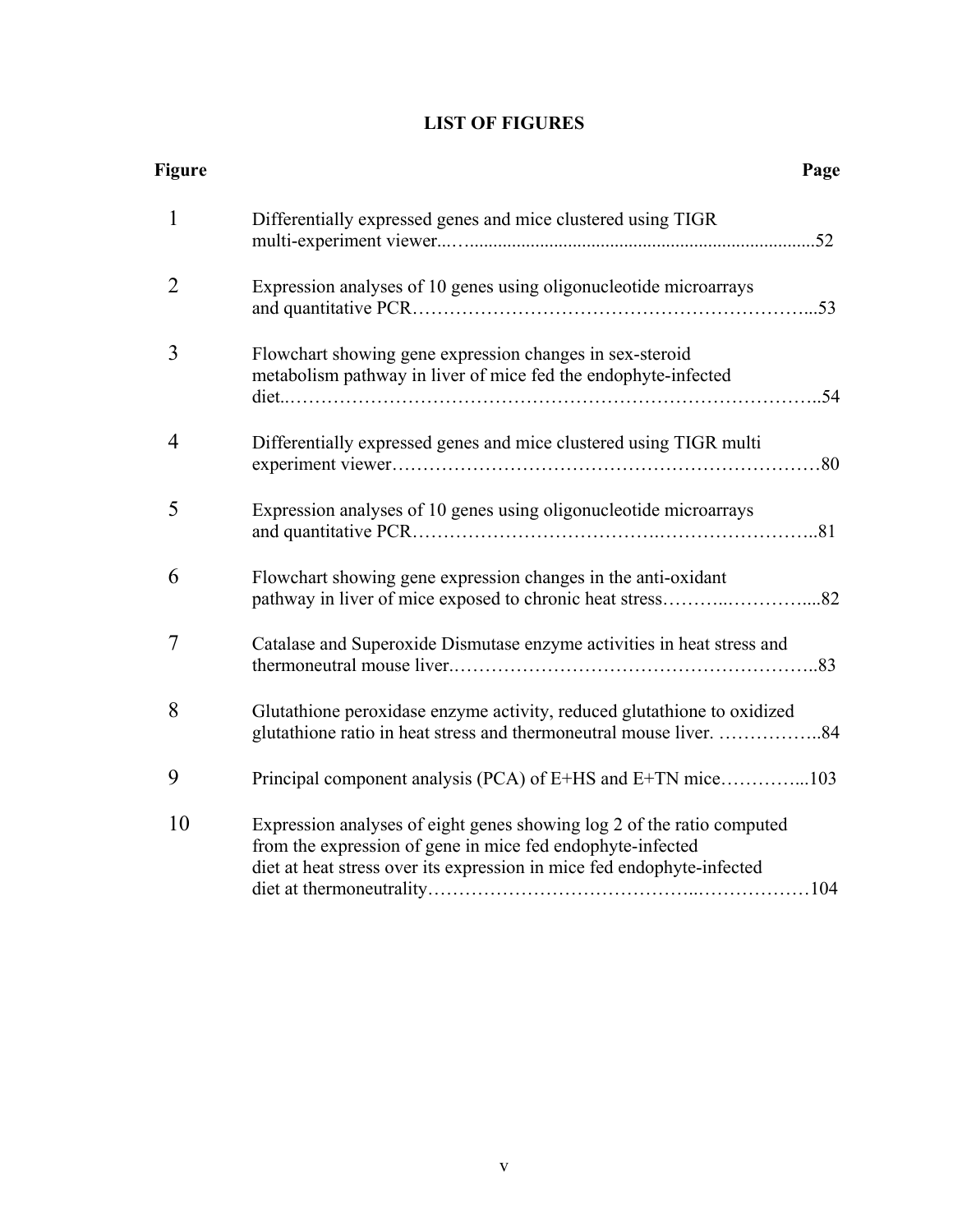# **LIST OF TABLES**

#### **Table** Page

| $\mathbf{1}$   | Comparison of results from three methods used to analyze<br>gene expression data from microarrays of liver from mice fed                         |
|----------------|--------------------------------------------------------------------------------------------------------------------------------------------------|
| $\overline{2}$ |                                                                                                                                                  |
| 3              | List of up-regulated genes in livers from mice fed the endophyte-<br>infected diet obtained from microarray data analyzed by ANOVA using<br>.48  |
| 4              | List of down-regulated genes in livers from mice fed the endophyte-<br>infected diet obtained from microarray data analyzed by ANOVA             |
| 5              | Threshold cycle means for target and GAPD genes in livers from mice<br>fed endophyte-infected ( $n = 14$ ) and endophyte-free ( $n = 12$ ) diets |
| 6              |                                                                                                                                                  |
| 7              |                                                                                                                                                  |
| 8              |                                                                                                                                                  |
| 9              |                                                                                                                                                  |
| 10             | List of genes differentially expressed in mice exposed to E+HS vs E+TN100                                                                        |
| 11             | Genes involved in pathways changed in liver of mice treated with<br>endophyte-infected $(E+)$ diet, heat stress (HS) and the combination of      |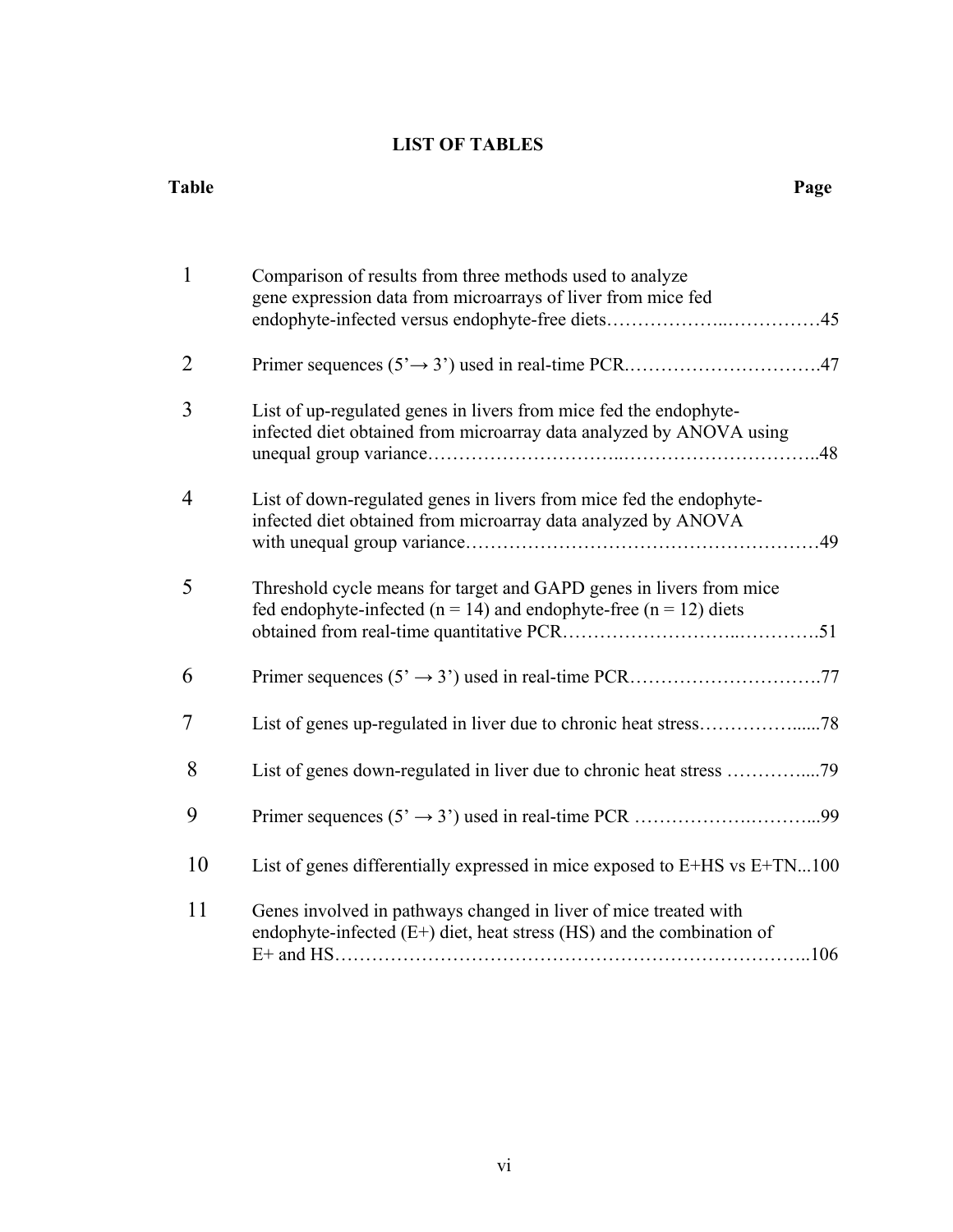# **EFFECTS OF FESCUE TOXICOSIS AND CHRONIC HEAT STRESS ON MURINE HEPATIC GENE EXPRESSION**

Sachin Bhusari

Dr. Eric Antoniou, Dissertation Supervisor

## **ABSTRACT**

Fescue toxicosis affects domestic animals grazing fescue pasture infected with the endophytic fungus, *Neotyphodium coenophialum*. Signs of fescue toxicosis include increased core body temperature and respiration rate and decreased milk yield and reproductive performance. Laboratory mice also exhibit symptoms of fescue toxicosis, as indicated by reduced growth rate and reproductive performance. Mice were used to study effects of fescue toxicosis on hepatic gene expression. Twenty-seven mice were randomly allocated to a diet containing either 50% endophyte-infected (E+; 6 ppm ergovaline) or endophyte-free (E-) fescue seed for 2 wks under thermoneutral conditions. A two-stage ANOVA of microarray data identified 36 genes differentially expressed between mice fed E+ and E- diets. The E+ diet resulted in down-regulation of genes involved in sex-steroid metabolism pathway, and genes involved in cholesterol and lipid metabolism. Genes coding for ribosomes and protein synthesis were up-regulated by the E+ diet. In a second study, mice were used to study the effects of chronic heat stress on hepatic gene expression. Twenty-five mice were randomly allocated to either chronic heat stress (cHS;  $34 \pm 1^{\circ}$ C) or thermoneutral (TN;  $24 \pm 1^{\circ}$ C) conditions for a period of two wks from 47 to 60 d of age. A two-stage ANOVA of 1353 gene homologous oligoarray data identified 30 genes differentially expressed between mice exposed to cHS or TN conditions. Expressions of ten genes were also measured using quantitative real-

vii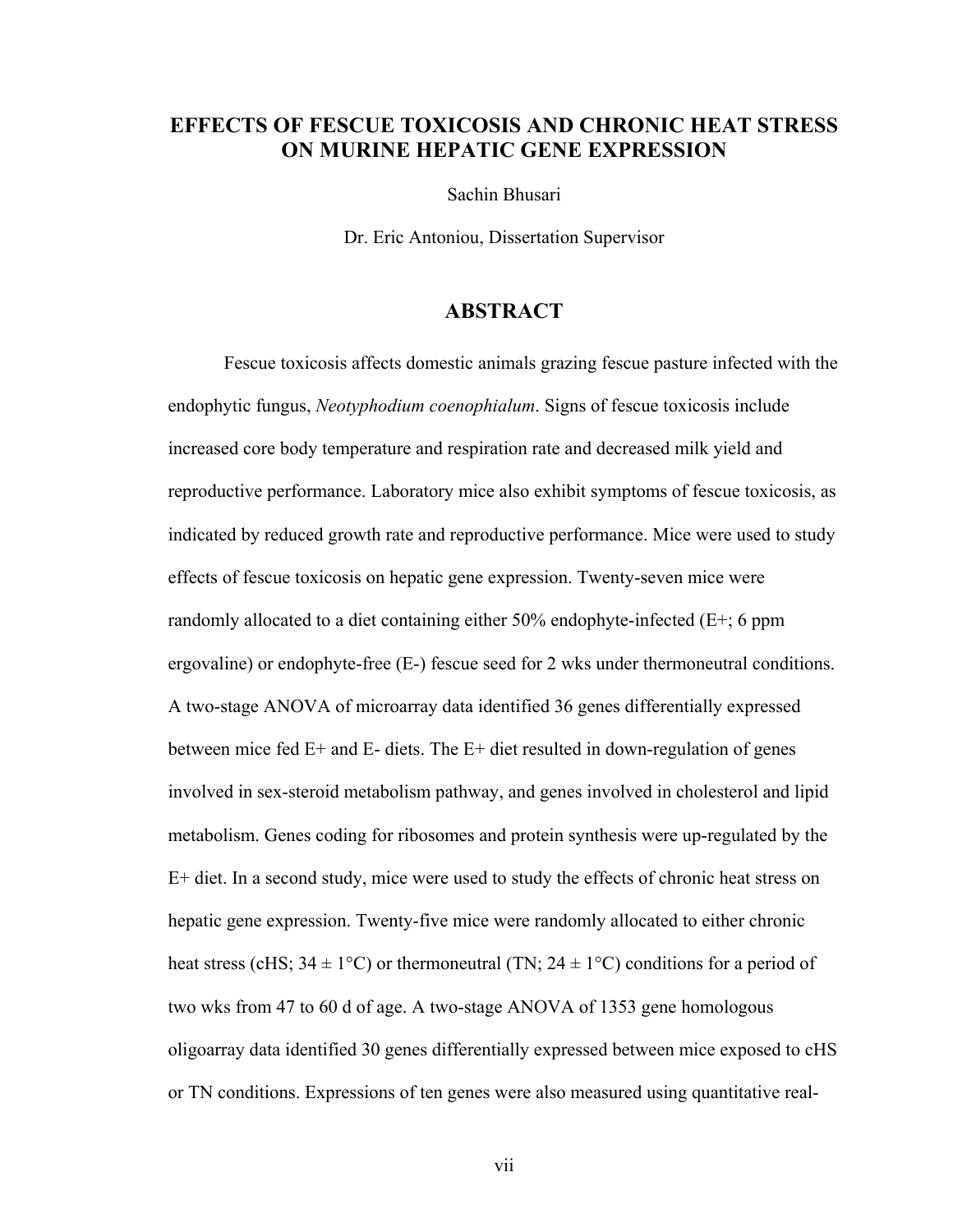time PCR. Genes involved in the anti-oxidant pathway and genes involved in metabolism were up-regulated due to cHS. Genes involved in generation of reactive oxygen radicals and a number of mitochondrial expressed genes were down-regulated by cHS. However, cHS did not produce an increase in oxidative stress induced mitochondrial DNA damage. Summer slump is seen in animals consuming infected-fescue forage during periods of elevated ambient temperatures (summer) to produce a range of phenotypic disorders. In the final study, effects of heat stress on changes in gene expression due to fescue toxicosis in mice liver were studied using DNA microarrays. Our goal was to characterize the differences in gene expression in liver of mice exposed to summer-type heat stress (HS) and E+ when compared to mice fed E+ at TN. Mice were fed E+ diet under HS (34  $\pm 1^{\circ}$ C; n = 13; E+HS) or TN conditions (24  $\pm 1^{\circ}$ C; n = 14; E+TN) for a period of two wks between 47 to 60 d of age. Forty-one genes were differentially expressed between treatment groups. Genes coding for phase I detoxification enzymes were up-regulated in E+HS mouse liver. This detoxification pathway is known to produce reactive oxidative species. We observed an up-regulation of genes involved in the protection against reactive oxidative species. Key genes involved in *de novo* lipogenesis and lipid transport were also up-regulated. Finally, genes involved in DNA damage control and unfolded protein responses were down-regulated. In summary, mice fed E+ diet at TN resulted in change in expression of genes involved in sex steroid pathway while this pathway was not perturbed in mice exposed to HS or to E+HS treatments. Changes in expression of genes involved in lipid and cholesterol metabolism pathway occurred in mice exposed to E+ and to E+HS treatment and not in mice exposed to HS only. Anti-oxidant gene expression changes occurred in mice exposed to HS and to E+HS, but not in E+ treated

viii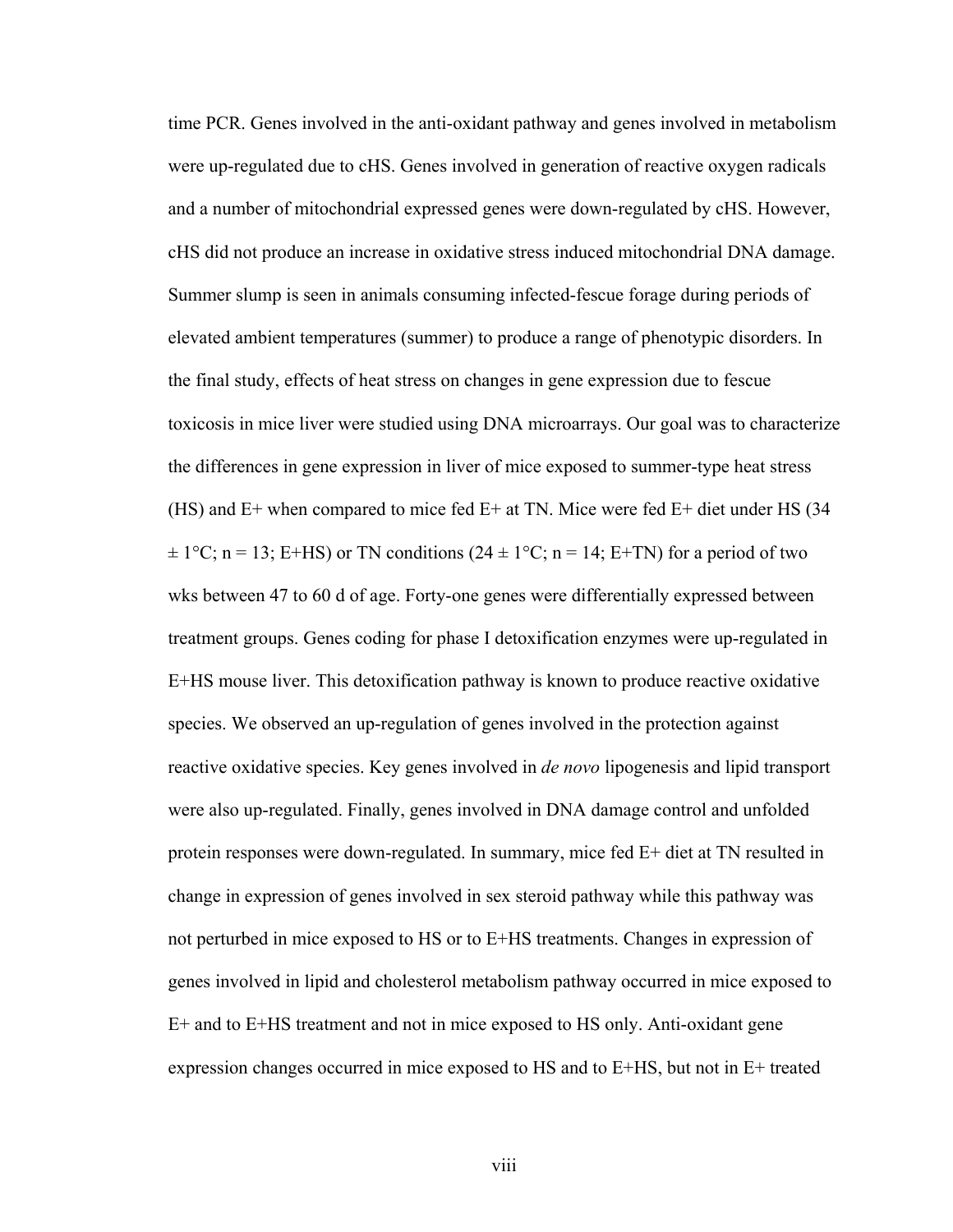mice. Interestingly, gene expression changes involved in detoxification pathway were seen only in mice exposed to combination of E+ and HS. Biological pathways and gene expression changes identified in mouse liver due to E+, HS, and E+HS might help to understand molecular mechanisms by which fescue toxicosis and heat stress affect animals.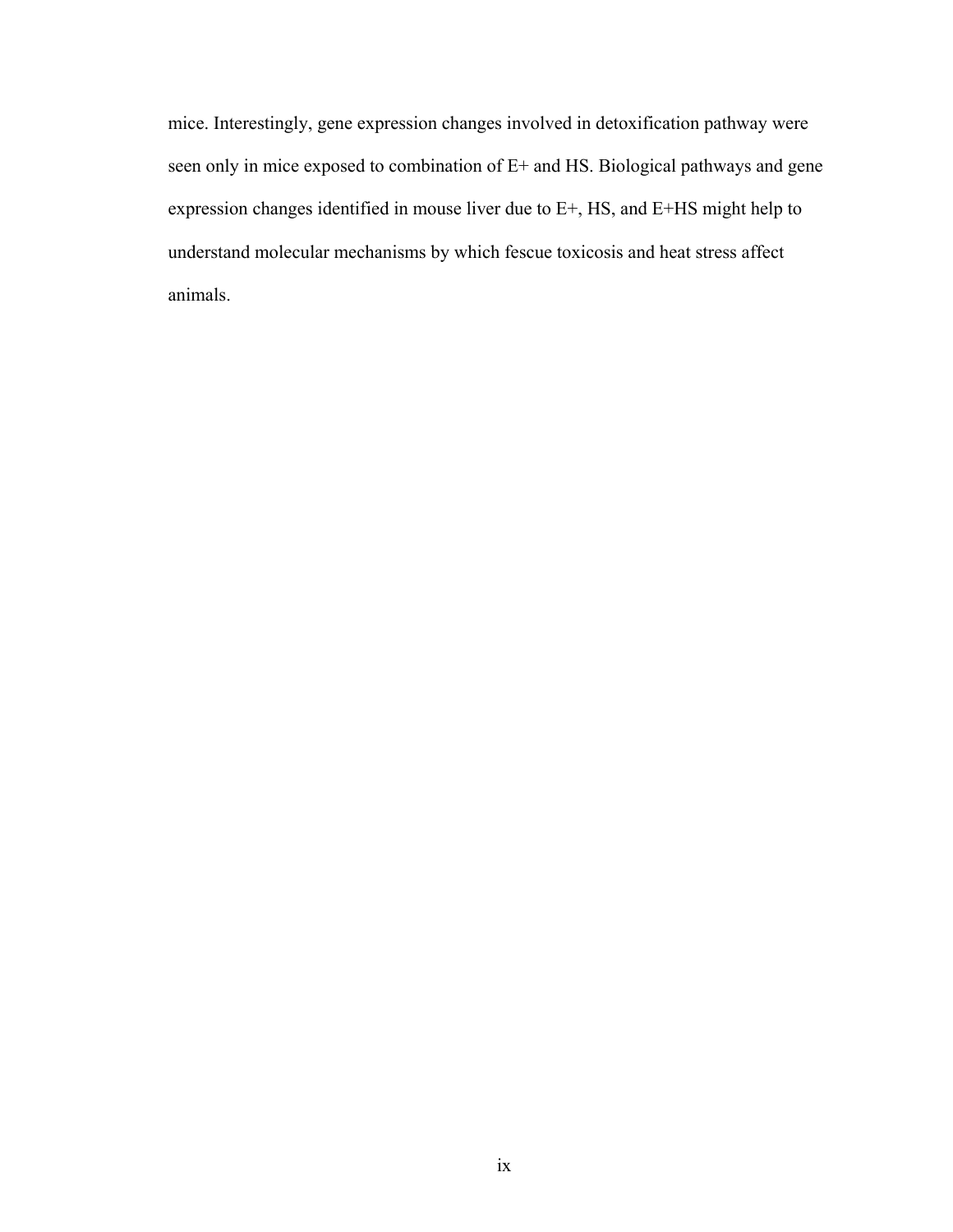# **CHAPTER I**

## **INTRODUCTION**

Fescue toxicosis is an economically important disease seen in cattle, sheep, horses and other domesticated animals. Fescue toxicosis is associated with the presence of an endophytic fungus, *Neotyphodium coenophialum*, in fescue (Bacon et al., 1977). Animals are affected when they graze fescue pasture infected with endophytic fungus, especially in summer months when ambient temperatures are high (Stuedemann et al., 1985a). Cattle consuming infected fodder show four types of disorders, which include fescue foot, bovine fat necrosis, fescue toxicosis, and summer syndrome. Fescue toxicosis is of economic importance for beef cattle production. Signs of fescue toxicosis include increased rectal temperature, respiration rate and heart rate with increased salivation; while plasma prolactin and milk production decline. Reproductive performance of the animal is also reduced (Hemken et al., 1981).

Prolonged summer heat stress affects livestock by multiple physiological mechanisms that reduce animal productivity. Across the United States, heat stress (HS) results in total losses that are estimated between \$1.69 and \$2.36 billion to livestock industries (St-Pierre et al., 2003). Chronic heat stress (33-35°C) in rodents has also been shown to reduce growth, increase susceptibility to disease, and compromise reproduction in males and females (Gordon, 1993).

Summer syndrome occurs during periods of elevated ambient temperature, when animals are fed endophyte-infected fescue  $(E+)$ . It is characterized by hyperthermia with an accompanying decrease in feed intake and growth. Heat stress and poor body weight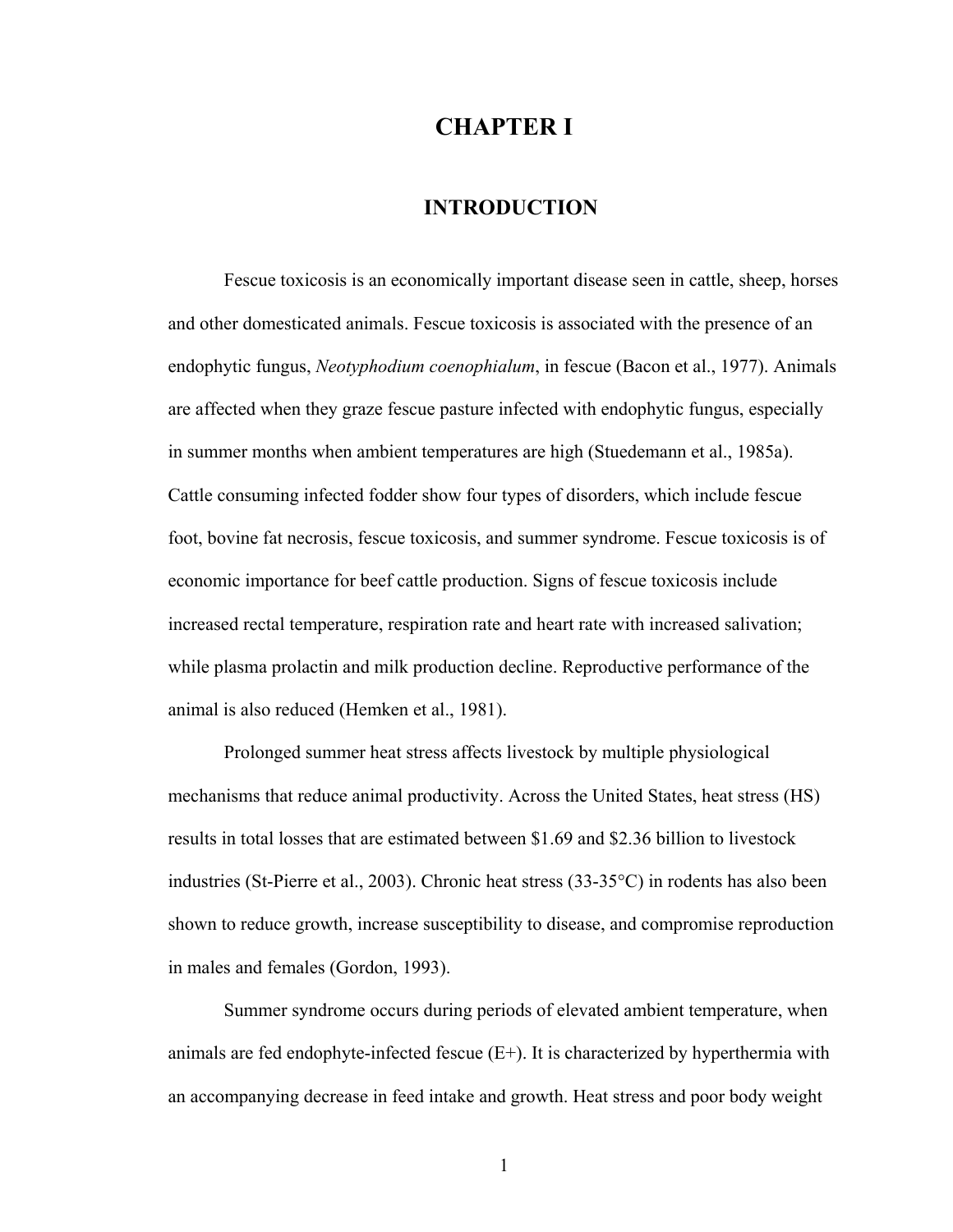gain resulting from toxicosis are most severe at the onset of high ambient temperature and humidity during the spring and summer (Hemken et al., 1981). Rectal temperature and respiration rate increased in E+ fed heifers and steers under HS conditions, but not cooler temperatures (Hemken et al., 1981). Rats on an E+ diet at thermoneutral (TN) temperature showed decreased average daily gain, feed intake and core body temperature, while feeding E+ under HS resulted in increased core body temperature compared to rats fed endophyte-free (E-) diet (Spiers et al., 2005). Laboratory mice have previously been used as a model for fescue toxicosis because these animals exhibit reduced growth, reproduction, and lactation when fed an E+ diet (Miller et al., 1994; Zavos et al., 1987). However, the molecular mechanisms by which the heat stress and fescue toxins cause fescue toxicosis in cattle, rats, and mice are not known.

#### *Objectives*

The objectives of this research were to: 1) determine gene expression changes due to fescue toxins in murine liver; 2) identify gene expression changes due to chronic heat stress in murine liver; and 3) determine the effects of heat stress in mice fed endophyteinfected fescue seeds.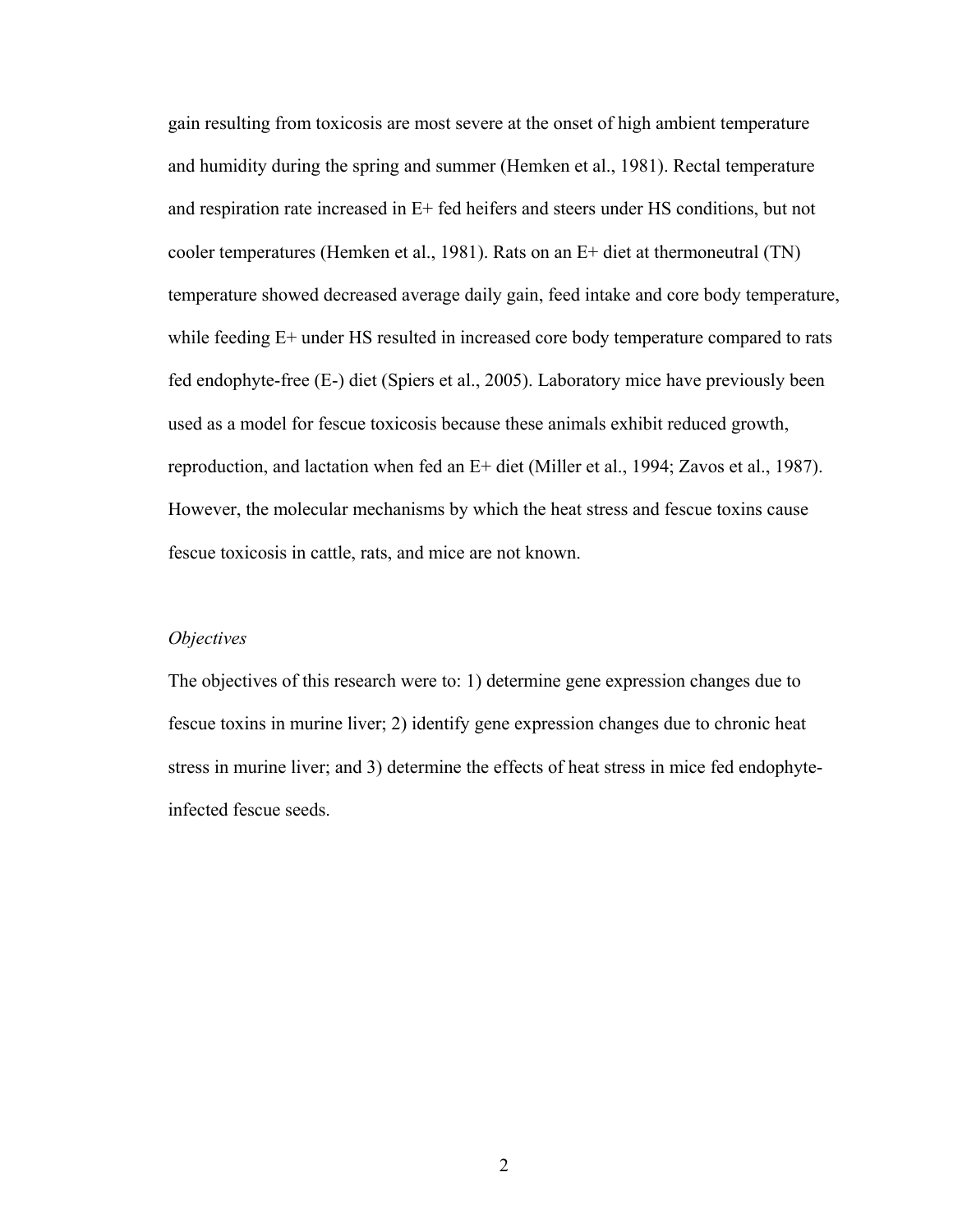# **CHAPTER II**

## **LITERATURE REVIEW**

### **Fescue Toxicosis**

#### *Introduction:*

Tall fescue (*Festuca arundinacae*) is the major forage grass grown on more than 14 million ha of pasture and hay land in the eastern and northwest US (Buckner et al., 1979). This is also the most commonly used cool season grass in the southeastern US. In a study of 21 states, tall fescue was found to be used primarily for hay and pasture production with 8.5 million cattle and 688,000 horses fed (Hoveland, 1993).

From an agronomic perspective, fescue is desirable because of its ease of establishment, range of adaptation, extended grazing season, and tolerance to poor management (Stuedemann and Hoveland, 1988). A survey conducted by Shelby and Dalrymple (1987) indicates that 95% of all tall fescue pastures in USA are infected with endophyte. Bacon et al. (1977) determined that tall fescue was infected by an endophytic fungus and hypothesized that fescue toxicosis might involve the fungus *Epichloe typhina.*  Later this fungus was reclassified as *Acremonium coenophialum*. Initially, several alkaloids were extracted from tall fescue, of which, some were biologically active. Studies of this fungal species proved that it is claviceps related, toxic, and possessed the potential for ergot alkaloid synthesis (Porter, 1995). Endophyte infected tall fescue has more effective insect resistance than endophyte-free tall fescue due to the production of peramine, a toxin with insect deterring activity, which is lacking in infection free tall fescue (Bacon, 1995).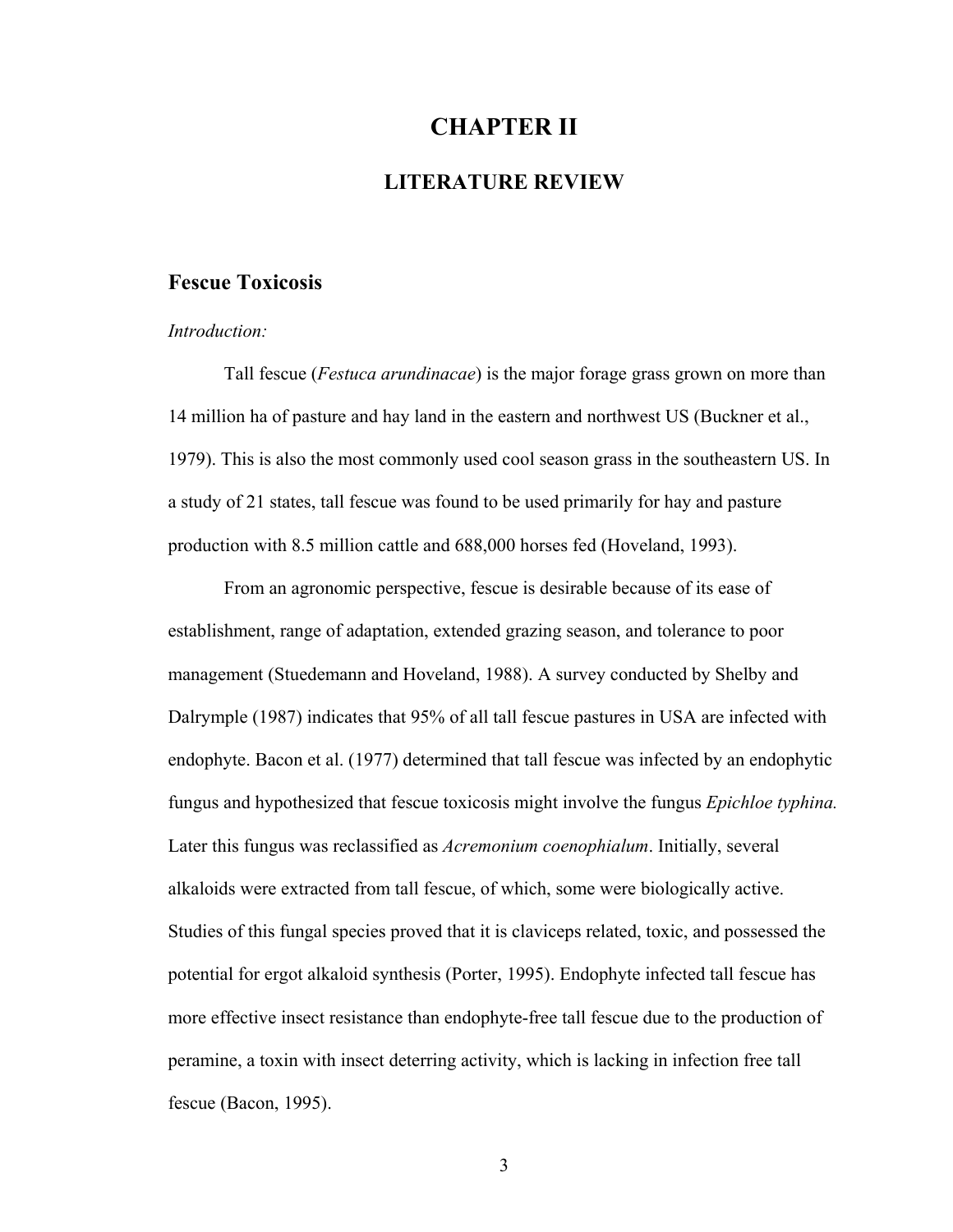Animals grazing endophyte-infected tall fescue had lower performance than expected. This was puzzling since well-managed tall fescue had high nutrient quality and should have led to good animal performance. Calf weaning weights on endophyteinfected tall fescue were 190 kg, while beef calves weigh an average of 227 kg/calf with good management practices (Hoveland, 1993). Pregnancy rate of heifers on endophyteinfected as compared with endophyte-free tall fescue pastures were reduced from 96% to 55% (Schmidt et al., 1986).

#### **Disease associated with consumption of endophyte-infected fescue**

#### *Fescue foot:*

This is a dry, gangrenous condition most often associated with lameness and the loss of ear tips and tail tips, and in acute situations, feet and hooves or the entire limb of the affected animal. This condition occurs in winter and seems to be associated with low ambient temperatures. Animal performance is reduced. The toxic compounds produced by *Acremonium coenophialum* cause vasoconstriction in the extremities, which results in thrombosis. However, even though a causal relationship between consumption of endophyte-infected (E+) fescue and fescue foot has been observed, adequate evidence is lacking to conclusively prove that this fungus is responsible for fescue foot (Schmidt and Osborn, 1993).

#### *Bovine fat necrosis:*

This condition is characterized by the presence of a mass of hard or necrotic fat in the abdominal cavity. The manifestation of fat necrosis results in inadequate physical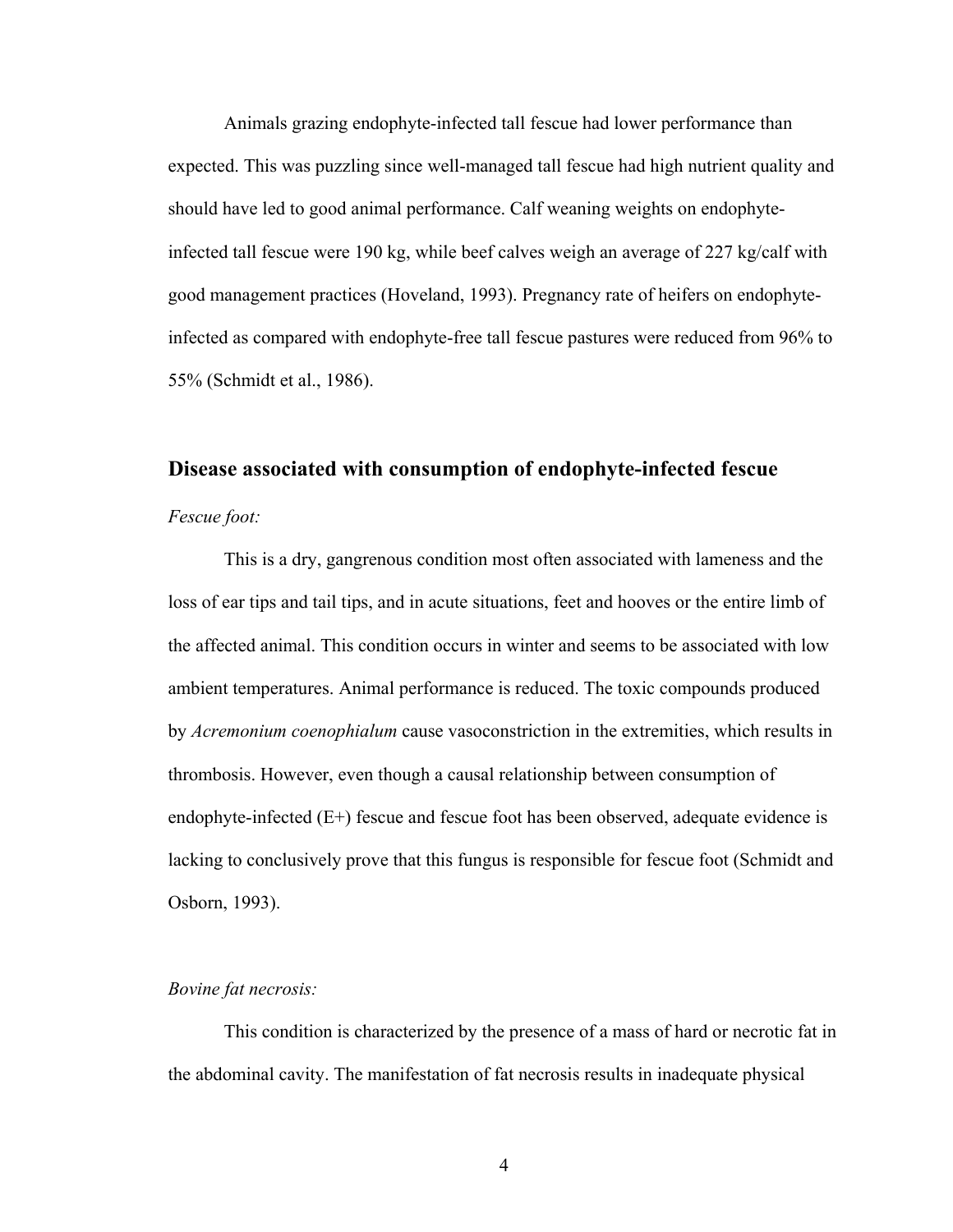space within the abdominal cavity and reproductive tract. Thus, dystocia and digestive disturbances are common signs. Fat necrosis is likely to occur where the pasture sward is essentially pure fescue and these pastures have high levels of nitrogen fertilization (Stuedemann et al., 1985b); however, the exact mechanism responsible for bovine fat necrosis has not been established.

#### *Fescue toxicosis:*

This condition is also referred to as 'summer slump' or 'summer syndrome' because of unthrifty animal appearance and poor performance during summer. The signs of fescue toxicosis are reduced animal weight gains, reduced feed intake, intolerance to high environmental temperature, excessive salivation, rough hair coat which the animal fails to shed in the spring, elevated body temperature and endocrine imbalance (Hemken et al., 1979). Animal behavior is altered. Animals seeks shade, stand in water and spend less time grazing during hot parts of the day (Bond et al., 1984a; Stuedemann et al., 1985b).

#### **Biochemical effects of fescue toxicosis**

#### *Blood chemistry:*

In some experiments serum cholesterol levels differ significantly between steers that graze  $E^+$  fescue and steers that do not. It is reported that steers grazing  $E^+$  forage cultivars (Gl-307) had lower serum cholesterol concentrations than steers grazing Gl-306 (a low endophyte line), Kenly or KY-31 (cultivars of tall fescue not infected with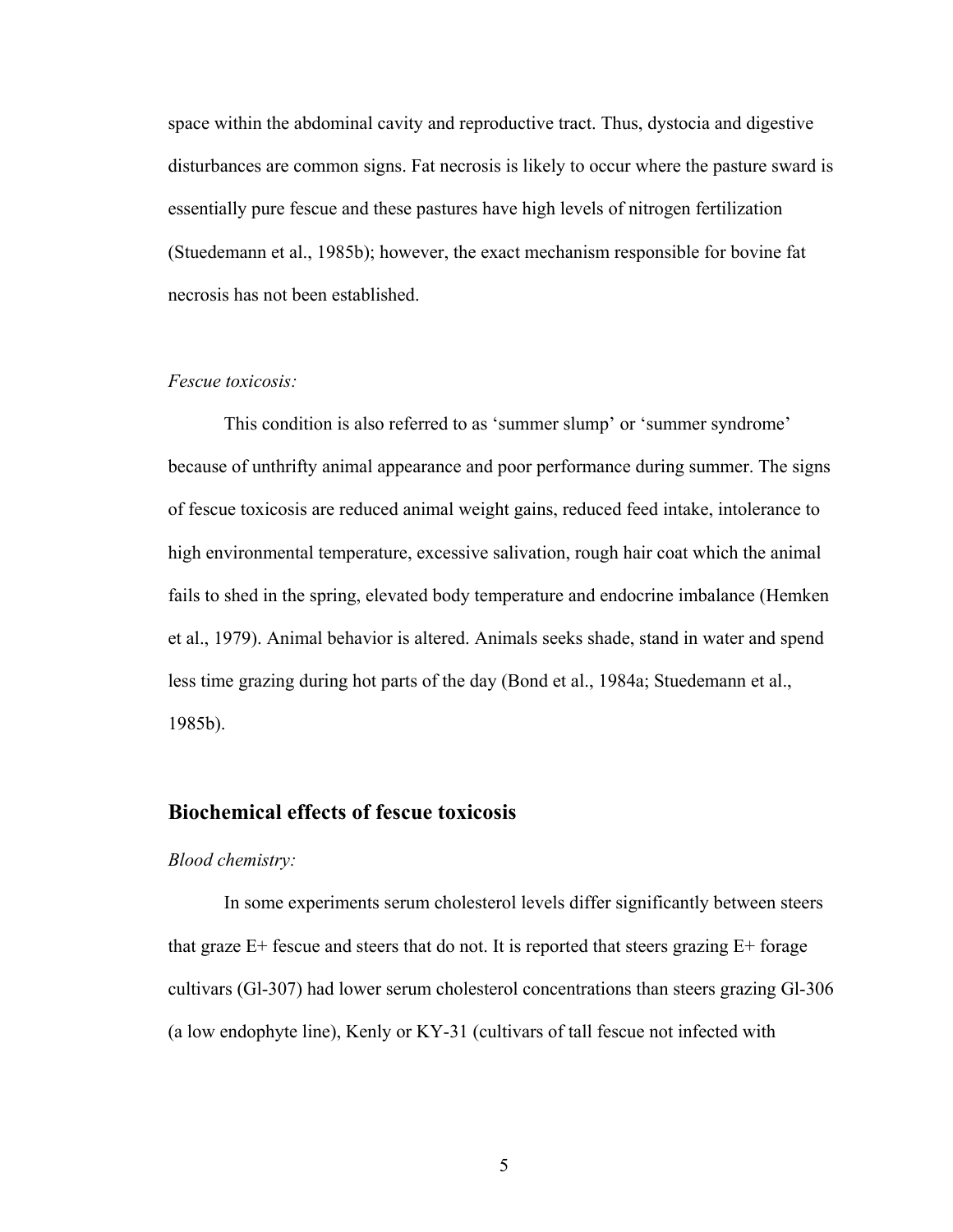endophyte). This difference in serum cholesterol was accentuated during the summer months (Stuedemann et al., 1985a).

High endophyte consumption can cause serum alkaline phosphatase (AP) activities to decrease. Heifers fed high endophyte (> 90% infected) Gl-307 hay with supplemental corn and mineral mix had significantly lower AP activities than heifers fed low endophyte Kenly (< 1% infected) hay with supplemental corn and mineral mix during a period of heat stress (34  $\pm$  1°C). However, during a thermoneutral period (21  $\pm$ 1ºC), these heifers did not differ in AP activities (Boling et al., 1989). Alkaline phosphatase activities of steers grazing E+ fescue were significantly lower than those of steers that grazed low-endophyte fescue. These steers were subjected to average environmental temperatures that ranged from 24.7ºC to 27.7ºC (Boling et al., 1989).

#### *Hormonal changes:*

A consistent measurable result of fescue toxicosis is decreased serum prolactin. This decrease of serum prolactin is independent of environmental conditions (Elsasser and Bolt, 1987). Administration of thyrotropin releasing hormone normally stimulates prolactin secretion in livestock, but the magnitude of this release is reduced by the endophyte (Thompson et al., 1987). The effect of the endophyte upon serum prolactin was found to be less in Zebu steers compared with Angus steers (Thompson et al., 1987). Toxins reduced serum prolactin in sheep and in mares within 2 to 3 days. Ergot compounds bind to dopaminergic receptors and inhibit prolactin secretion (Goldstein et al., 1980). The dopaminergic effect of the toxins is illustrated by the increase in prolactin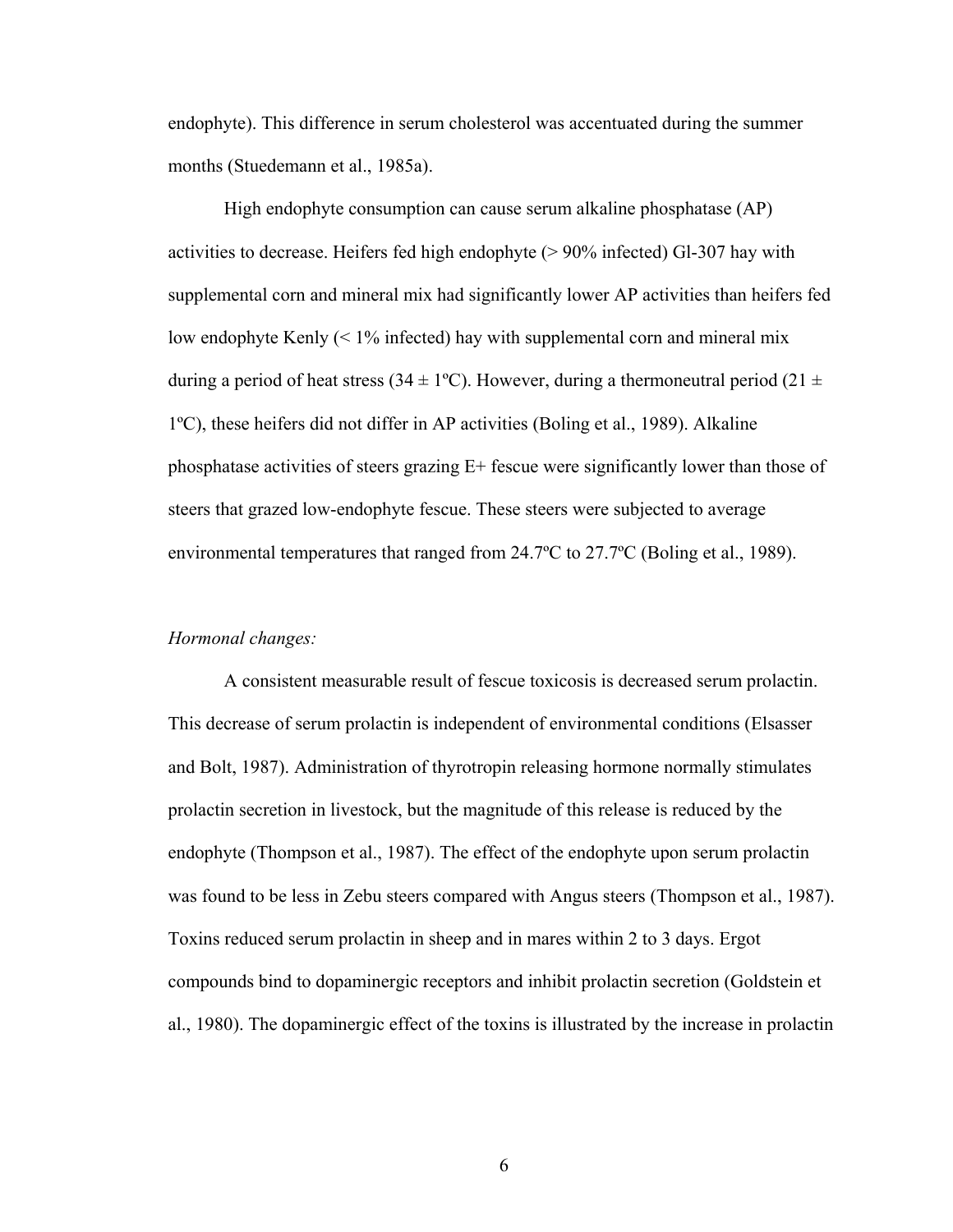secretion found following administration of dopamine antagonist to cattle and sheep (Elsasser and Bolt, 1987; Lipham et al., 1989).

Biologically, prolactin does not stimulate growth, at least in sheep. Thus, the reduced serum prolactin in E+ fed sheep is an expression of increased neural dopaminergic activity due to fescue toxicosis rather than being related to reduced growth. Administration of metaclopramide, a dopaminergic antagonist, in steers with reduced serum prolactin from grazing toxic fescue, was followed by both increases in serum prolactin and average daily gain (Lipham et al., 1989). Luteinizing hormone is of interest because this hormone is important for ovarian function. Fescue toxicosis had no effect on luteinizing hormone in steers even though serum prolactin was reduced (Thompson et al., 1987). Other hormones related to growth that have been investigated relative to fescue toxicosis include thyroid hormone, insulin, and growth hormone. Fescue toxicosis did not affect basal or glucose stimulated insulin secretion (Thompson et al., 1987). The same group found that serum growth hormone was either increased or not altered by endophyte presence. An increase could be a consequence of decreased forage intake because decreased feed intake is accompanied by an increase in serum growth hormone (Thompson and Stuedemann, 1993).

## **Fescue toxicosis is responsible for reduced performance**

#### *Effect on animal gain:*

Early work on endophyte effects on animal performance was conducted with beef steers grazing tall fescue pastures during summer months. Decreased gains by steers grazing on endophyte-infected fescue were uniform and were not limited to geographical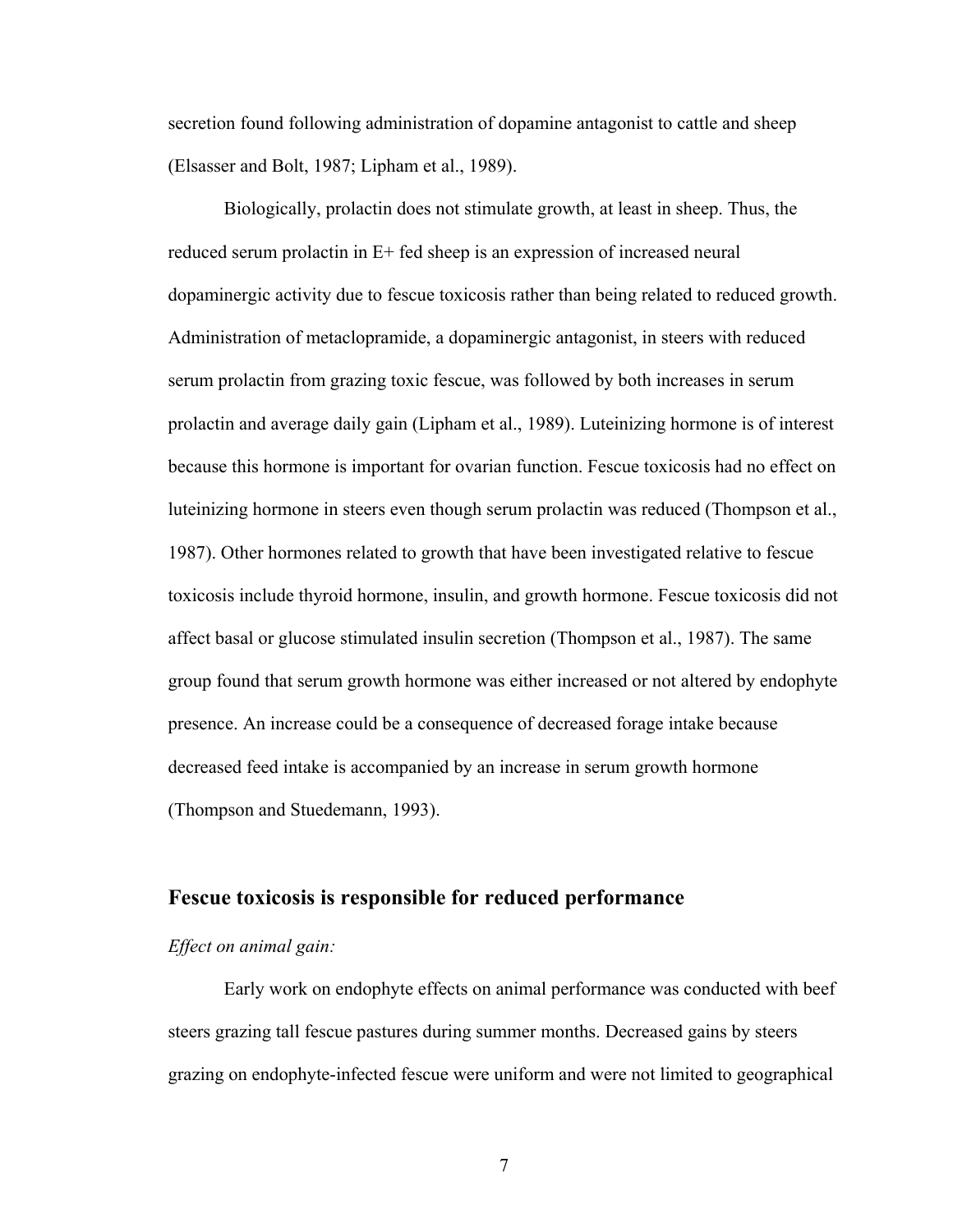location or management conditions (Paterson et al., 1995). Others have reported that reduced gains could occur at any time throughout the year (Hoveland et al., 1984).

It also has been suggested that average daily gain decreased approximately 0.045 kg for each 10% increase in fescue pasture infection rate (Schmidt and Osborn, 1993). The ergopeptide concentration in endophyte-infected pasture is greatest during May; however, signs of fescue toxicosis are most evident during July and August, suggesting an interaction with environmental temperature (Hemken et al., 1981).

#### *Effect on milk production:*

Milk production was reduced by as much as 45% in beef cows, 50% in beef heifers and 60% in dairy cows consuming fescue infected diets (Hemken et al., 1979). Milk production in dairy cows consuming E- fescue was not different from those consuming Alfa-Alfa orchard grass while, consumption of E+ fescue resulted in reduced feed intake, decreased milk yield, and loss of body weight (Strahan et al., 1987). Cows grazing E+ produced 25% less milk than cows grazing on either E- or orchard grass (Peters et al., 1992). The effect of infected-fescue on milk production appears to be more detrimental in horses than in cattle. About 88% of gravid mares grazing E+ fescue suffered from agalactia after foaling (Monroe et al., 1988). The mechanism by which milk yield is reduced in animals suffering from fescue toxicosis is not clear. Prolactin is involved in lactogenesis and mammogenesis in cattle. Synthetic ergot, bromocryptine (dopaminergic receptor agonist) was used to cause depression of serum prolactin in prepartum cattle. This resulted in reduced milk yield, but the same treatment had no effect once lactogenesis had been established (Smith et al., 1974). Prolactin reduction pre-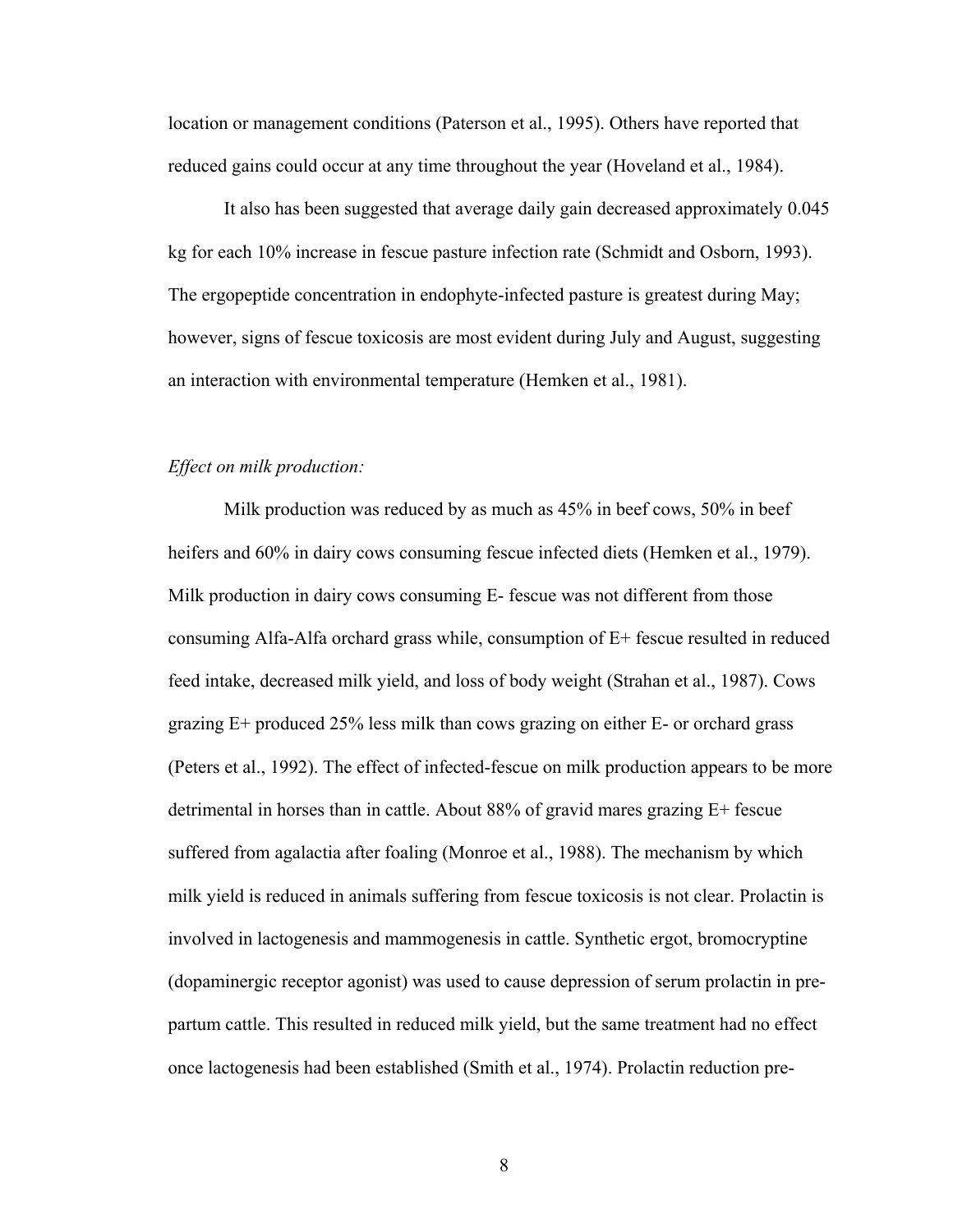partum results in decreased lactational persistence in dairy cows grazing infected-fescue compared with other forages (Seath et al., 1956). However, endophyte reduces milk yield post-partum via reduced feed intake as reviewed by Schmidt and Osborn (1993).

#### *Effect on female reproduction:*

Schmidt et al. (1986) observed calving rates of 96% for beef heifers raised on Efescue (0 to 5% plants infected) compared to 55% for those raised on E+ fescue in which 80 to 90% of plants were infected. Only 33% of primiparous cows grazing highly infected pastures were successfully rebred compared to 93% on low endophyte pastures. The conception rates decreased 3.5% for each 10% increase in fescue infection as reviewed by Porter and Thompson (1992). A study using ewes revealed that the time to conception after introduction of the ram was lengthened on E+ pasture. Necropsy results and time to return to estrus indicated embryonic mortality as the cause (Bond et al., 1988). Puberty, as determined by the first increase in serum progesterone in Angus heifers, was delayed by E+ fescue. Using ultrasound to detect first ovulation, 62% of the heifers grazing E+ fescue had reduced serum progesterone levels indicating that corpus luteum function was sub-optimal (Estienne et al., 1990). The endophyte has more dire consequences in pregnant mares than in sheep or cattle. A survey of Kentucky horse farms indicated that 40% of mares on E+ fescue (72% endophyte infection) had reproductive abnormalities. Agalactia was the most prevalent (53%), followed by prolonged gestation (38%), abortion (18%), thickened placentas (9%) and foal loss (16%) as reviewed by Porter and Thompson (1992).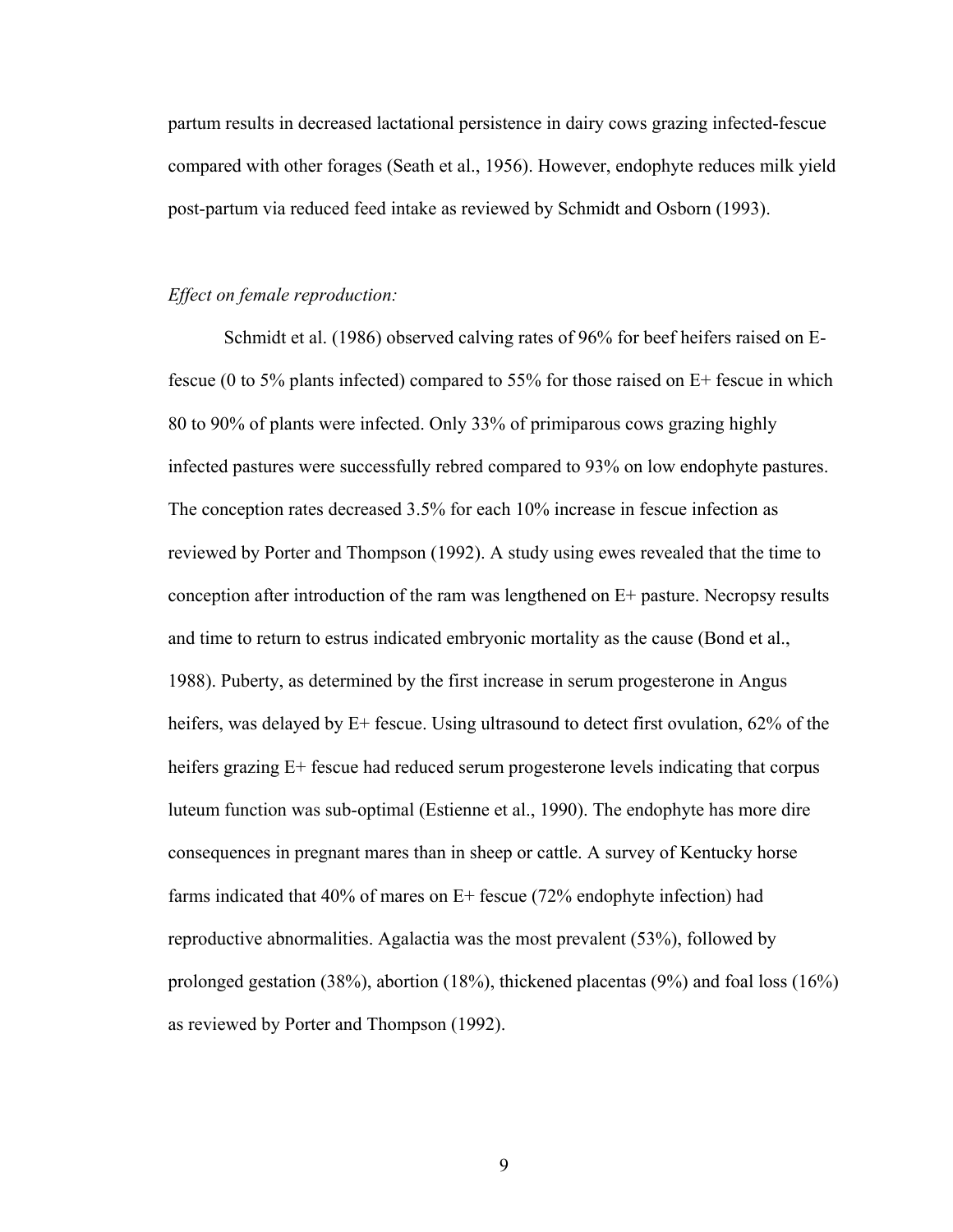Studies were conducted using laboratory species to study the effects of  $E+$  fescue on reproduction. When comparing laboratory and livestock species, it must be noted that prolactin is necessary for the maintenance of the corpus luteum in laboratory species (Smith, 1980), but not in livestock. This difference is important when considering pregnancy because reduced prolactin would result in loss of pregnancy in the laboratory species, but not in livestock. Mice of the CD-1 strain, used as a mouse model for fescue toxicosis, had lowered fertility when pair-fed toxic fescue seed. The female mice were more sensitive than the male to the negative effects of the endophyte (Zavos et al., 1987). In rats, a step-wise reduction in the number of rats with litters was found as the rate of dietary E+ seed increased from 20 to 40% (Varney et al., 1988). None of the rats maintained on the 40% infected diet gave birth, although 33% of the rats in this group had become pregnant. Thus, endophyte-infected seed interrupts pregnancy in rats. Mice fed either 50% endophyte-infected or non-infected fescue seed for 35 days revealed that the endophyte produced an increased incidence of abnormal sequences in estrous cycles (Zavos et al., 1988a). Feeding E+ (80%) seed based diets in both male and female rats for 60 days prior to cohabitation resulted in a significant depression in fertilization rates (Zavos et al., 1988b).

#### *Effect on male reproduction:*

In male rats, a diet of infected-fescue seed (50%) decreased daily sperm production potential, testicular parenchyma, and epididymal weight (Zavos et al., 1986). Prolactin influences pituitary gonadotropin release and the growth of male accessory reproductive glands. Bromocryptine, a dopamine agonist, decreased prolactin and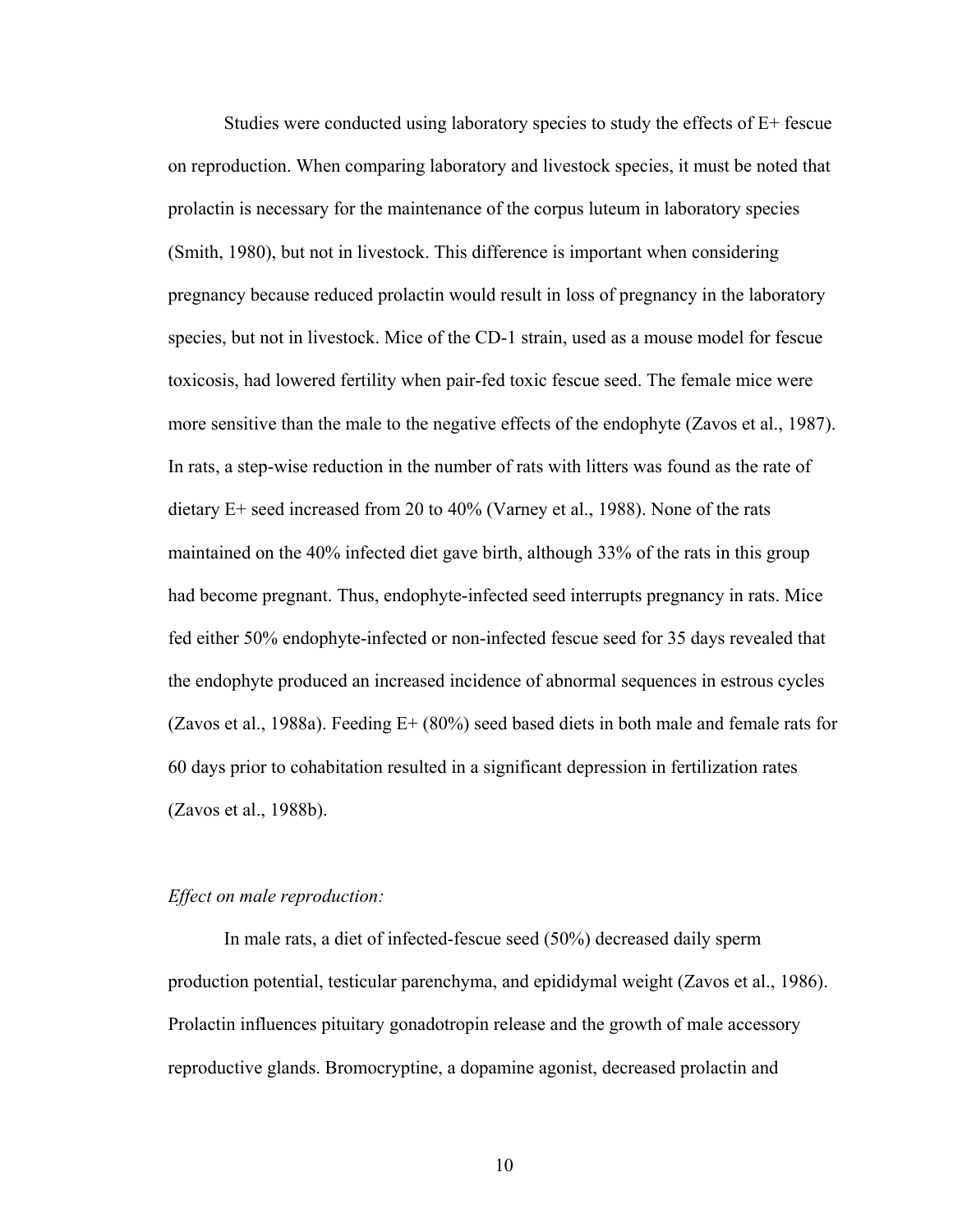delayed testicular growth in rams (Barenton and Pelletier, 1980). Holstein bulls fed either E+ or E- fescue forage supplemented with grain from 2 to 13 months showed that endophyte had no effect on genital tract organ weight or length (Evans et al., 1989). Endophyte-infected fescue did result in a decrease in serum prolactin but was without effect on serum testosterone. There was no effect of endophyte on sperm maturity or daily sperm production potential. Endophyte-infected fescue diet reduced gonadotropin releasing hormone-stimulated testosterone in 3 month old but not in 8 or 12-month-old bulls. The number of sertoli cells in the testes was reduced by endophyte at all ages. The reduction of sertoli cells suggests permanent injury to the testicle (Alamer and Erickson, 1990).

#### *Animal behavior:*

Long before the discovery of endophyte, it was known that cattle grazing fescue spent more time in shade compared with cattle grazing on other forages. Steers grazing a high endophyte experimental fescue line spent less time grazing during the day and more time grazing during the night and had reduced total grazing time compared with steers grazing a low-endophyte fescue (Bond et al., 1984a). Steers on E- fescue spent 60% of the time between 1200 to 1800 h grazing while steers on E+ fescue spent only 4 to 6% of that time grazing (Stuedemann et al., 1985a). When heifers were offered diets in selffeeders containing 60% fescue seeds, either E- or 75% infected 11 of 12 heifers avoided diets with E+ seeds (Garner and Cornell, 1987).

#### *Role of Ergot peptide alkaloids:*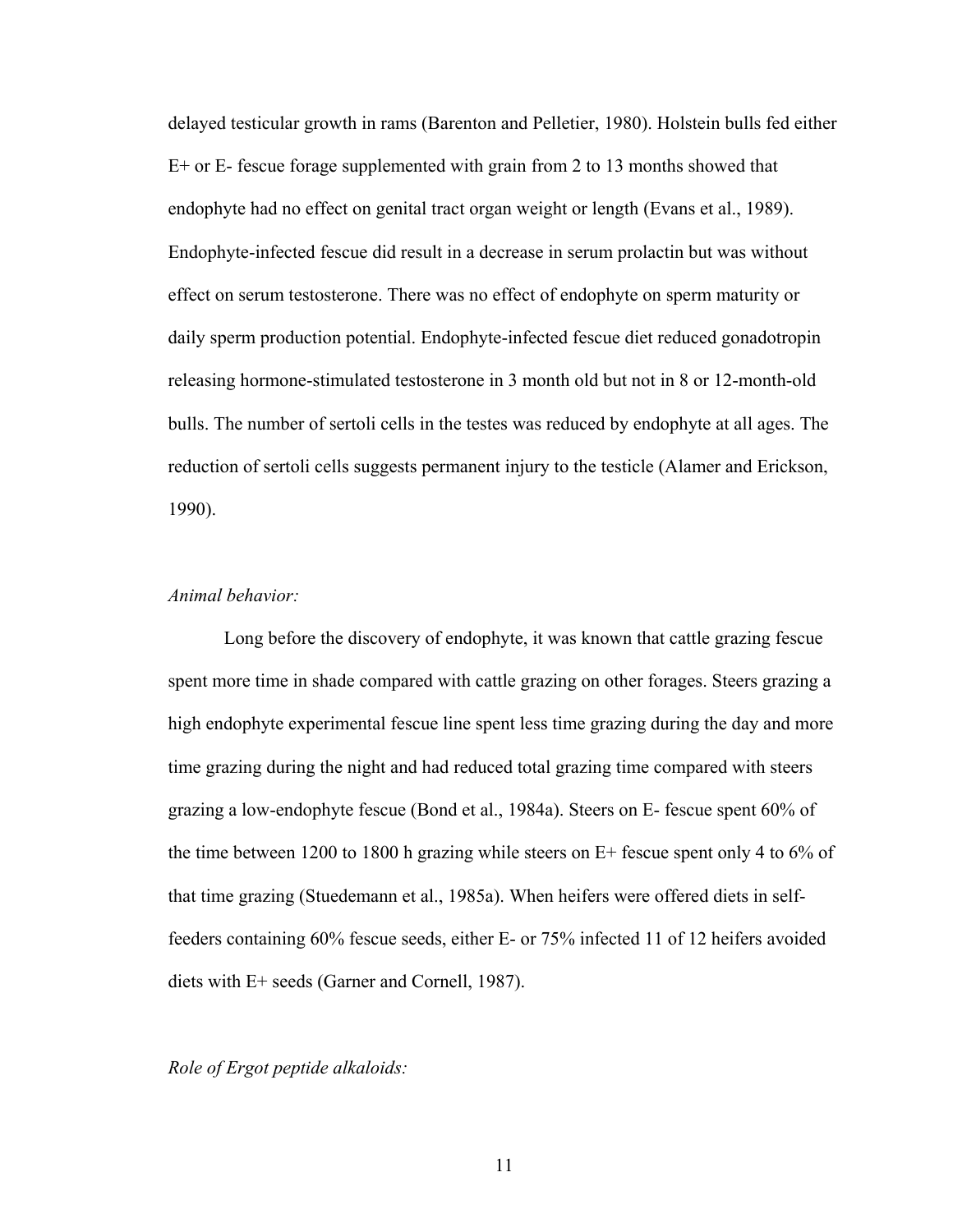The major toxins associated with Acremonium-infected grasses and with animal toxicosis are the ergot alkaloids. Ergot alkaloids are grouped into two broad classes: the ergoline alkaloids (Ex: lysergic acid, lysergol, ergonovine) that contain the lysergic ring structure and the ergopeptine alkaloids that have a tripeptide cyclol moiety (Ex: ergovaline, ergotamine). Stuedemann et al. (1998) reported that 94% of alkaloids in cattle grazing E+ were found in urine and 6% in the bile. The authors suggested that forestomachs of ruminants (rumen, reticulum, and omasum) are the absorptive sites for ergot alkaloids. Research using nonruminants suggests that ergopeptine alkaloids are excreted via the bile and ergoline alkaloids are excreted through the urine (Hill et al., 2001).

Ergovaline and lysergic acid amides are the major ergot alkaloids in *A. coenophialum* infected tall fescue. Fescue toxicosis in animals has been reported to occur at 50 ng of ergovaline/gram of grass. The diverse number of biologically active compounds in infected-fescue would reduce the overall quantity necessary to produce fescue toxicosis (Porter, 1995). The ergovaline ring structure found in all ergot peptide alkaloids share structural similarities with norepinephrine, epinephrine, dopamine, and serotonin. Hill et al. (2001) suggested that simple ergoline alkaloids are more likely to cross digestive barriers than the ergopeptine alkaloids in ruminants and that the transport mechanism is an active process.

#### *Other grass toxicities:*

Perennial ryegrass staggers is a disorder of animals grazing perennial ryegrass pastures. The causative agents are compounds called tremorgens; the most important being lolitrem B, produced by endophytic fungus *Acremonium lolli* (Miles et al., 1992).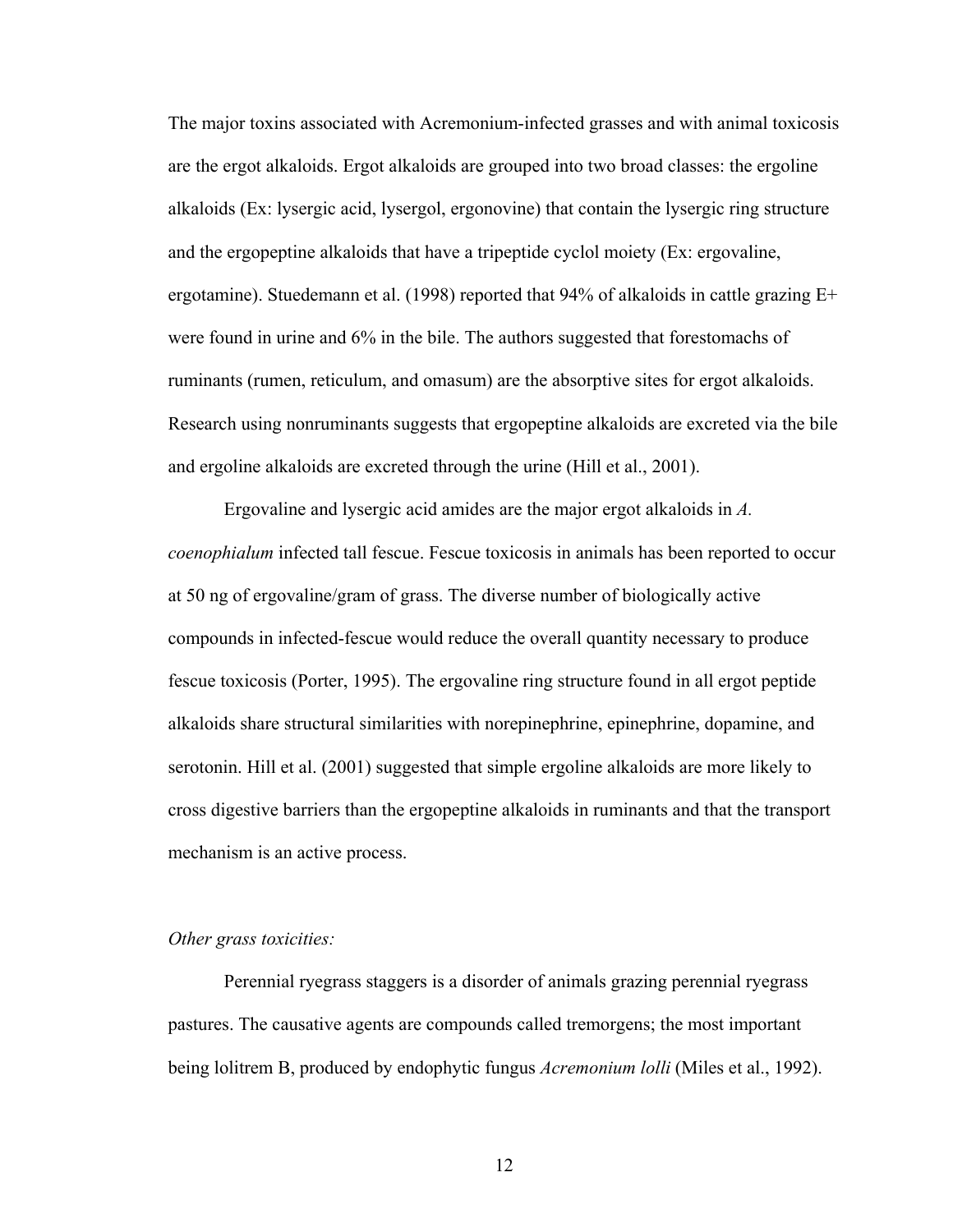The disease is characterized by neurological signs such as incoordination, staggering, head shaking, collapse and animals appear to be normal until disturbed. Mortality can occur from misadventure if affected animals fall over cliffs, into ditches or ponds. Signs of ryegrass staggers develop when the lolitrem B concentrations exceed 2 to 2.5 µg/g of dry matter (Cheeke, 1995). Decreased serum prolactin is noted in lambs grazing endophyte-infected ryegrass pastures. Serum aspartate amino transferase was elevated in sheep with ryegrass staggers which suggest hepatobilary damage especially when exposed to these toxins over a long time period (Piper, 1989). A perennial ryegrass staggers problem has been reported in Oregon and northern California (Cheeke, 1995).

#### **Resistance to fescue toxicosis**

#### *Breed differences:*

Brahman cattle are known for their heat tolerance and may be better adapted to resist or tolerate hyperthermia observed during hot weather. Angus and a Brahman-Angus cross both exhibited decreased gains as a result of endophyte presence. However, the magnitude of the decrease (14 vs. 38%) was less for Brahman cross steers (McMurphy et al., 1990). Brahman (BB), Angus (AA), and reciprocal cross (AB, BA) yearling heifers and steers were tested for evidence of pancreatitis (high levels of serum amylase) while grazing either infected fescue or common Bermuda grass (Nutting et al., 1992). Yearlings of BB genotype had significant lower amylase levels than all the other breed combinations in this study, regardless of the pasture. Yearlings with at least one Angus parent had much higher amylase levels when grazing infected fescue pastures than when grazing orchard grass. However, the amylase levels for BB yearlings did not differ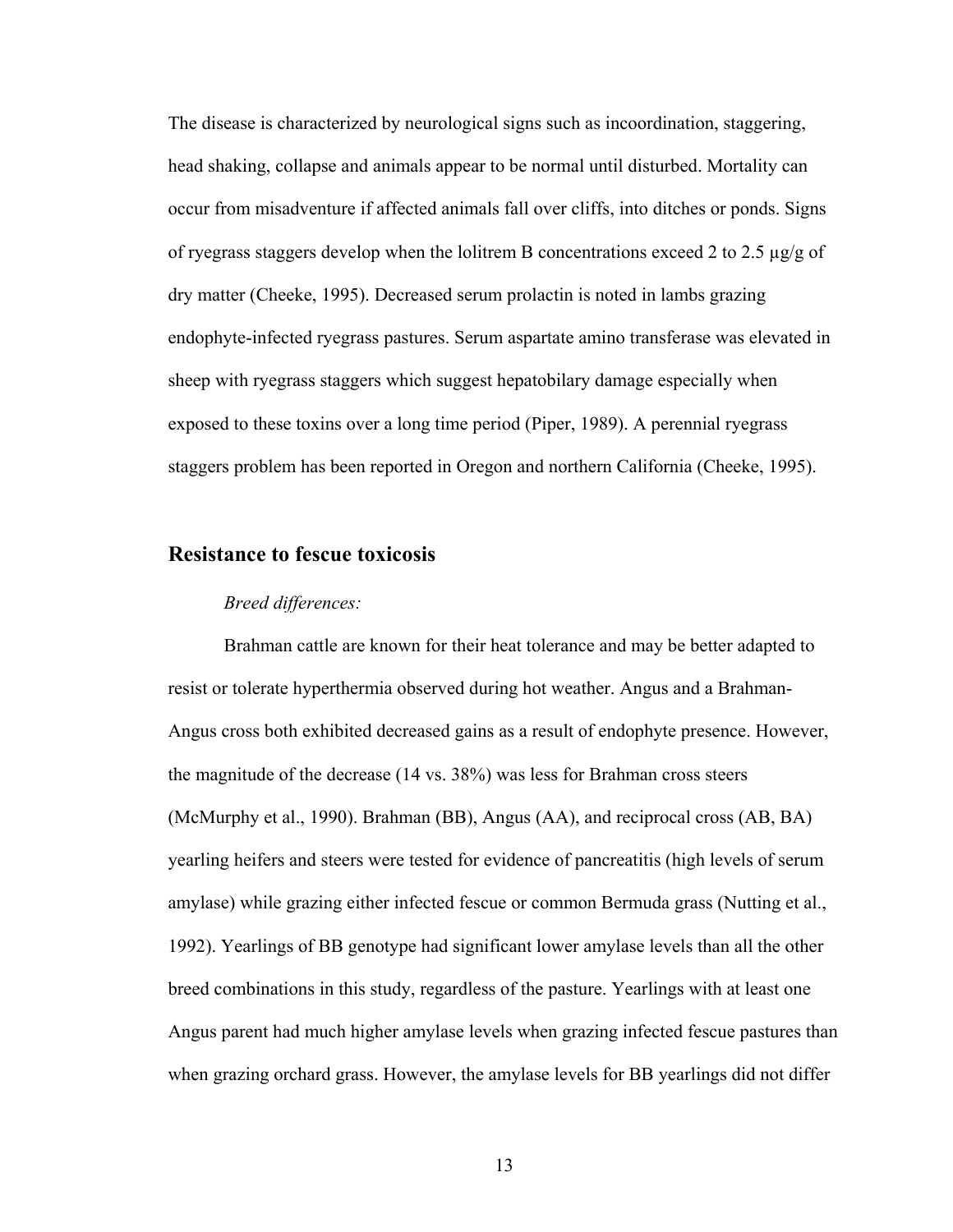between the two types of pastures. Brahman heifers had a distinct advantage in growth over Angus heifers in summer months, especially when the forage was Kentucky-31 infected fescue. Average daily gain (ADG) for Brahman exceeded that of Angus by 0.14 kg/day on Bermuda pasture and by 0.23 kg/day on endophyte-infected fescue pasture from April to October. From October to April (winter grazing) the average daily gain for Angus exceeded that of Brahman by 0.12 kg/day on Bermuda pasture and 0.19 kg/day on endophyte-infected fescue pasture (Brown et al., 1993). Because the ADG depended on season, forage type and breed, Brown et al. (1993) suggested the existence of a genotype  $\times$  environment interaction. The two breeds ranked differently for ADG by season and the differences between Brahman and Angus heifers changed with forage type. In the same study, Brahman calves had higher cholesterol (CHOL;  $189 \pm 5$  mg/dl) than AA calves  $(124 \pm 5 \text{ mg/d})$  regardless of forage type. These investigators reported that the infected fescue decreases CHOL in AA, AB, BA and in BB steers.

#### *Within breed differences:*

Within breed variation, differences in susceptibility to fescue toxicosis have not yet been identified. Hohenboken et al. (1991) were unable to differentiate Angus cows in susceptibility to fescue toxicosis based on prolactin or cholesterol levels. Gould and Hohenboken (1993) studied progeny of a sire bred in Missouri which was reputed to produce calves resistant to fescue toxicosis. Evidence was not compelling to support the existence of differences between the sire groups for susceptibility to toxicosis. However, progeny of the Missouri bull had higher feed intake and lower rectal and body surface temperature through nearly all phases of the trial.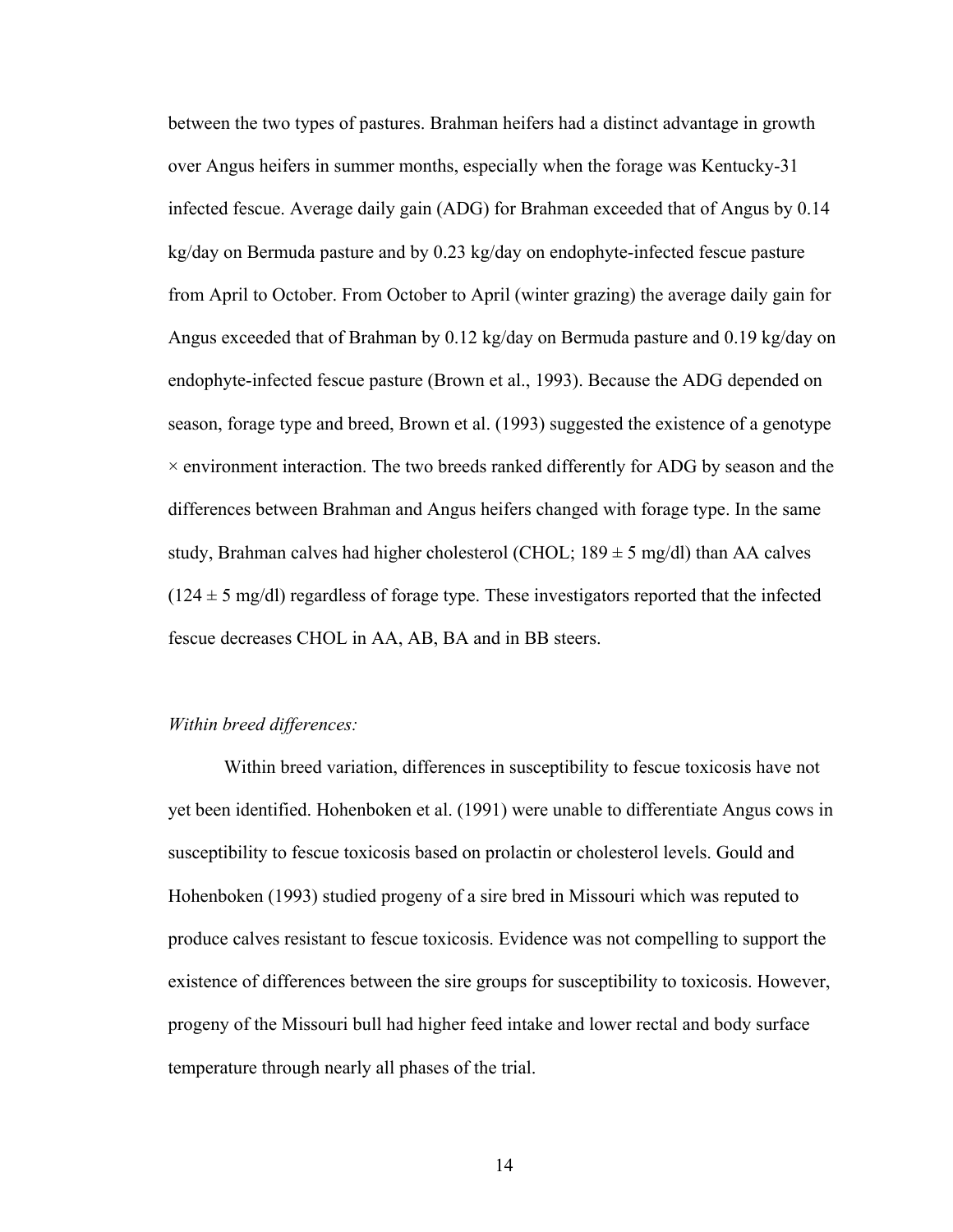Experiments previously been performed to develop resistance to fungal toxins using animal breeding approaches. Facial eczema (FE) is similar to fescue toxicosis and common among New Zealand cattle and sheep and can be ameliorated by selective breeding. This is caused by the ingestion of the mycotoxin sporodesmin, which is found in the spores of the ryegrass fungus *pithomyces chartarum.* Campbell et al. (1975) (as cited by Morris et al., 1989) reported large variation in susceptibility to FE as determined by gamma-glutamyltransferase activity (an indicator of liver damage). The heritability of FE susceptibility was estimated to be 0.42. Morris et al. (1989) selected performance tested rams for increased resistance to FE and reported a genetic change of 2.4% more animals resistant per year over a five year span.

#### *Selection for fescue toxicosis in mice:*

Laboratory mice suffer from reduced growth, reproduction, and lactation when fed endophyte-infected tall fescue seed and were used as a model to study genetic variation in response to tall fescue toxicosis (Zavos et al., 1986). Mice from ICR strain founders were selected for eight generations for resistance or susceptibility to impact on post-weaning gain of endophyte-infected seed in the diet (Hohenboken and Blodgett, 1997). The first two weeks post-weaning the mice were fed a 50% commercial rodent diet + 50% E- diet. Then for the next two weeks, mice were fed a 50% commercial rodent  $\text{det} + 50\%$  E+ diet. Mice having the lowest and highest reductions in average daily gain (ADG) were selected within line to become resistant (R) and susceptible (S) line parents, respectively, for the next generation. In experiment 1, on eighth generation litters, a postweaning test was conducted (two weeks on E- diet then two weeks on E+ diet).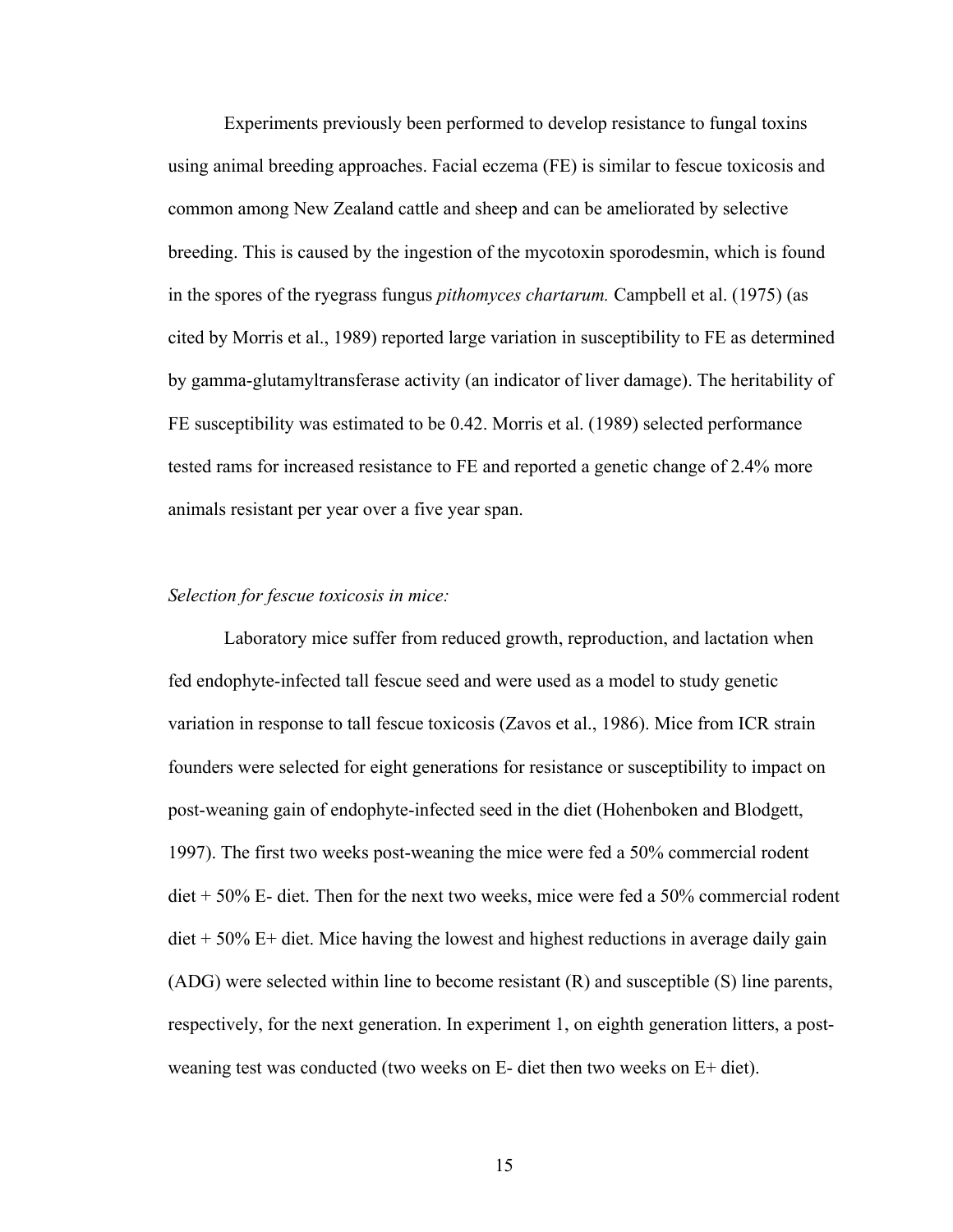Hohenboken & Blodgett (1997) found that in the first two weeks on the E- diet, S mice had higher ADG than R line mice  $(656 \pm 9 \text{ vs. } 575 \pm 9 \text{ mg, respectively}, P < 0.01)$ . In the later 2-week period on the E+ diet, the ADG of the R line was not depressed, but ADG in the S line was depressed. The activity of phase-1 biotransformation reaction enzymes was not influenced by selection but the activities of phase-2 reaction enzymes were higher in the R line than in S line mice, regardless of the diets fed (Hohenboken and Blodgett, 1997). Uridine diphosphate glucuronosyl-transferase (GRT) was higher in the R line than in the S line mice, only for the E+ diet. Glutathione-S-transferase (GST) was higher in the R line than in the S line mice, regardless of the diet fed. In experiment 2, mice were fed on E+ diet for 6 wks. The S line mice had lower ADG than the R line on the E+ diet in the first 2 weeks. In the last 4 weeks of the trial, S line mice had a higher compensatory weight gain. The R line had higher activities of GRT and GST than the S line as in experiment 1 (Hohenboken and Blodgett, 1997). These experiments showed that selection of laboratory mice for growth rate response to toxins on endophyte-infected fescue is possible. The R line mice tend to have higher activities of GST and GRT.

Mice selected for fescue toxicosis in the previous experiment were used to determine if the toxin-containing diet depressed reproduction and mature size more severely in the S than in the R line (Wagner et al., 2000). Mice from the R line tolerated a toxin-infected diet better than did the S line mice. As time progressed, line differences to the toxins moderated (the S line became less susceptible to toxins). The toxic diet had a greater depressing effect on mature body size of S than R mice, especially males. Thus, this indicated better adaptability of R than S mice to the toxin-infected diet. Twenty eight pairs per line (S or R)  $\times$  diet (E+ or E−) group were cohabitated for 36 wk. The E+ diet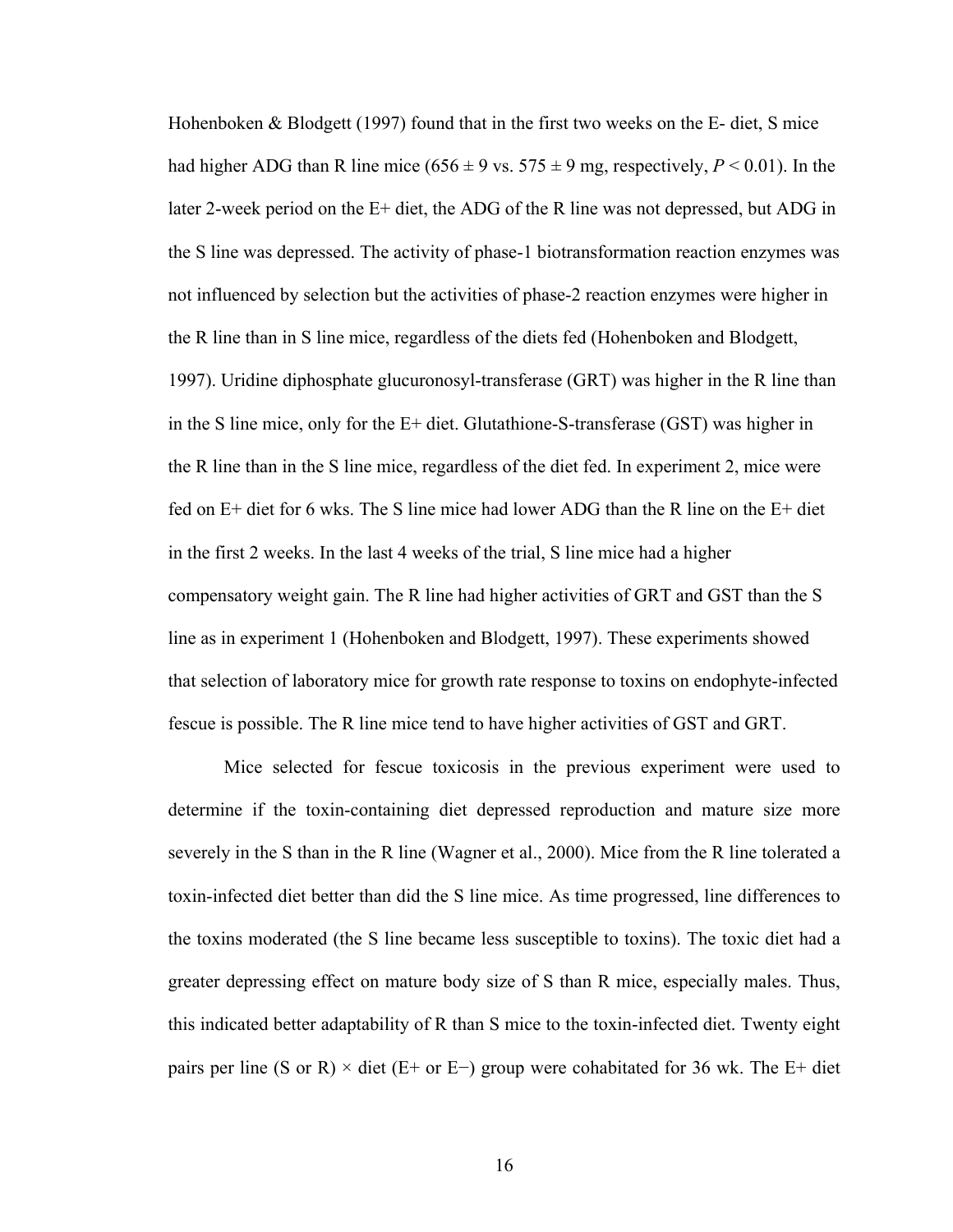produced its greatest effect within the first two litters produced. Percentage changes in reproduction caused by the  $E+$  diet for R and S pairs, respectively, were  $-13$  and  $-28$  for total pups born, -10 and –25 for total pups weaned, -13 and –14 for total litters produced and –30 and –42 for total litter weight weaned.

#### *Fescue toxicosis in other species:*

Unlike cattle and sheep, pregnant mares do not exhibit an increase in body temperature when they are exposed to the endophyte toxins (Monroe et al., 1988). However, horses sweat more freely than cattle and are more capable of cooling themselves. Furthermore, no incidence of 'fescue foot' has been reported in horses. Mares consuming endophyte-infected fescue have been shown to have gestation lengths in excess of the normal range of 335 to 345 days (Monroe et al., 1988). The same group has documented reduced serum progesterone levels in gravid mares consuming endophyte-infected fescue during late gestation and also an increased incidence of dystocia and agalactia.

Sheep grazing infected fescue have reduced reproductive efficiency, circulating prolactin, cholesterol, and milk production; however, they are not as severely affected as cattle (Porter and Thompson, 1992). Ewes fed endophyte-infected fescue exhibited delayed conception after introduction of the ram, but body weight gain, gestation length, average number of lambs born, lamb body weight and lamb survival were unaffected by the endophyte (Bond et al., 1988).

In a recent study, E+ diet induced gene expression changes were studied in rat livers using DNA microarrays (Settivari et al., 2006). The endophyte-infected fescue diet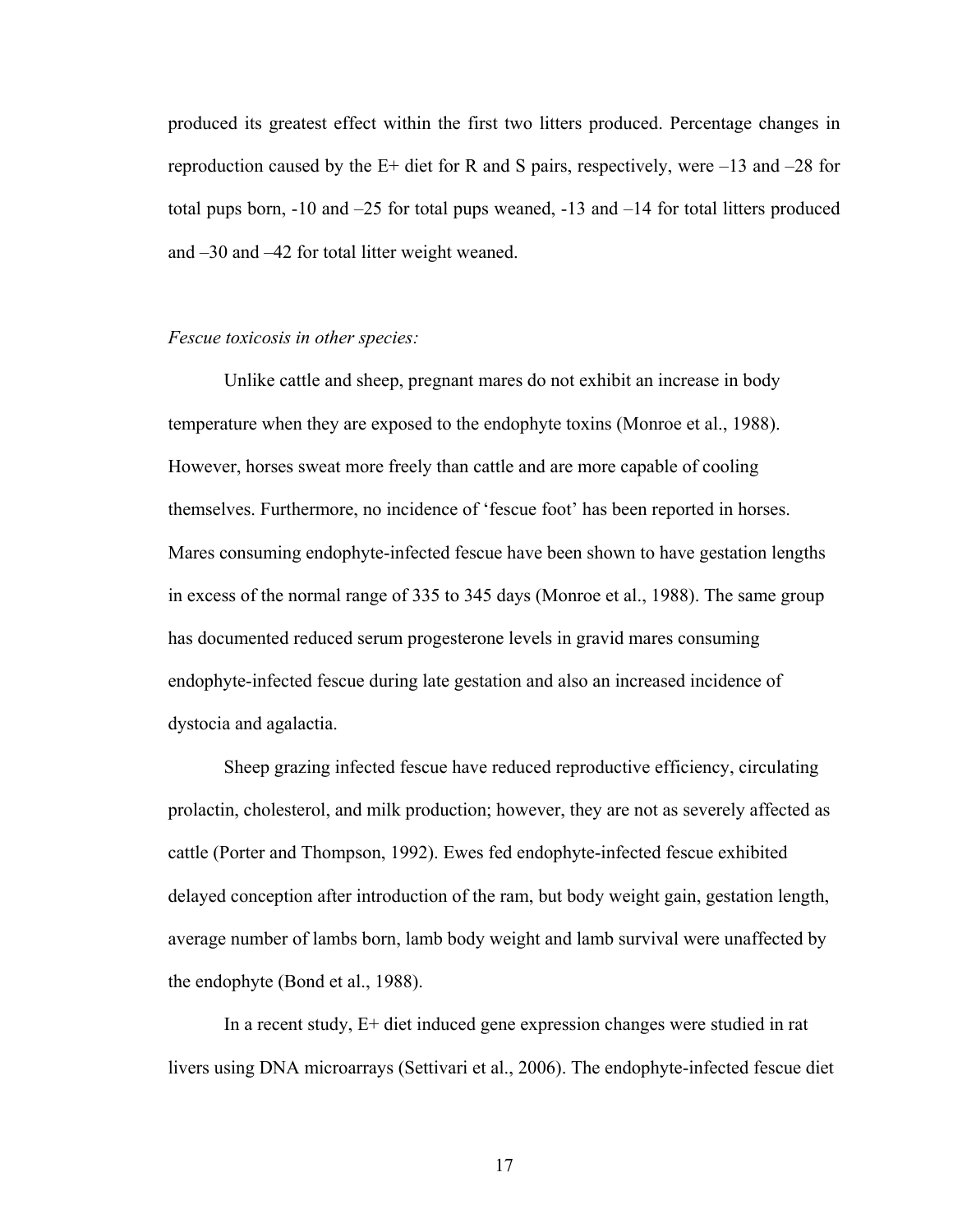resulted in the up-regulation of genes involved in detoxification (e.g. Cyp 450), while anti-oxidant genes were down-regulated by the E+ diet. Also, genes involved in energy metabolism (ATP synthase), lipid and carbohydrate metabolism and immune function were down-regulated by E+ while genes involved in stress response and proteolysis were up-regulated.

### **Chronic heat stress**

Economic losses are incurred in livestock industries because farm animals are raised in locations and seasons outside their zone of thermal comfort (St-Pierre et al., 2003). Across the United States, heat stress results in estimated total annual economic losses to livestock industries that are between \$1.69 to \$2.36 billion. Of these losses, \$897 to \$1,500 million occurs in the dairy industry, \$370 million in the beef industry, \$299 to \$316 million in the swine industry, and \$128 to \$165 million in the poultry industry. Across states, Texas, California, Oklahoma, Nebraska, and North Carolina accounted for \$728 million or 43% of the total national annual losses (St-Pierre et al., 2003).

Much work has been done to identify the physiological effects of heat stress and mechanisms by which animal productivity is reduced. Heat stress reduces the expression of estrous behavior, alters follicular development, compromises oocyte competence and inhibits embryonic development (St-Pierre et al., 2003). Thus, heat stress reduces fertility in male and female dairy and beef cattle. Beef cattle suffer less from heat stress than dairy cattle due to the lower body heat production of beef cows. In sows, HS has been associated with decreased dry matter intake (DMI) and milk yield, compromised embryo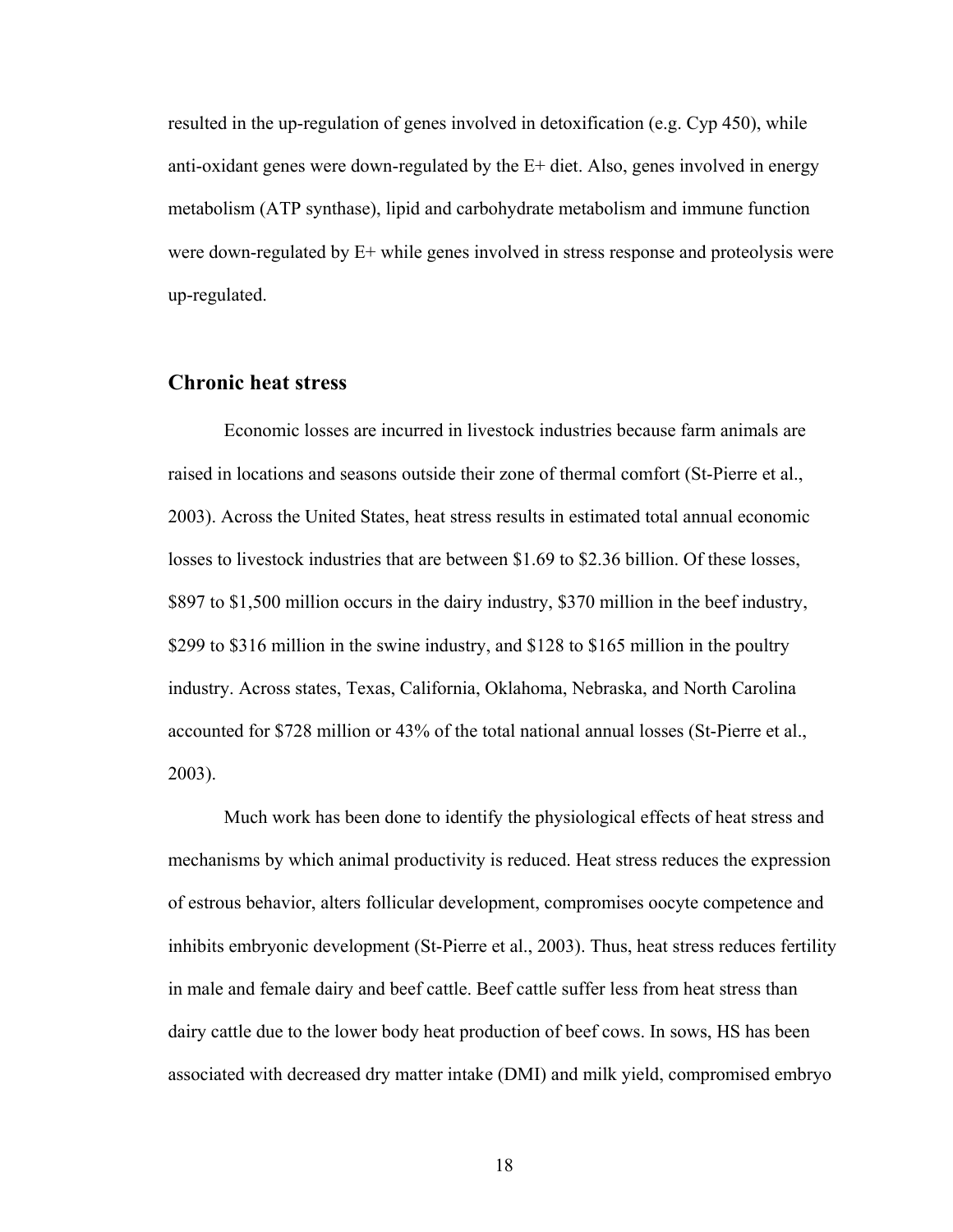development and sow mortality (St-Pierre et al., 2003). Similarly, prolonged severe HS reduces DMI and daily gain of broiler chickens, is associated with undesirable meat qualities, and increased mortality.

Substantial work has been done in the area of the molecular biology of thermoregulation. The effects of heat stress on cellular functions include:

- Inhibition of DNA synthesis, transcription, RNA processing and translation.
- Inhibition of progression of cell cycle.
- Denaturation and misaggregation of proteins.
- Increased degradation of proteins both by proteosomal and lysosomal pathways.
- Disruption of cytoskeletal components.
- Alteration in metabolism resulting in net reduction in cellular ATP.
- Changes in membrane permeability that lead to an increase in intracellular  $\text{Na}^+$ ,  $\text{H}^+$ , and  $\text{Ca}^{2+}$ .

Cells from various organisms respond to a variety of stresses by the rapid synthesis of highly conserved proteins called heat shock proteins (HSP). These proteins are essential for the survival of cells or organisms at normal and elevated temperatures (Kregel, 2002). The HSP also play a critical role in development of thermotolerance and for protection from stresses like ischemia and energy depletion (Kregel, 2002). The commonly studied and understood HSP in mammals are those with molecular masses of 60, 70, 90 and 110 kDa. The HSP70 family has been the most studied, and in addition to hyperthermia, HSP70 transcription is induced by energy depletion, hypoxia, ischemiareperfusion, and by reactive oxygen species (ROS). The HSP70 family produces cellular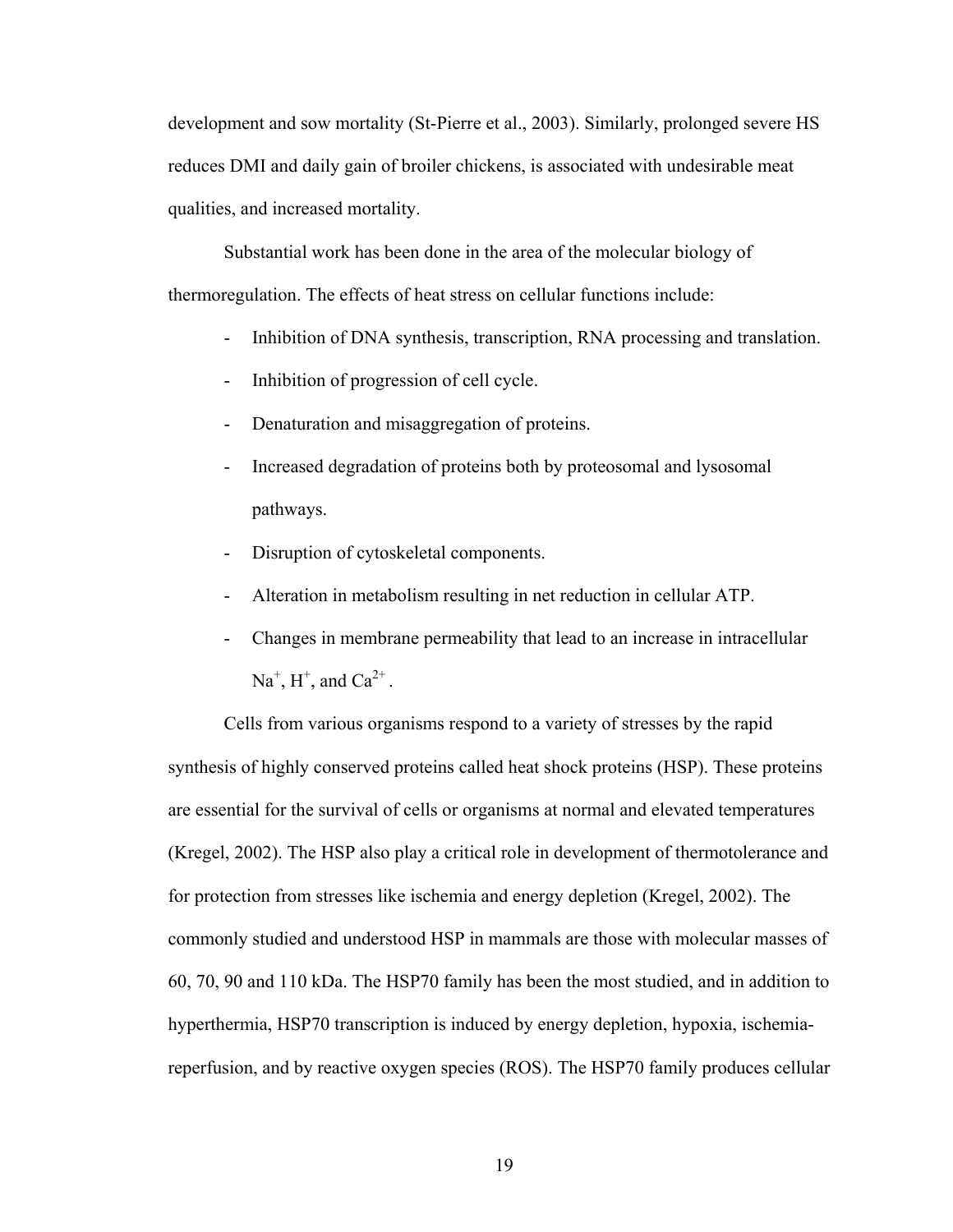thermotolerance by preventing protein denaturation or processing denaturated proteins that are produced by hyperthermia (Kregel, 2002). Second, HSP exert their cytoprotective effect due to their anti-oxidant action by sequestering pro-oxidant free iron, thus reducing oxidative stress. Finally, HSP regulates protein turnover (Sonna et al., 2002). It has been shown that heat sensitive organs like the liver and small intestines are the first to accumulate HSP70 in response to whole body hyperthermia (Flanagan et al., 1995).

Advances in molecular biology have provided researchers with the tools to address the issue of the causal link between gene expression changes in response to heat stress and thermotolerance. Zhang et al. (2002) used a DNA microarray approach to identify gene expression changes in rat liver in response to acute heat stress (aHS; 41°C for 30 min on two consecutive days separated by 24 h). The aHS resulted in a change in the expression of 33 genes out of a total 207 genes on the array. They showed that aHS resulted in a broad induction of genes in the anti-oxidant and drug metabolism categories and transcripts involved in DNA, RNA, and protein synthesis. The authors indicated that a physiological challenge such as heat stress generates a gene expression profile in the liver that is indicative of decreased stress protein transcription and increased expression of oxidative-stress related genes (Zhang et al., 2002).

In a different study by same group, animals exposed to aHS (41°C for 30 min on two consecutive days separated by 24 h), young rats produced a small, transient increase in oxidative stress in the liver that was associated with a decline in the ratio of reduced glutathione (GSH) to oxidized glutathione (GSSG). No liver damage was detected in response to oxidative stress. In aged rats, a similar hyperthermia caused extensive oxidative liver injury associated with oxidative damage to DNA and to lipids (Zhang et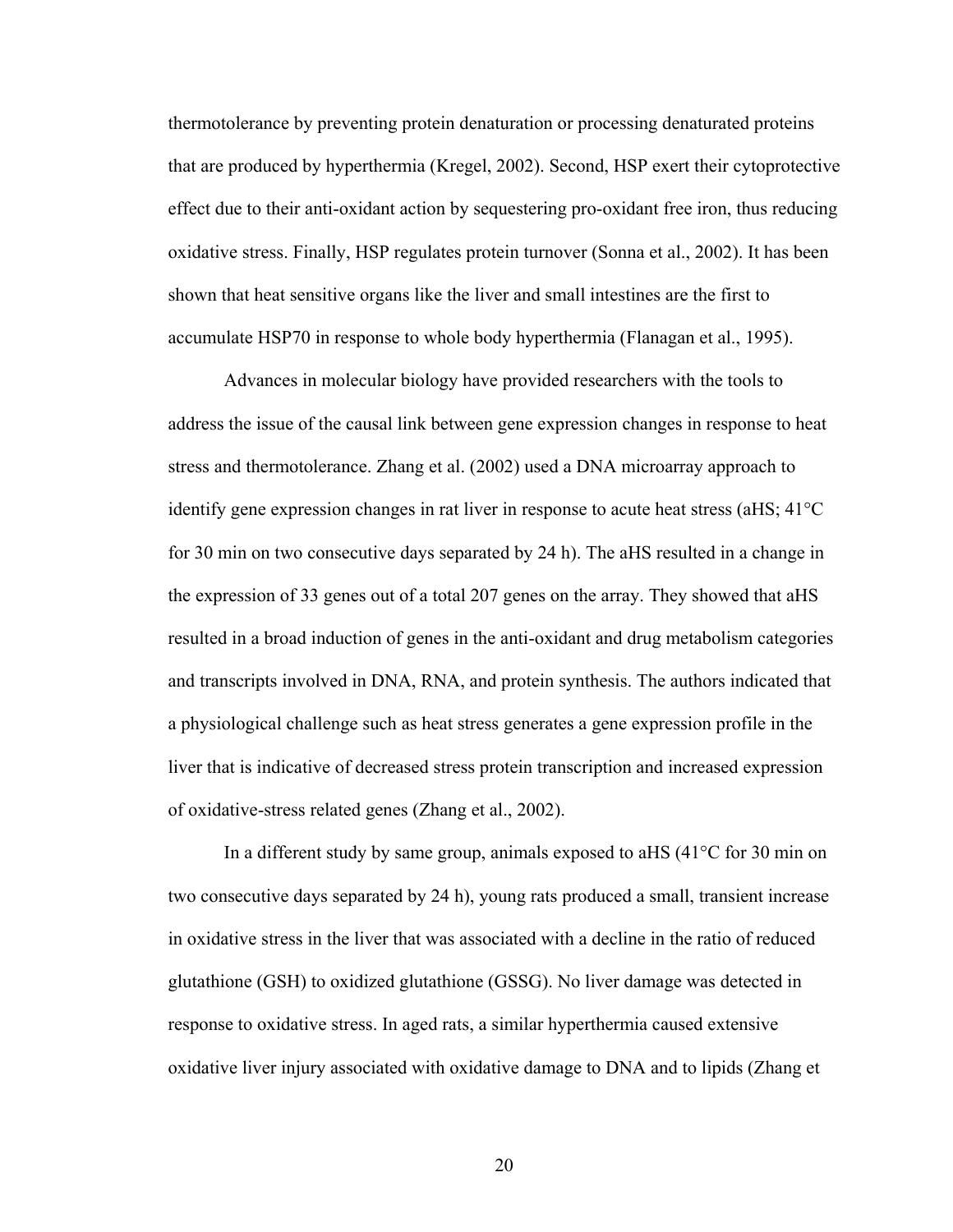al., 2003). Gene expression changes in response to exertional heat injury (EHI) in humans were examined using DNA microarrays (Sonna et al., 2004). Genes involved in immune response were the single largest category affected by EHI. They also found that genes involved in cell stress response, signal transduction, metabolism/redox control and apoptosis were differentially expressed in response to EHI. This suggests that a number of functional responses to thermal stress at the level of RNA expression are conserved across species and cell types which support the use of rodent models for thermal stress studies (Sonna et al., 2004).

Most of the gene expression changes in animal models have been studied in response to aHS in which the animals were challenged for a short period of time (30 to 60 min) at 41 to 42°C. But in production agriculture, animals are exposed to chronic heat stress (cHS) conditions during which they are subjected to prolonged periods of summer heat with ambient temperatures between 33-35<sup>o</sup>C for one or two months (Jordan, 2003; St-Pierre et al., 2003). Very little is known about gene expression changes in livestock or even in rodent models in response to cHS. Horowitz et al. (2004) used DNA microarrays to identify gene expression changes in the left ventricle of the rat heart in response to heat acclimation and its association to ischemic-reperfusion cross-tolerance. The rats were heat acclimatized by continuous exposure to  $34 \pm 1^{\circ}$ C for 2 d (short-term heat acclimation; STHA) or for 30 d (long-term heat acclimation; LTHA). Then these rats were then exposed for 2 h to 41°C to characterize the heat stress response before sacrificing them for gene expression analysis. Over the course of heat acclimation, genes involved in maintaining DNA integrity (damage/repair), free radical scavenging, stress regulation and effectors demonstrated a biphasic response in which the transcript steady-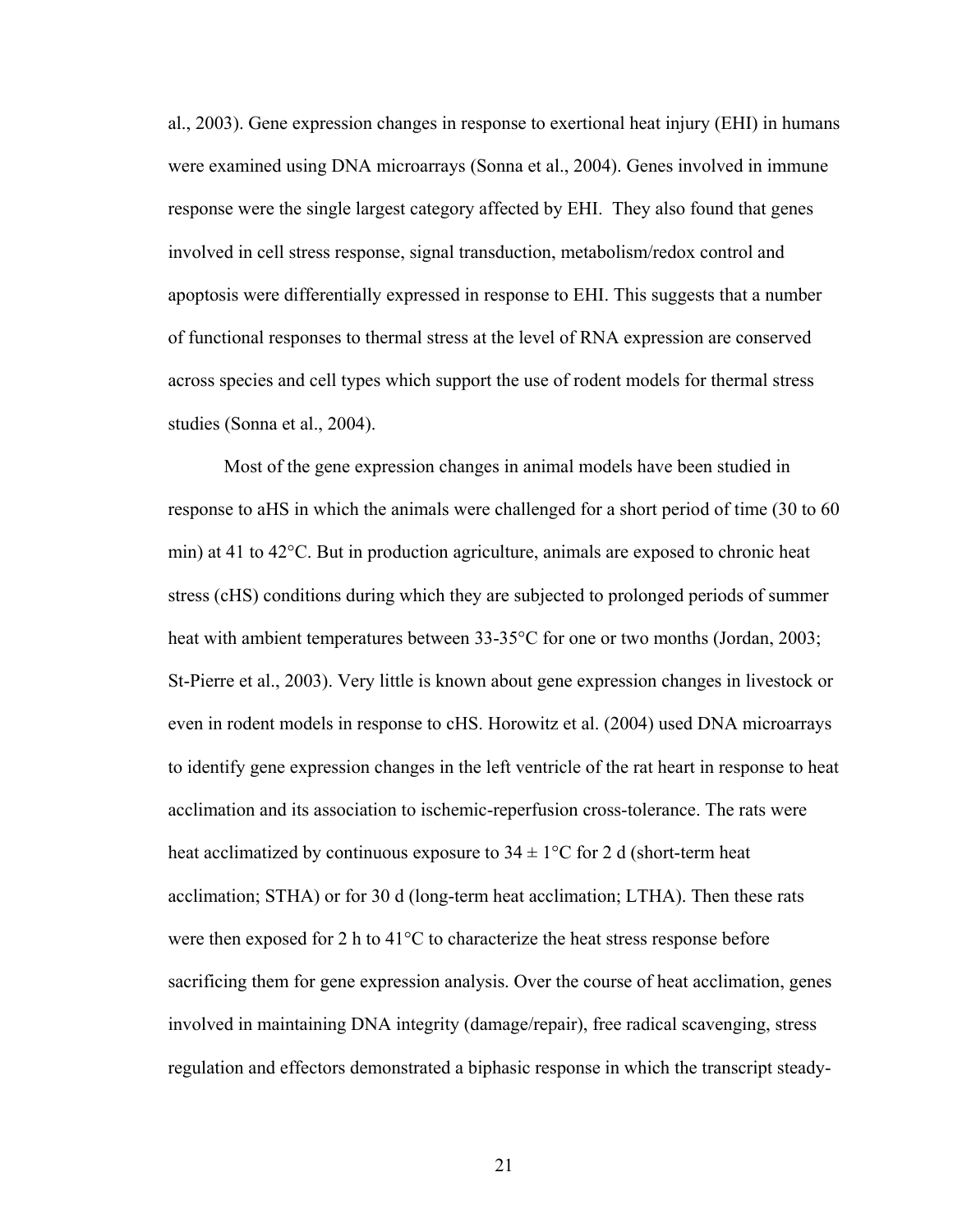state levels showed a profound elevation on STHA and then stabilized at a lower expression during LTHA (Horowitz et al., 2004). The authors stated that onset of STHA would lead to double strand DNA damage, probably due to increased ROS production. The activation of these genes is not seen in response to acute heat stress. The LTHA was associated with the expression of genes involved with adaptive, and long-lasting adaptive signaling networks. Examples of these genes include DNAJ homologs required for stabilizing the interaction of HSP70 with unfolded proteins and enhancing the protective role of HSP. Up-regulation of anti-apoptotic genes such as bcl-2 and enhanced activation of anti-oxidants were also associated with LTHA gene expression (Horowitz et al., 2004).

Schwimmer et al. (2006) studied gene expression changes in the rat hypothalamus in response to LTHA (34  $\pm$  1°C for 30 d), STHA (34  $\pm$  1°C for 2 d) and accompanying hypohydration using DNA microarrays. The hypothalamic transcriptome changes occurring during the process of acclimation coincided with three major categories of genomic responses:

i) abrupt transient upregulation or downregulation of genes during STHA, followed by their return to pre-acclimation levels when acclimation homeostasis has been achieved (LTHA phase).

ii) genes showing downregulation or upregulation only upon LTHA.

iii) genes showing a sustained change in their expression throughout the entire acclimation period.

The transcriptome map of genes assigned to the first category of responses emphasizes two phenomena: (1) a marked transient upregulation in transcripts confined predominantly to genes encoding voltage-gated ion channels, ion pumps, or transporters,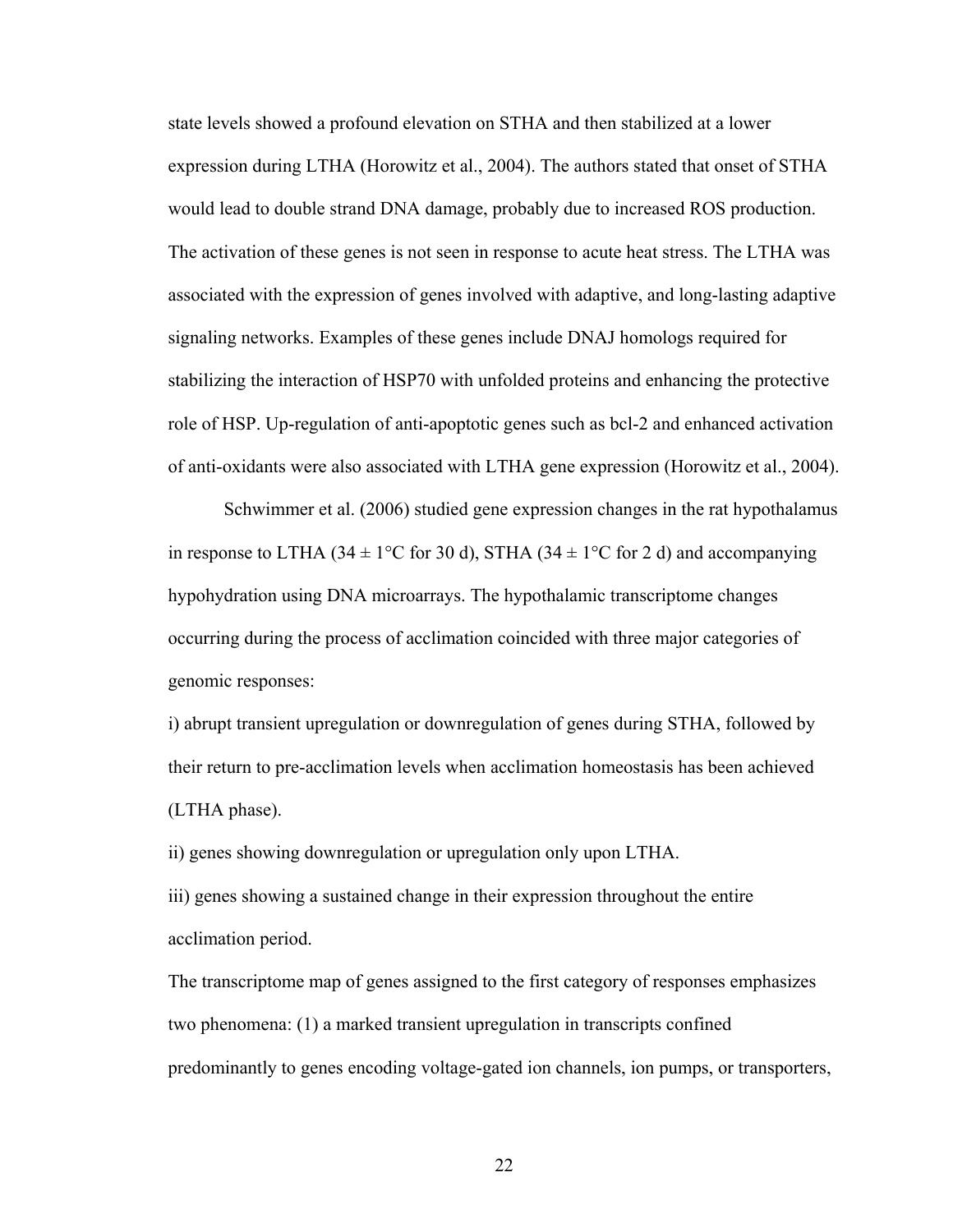as well as hormone/transmitter receptors and cellular messengers, collectively points to enhanced membrane depolarization leading to the release of transmitters and neuronal excitability at this acclimation phase; (2) a transient downregulation among the groups of genes participating in intracellular protein trafficking, metabolism, or phosphorylation processes, implies a perturbation in cellular maintenance. In contrast to the STHA phase, they observed a decrease in the expression of specific LTHA-activated genes related to various metabolic activities, including those linked with mitochondrial energy metabolism and cellular-maintenance processes, together with the resumption of preacclimation transcript levels of genes encoding proteins linked with ion movement and membrane/cellular signaling. The third category includes constitutive downregulation of genes associated with energy metabolism and food intake and the marked upregulation of a large group of genes linked with the immune response (Schwimmer et al., 2006).

## **Interactions of fescue toxins and summer heat stress**

Cattle consuming endophyte-infected fescue often exhibit hyperthermia as shown by an increase in rectal temperature. It has also been shown that the consumption of infected fescue has the most detrimental effect on the animal when the ambient temperature exceeds 31ºC (Hemken et al., 1979). Rectal temperatures are not affected in horses consuming E+ diets (Monroe et al., 1988). Steers were fed diets composed of E- or E+ hay and seeds in a controlled environment at  $21^{\circ}$ C and  $32^{\circ}$ C; the main effects of endophyte presence were that feed intake and heart rate were depressed, and rectal temperature and respiration rate were elevated (Osborn et al., 1992). Intake of the E+ diet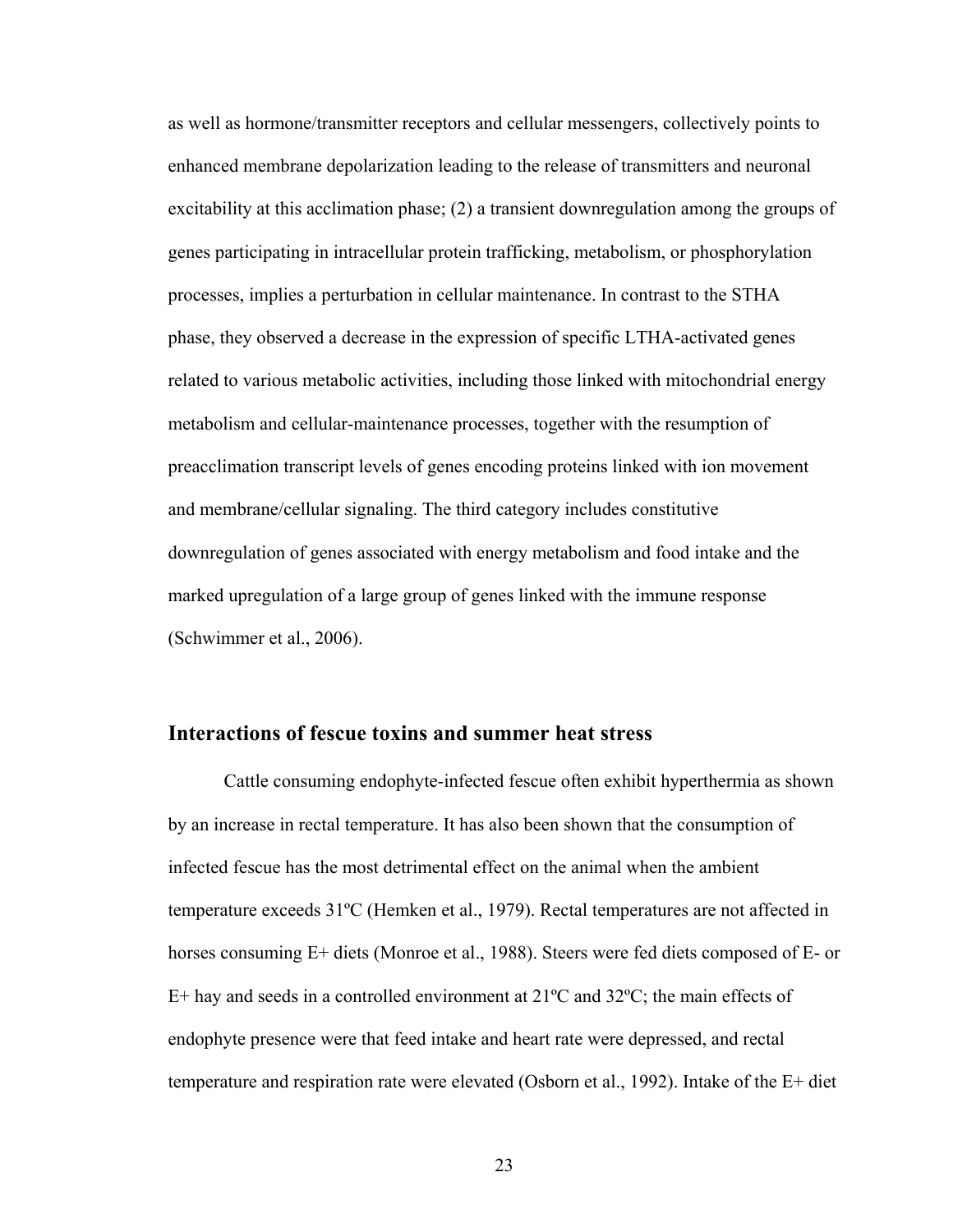was reduced by 36% in the cool environment, but rectal temperature and respiration rate were not affected. In the hot environment, feed intake was reduced 60% in steers fed the E+ diet and rectal temperature and respiration rate were increased due to the E+ diet. The observed hyperthermia has been suggested to be a result of peripheral vasoconstriction, which is caused by the toxins (Walls and Jacobson, 1970). Vasoconstriction decreases the animal's ability to dissipate body heat through evaporative and non-evaporative mechanisms. Increased respiration rate associated with fescue toxicosis is generally associated with increased rectal temperatures. Some animals pant in an attempt to cool themselves and dissipate the increased heat load (Hemken et al., 1981). When ambient temperature is high and the signs of fescue toxicosis are intense, animal performance is affected not only by the consumption of  $E+$  fescue, but also by improper functioning of the animal's thermoregulatory mechanism (Schmidt and Osborn, 1993).

Al-Haidary et al. (2001) observed that consumption of an E+ diet during continuous heat challenge resulted in a marked increase in core body temperature, especially during night time exposure to heat stress, due primarily to a reduction in cutaneous heat transfer, with no effect on heat production. The E+ diet caused a reduction in blood flow to the skin of heat-challenged steers, as evidenced by the reduction in the blood flow to skin covering the inner hind limb (Rhodes et al., 1991). The authors hypothesized that the reduced blood flow to the periphery could reduce the ability to move heat from the core tissue to the surface for dissipation and result in increased rectal temperature. Holstein calves on an E+ diet during constant heat challenge (32ºC and 50% relative humidity) led to a 50% reduction in skin vaporization and no changes in heat production or respiratory vaporization (Aldrich et al., 1993). Repeated heat challenge and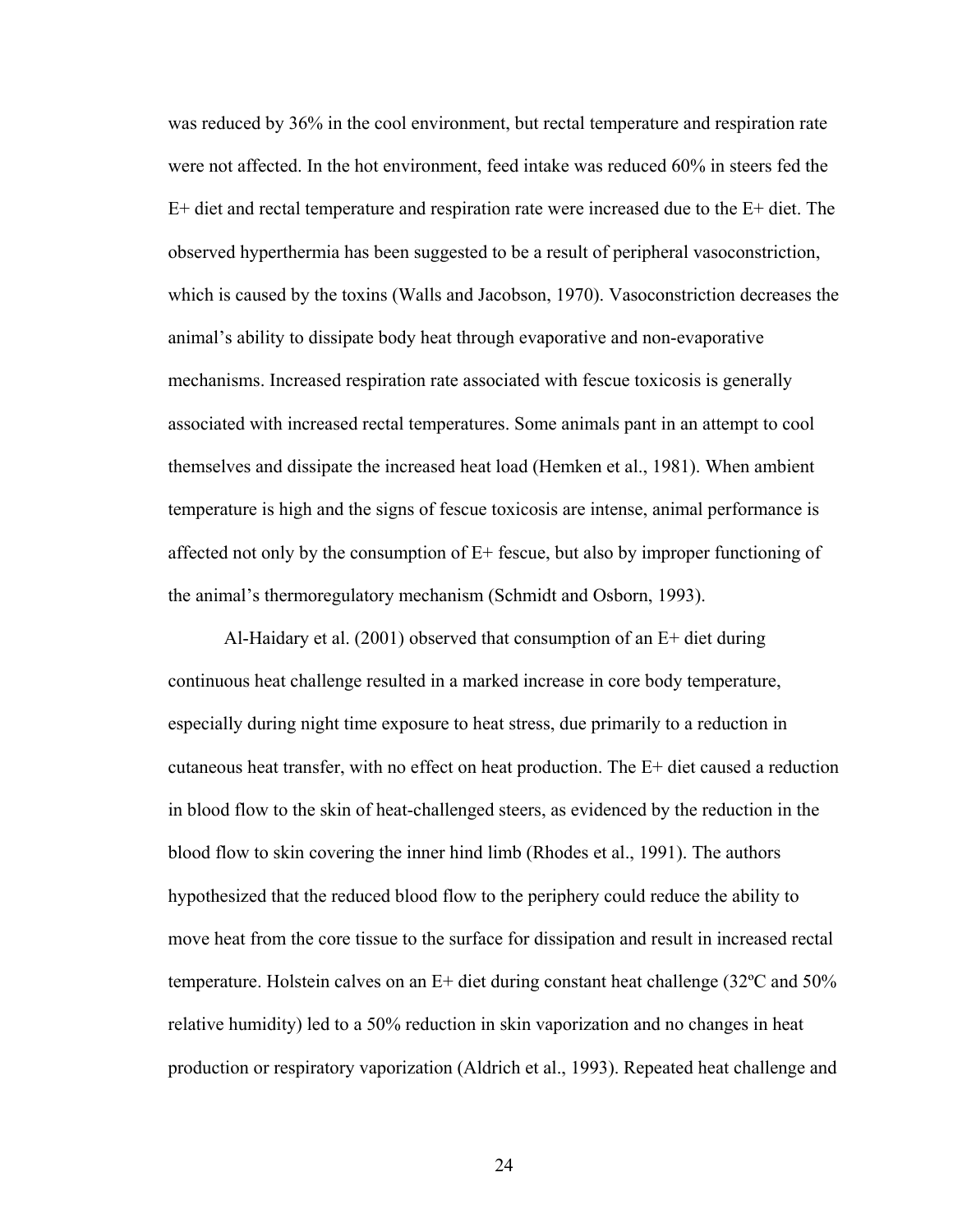consumption of an E+ diet resulted in a reduced response to E+, suggesting that heat adaptation or adaptation to E+ reduces its adverse effects (Al-Haidary et al., 2001).

Effects of fescue toxins and heat stress were evaluated using rats as an experimental model. Ergovaline, the primary toxin found in tall fescue, was injected into rats exposed to cold (7 to 9ºC) and hot (31 to 33ºC) conditions to determine effects on thermoregulatory ability. Metabolic heat production and body temperature were reduced following ergovaline injection at the cold temperature. Peripheral heat loss was decreased at the hot temperature, which resulted in increased body temperature. Therefore, thermoregulatory response to ergovaline is highly dependent on the magnitude of thermal stress (Spiers et al., 1995).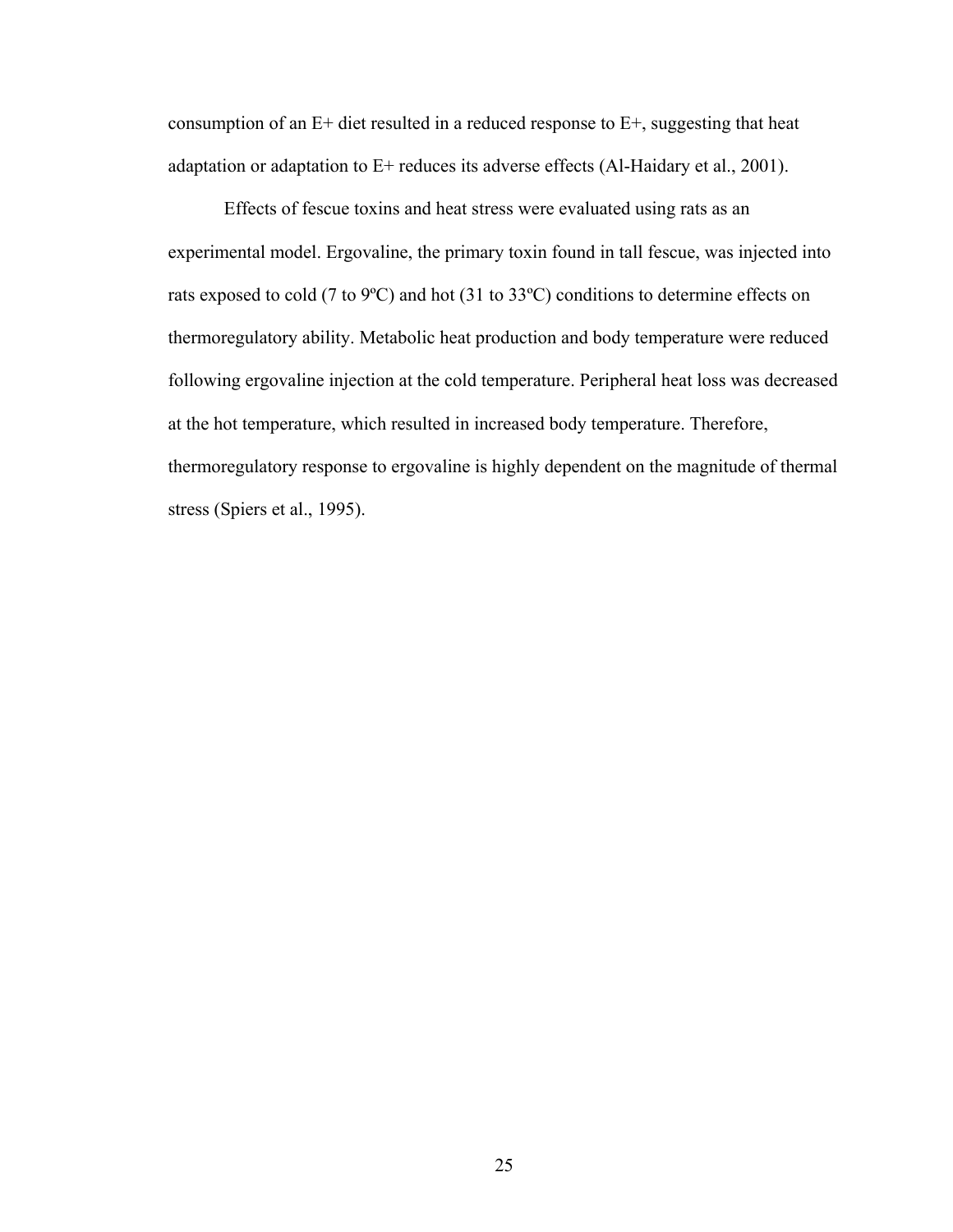## **CHAPTER III**

# **EFFECTS OF FESCUE TOXICOSIS ON HEPATIC GENE EXPRESSION**

#### **Abstract**

Fescue toxicosis affects wild and domestic animals grazing fescue pasture infected with the endophytic fungus, *Neotyphodium coenophialum*. Signs of fescue toxicosis include increased core body temperature and respiration rate and decreased milk yield and reproductive performance. Laboratory mice also exhibit symptoms of fescue toxicosis, as indicated by reduced growth rate and reproductive performance. Mice were used to study effects of fescue toxicosis on hepatic gene expression. Twenty-seven mice were randomly allocated to a diet containing either 50% endophyte-infected (E+; 6 ppm ergovaline) or endophyte-free (E-) fescue seed for 2 wk under thermoneutral conditions. Liver genes differentially expressed due to fescue toxicosis were identified using DNA microarray. A two-stage ANOVA of microarray data identified 36 differentially expressed genes between mice fed E+ and E- diets. Another analysis method, Significance Analysis of Microarray, identified nine genes as differentially expressed between treatment groups and some genes overlapped with genes identified by ANOVA. Hierarchical clustering of 36 genes identified by ANOVA clearly separated the mice by diet, with 100% confidence as computed by bootstrap analysis. Expressions of 11 genes were verified using quantitative real-time PCR. The E+ diet resulted in down-regulation of genes involved in sex-steroid metabolism pathway, and genes involved in cholesterol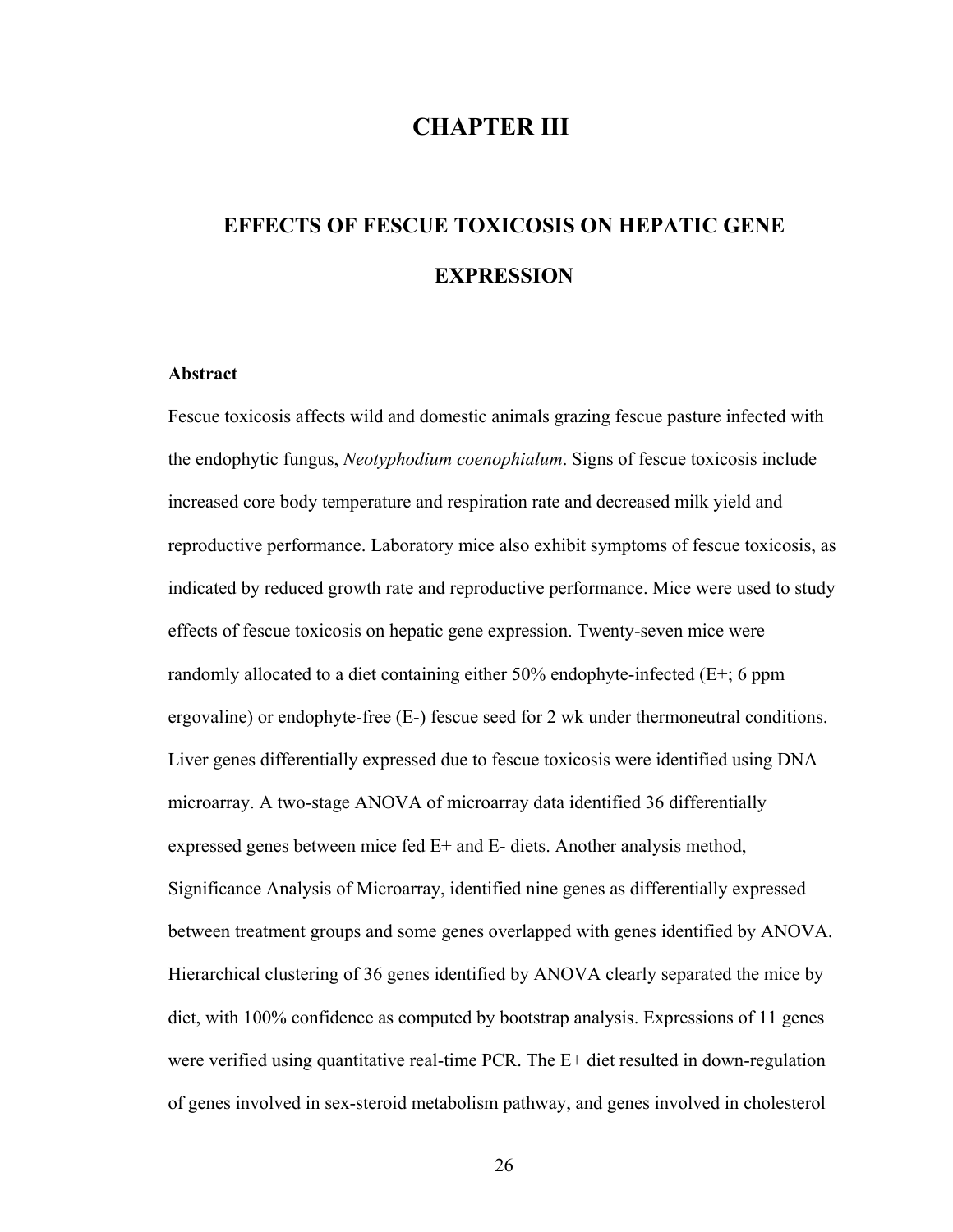and lipid metabolism. Genes coding for ribosomes and protein synthesis were upregulated by the E+ diet. Genes identified in the present analysis indicate some of the mechanisms by which fescue toxicosis occurs in animals.

#### **Introduction**

Fescue toxicosis occurs in cattle consuming forage infected with the endophytic fungus, *Neotyphodium coenophialum*, and causes annual losses in excess of \$600 million to the beef industry (Hoveland, 1993). Fescue toxicosis leads to reduced feed intake and decreased milk yield, reproduction, and weight gain (Paterson et al., 1995; Schmidt and Osborn, 1993; Thompson and Stuedemann, 1993). Grazing endophyte-infected tall fescue decreases serum prolactin, cholesterol, progesterone, and LH in cattle (Burke et al., 2001). The major toxins associated with endophyte-infected grasses and with fescue toxicosis are ergopeptine alkaloids, primarily ergovaline and lysergic acid amides.

Laboratory mice were used previously as a model for fescue toxicosis because these animals exhibit reduced growth, reproduction, and lactation when fed endophyteinfected tall fescue seed (Godfrey et al., 1994; Miller et al., 1994; Zavos et al., 1987). However, the molecular mechanisms by which the toxins affect animals are not clear. Mice selected for sensitivity to fescue toxins (Hohenboken and Blodgett, 1997) were used in this study with the objective of identifying some of the molecular pathways by which endophyte-infected seeds may cause fescue toxicosis. In mammals, the liver plays an important role in detoxification and metabolism of toxins, and is a prime target of tissue injury in response to various physiological challenges. Consequently, we use microarray-based expression profiling to study the transcriptional response of mouse liver genes to the ergopeptine alkaloids.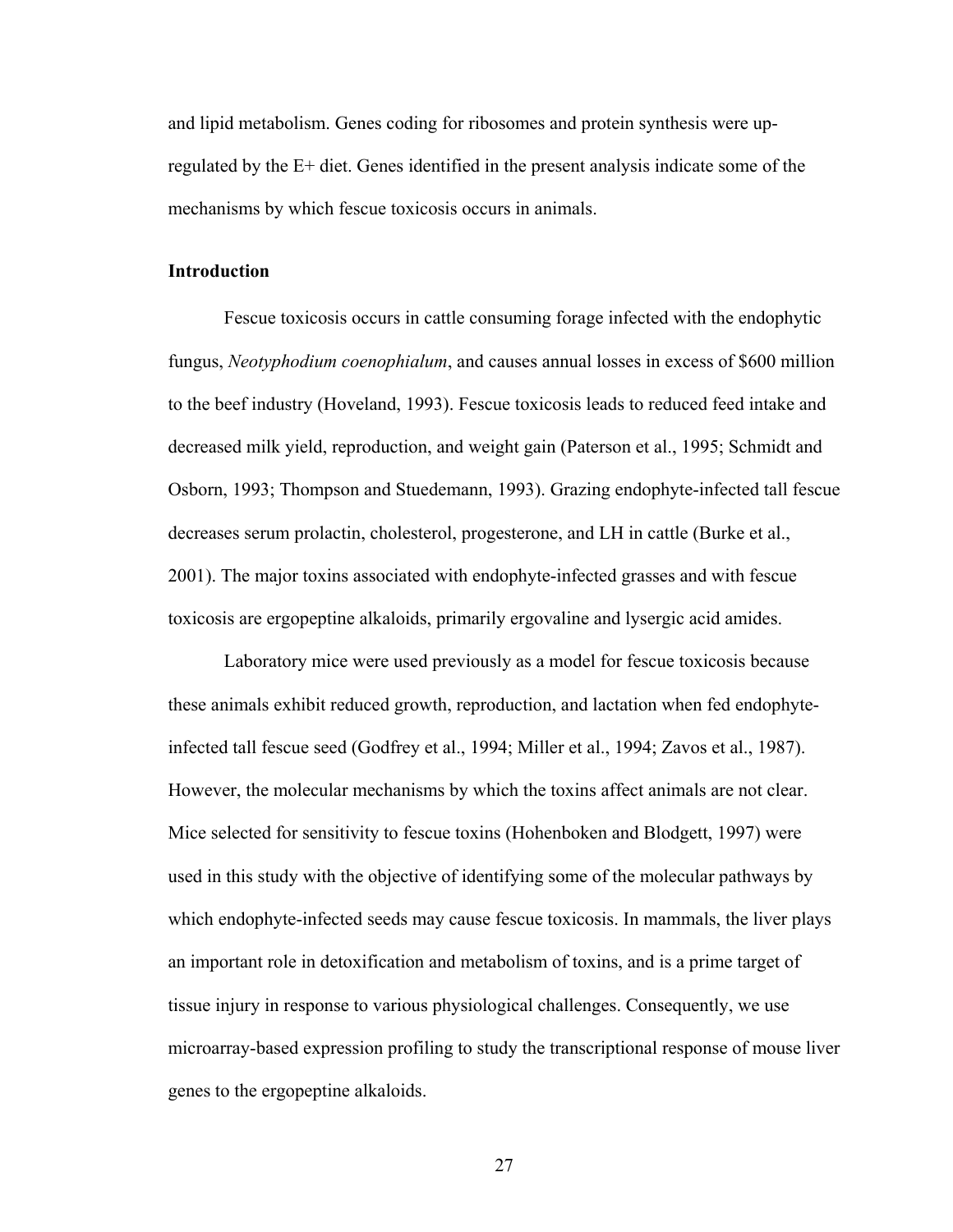#### **Materials and Methods**

#### *Animal work*

Mice used in this study were developed at Virginia Polytechnic Institute and State University (Blacksburg, VA) by Hohenboken and Blodgett (1997). Briefly, mice from the ICR strain (Harlan Sprague Dawley, Indianapolis, IN) were divergently selected for eight generations on an index reflecting the impact of a diet containing endophyteinfected fescue seed on growth rate following weaning. Two lines of mice were produced, one designated sensitive had slow growth on the endophyte diet, the other, resistant, had rapid growth. Only mice from the sensitive line were used in the present experiment for gene expression analysis.

In the present study, pups from 11 litters were weaned at 21 d of age. Twentyseven mice (14 male, 13 female) were randomly allocated to receive diets containing 50% endophyte-infected (E+; Seed Research of Oregon, Inc., Corvallis, OR) or endophyte-free fescue seed (E-; Missouri Southern Seed, Rolla, MO) for a period of 2 wk from 47 to 60 d of age under thermoneutral conditions  $(24 \pm 1^{\circ}C)$ . Fescue seeds and rodent chow (Formulab Diet # 5008, PMI Feeds, St. Louis, MO) were ground to pass a 1 mm screen and both components were mixed in equal parts.

All mice were housed in individual cages with relative humidity maintained at 35 to 50% and a 12:12 light-dark cycle with lights on at 0700. All mice were weighed on d 1, 7, and 14 of the experiment. At the end of the experiment, mice were euthanized with carbon dioxide gas followed by cervical dislocation. Liver tissues obtained from all mice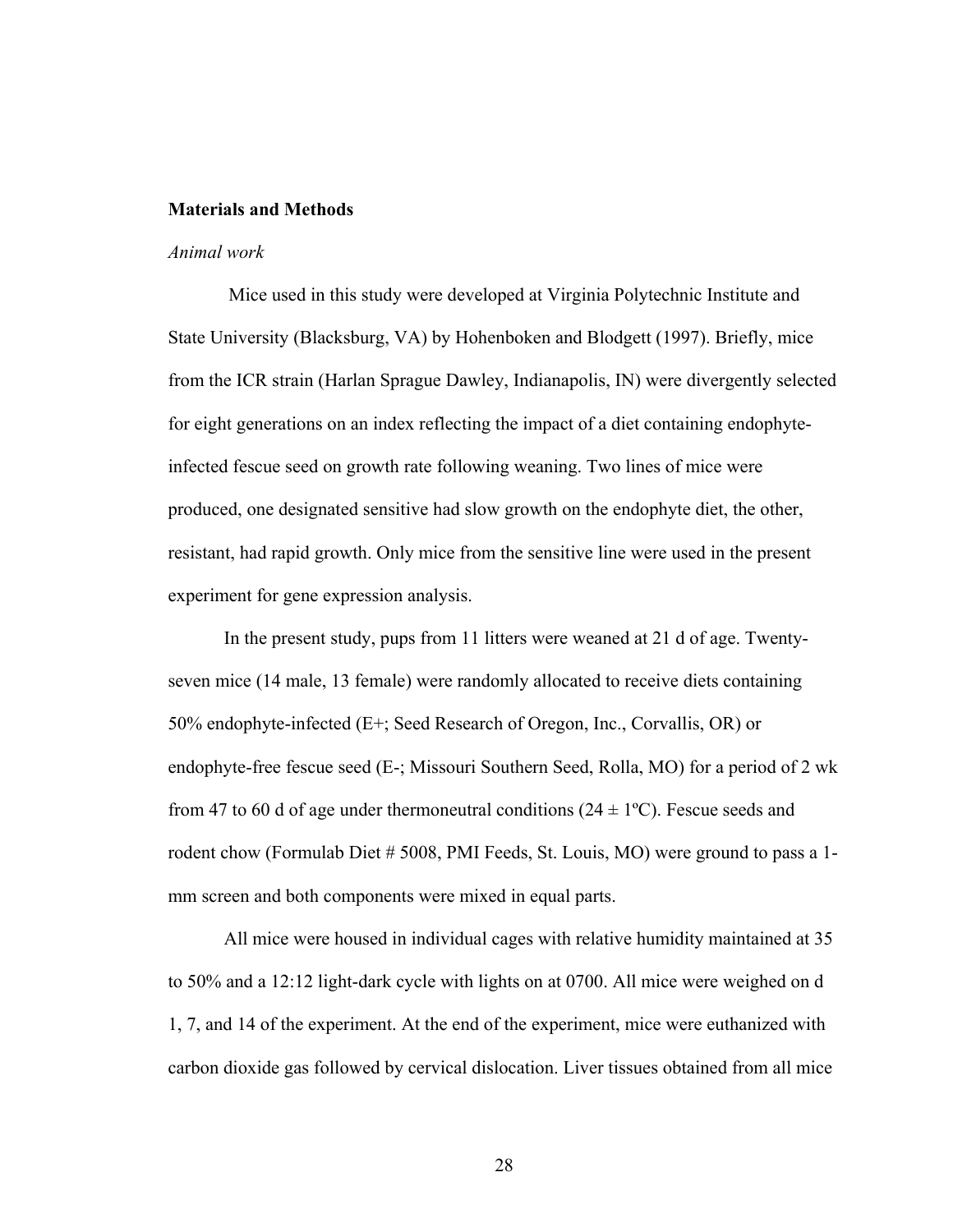were weighed and snap frozen in liquid nitrogen. The Animal Care and Use Committee, University of Missouri-Columbia, approved all procedures and protocols.

# *RNA extraction*

Extraction of RNA was done by using the RNAqueous-Midi kit according to manufacturer instructions (Ambion Inc., Austin, Texas). Concentration of RNA was determined by using microcon-30 filters according to manufacturer instructions (Millipore Corp., Bedford, MA). The RNA obtained was DNase-treated by using DNA-Free kit (Ambion Inc., Austin, Texas) to remove contaminating DNA. The DNase-treated RNA was then treated with phenol: choloroform: isoamyl alcohol (25:24:1) in a 'phase lock' tube (Eppendorf, Hamburg, Germany). Concentrated RNA was checked for quality and integrity using agarose gel electrophoresis. The RNA was quantified by taking optical density (OD) readings on an ND-1000 Spectrophotometer (Nanodrop Technologies, Wilmington, DE). The DNase-treated RNA samples were kept at -80ºC freezer until used.

# *Microarray preparation*

Microarrays were prepared by printing 1,353 oligos, 50 mers in length, representing rat genes expressed in liver on Pan epoxy glass slides (MWG Biotech AG, Ebersberg, Germany). The arrays also contained 10 arabidopsis genes, each of them printed 10 times across the array as external controls (Spot report oligo<sup>TM</sup>, Stratagene, Cedar Creek, Texas). Blank spots and 3x SSC were used as negative controls. Mouse Cot-1 (Applied Genetics laboratories, Inc., Melbourne, FL) and poly-A DNA were used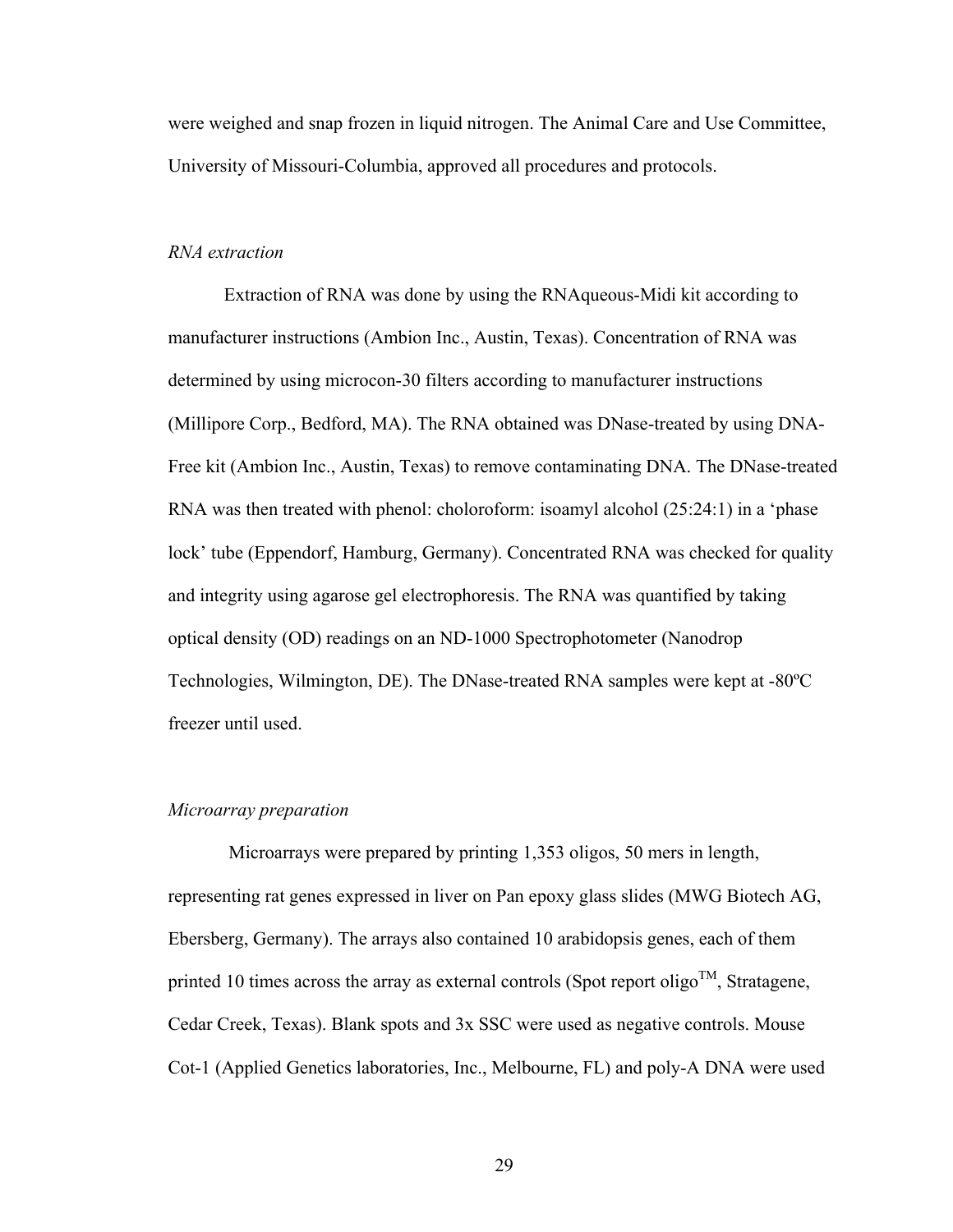to detect non-specific hybridization. A robotic microarray printer with 16 printing tips was used to spot the oligos. The rat liver oligo arrays have a total of 1,920 spots and are organized in 16 blocks arrayed in four rows and four columns. Each block has 120 spots arranged in 10 rows and 12 columns. Slides were stored in the dark until used.

# *Microarray protocol*

Samples of RNA from mice in the study and from a reference RNA pool (Universal Mouse Reference RNA, Stratagene, La Jolla, CA) were used in hybridization. This Universal Mouse Reference RNA is a pool of RNA extracted from 11 different mouse cell lines. Sample or reference RNA (15 µg) containing 10 different arabidopsis mRNA added at varying concentrations as external controls were primed using 1 µL oligo dT (10  $\mu$ g/ $\mu$ L; IDT DNA, Coralville, IA), and 1  $\mu$ L random hexamers (10  $\mu$ g/ $\mu$ L; IDT DNA, Coralville, IA) at 70˚C for 10 min and then chilled on ice for 10 min. The cDNA synthesis was done by adding  $3.0 \mu L$  (50 units/ $\mu L$ ) of Stratascript Reverse Transcriptase (StrataScript™ RT, Stratagene, La Jolla, CA), 3.0 µL of 10x Stratascript RT buffer, 3.0 µL of dithiothreitol (0.1 M), 0.6 µL of 50x amino-allyl dUTP (Sigma chemicals, St. Louis, MO) and 5 µL of DNase and RNase-free water. The reverse transcription was done at 42ºC for 2 h. Degradation and hydrolysis of RNA was done by adding 10  $\mu$ L of 1 N NaOH, and 10  $\mu$ L of 0.5 M EDTA to the mix, then the reaction was incubated at 65ºC for 15 min followed by neutralization with 25 µL of 1 M TRIS, pH 7.4. The cDNA obtained was purified using microcon-30 filters (Millipore Corp., Bedford, MA) and dried in a centrivap concentrator (Labconco Corp., Kansas City, MO). Dried cDNA was resuspended in 10  $\mu$ L of 0.5 M sodium bicarbonate buffer, pH 9.0, at room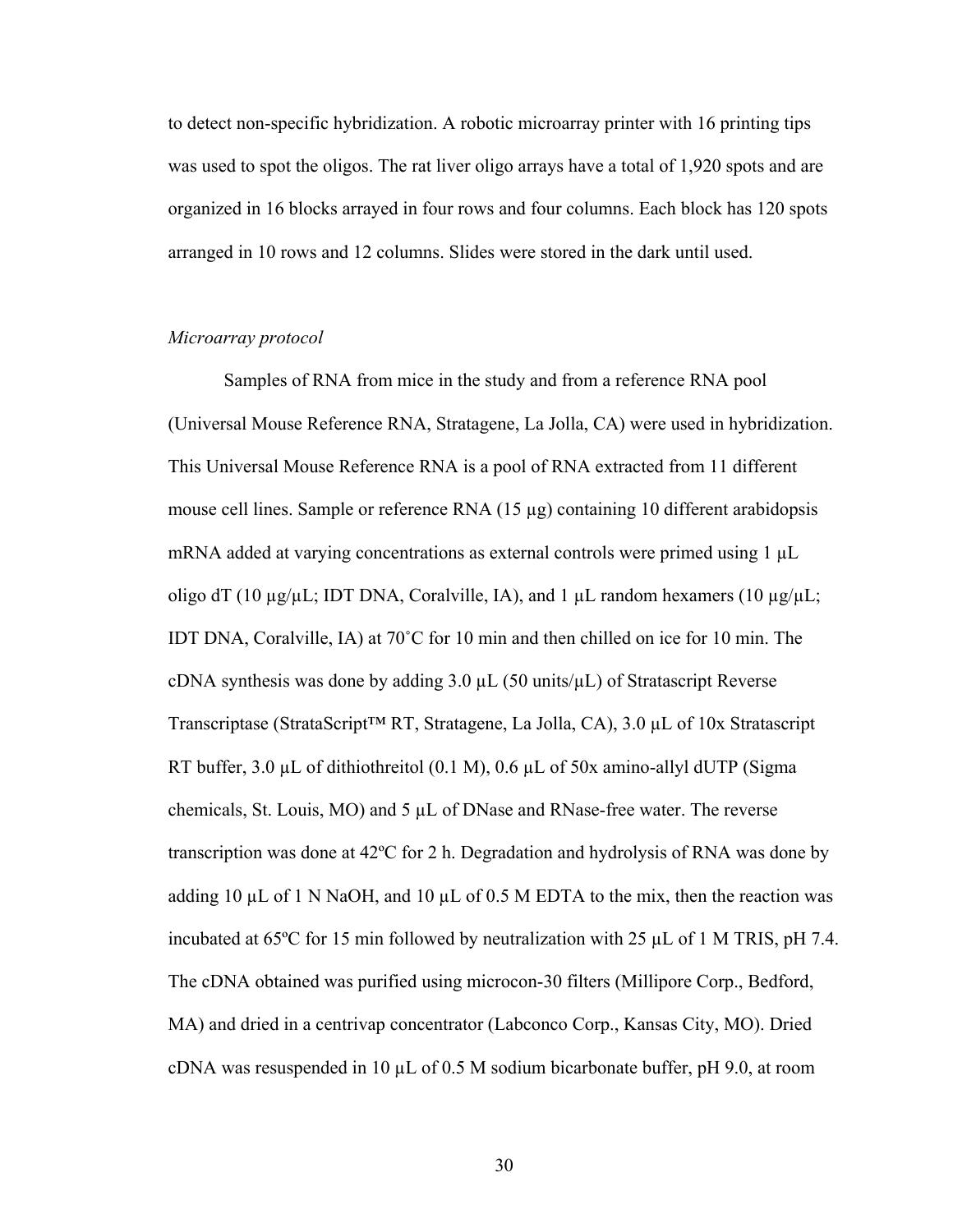temperature for 10 to 15 min. The cDNA concentrations were quantified by using an ND-1000 spectrophotometer (Nanodrop Technologies, Wilmington, DE). Labeling of cDNA was done by indirect labeling with Cy5 or Cy3 dyes (Amersham Biosciences, UK). The Cy3 and Cy5 dyes were prepared by adding 10 µL of DMSO to 1 mg of Cy dye and then aliquoting 1.5 µL of mix into a new tube, dried in centrivap (Labconco Corp., Kansas City, MO) and stored for future use. The labeling reaction was carried out for 1 h at room temperature in dark conditions. The removal of unincorporated dyes and concentration of labeled cDNA was done by using a Qia-quick PCR purification kit (Qiagen, Valencia, CA).

#### *Microarray hybridization and washing*

The sample and reference labeled cDNA were mixed and dried in a centrivap (Labconco Corp., Kansas City, MO) at 42ºC. The dried mix was then resuspended in a hybridization buffer, containing 2.0 µL of poly-A (10 µg/µL; IDT DNA, Coralville, IA), 6.25 µL of mouse Cot-1 DNA (3.2 µg/µL; Applied Genetics Laboratories, Inc., Melbourne, FL),  $3.0 \mu L$  of  $20x$  SSC,  $0.45 \mu L$  of  $10\%$  SDS,  $0.5 \mu L$  of  $1X$  HEPES (pH: 7.0), 8.25  $\mu$ L of water, and hybridized to the arrays for 12 to 14 h at 65 $\degree$ C in a humid hybridization chamber. This temperature of hybridization was chosen to ensure high specificity hybridization of mouse RNA on rat oligonucleotides. After hybridization, slides were washed in solution 1 (340 mL water, 10 mL 20x SSC, 1 mL 10% SDS) for 5 min, washed in solution 2 (350 mL water, 1 mL 20x SSC) for 5 min, and then centrifuged for 5 min to dry the slide. Extracted RNA from each of the six (3 male, 3 female) randomly selected E+ mice and seven (4 male, 3 female) E- mice treatment groups were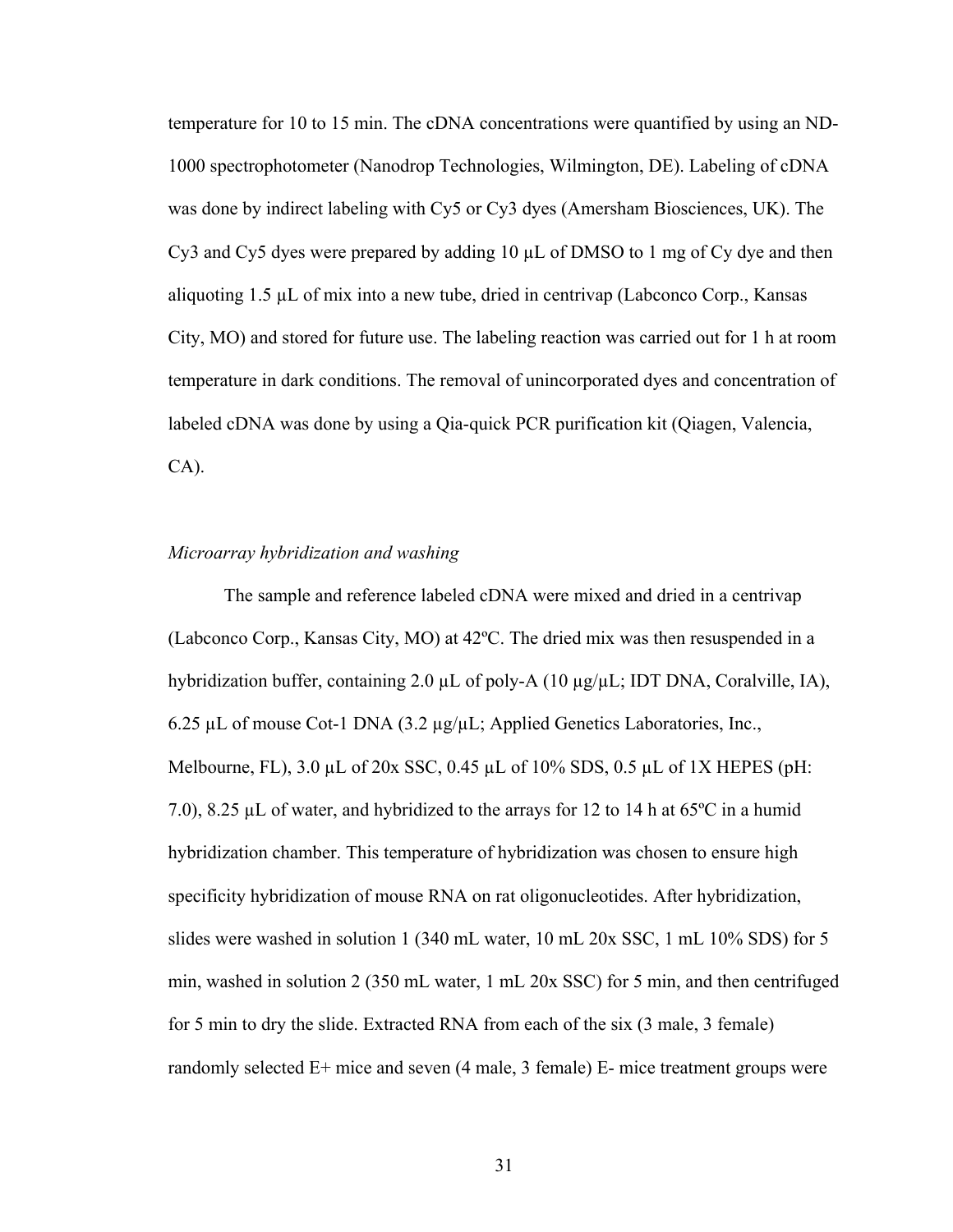individually hybridized with reference RNA to the array in a reference microarray design. In a reference design, each experimental sample is hybridized against a common reference RNA sample (Churchill, 2002). Two or three replicates (arrays) were done per animal out of which one was done in a dye swap design. A total of 35 arrays were done across all the animals and treatment groups.

### *Microarray scanning and data acquisition*

Slides were scanned using an Axon GenePix 4000B scanner (Axon Instruments Inc., Union City, CA) at 5 micron resolution and the image was labeled and stored in the BioArray Software Environment database (Saal et al., 2002). Gridding was done using GenePix Pro 4.0.1.12 software (Axon Instruments Inc., Union City, CA). Data files were linked to the appropriate image file and then stored in the BASE database. The raw data files on which this paper is based have been deposited with National Center for Biotechnology Information (NCBI) Gene Expression Omnibus (http://www.ncbi.nlm.nih.gov/geo/) with series number is GSE2134 and platform number GLP1786.

#### *Statistical analyses of microarray data*

Microarray data were filtered in the BASE database to remove control spots, 3x SSC, and blank spots. The probe intensities from each array were treated as statistically independent by the ANOVA model (Kerr and Churchill, 2001; Wolfinger et al., 2001). The log base 2 intensities for each array spot were analyzed using a mixed model approach consisting of two steps, following the procedures of Kerr and Churchill (2001)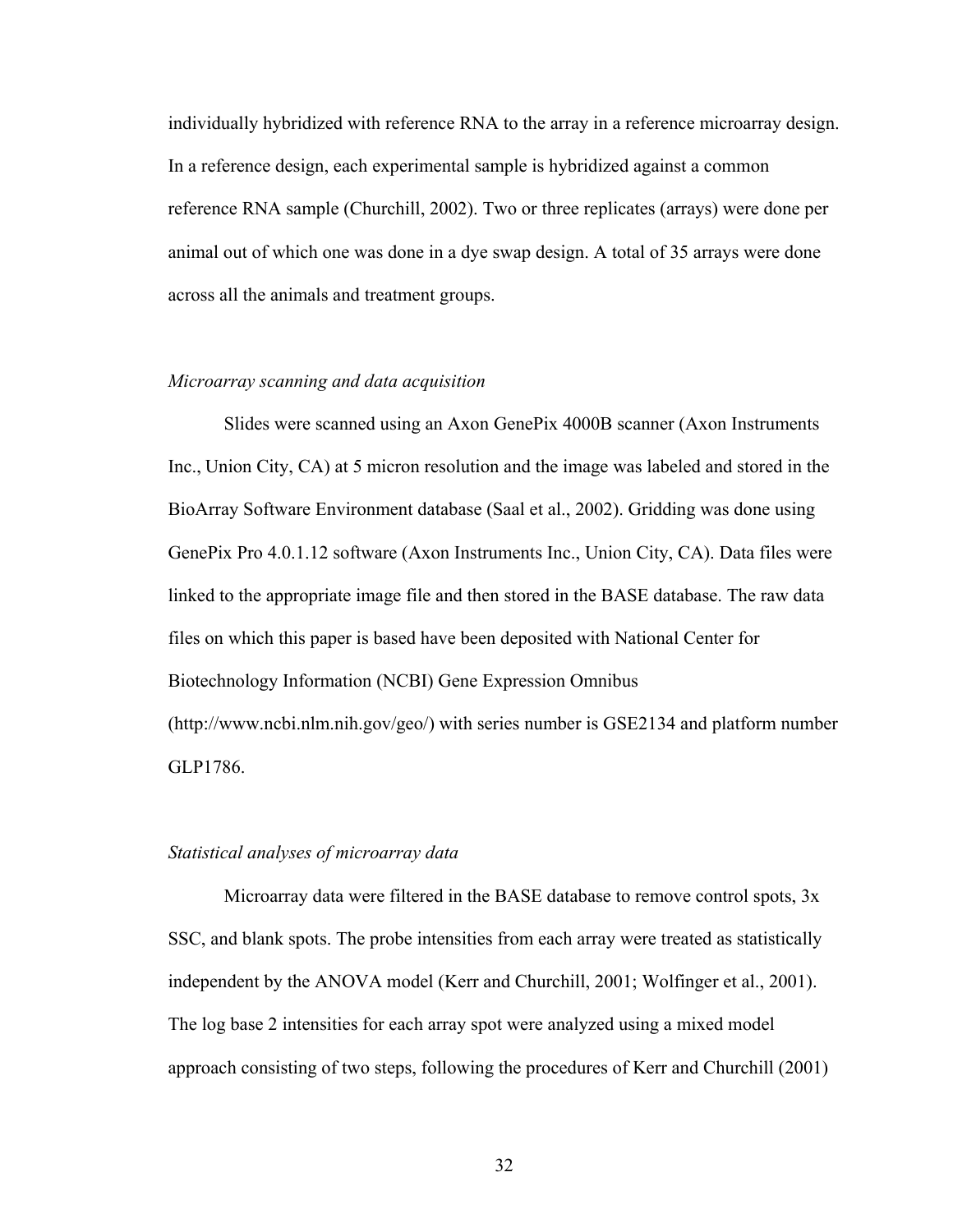and Wolfinger et al. (2001). The first step involved normalization across genes and the second step involved normalization within gene. The normalized data were then analyzed in a gene-specific analysis to test the effect of E+ vs E- diets on expression of individual genes. The normalization model in the first step was:

$$
Y_{\text{agp}} = \mu + A_a + P_p + (AP)_{\text{ap}} + \varepsilon_{\text{agp}} \tag{1}
$$

Where *Y<sub>agp*</sub> represents the Log 2 of the observed fluorescent intensity signal from each gene on the array;  $\mu$  is the overall mean value;  $A_a$  is the main effect of array  $a$ ;  $P_p$  is the main effect of printing pin *p* (one of the 16 pins used to print oligos on the array); *(AP)ap* is the effect of pin *p* within array  $a$ ;  $\varepsilon_{\text{agp}}$  is the stochastic error. The residual ( $R_{\text{agp}}$ ) from the step 1 was obtained by subtracting the fitted values for the effects from the *Yagp*  values. Array and pin accounted for 25% of the variance in the data. The second step of the statistical analysis consisted of gene-specific models for the residuals (*Ragp*) obtained from the normalization approach discussed above. These models were:

$$
R_{dght} = \mu_g + (GD)_{gd} + (GT)_{gt} + (GA_n(T))_{gnt} + \varepsilon_{dgnt}
$$
 [2]

$$
R_{dgn} = \mu_g + (GA_n)_{gn} + (GD)_{gd} + \varepsilon_{dgn}
$$
 [3]

Where  $\mu_g$  is the mean value for gene *g*;  $(GD)_{gd}$  is the gene *g* by dye *d* interaction on array *a*;  $(GT)_{gt}$  is the interaction term for gene *g* by treatment *t* (these values were used to do gene-specific t-tests and to find differentially expressed genes between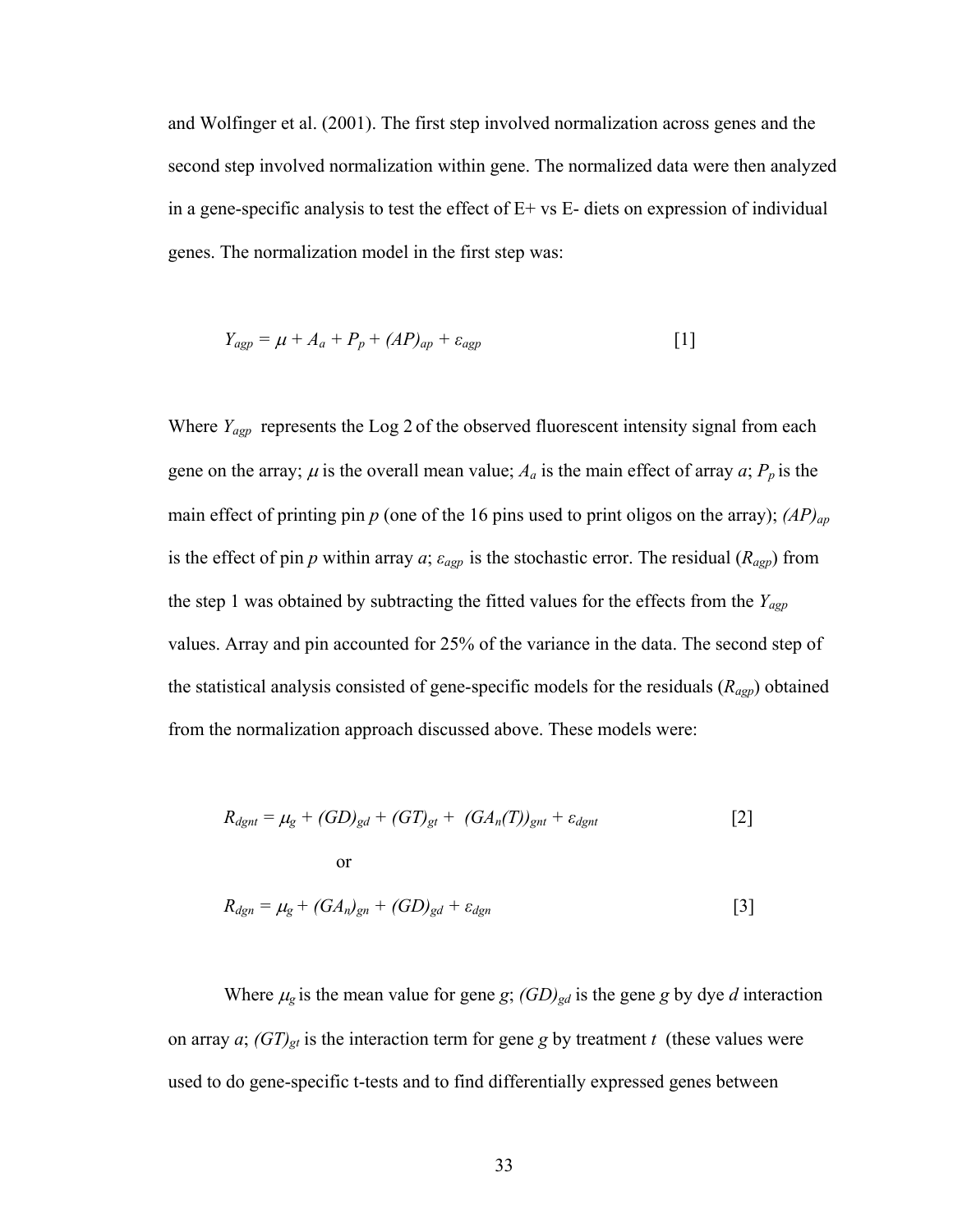treatment groups);  $(GA_n(T))_{gnt}$  is a random effect for animal  $A_n$  within treatment *t* by gene *g*;  $(GA_n)_{gn}$  in equation 3 is the random effect for gene *g* by animal  $A_n$ ;  $\varepsilon_{dgn}$  and  $\varepsilon_{dgn}$  are the stochastic errors obtained from the gene-specific models. These analyses were computed by using the Mixed Procedure of SAS (SAS Inst. Inc., Cary, NC). Analyses were done using equal and unequal variances between treatment groups to obtain lists of differentially expressed genes. The  $(GA_n)_{gn}$  values obtained for genes from equation 3 were used in a Significance Analysis of Microarray (SAM; Tusher et al., 2001). Gene lists from the three analyses (Table 1) were used to identify differentially expressed genes due to the E+ vs E- treatment, and later to select genes for quantitative real-time PCR analysis (qPCR). The *Ragp* values obtained from the stage 1 normalization model were also used in a non-parametric Wilcoxon test. The probability values obtained from these analyses were used to find genes that had significantly different expression between treatment groups. Hierarchical clustering and support tree analyses of differentially expressed genes were done using TIGR multiexperiment viewer (TMEV) software (Saeed et al., 2003). Gene ontology of the genes shown in Tables 3 and 4 were obtained using DAVID (Dennis et al., 2003) and Locuslink (http://www.ncbi.nlm.nih.gov/LocusLink/) from NCBI.

#### *Quantitative real time-PCR*

 Liver RNA extracted from E+ and E- mice was used in these experiments. Genes for qPCR were chosen based on the gene lists obtained using ANOVA, a non-parametric Wilcoxon test, the *P*-values of genes, and the false discovery rate (FDR) of genes obtained from SAM analysis. Of 11 gene expression profiles measured using qPCR, five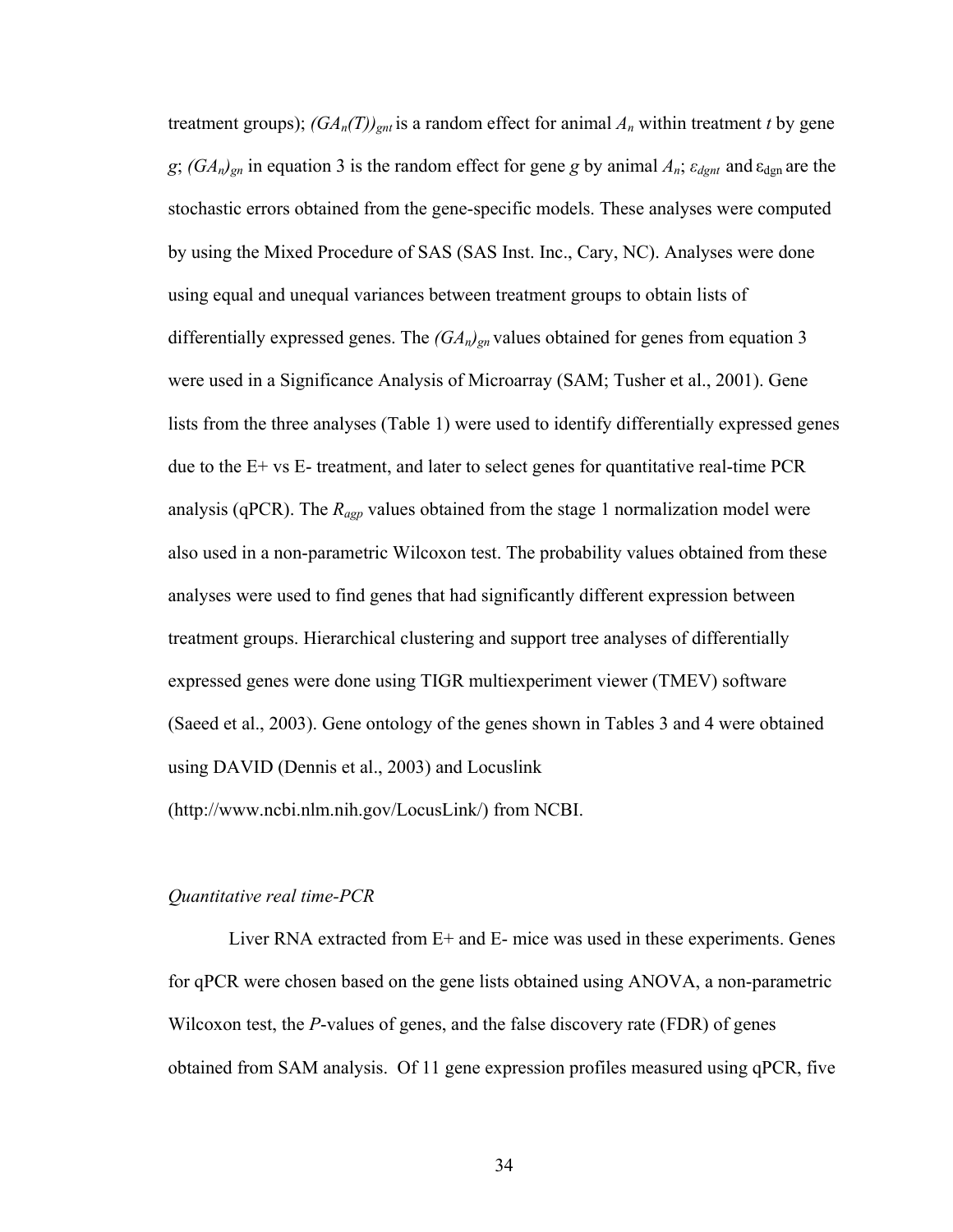were done using Taqman probes and the remainder by SYBR green assay. From each mouse, 10 µg of total RNA was reverse transcribed using Stratascript RT (Stratagene, La Jolla, CA) with oligo dT and random hexamer primers. Then, 1.25 ng of cDNA was added to a 25  $\mu$ L PCR reaction to get a final concentration of 0.05 ng/ $\mu$ L of cDNA. For the Taqman assay, final concentrations of forward and reverse primer were 300 nM and the probe concentration was 200 nM. For the SYBR green assay, forward and reverse primer final concentrations were 100 nM. List of forward and reverse primer sequences are shown in Table 2. Reactions were performed by using Brilliant QPCR Plus Core Reagent kit and Brilliant SYBR Green QPCR Master Mix for Taqman and SYBR Green assays, respectively (Stratagene, La Jolla, CA). Primers were designed using Primer Express (Applied Biosystems, Foster City, CA), with an annealing temperature of 60°C and amplification size of less than 150 bp. Glyceraldehyde-3-phosphate dehydrogenase (Gapd) and 18S ribosomal (Rn18s) genes were each evaluated for use as an endogenous control by comparing their expression across 4 different E+ and E- samples at three different template concentrations per sample and selecting the gene which had the lower SD and CV. Glyceraldehyde-3-phosphate dehydrogenase (Gapd) was chosen as the endogenous control gene in our experiments as it had a lower SD (0.47 to 0.80) and lower CV (0.02 to 0.04) across different samples and template concentrations compared to the Rn18s gene (SD 1.01 to 1.40 and CV 0.06 to 0.08). Relative quantification of gene expression changes were recorded after normalizing for Gapd expression, computed by using the  $2^{-\Delta\Delta CT}$  method (user manual #2, ABI Prism 7700 SDS) and qPCR was done in an ABI prism 7500 sequence detection system (Applied Biosystems, Foster City, CA). In the 2<sup>- $\Delta$  $\alpha$ CT analysis, the threshold cycle (C<sub>T</sub>) from E- mice was used as a calibrator</sup>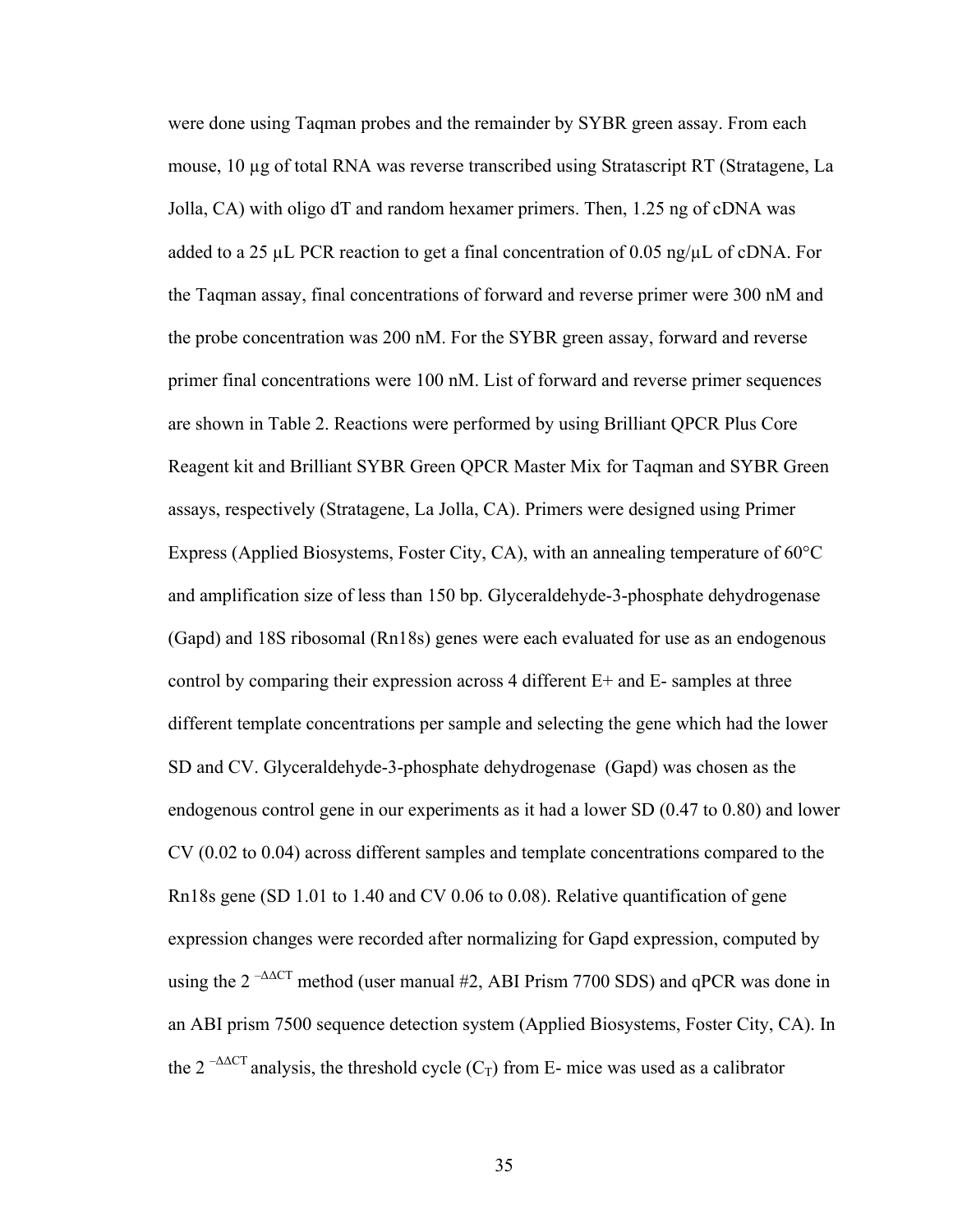sample. The threshold cycle was determined manually for each gene across all samples such that it falls in the exponential phase of PCR (user manual #2, ABI Prism 7700 SDS). Dependent variables,  $C_T$  and delta  $C_T$  values for the individual genes in  $E^+$  and  $E^-$  mice were fitted to a model including effects of gender, endophyte, and their interactions using GLM of SAS (SAS Inst. Inc., Cary, NC).

# **Results**

# *Animal performance*

Mice fed the E+ diet gained less weight  $(P < 0.01)$  than those fed E- from d 1 to 7 of the experiment (0.13 and  $0.85 \pm 0.11$  g for E+ and E-, respectively). Mice consuming E+ gained 0.78 g from d 7 to 14 compared with 1.01 ( $\pm$  0.11) g for mice consuming E- (*P*  $= 0.16$ ). Overall, BW gain from d 1 to 14 on the E+ diet (0.91  $\pm$  0.15 g) was less (*P* < 0.01) than on the E- diet  $(1.85 \pm 0.16)$ .

#### *Microarray experiments*

Microarray analyses were conducted to find differential gene expression between E+ or E- fed mice. These analyses revealed nine and 13 differentially expressed genes using ANOVA with equal and unequal group variances, respectively, using  $P \le 0.02$ between treatment groups as the cutoff for detecting differential expression. Significance Analysis of Microarrays done on  $(GA_n)_{gn}$  values obtained from the second stage ANOVA model identified nine genes as down-regulated in E+ mice compared to E- mice at a FDR of less than 40%. Genes identified using ANOVA with equal, unequal group variance and SAM were compared to identify differentially expressed genes (Table 1).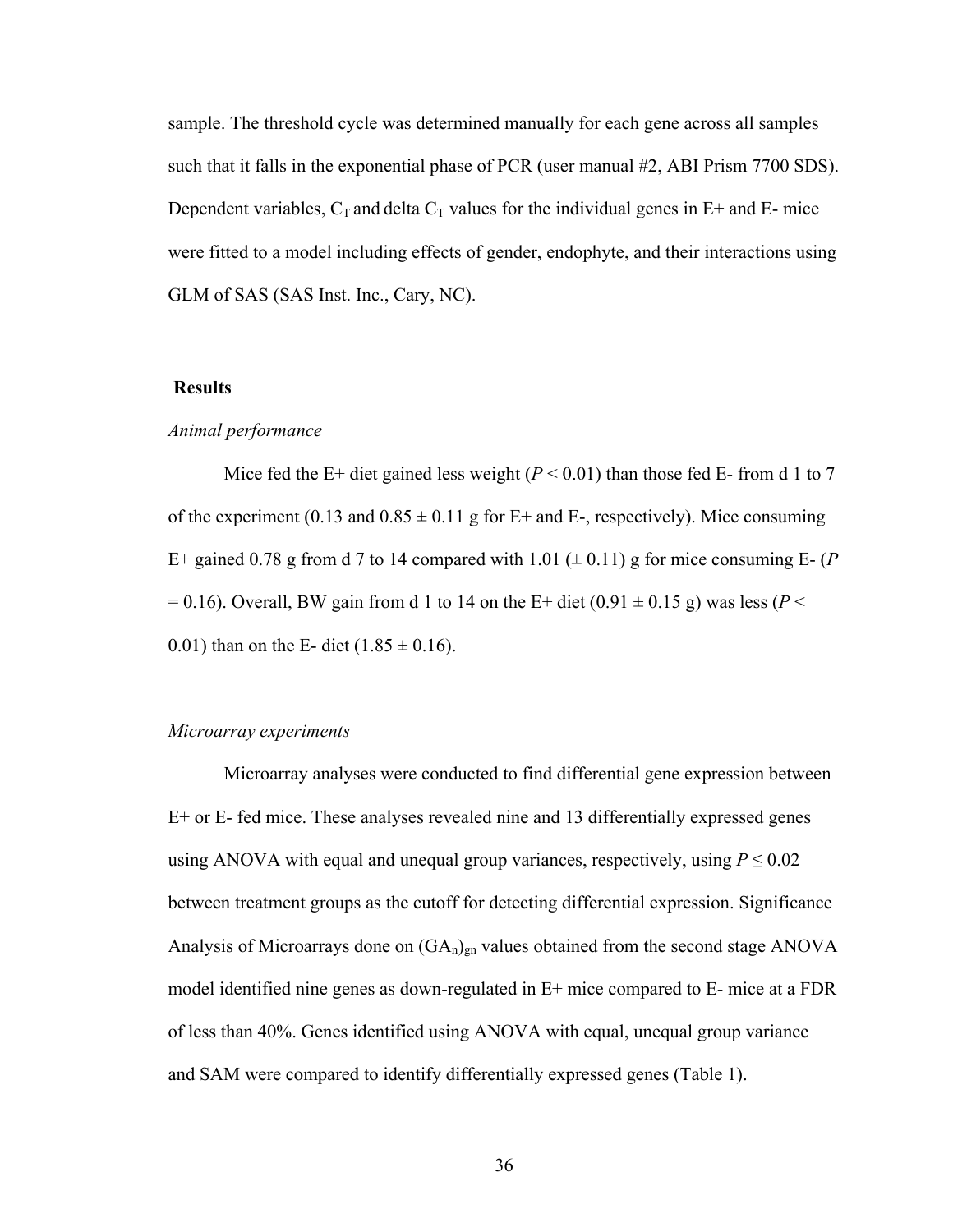Microarray analyses, using ANOVA with unequal group variances, identified 36 genes as differentially expressed when  $P \le 0.05$  was used as a cutoff for significance between treatment groups. The E+ diet resulted in upregulation of 13 genes, while 23 genes were down-regulated (Tables 3, 4). The hierarchical clustering of these 36 genes was able to separate the animals into two groups that precisely reflect the  $E<sup>+</sup>$  or  $E<sup>-</sup>$  treatments with 100% support from the bootstrap test. The genes were also separated into two groups of up-regulated or down-regulated genes with 100% support (Figure 1).

Microarray analyses identified genes involved in cholesterol metabolism like Atp5b, Abcb4, Scd1, Aldh1, and Aldh2 to be differentially expressed in response to E+ diet. Furthermore, genes involved in sex steroid metabolism like Hsd3b5 and Hsd17b2 were down-regulated in response to E+ diet in mice liver.

#### *Quantitative real-time PCR*

Expression of 11 genes were measured using qPCR in fourteen E+ and twelve Emice liver samples. Among these samples, only six E+ and seven E- mice were used to generate microarray data. Nine of the 11 genes were present on the microarray and qPCR results of seven of these genes were in agreement with microarray results in terms of direction of change and magnitude. Four of the seven genes (Atpb5, Hsd17b2, Hsd3b5, expressed sequence AU018778) had concordance in terms of statistical significance obtained using a two-way student's t-test  $(P < 0.05)$ . When Scd1 expression was measured by qPCR on the samples hybridized to the array  $(n = 13)$ , both methods agreed on the direction of change  $(34\%$  up-regulation) in E+ samples. However, when Scd1 expression was measured on all animals ( $n = 26$ ), it showed that Scd1 was down-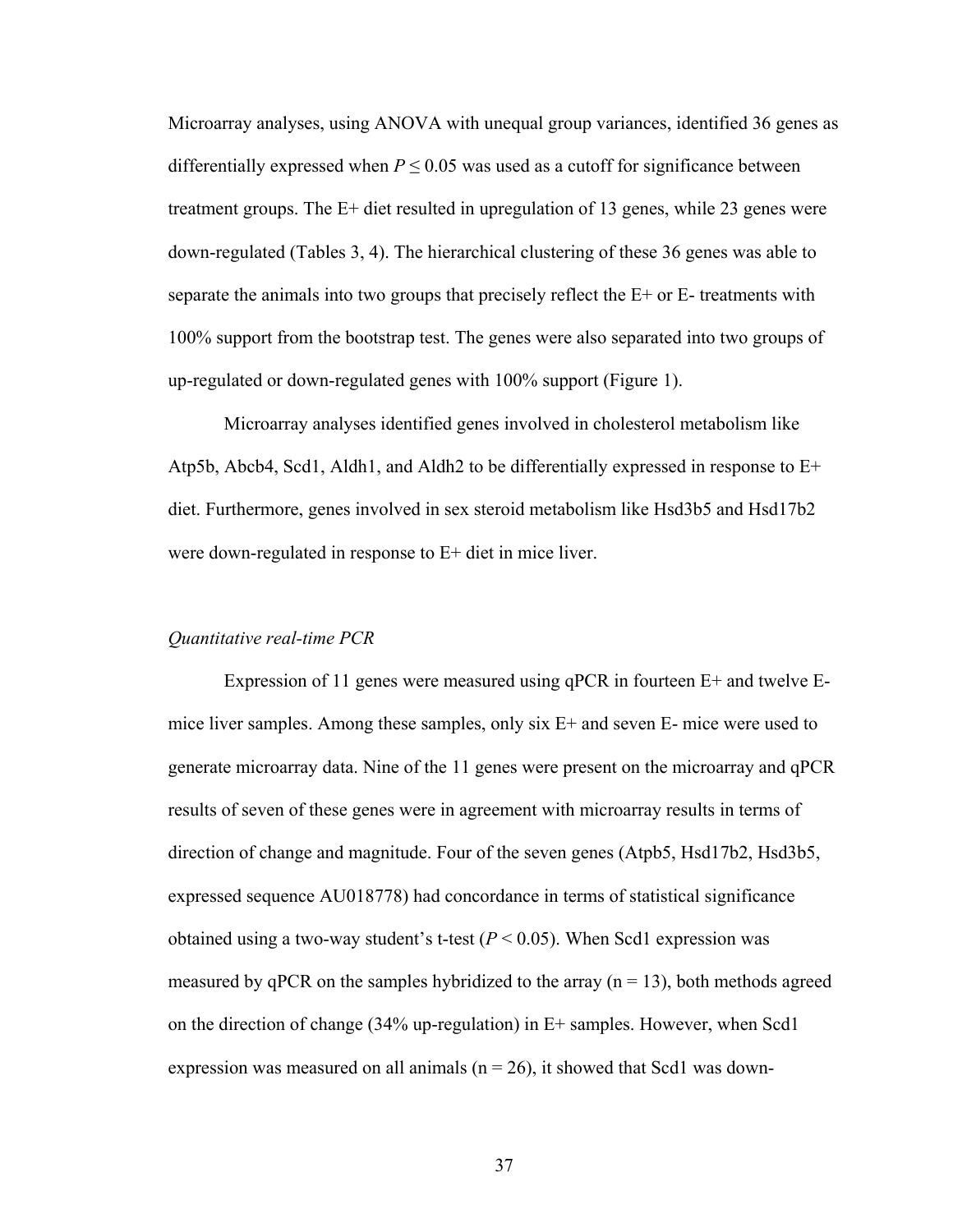regulated in the E+ group by 38% compared to the control  $(P < 0.05)$ . For genes Abcb4 and mt-Atp8, qPCR had the same direction of fold change as in the microarray experiment (Abcb4, down-regulation in  $E+$  group with microarray = 29%, qPCR = 13%; mt-Atp8, down-regulation in E+ group with microarray =  $23\%$ , qPCR =  $7\%$ ), but differences were not detected between treatment groups ( $P = 0.70$ ,  $P = 0.41$ , for Abcb4 and mt-Atp8, respectively). Two of the genes (IL-6 and Rbbp7) showed gene expression changes in the opposite direction to that of microarray results (Figure 2). One of the genes, IL-6, was expressed at very low levels and amplimer was not detected until cycle 33, even when the template concentration was increased to  $1 \text{ ng/µL}$ . There was an effect of gender for gene Hsd3b5, with 81% down-regulation in females compared to males, while gene Hsd17b2 was up-regulated in female mice by  $45\%$  ( $P < 0.01$ ) compared to males. There was an interaction of gender and diet for Hsd3b5, where E+ resulted in 93% reduction in Hsd3b5 expression in females when compared to male mice fed  $E+$  diet ( $P<$ 0.01). There was no interaction of gender and diet  $(P = 0.10)$  for gene Hsd17b2. The greatest difference in gene expression detected by qPCR was for Hsd3b5, which was 86% down-regulated in E+ fed animals. Expression of two genes in which probes were not present on the arrays was analyzed using qPCR. The expression of the steroidogenic acute regulatory protein (Star) gene, which controls transport of cholesterol into mitochondria for conversion into different kinds of steroids, was not different between the  $E+$  and  $E-$  groups. Expression of Hsd3b3 was down-regulated due to the  $E+$  diet by 50% compared to E- control mice  $(P = 0.01)$ . Means and SE of cycle threshold obtained from qPCR between E+ and E- mice along with the *P*-values are shown in Table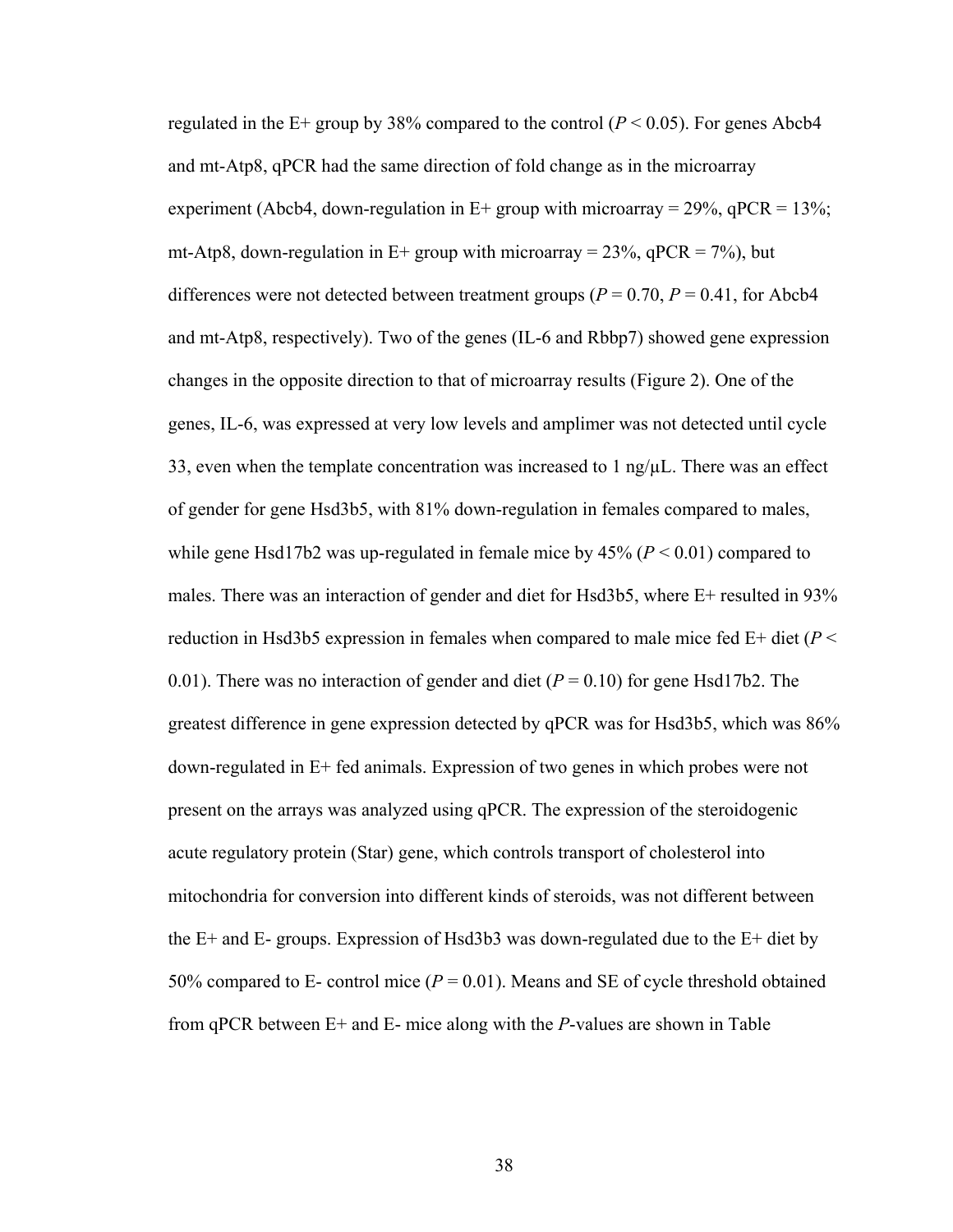#### **Discussion**

We present new findings about differential gene expression in the liver of mice in response to consumption of endophyte-infected fescue diet. Fescue toxicosis is associated with changes in expression of genes involved in carbohydrate, cholesterol, and lipid metabolism.

# *Carbohydrate metabolism*

Janssen et al. (2000) described metabolic changes in a dietary subacute toxicity experiment with the ergot alkaloid α-ergocryptine in Sprague-Dawley rats. Total plasma cholesterol and HDL-cholesterol were decreased in a dose-dependent manner in females, and both triglyceride and glucose concentrations were decreased in the highest dose groups in both sexes. The ergot alkaloid α-ergocryptine also influenced carbohydrate metabolism in their study, with increases in insulin, glucagon, and observed glycogen storage in liver. The phosphorylase kinase, gamma 2 (testis/liver), codes for phosphorylase kinase. This important regulatory enzyme of glycogen metabolism was down-regulated in E+ mice by 34% compared to E- mice (Table 4). Mutations and deficiency of this gene cause increased glycogen storage in liver of human and rat, and is one of the conditions seen in rats fed the ergopeptine alkaloids, ergocryptine (Janssen et al., 2000) or ergometrine (Peters-Volleberg et al., 1996). Thus, downregulation of the phosphorylase kinase, gamma 2 (testis/liver) could possibly induce some of the carbohydrate metabolism perturbations after ingestion of ergopeptine alkaloids.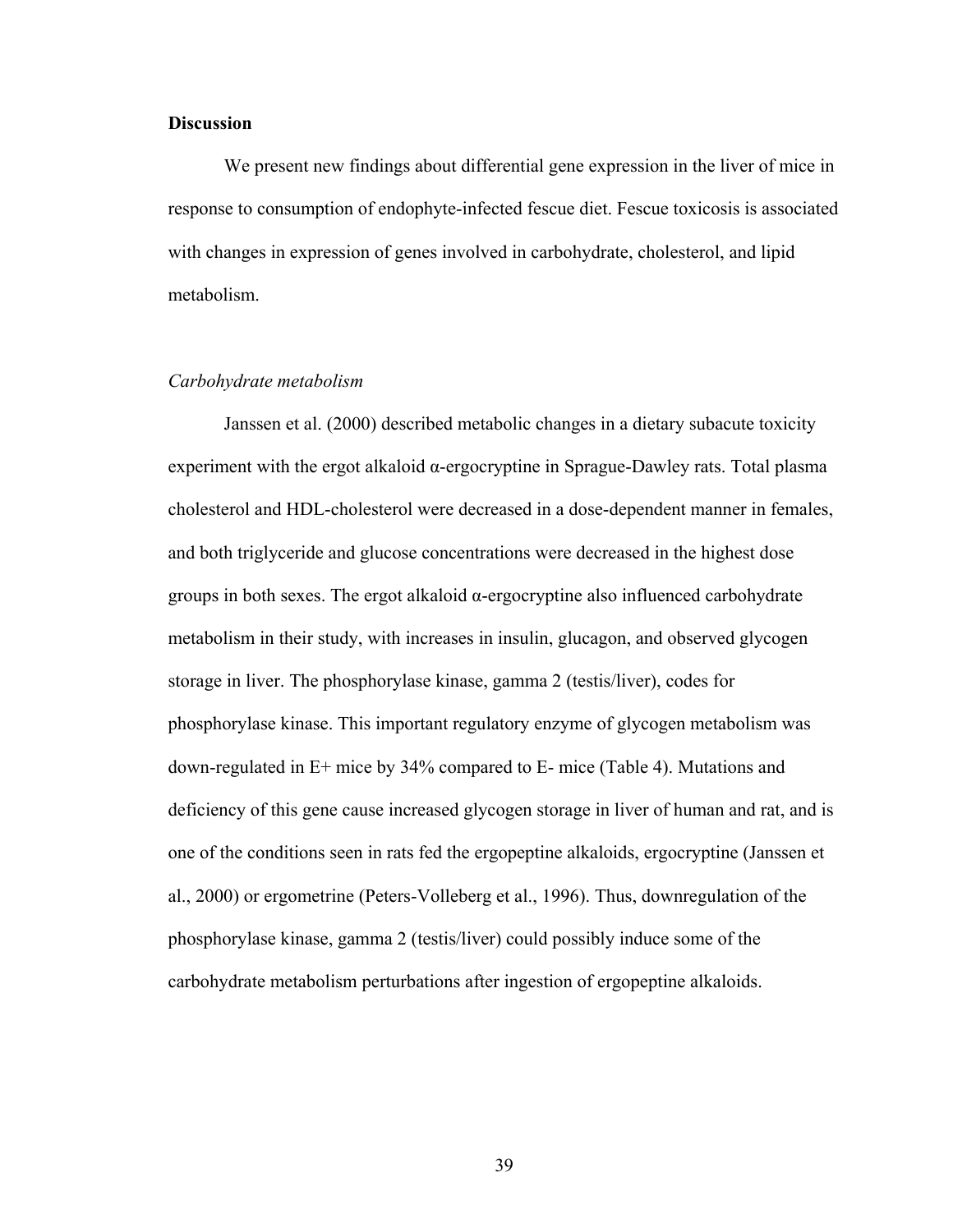# *Cholesterol trafficking*

The expression of ATP synthase H+ transporting gene (Atp5b) was increased by 100% (qPCR) in mice fed the E+ diet when compared to the control. The beta chain of Atp5b is present on the ectopic surface of the hepatocyte cell and can act as a receptor subject to stimulation by apoA I, and triggers endocytosis of high-density lipoproteins (HDL) particles by an energy dependent process (Martinez et al., 2003). In liver, HDL endocytosis by the hepatocytes is the main transport mechanism of cholesterol import from peripheral tissues. Cholesterol concentration in serum is also known to decrease in animals fed endophyte-infected fescue (Bond et al., 1984b; Nihsen et al., 2004; Stuedemann et al., 1985). The up-regulation of Atp5b might be part of a feedback mechanism in the hepatocytes. The cells, sensing a decreased serum level of cholesterol, might be trying to compensate by increasing HDL endocytosis through an increase in HDL receptor protein expression. The Paraoxinase 1 (PON1) gene was down-regulated by 20% in the E+ when compared to E- mice. The protein PON1 is known to be quantitatively associated with HDL. Furthermore, overexpressing PON1 in transgenic mice protected HDL integrity and function (Oda et al., 2002).

The expression of the stearoyl-CoA desaturase 1 (Scd1) gene was down-regulated due to E+ diet by 38% when measured in all animals ( $n = 26$ ) by qPCR (Figure 2 and Table 5). The Scd1 catalyzes a rate-limiting step in the synthesis of monounsaturated fatty acids and plays an important role in fat metabolism (Ntambi, 1999). It is one of three genes induced more than 1.5-fold in response to oxidative stress and heat shock in different human cell types (Murray et al., 2004). This gene is also heavily regulated by the diet. For example, cholesterol and polyunsaturated fatty acids up-regulate Scd1, while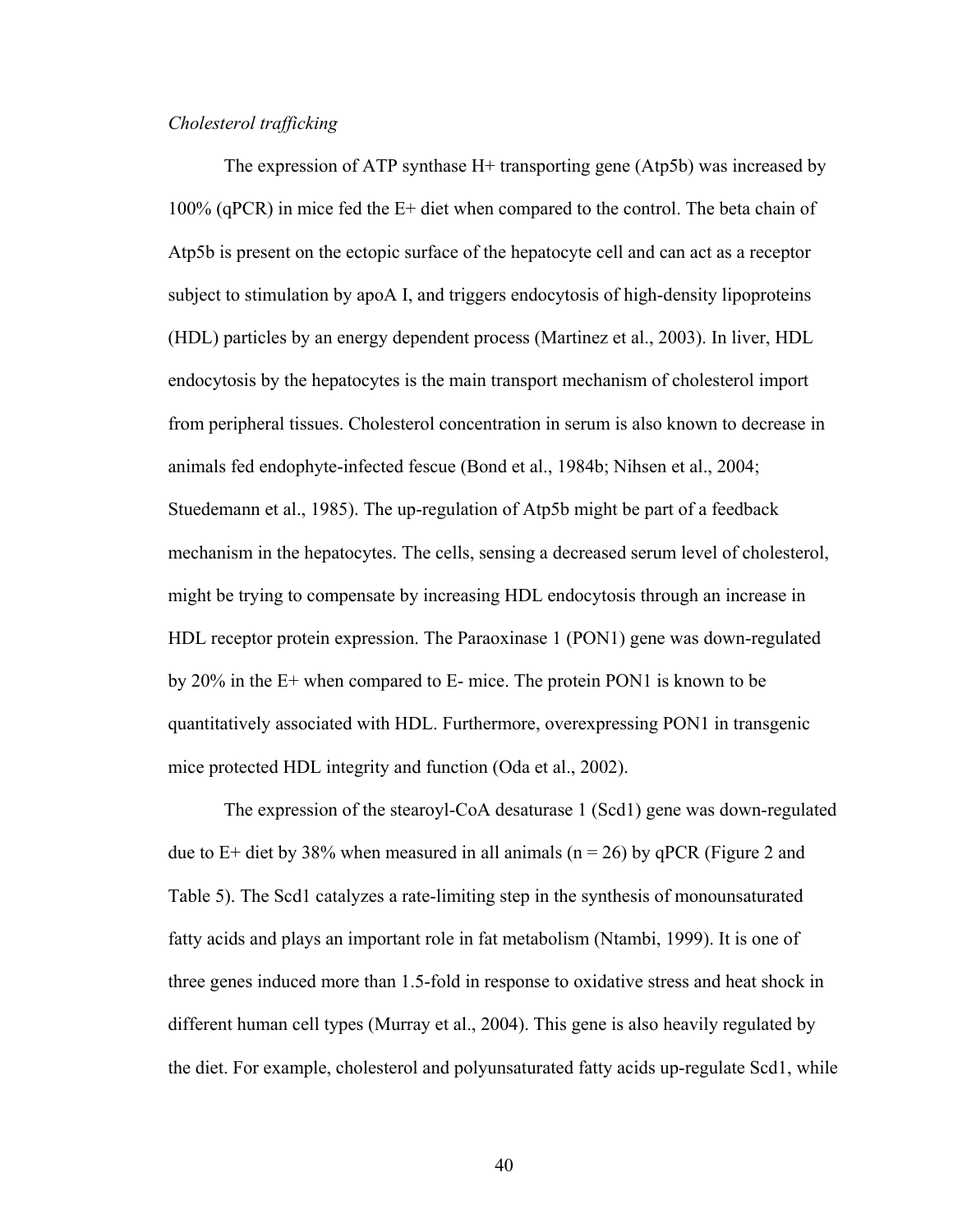a diet rich in carbohydrate down-regulate it (Ntambi, 1999; Ntambi and Miyazaki, 2004). In liver, the majority of fatty acid metabolism is directed towards triglyceride synthesis and exocytosis. Changes in the expression of Scd1 are thus very likely to affect the fatty acid composition of the cells. This gene is needed for the synthesis of oleic acid, itself required for the esterification of cholesterol in the liver. Esterified cholesterol is then ready for export to the peripheral tissues in the form of very low-density lipoprotein (VLDL). A decrease in Scd1 expression would likely translate into a decrease in VLDL synthesis and cholesterol export out of liver. Therefore, it seems that mice fed endophyteinfected fescue are trying to keep cholesterol inside the liver and limit its availability to the peripheral tissues.

The aldehyde dehydrogenase family 1, subfamily A1 and A2 genes were upregulated by 70 to 100% in E+ mice and these genes are involved in aldehyde dehydrogenase activity, bile acid synthesis, fatty acid, and glycerolipid metabolism. The ATP-binding cassette sub-family B (MDR/TAP) member 4 (Abcb4) and gene expressed sequence AU018778, which belongs to type-B carboxylesterase/lipase family, are involved in lipid transport and metabolism, respectively. The Abcb4 gene was downregulated by 29%, while AU018778 was down-regulated by 35% due to the E+ diet when compared to the control, indicating cholesterol and lipid metabolism changes in the liver.

The disagreement of results obtained from microarray and qPCR for genes IL-6, Rbbp7 could be due to low levels of expression of these genes. Array probes with low intensities have been shown to yield greater technical variance, thus increasing the chance of being mistakenly identified as differentially expressed (Quackenbush, 2002). Thus, the low expression of IL-6 could yield a false microarray result. Another reason for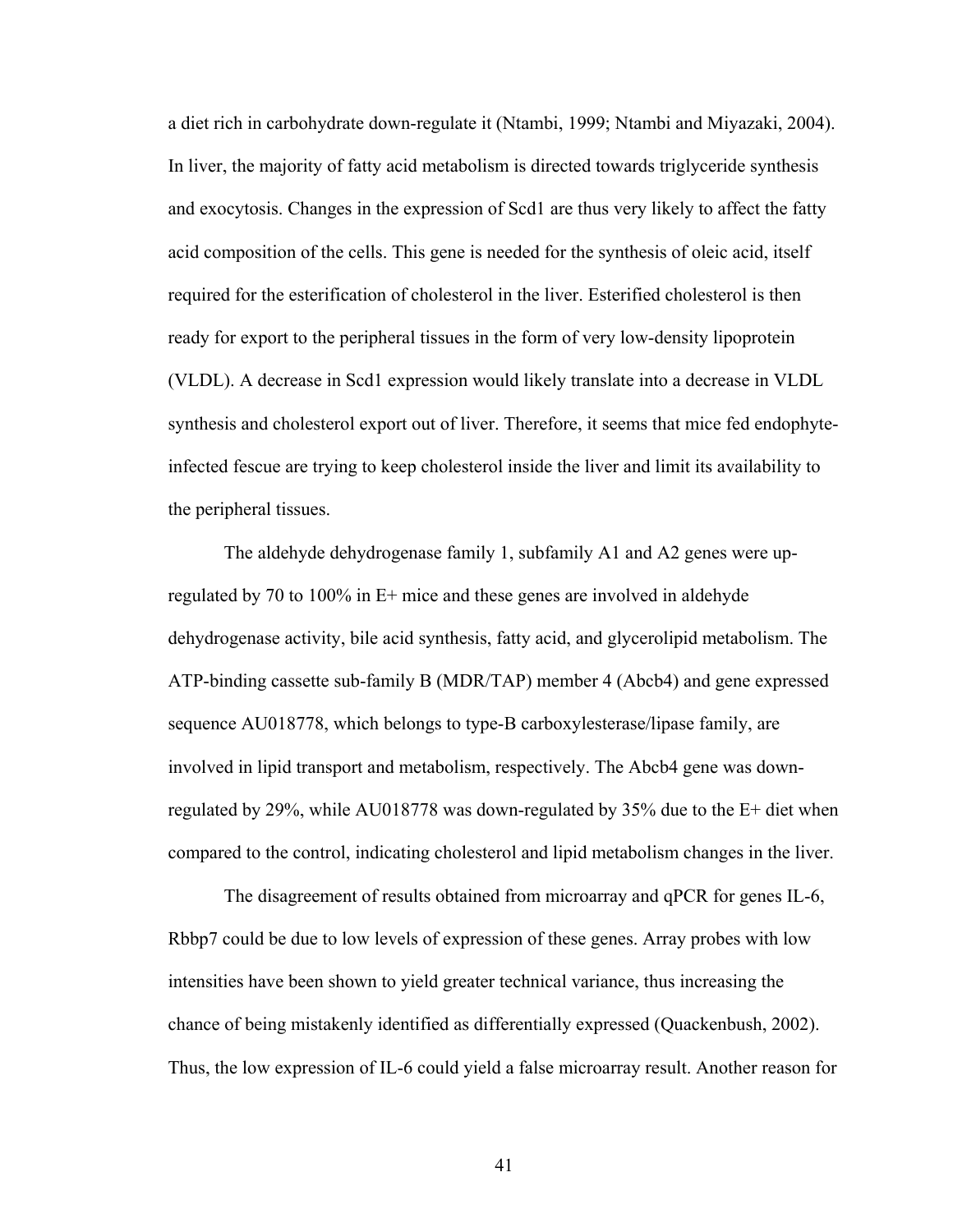the discrepancy between microarray and qPCR results for IL-6 and Rbbp7 is that each technique may detect different splicing variants. Because the sequences of the oligos on the array are not known, we cannot rule out this possibility.

#### *Sex steroid hormone metabolism*

Expression of three of the genes affected by the E+ diet play a role in sex steroid hormone metabolism. A flowchart showing the gene expression changes in the sex steroid metabolism pathway is shown in Figure 3. The Hsd3b5 gene product catalyzes the formation of the relatively inactive steroid androstanediol from active dihydrotestosterone (DHT), and was reported to have sex-specific expression only in male mice (Abbaszade et al., 1995). In the present study, expression of this gene was also detected in female mice and was down-regulated in E+ mice by 49% compared to Etreated mice. This would reduce the conversion of testosterone and DHT to the less active androstanediol. The steroid activating isoform, Hsd3b3, which catalyzes the reverse reaction of Hsd3b5/b4, was also down-regulated in E+ mice by 50% compared to Emice. This enzyme is essential to sex steroid hormone synthesis, as it catalyzes production of progesterone from pregnenolone, androstenedione from dehydroepiandrosterone (DHEA) and testosterone from androstenediol (Wong and Sarjeet, 2002). It is interesting to note that earlier reports indicate that consumption of an E+ diet caused a decrease in circulating progesterone levels (Estienne et al., 1990). The third gene, Hsd17b2, was down-regulated in E+ mice by 34% compared to E- treated mice. This enzyme catalyzes conversion of the highly active 17B-hydroxyl forms of sex steroids into less potent 17-keto steroids such as estradiol into estrone, testosterone into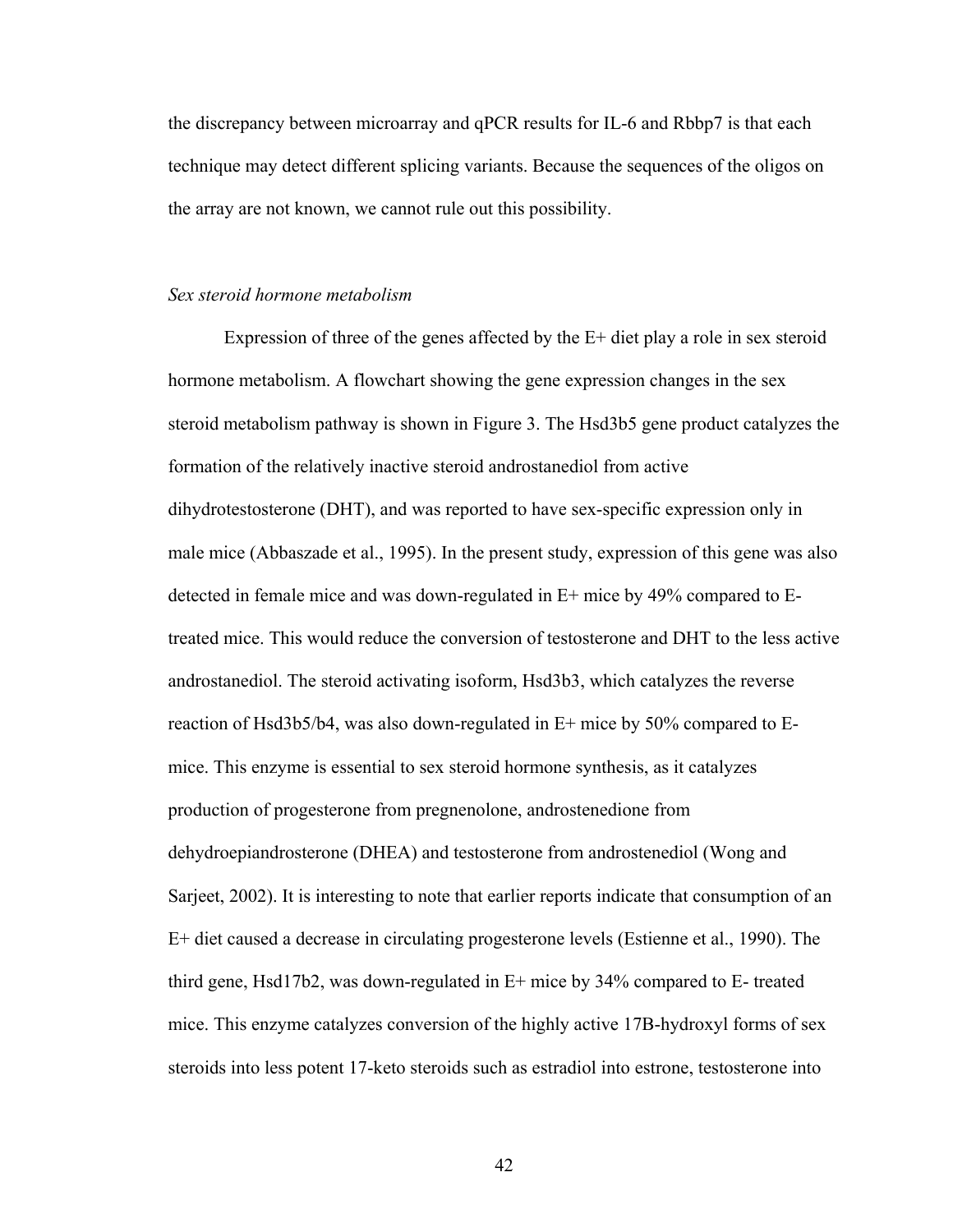androstenedione, and DHT into  $5\alpha$ - androstenedione, respectively. This enzyme is likely involved in the rapid degradation and excretion of steroids in surface epithelial cells and hepatocytes in the intestine and liver, respectively (Mustonen et al., 1998).

We studied expression of the Star gene, which controls the importation of cholesterol into mitochondria for conversion into sex steroids. Expression of Star was not different between treatment groups indicating that movement of cholesterol into mitochondria was not affected. Changes in steroid gene expression indicate that local production of progesterone and testosterone in liver is likely decreased and that the formation of inactive steroids from these hormones is also down-regulated. The amount of these hormones synthesized by the liver is likely small compared to what the gonads are producing, thus an endocrine role for the steroids produced by liver is unlikely. However, mounting evidence suggests a possible local role of steroids production in organs not traditionally associated with reproduction. For example, the P450scc and P450C17 genes are expressed in liver, brain, kidney, stomach, and duodenum of rat (Dalla Valle et al., 2002; Vianello et al., 1997) or mice (Choudhary et al., 2003). Furthermore, the P459arom gene is expressed in bone, brain, vascular tissue, adipose tissue, skin, and fetal liver of humans (Bulun et al., 2004), and in liver, pituitary, muscle, kidney, and adipose tissues of sheep (Sharma et al., 2004).The function of these proteins in these tissues is unknown but is likely important to the animals, especially as related to the conservation of expression throughout related species.

We do not know if metabolic intermediates such as pregnenolone or DHEA are likely to accumulate because we did not measure expression of P450scc and CYP17 $\alpha$ genes. These results agree with previous studies indicating that cattle fed endophyte-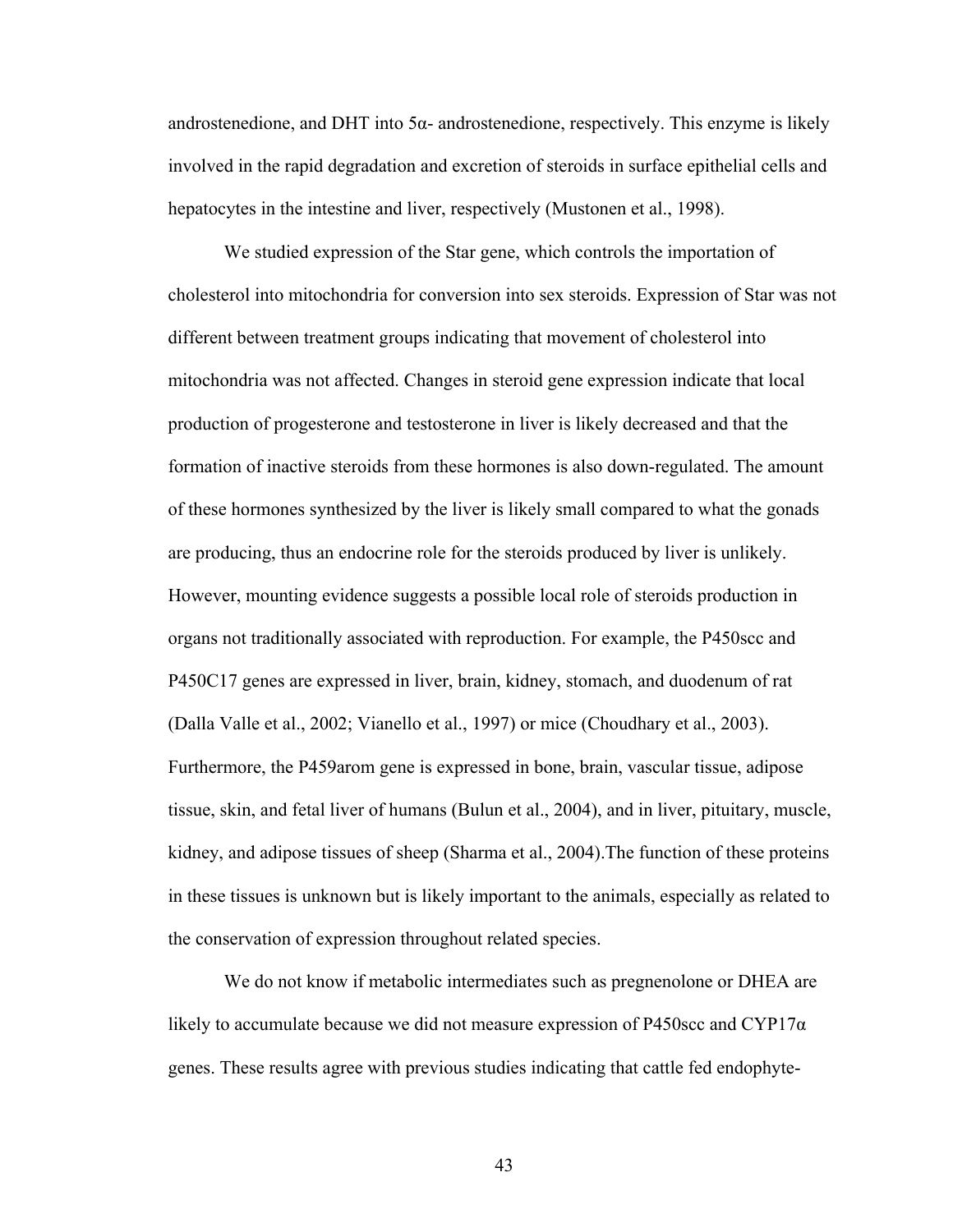infected fescue had reduced levels of estradiol, progesterone, and LH in circulation, and in CL (Browning et al., 1998; Burke et al., 2001).

# *Other differentially expressed genes*

The probasin gene was found to be down-regulated due to the E+ diet. This protein belongs to the lipocalpin family and expression of this gene is androgen-regulated (Rennie et al., 1993). Two genes, small inducible cytokine A6 and complement component C6 were differentially expressed and are involved in chemokine activity, immune response, and complement activation. Genes involved in apoptosis, like Caspase 6, and structural protein like crystalline-mu, were differentially expressed. The "structural maintenance of chromosome 1-like 1 protein (SMC-protein)" gene was down-regulated in E+ mice. This gene is involved in chromosome cohesion during the cell cycle and in DNA repair and has chromatin, ATP binding and ATP-binding cassette (ABC) transporter activity.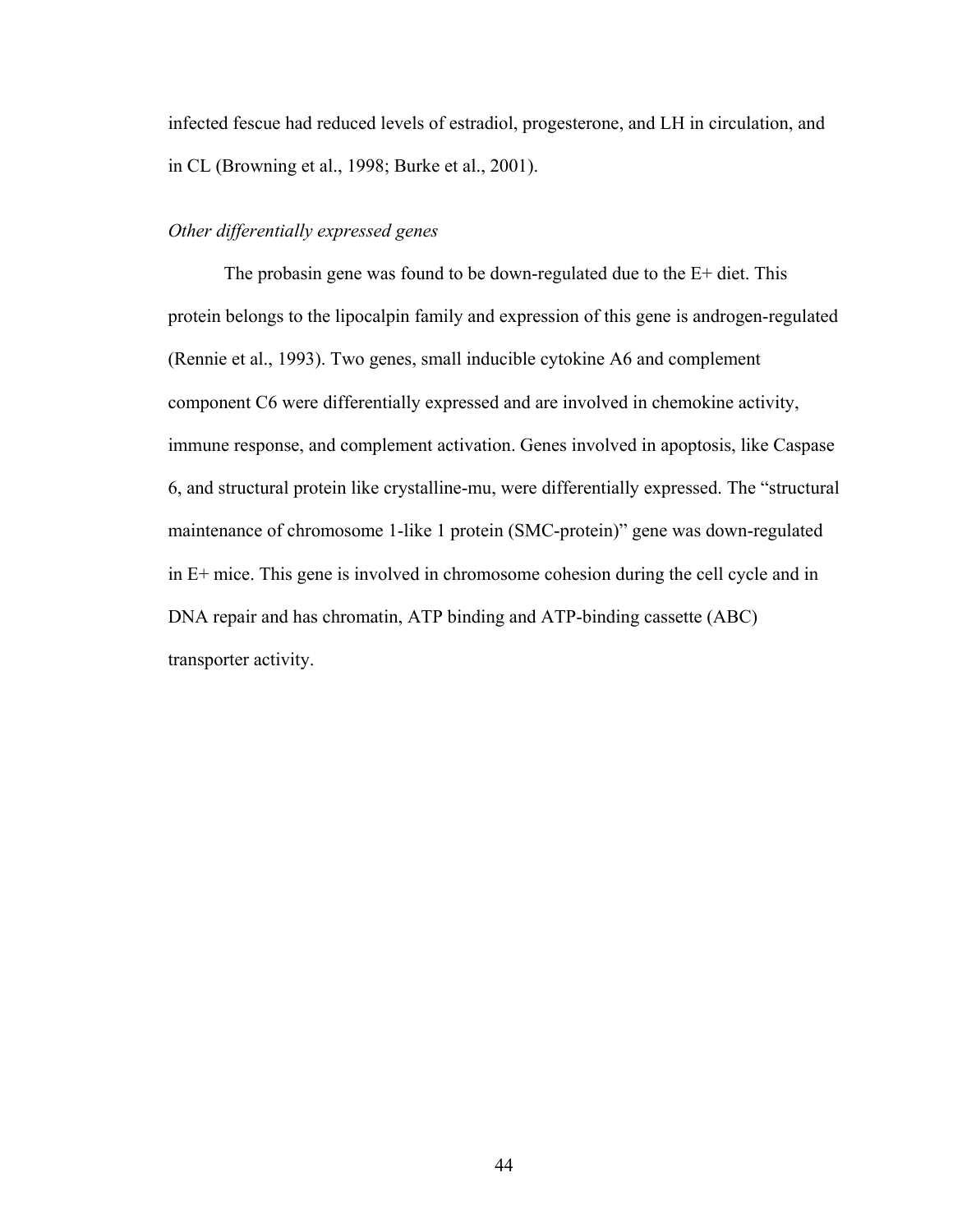|                                                    |                     | Genes identified using <sup>a</sup><br>equal group variance<br>at $P \leq 0.02$ |            | Genes identified using<br>unequal group variance<br>at $P \leq 0.02$ |            | Significant analysis<br>of microarray |              |
|----------------------------------------------------|---------------------|---------------------------------------------------------------------------------|------------|----------------------------------------------------------------------|------------|---------------------------------------|--------------|
| Gene name                                          | Symbol <sup>c</sup> | Rank <sup>d</sup>                                                               | $P$ -value | Rank <sup>d</sup>                                                    | $P$ -value | Rank <sup>d</sup>                     | FDR $e_{\%}$ |
| ATP synthase 8, Mitochondria                       | mt-Atp8             |                                                                                 |            | 3                                                                    | 0.004      | 5                                     | $16\%$       |
| ATP synthase, H+ transporting                      | Atp5 $b$            | 4                                                                               | 0.005      | 5                                                                    | 0.005      |                                       |              |
| ATP-binding cassette 4                             | Abcb4               | 5                                                                               | 0.006      | $\overline{4}$                                                       | 0.004      | 8                                     | $41\%$       |
| Carboxy peptidase B2                               | Cpb2                |                                                                                 |            |                                                                      |            | 6                                     | $16\%$       |
| Caspase 6                                          | Casp6               |                                                                                 |            | 10                                                                   | 0.01       | $\overline{7}$                        | 28 %         |
| Complement factor c6                               | C6                  |                                                                                 |            | 9                                                                    | 0.009      |                                       |              |
| Crystalline, mu                                    | Crym                | 9                                                                               | 0.018      | 12                                                                   | 0.018      |                                       |              |
| Cytoplasmic-gamma isoform of actin                 | Actg1               |                                                                                 |            | 8                                                                    | 0.008      |                                       |              |
| Expressed sequence AU018778                        |                     | $\overline{2}$                                                                  | 0.002      |                                                                      |            | 3                                     | $16\%$       |
| Hydroxysteroid dehydrogenase-5,<br>Delta<5>-3-beta | Hsd3b5              |                                                                                 | 0.002      |                                                                      | 0.002      | $\overline{2}$                        | $16\%$       |
| Hydroxysteroid 17-b<br>dehydrogenase 2             | Hsd17b2             | 8                                                                               | 0.012      | 11                                                                   | 0.015      | 4                                     | $16\%$       |
| Interleukin 6                                      | $IL-6$              |                                                                                 |            | $\overline{2}$                                                       | 0.004      |                                       | $16\%$       |
| Probasin                                           | Pbsn                | 6                                                                               | 0.006      | 6                                                                    | 0.005      |                                       |              |
| Retinoblastoma binding protein7                    | Rbbp7               | 3                                                                               | 0.003      | $\overline{7}$                                                       | 0.006      |                                       |              |
| Small inducible cytokine A6 precursor              | Ccl <sub>6</sub>    | 7                                                                               | 0.011      |                                                                      |            |                                       |              |

**Table 1.** Comparison of results from three methods used to analyze gene expression data from microarrays of liver from mice fed endophyte-infected (E+) versus endophyte-free (E-) diets

<sup>a</sup> genes determined to be differentially expressed when analyzed by ANOVA with equal group variance along with ranking of genes according to the *P*-values. Empty cells indicate that the gene was not detected using particular analysis method.

<sup>b</sup> genes determined to be differentially expressed when analyzed by ANOVA with unequal group variance along with rankings of genes and *P*-values.

c Available: http://www.ncbi.nlm.nih.gov/entrez.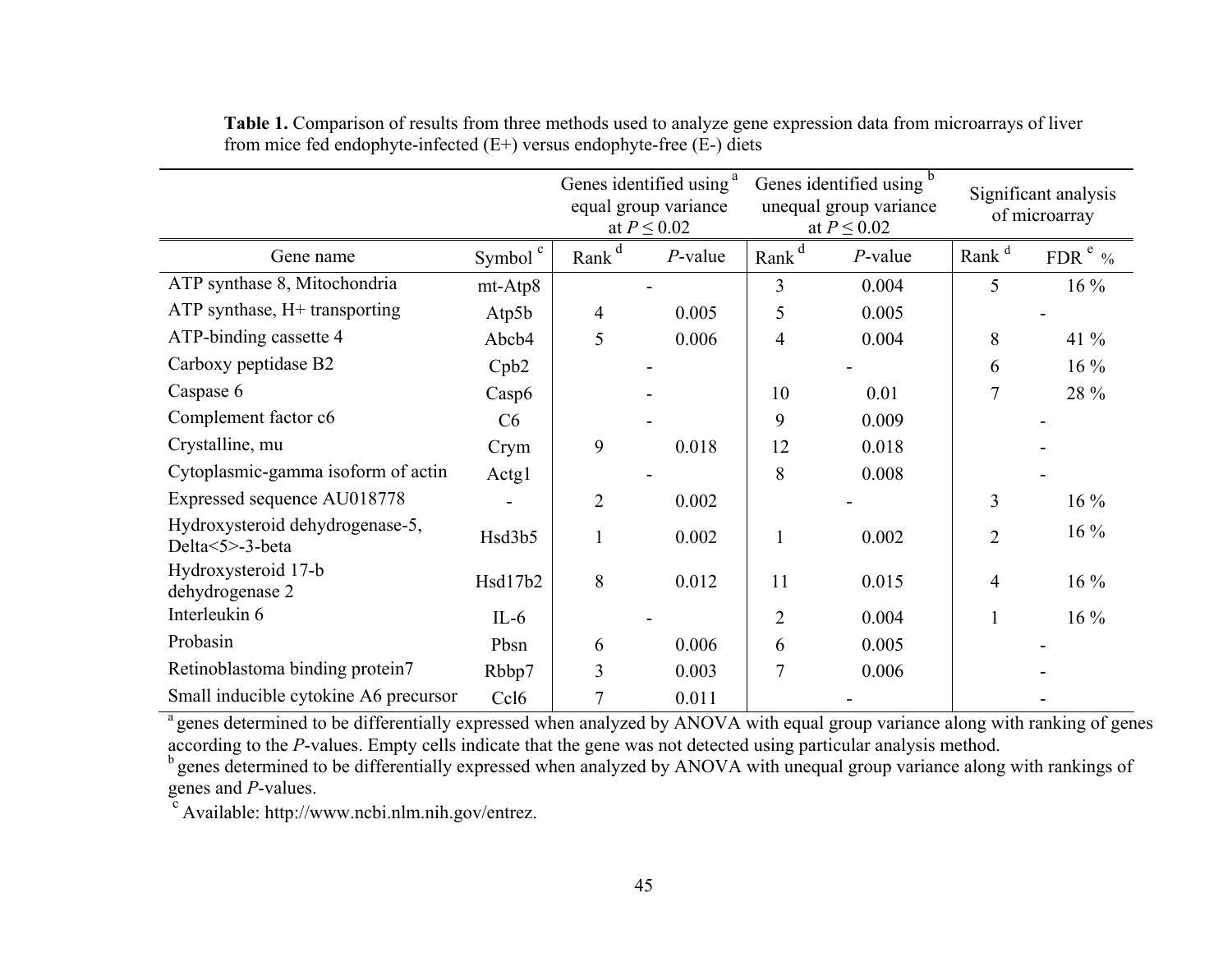d Rank of genes identified by each method according to the *P*-values from lowest to highest.

e False discovery rate (FDR) % of differentially expressed genes obtained using significant analysis of microarray**.**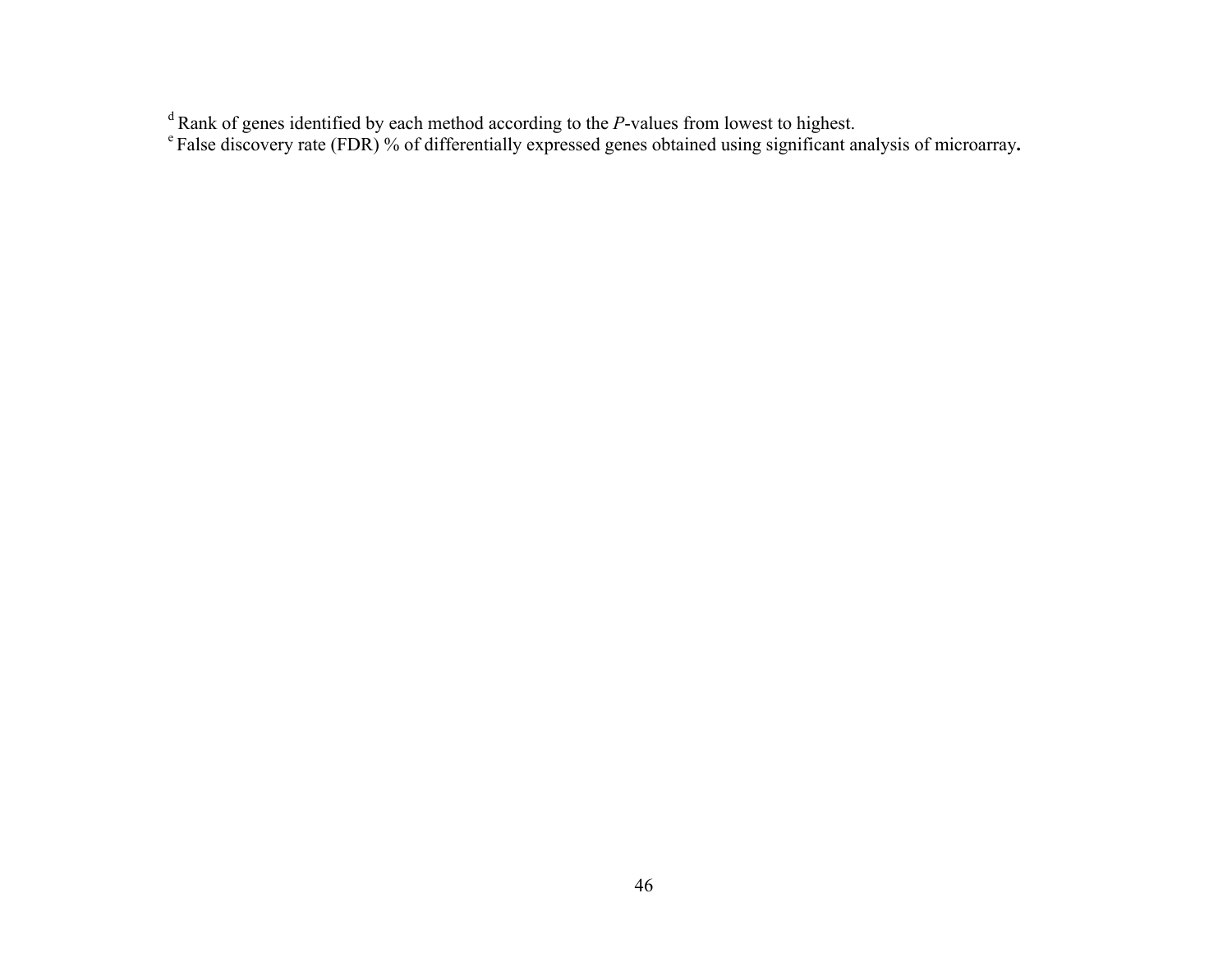| Gene Name                                                    | Symbol  | Forward <sup>a</sup>                           | Reverse <sup>b</sup>                  | Probe <sup>c</sup>                                          | Product <sup>d</sup><br>size, bp |
|--------------------------------------------------------------|---------|------------------------------------------------|---------------------------------------|-------------------------------------------------------------|----------------------------------|
| Retinoblastoma<br>binding protein 7                          | Rbbp7   | GCCTGAATGTGTGGGATTT<br><b>AAGT</b>             | GCAGTGTGCCCTCCATGAAT                  | AGAAGATGGGCCTCCAGAGC <sup>t</sup><br><b>TCCTGT</b>          | 103                              |
| Hydroxysteroid<br>dehydrogenase-5,<br>$delta < 5 > -3$ -beta | Hsd3b5  | <b>TCGAAAACATGAAGAGGA</b><br><b>ATTGTC</b>     | AGGCTCTCTTCAGGCATTGG                  | AGCTGCAGACAAAGGCCA <sup>t</sup><br>AGGTGAGA                 | 98                               |
| ATP-binding Cassette 4                                       | Abcb4   | GGAAGTCACAGTGAGCTG<br><b>ATGAA</b>             | CTTCTGACAGGATCTGGCTTC<br><b>CT</b>    | AAGGGATCTACTTCAGACTC <sup>T</sup><br><b>GTTAACATGCAGACA</b> | 88                               |
| Expressed sequence<br>AU018778                               |         | GGTGTTCCATCGGTGATTG<br><b>TG</b>               | TCTGCATGGTCTCCTACTACA<br><b>TTCTT</b> | ATCAATACTACCCAAGCTTC <sup>t</sup><br><b>TCATCACCCCA</b>     | 131                              |
| ATP synthase,<br>H+ transporting                             | Atp5b   | CACCACCAAGAAGGGATC<br><b>GA</b>                | GCAGGGTCAGTCAGGTCATC<br>A             | CCTCGGTGCAGGCTATCTA <sup>t</sup><br><b>TGTG CCTG</b>        | 72                               |
| ATP synthase 8,<br>Mitochondria                              | Mt-ATP8 | <b>GCCACAACTAGATACATC</b><br><b>AACA TGATT</b> | GGTTGTTAGTGATTTTGGTGA<br><b>AGGT</b>  | none (SYBR)                                                 | 130                              |
| Interleukin-6                                                | $IL-6$  | <b>ACACATGTTCTCTGGGAA</b><br><b>ATCGT</b>      | AAGTGCATCATCGTTGTTCAT<br><b>ACA</b>   | none (SYBR)                                                 | 84                               |
| Steroidogenic acute<br>regulatory protein                    | Star    | CCGGAGCAGAGTGGTGTC<br>A                        | GCCAGTGGATGAAGCACC                    | none (SYBR)                                                 | 65                               |
| Hydroxysteroid(17-B)<br>dehydrogenase 2                      | Hsd17b2 | AAGATGCTCACAGCAAAG<br><b>TCACA</b>             | GACCCCGGCATTGTTAACC                   | none (SYBR)                                                 | 74                               |
| Hydroxysteroid<br>dehydrogenase-3,<br>delta<5>-3-beta        | Hsd3b3  | TTGTTGGTGCAGGAGAAA<br><b>GATCT</b>             | CCAACACTGTCACCTTGATGC<br>T            | none (SYBR)                                                 | 115                              |
| Stearoyl-Coenzyme A<br>desaturase 1                          | Scd1    | TTCTTGCGATACACTCTGG<br><b>TGC</b>              | CGGGATTGAATGTTCTTG<br><b>TCGT</b>     | none (SBYR)                                                 | 98                               |
| Glyceraldehyde -3-<br>phosphate dehydrogenase                | Gapd    | TGAAGCAGGCATCTGAGG<br>G                        | CGAAGGTGGAAGAGTGGGAG                  | none (SYBR)                                                 | 102                              |

**Table 2**. Primer sequences ( $5' \rightarrow 3'$ ) used in real-time PCR (accession numbers are listed in Table 3 and 4)

 $a$  Forward = Forward primer.

 $<sup>b</sup>$  Reverse = Reverse primer.</sup>

 $c$  Probe with sequences  $t$  real-time PCR was done using Taqman method while for other genes SYBR green method was used.

<sup>d</sup> Product size, bp includes the sequences of forward and reverse primers.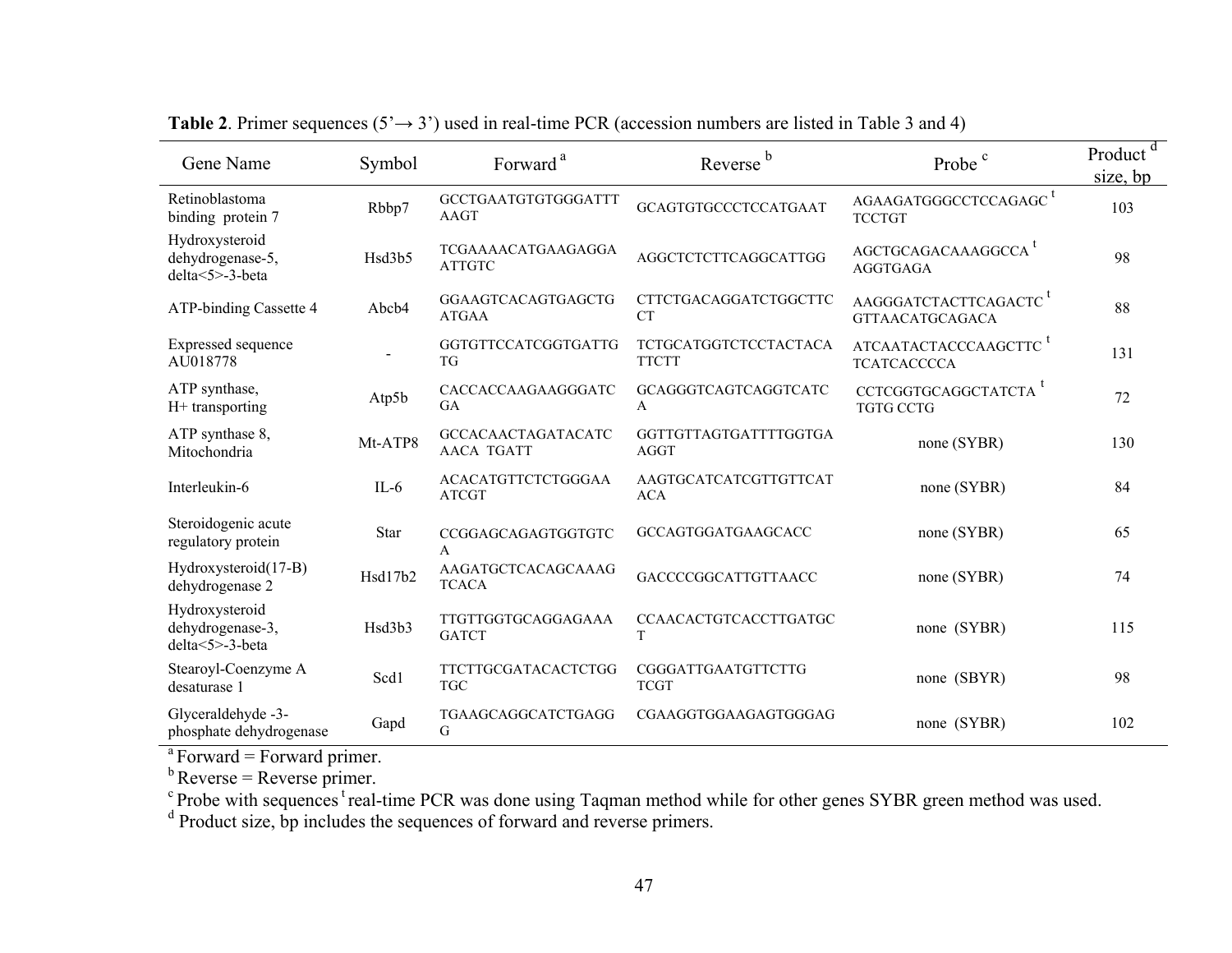**Table 3.** List of up-regulated genes in livers from mice fed the endophyte-infected (E+) diet obtained from microarray data analyzed by ANOVA using unequal group variance  $(P \le 0.05)$ 

| Accession <sup>a</sup><br><b>Number</b> | <b>Symbol</b>    | Gene name                                            |                                                               | Ratio (E+/E-) $\degree$ | P-values |
|-----------------------------------------|------------------|------------------------------------------------------|---------------------------------------------------------------|-------------------------|----------|
| AK010314                                | Atp5b            | ATP synthase, H+<br>transporting<br>mitochondrial F1 | ATP binding, ATP<br>biosynthesis and<br>transport.            | 1.71                    | 0.008    |
| Y00225                                  | Rpl3             | Ribosomal protein<br>$L3$ .                          | Structural component<br>of Ribosome, protein<br>biosynthesis. | 1.68                    | 0.05     |
| L04280                                  | Rpl12            | Ribosomal protein<br>L12.                            | RNA, protein binding,<br>protein biosynthesis.                | 1.93                    | 0.05     |
| M73436                                  | Rps4x            | Ribosomal protein<br>S4, X-linked.                   | RNA binding, cell<br>proliferation, protein<br>biosynthesis.  | 1.64                    | 0.02     |
| BC023248                                | Actg1            | Actin, gamma,<br>cytoplasmic 1.                      | Motor activity,<br>Structural component<br>of cytoskeleton.   | 1.84                    | 0.008    |
| AK088075                                | H3f3b            | H3 histone, family<br>3B.                            | DNA binding,<br>nuclear, chromosomal<br>location.             | 1.18                    | 0.04     |
| Af458413                                | Fmo <sub>5</sub> | Flavin containing<br>monooxygenase 5.                | Monooxygenase,<br>oxidoreductase<br>activity, electron        | 1.66                    | 0.04     |
| AK005822                                | Oplah            | 5-oxoprolinase<br>(ATP-hydrolysing).                 | Catalytic, hydrolase<br>activity, glutathione<br>metabolism.  | 1.31                    | 0.04     |
| M74570                                  | Aldh1a1          | Aldehyde<br>dehydrogenase<br>family 1, subfamily     | Aldehyde<br>dehydrogenase<br>activity and retinoic            | 2.02                    | 0.04     |
| AK078553                                | Aldh1a2          | Aldehyde<br>dehydrogenase<br>family 1, subfamily     | Aldehyde<br>dehydrogenase<br>activity and retinoic            | 1.68                    | 0.03     |
| BC007474                                | Scd1             | Stearoyl-Coenzyme<br>A desaturase 1.                 | Stearoyl-CoA 9-<br>desaturase activity,<br>fatty acid         | 2.07                    | 0.02     |
| XM_487419                               |                  | G protein gamma-5<br>subunit.                        | Signal transducer<br>activity, G-protein<br>coupled receptor  | 1.43                    | 0.04     |
| BC062097                                | D3Jfr1           | DNA segment, Chr<br>3, MJeffers 1.                   | Regulation of<br>transcription, DNA-<br>dependent, DNA        | 1.88                    | 0.05     |

<sup>a</sup> Available: http://www.ncbi.nlm.nih.gov/entrez.<br><sup>b</sup> Ontology classification of genes according to biological process, molecular function and cell location.

 $c$  Ratio (E+/E-) for up-regulated genes computed from the expression of gene in mice fed endophyte-infected (E+) diet over its expression in mice fed the endophyte-free (E-) diet.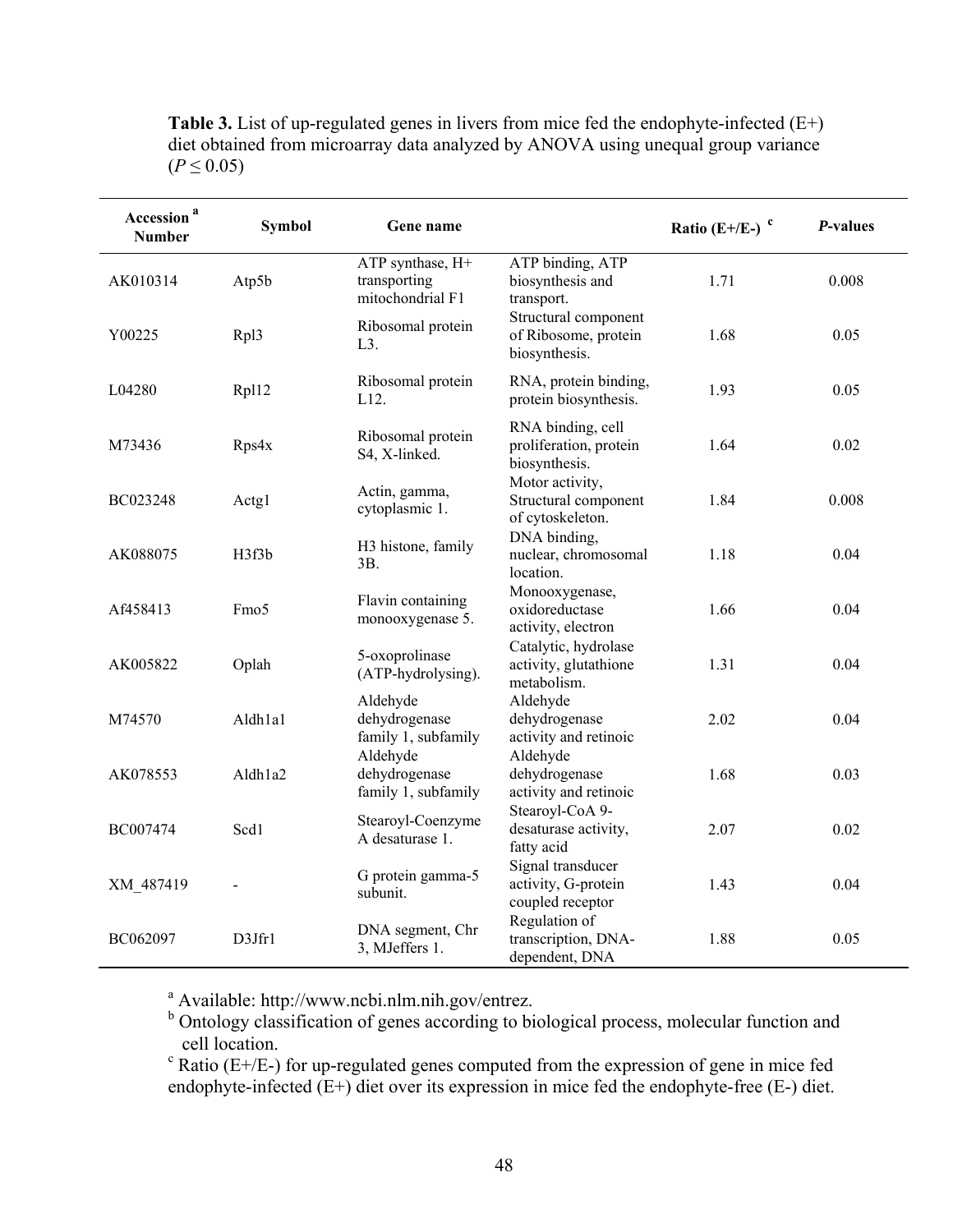**Table 4.** List of down-regulated genes in livers from mice fed the endophyte-infected (E+) diet obtained from microarray data analyzed by ANOVA with unequal group variance ( $P \le 0.05$ )

| Accession <sup>a</sup><br>number | <b>Symbol</b> | Gene name                                                      | Ontology <sup>b</sup>                                                  | Ratio $(E+/E-)$ <sup>c</sup> | P-values |
|----------------------------------|---------------|----------------------------------------------------------------|------------------------------------------------------------------------|------------------------------|----------|
| X54542                           | II6           | Interleukin 6.                                                 | Cytokine activity, acute<br>phase, immune<br>response.                 | 0.66                         | 0.004    |
| AB042523                         | mt-ATP8       | ATP synthase F0 subunit<br>8.                                  | H+ exporting ATPase<br>activity,<br>phosphorylative<br>mechanism.      | 0.67                         | 0.004    |
| AK076016                         | Rbbp7         | Retinoblastoma binding<br>protein 7.                           | Protein binding,<br>transcriptional repressor<br>activity.             | 0.79                         | 0.006    |
| AF164524                         | Cpb2          | Carboxypeptidase B2<br>(plasma).                               | Carboxypeptidase<br>activity, proteolysis and<br>peptidolysis.         | 0.48                         | 0.02     |
| AU018778                         | AU018778      | Expressed sequence<br>AU018778.                                | Catalytic activity,<br>hydrolase activity.                             | 0.65                         | 0.009    |
| AF047600                         | Smc111        | SMC (structural<br>maintenance of<br>chromosomes 1)-like 1.    | ATP binding, ATPase<br>activity, DNA repair,<br>cell cycle.            | 0.64                         | 0.04     |
| X72711                           | Recc1         | Replication factor C 1.                                        | ATP, DNA binding,<br>regulation of<br>transcription-DNA<br>dependent.  | 0.66                         | 0.05     |
| L41519                           | Hsd3b5        | Hydroxysteroid<br>dehydrogenase-5,<br>delta<5>-3-beta.         | C21-steroid hormone<br>biosynthesis.                                   | 0.51                         | 0.002    |
| AK004950                         | Hsd17b2       | Hydroxysteroid (17-beta)<br>dehydrogenase 2.                   | Estradiol 17-beta-<br>dehydrogenase activity,<br>steroid biosynthesis. | 0.66                         | 0.01     |
| J03398                           | Abcb4         | ATP-binding cassette, sub-<br>family B (MDR/TAP),<br>member 4. | ATP binding, ATPase<br>activity lipid<br>metabolism, transport.        | 0.71                         | 0.004    |
| U32684                           | Pon1          | Paraoxinase 1.                                                 | HDL binding,<br>cholesterol<br>metabolism, response to<br>toxin.       | 0.79                         | 0.05     |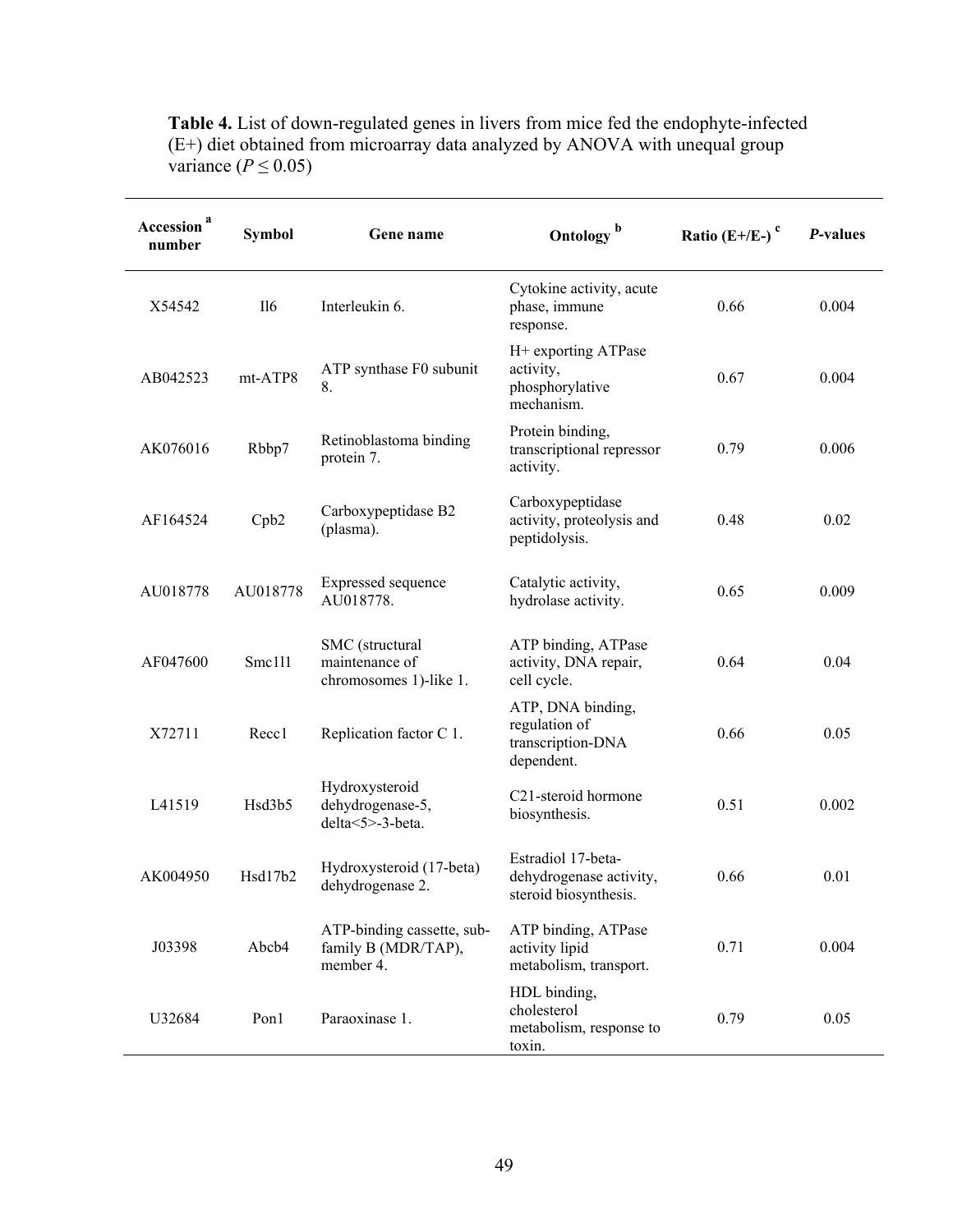| Accession <sup>a</sup><br>number | <b>Symbol</b>  | Gene name                                                    | Ontology <sup>b</sup>                                                                              | Ratio $(E+/E-)$ <sup>c</sup> | P-values |
|----------------------------------|----------------|--------------------------------------------------------------|----------------------------------------------------------------------------------------------------|------------------------------|----------|
| AK082479                         | Mlycd          | Malonyl-CoA<br>decarboxylase.                                | Methylmalonyl-CoA<br>decarboxylase activity,<br>acetyl-CoA metabolism,<br>fatty acid biosynthesis. | 0.84                         | 0.03     |
| AK004890                         | Gegr           | Glucagon receptor.                                           | G-protein coupled<br>receptor activity, G-<br>protein coupled receptor.                            | 0.81                         | 0.05     |
| AK005277                         | Phkg2          | Phosphorylase kinase,<br>gamma 2 (testis).                   | ATP binding, protein<br>kinase activity, glycogen<br>biosynthesis.                                 | 0.66                         | 0.02     |
| U15209                           | Ccl9           | Chemokine (C-C motif)<br>ligand 9.                           | Chemokine activity,<br>immune response.                                                            | 0.80                         | 0.03     |
| AF184900                         | C <sub>6</sub> | Complement component 6.                                      | Complement activation.                                                                             | 0.64                         | 0.04     |
| AF005204                         | Pbsn           | Probasin.                                                    | Odorant binding,<br>transporter activity.                                                          | 0.50                         | 0.005    |
| D49729                           | Avprla         | Arginine vasopressin<br>receptor 1A.                         | G-protein coupled,<br>vasopressin receptor<br>activity.                                            | 0.87                         | 0.05     |
| AK028544                         | Bteb1          | Basic transcription element<br>binding protein 1.            | DNA, Nucleic acid<br>binding, regulation of<br>transcription, DNA-<br>dependent.                   | 0.71                         | 0.03     |
| AK011710                         | Casp6          | Caspase 6.                                                   | Caspase activity,<br>induction of apoptosis.                                                       | 0.69                         | 0.01     |
| AK021042                         | Mak10          | MAK10 homolog, amino<br>acid N-acetyltransferase<br>subunit. | Unknown.                                                                                           | 0.81                         | 0.03     |
| AY330868                         | Cul4b          | Cullin 4B.                                                   | Unknown.                                                                                           | 0.71                         | 0.05     |
| Y17328                           | Crym           | Crystallin, mu.                                              | Structural constituent of<br>eye lens.                                                             | 0.76                         | 0.01     |

<sup>a</sup> Accession number: ww.ncbi.nlm.nih.gov/entrez.

 $b$  Ontology is classification of genes according to their biological process, molecular function and cellular location.<br><sup>c</sup> Ratio (E+/E-) is computed from the expression of gene in mice fed endophyte-

infected (E+) diet over its expression in mice fed the endophyte-free (E-) diet.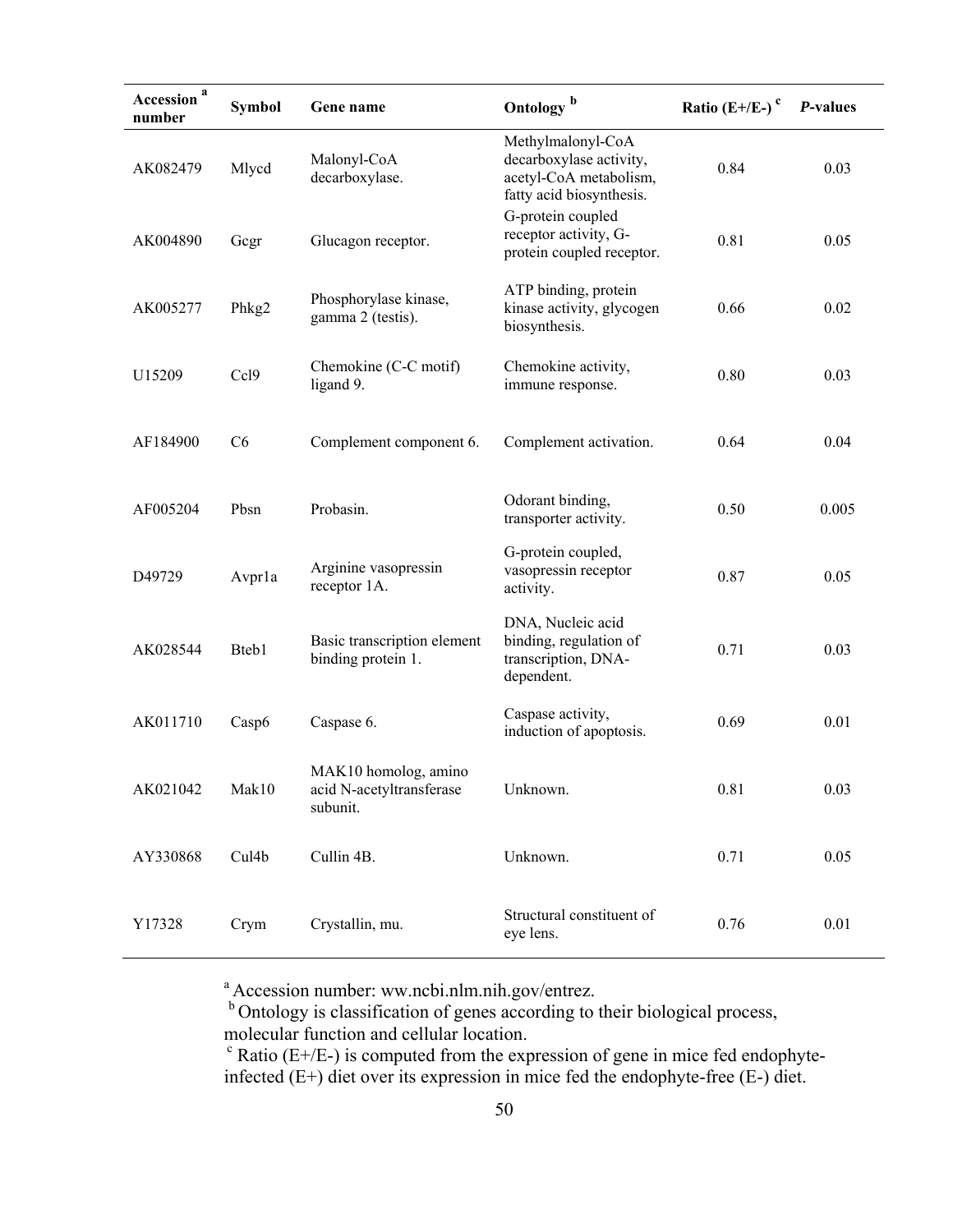| Symbol <sup>a</sup>   | $E+Target$ Gene $C_T$ <sup>b</sup> |                 | E+ Gapd $C_T$ <sup>c</sup> E- Target gene $C_T$ <sup>d</sup> | E-Gapd $C_T$ <sup>e</sup> | P-values |
|-----------------------|------------------------------------|-----------------|--------------------------------------------------------------|---------------------------|----------|
| Abcb $4^t$            | $25.7 \pm 0.18$                    | $23.5 \pm 0.16$ | $25.8 \pm 0.15$                                              | $23.8 \pm 0.40$           | 0.70     |
| Atp <sub>5b</sub> $t$ | $20.7 \pm 0.12$                    | $23.2 \pm 0.17$ | $20.9 \pm 0.17$                                              | $22.4 \pm 0.18$           | 0.001    |
| AU018778 <sup>t</sup> | $22.6 \pm 0.13$                    | $23.0 \pm 0.14$ | $22.5 \pm 0.42$                                              | $23.5 \pm 0.61$           | 0.04     |
| $Hsd3b5$ <sup>t</sup> | $27.4 \pm 0.62$                    | $24.0 \pm 0.25$ | $25.3 \pm 0.39$                                              | $24.7 \pm 0.79$           | 0.01     |
| $Rbbp^t$              | $26.6 \pm 0.40$                    | $23.3 \pm 0.45$ | $27.4 \pm 0.43$                                              | $23.6 \pm 0.54$           | 0.10     |
| Hsd17b2               | $22.0 \pm 0.15$                    | $18.4 \pm 0.15$ | $21.5 \pm 0.19$                                              | $18.4 \pm 0.17$           | 0.008    |
| Hsd3b3                | $22.7 \pm 0.24$                    | $18.4 \pm 0.13$ | $21.8 \pm 0.24$                                              | $18.5 \pm 0.15$           | 0.01     |
| $IL-6$                | $33.3 \pm 0.21$                    | $19.0 \pm 0.15$ | $33.4 \pm 0.27$                                              | $18.8 \pm 0.18$           | 0.45     |
| mt-ATP8               | $15.1 \pm 0.17$                    | $19.3 \pm 0.13$ | $15.0 \pm 0.25$                                              | $19.3 \pm 0.17$           | 0.41     |
| Scd1                  | $17.8 \pm 0.31$                    | $18.4 \pm 0.12$ | $17.3 \pm 0.26$                                              | $18.6 \pm 0.19$           | 0.03     |
| <b>Star</b>           | $29.1 \pm 0.17$                    | $18.8 \pm 0.14$ | $29.3 \pm 0.18$                                              | $18.9 \pm 0.20$           | 0.95     |

**Table 5.** Threshold cycle  $(C_T)$  means ( $\pm$  SE) for target and Gapd genes in livers from mice fed endophyte-infected  $(E+, n = 14)$  and endophyte-free  $(E-, n = 12)$ diet obtained from real-time quantitative PCR

<sup>a</sup> Symbol: available at www.ncbi.nlm.nih.gov/entrez. For symbol  $\frac{t}{t}$ , real-time PCR was done using Taqman method and other genes were done by SYBR green method.

 $b$  E+ Target Gene C<sub>T</sub> is cycle threshold for target gene in mice fed endophyteinfected  $(E+)$  diet.

 $c_{\text{E}}$  E+ Gapd  $C_{\text{T}}$  is cycle threshold for control gene Gapd in mice fed endophyteinfected (E+) diet.

 $d$  E- Target gene  $C_T$  is cycle threshold for target gene in mice fed endophyte-free (E-) diet.

 $e^{e}$  E- Gapd  $C_T$  is cycle threshold for control gene Gapd in mice fed endophyte-free (E-) diet.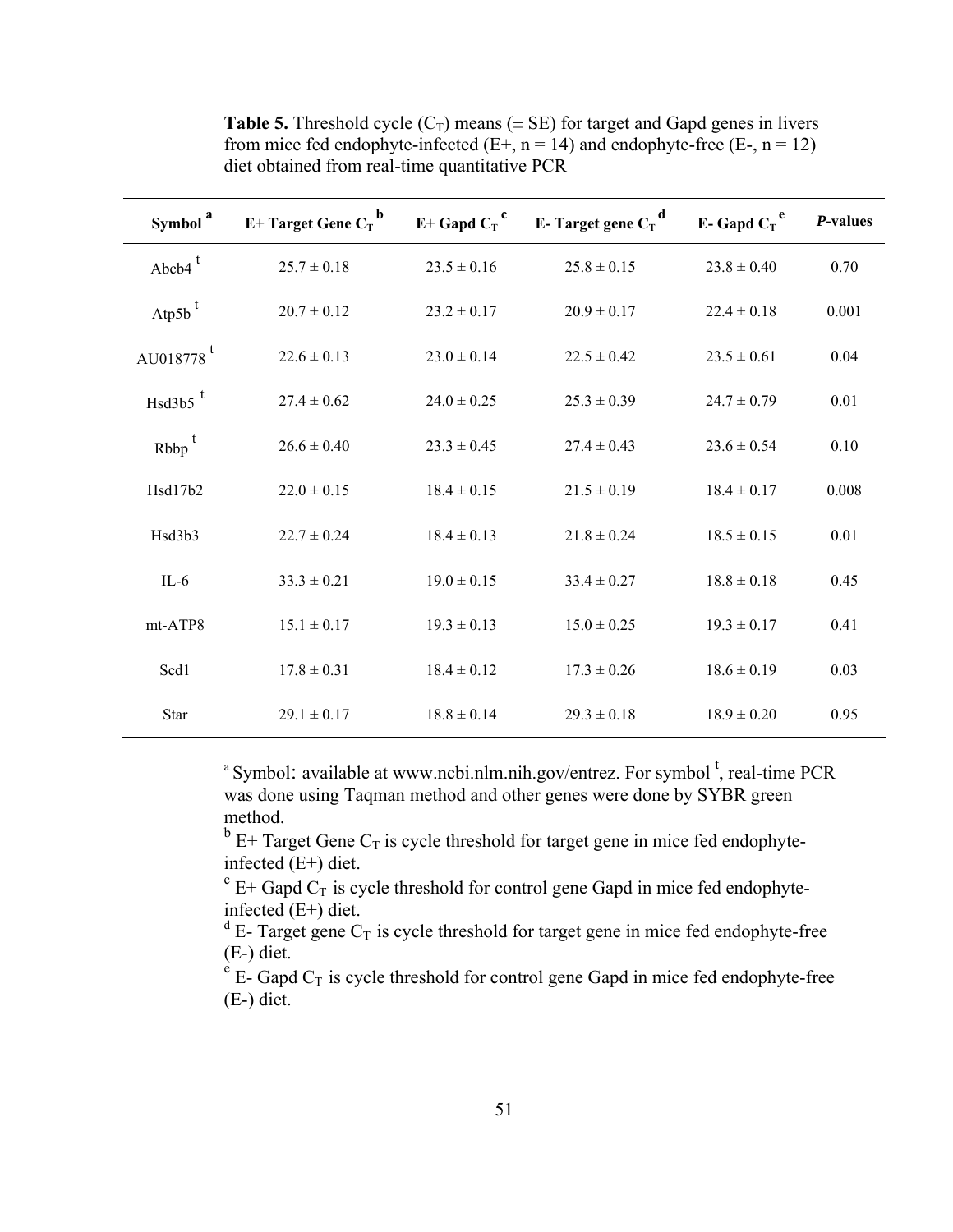

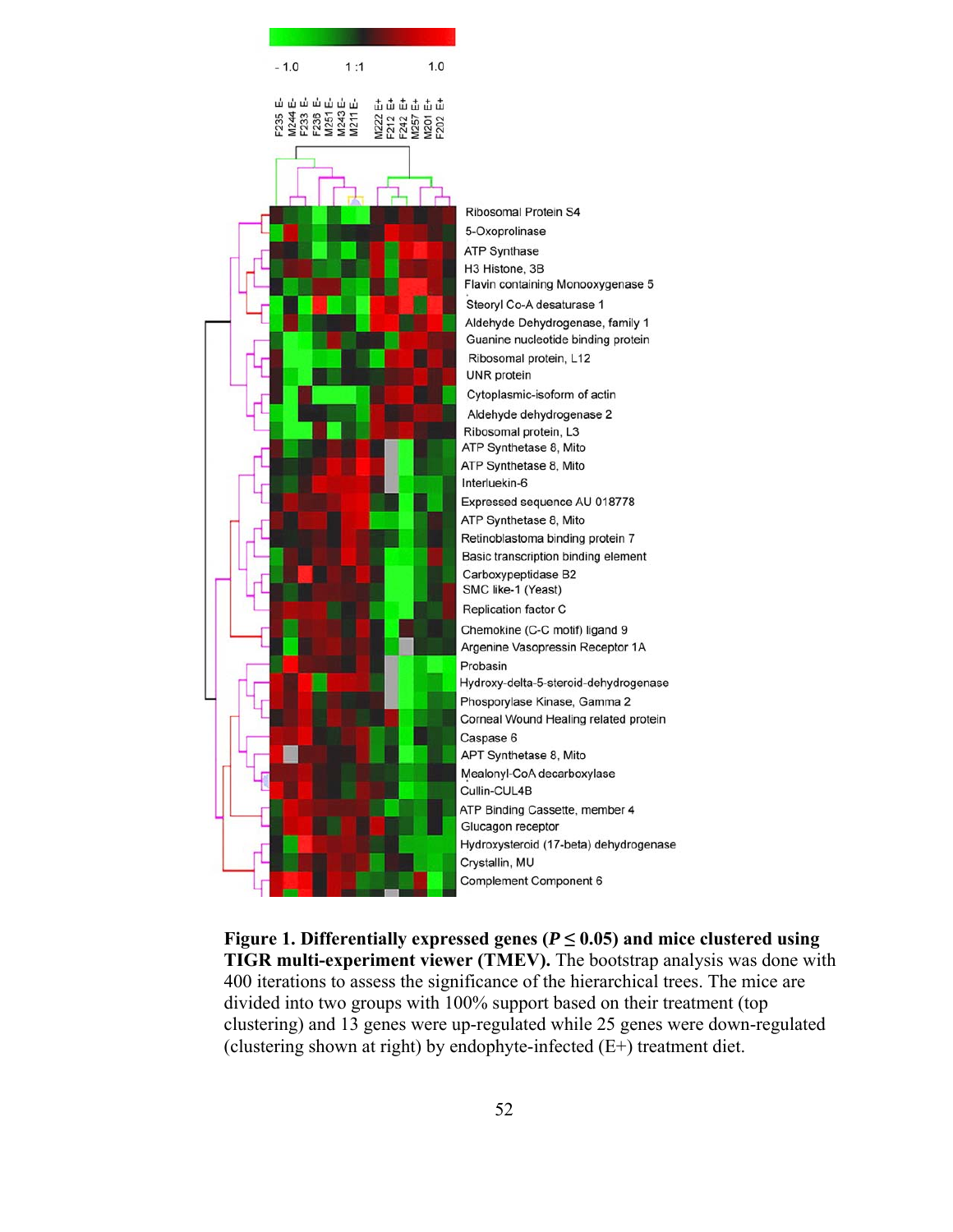

**Figure 2: Expression analyses of 10 genes using oligonucleotide microarrays and quantitative PCR (qPCR).** Showing log 2 of the ratio computed from the expression of gene in mice fed endophyte-infected (E+) diet over its expression in mice fed the endophyte-free (E-) diet. Solid and open bars represent microarray or qPCR data, respectively. The 'Scd1 all animals' indicate qPCR measured in 14 E+, 12 E- mice while 'Scd1 microarray animals only' indicate qPCR measured only in mice on which microarray was done  $(n = 13)$ . <sup>a</sup> Additional information about gene symbols can be obtained from www.ncbi.nlm.nih.gov/entrez.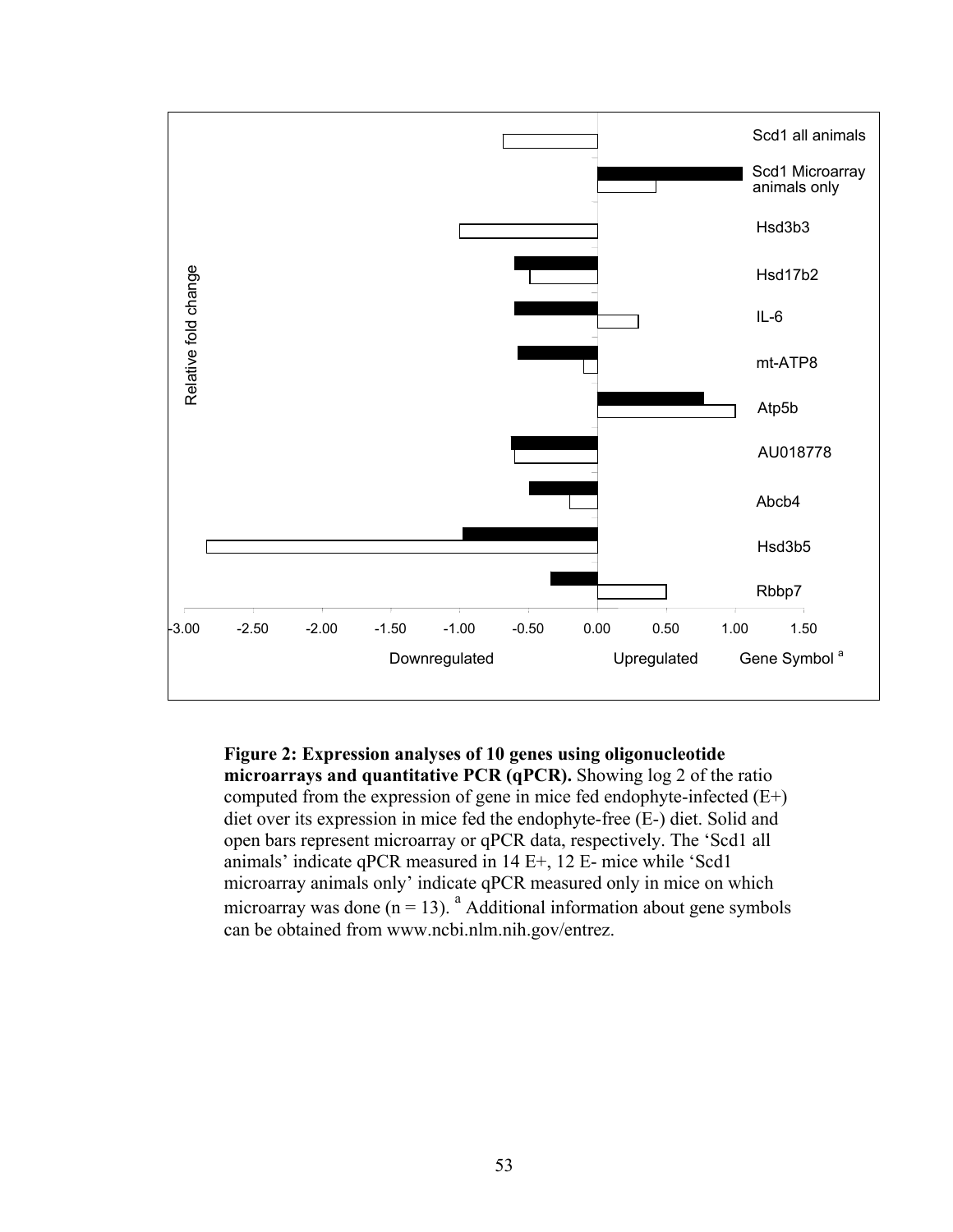

**Figure 3: Flowchart showing gene expression changes in sex-steroid metabolism pathway in liver of mice fed the endophyte-infected (E+) diet**. The bold arrows indicate up or down-regulated genes in response to the E+ diet, identified using microarray and qPCR. Symbol (??) indicate genes whose expression was not quantified in the present experiment. Gene names for the symbols used are defined in Table 3 and 4.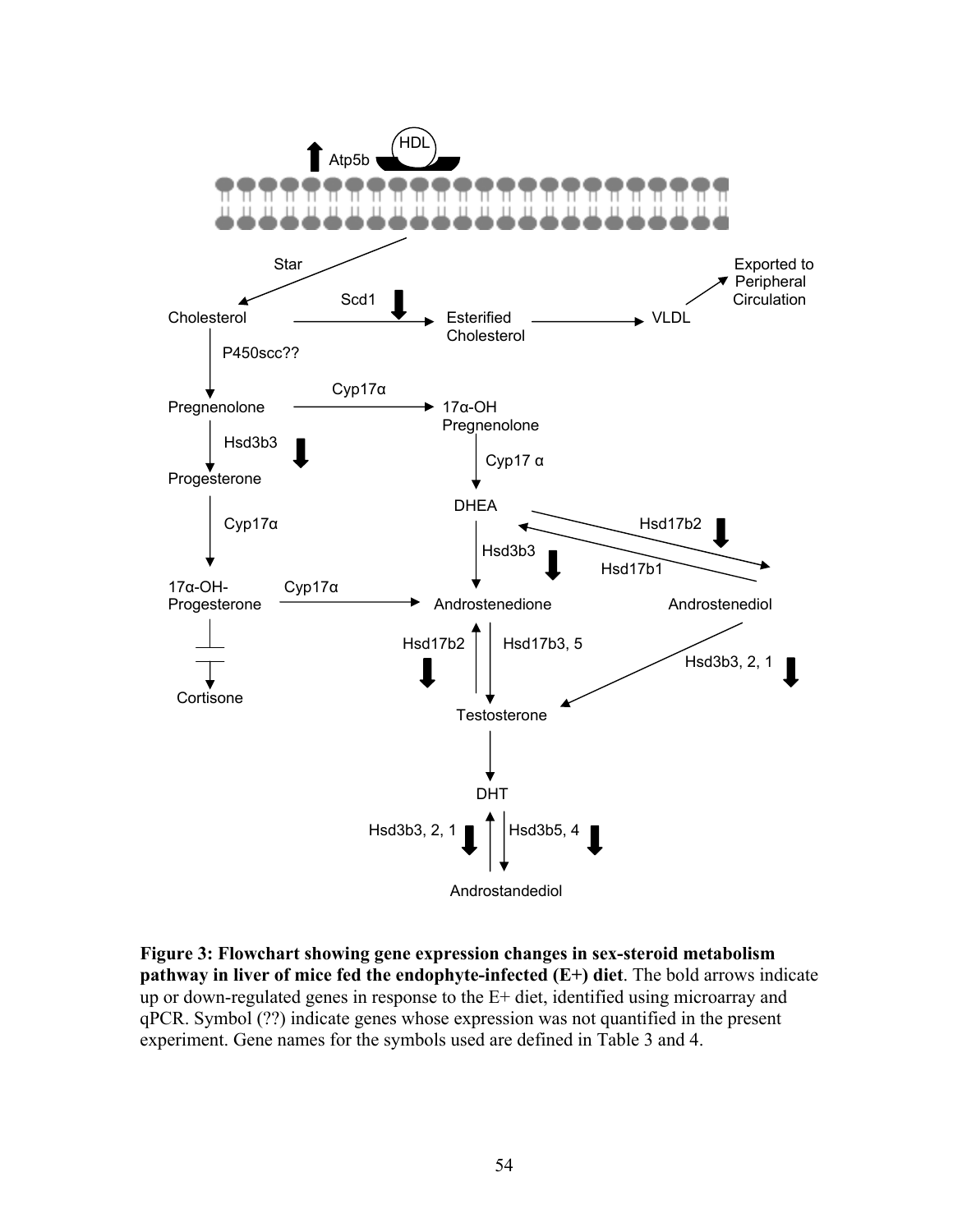# **CHAPTER IV**

# **TRANSCRIPTIONAL PROFILING OF MOUSE LIVER IN RESPONSE TO CHRONIC HEAT STRESS**

# **Abstract**

Heat stress adversely affects the health and well-being of both young and old animals. There is increased incidence of economic losses to livestock species due to prolonged summer heat stress conditions. Mice were used to study the effects of chronic heat stress on hepatic gene expression. Twenty-five mice were randomly allocated to either chronic heat stress (cHS;  $34 \pm 1^{\circ}$ C) or thermoneutral (TN;  $24 \pm 1^{\circ}$ C) conditions for a period of two weeks from 47 to 60 d of age. Liver genes differentially expressed due to cHS were identified using DNA microarrays. A two-stage ANOVA of 1353 genes queried using an oligoarray identified 30 genes differentially expressed between mice exposed to cHS or TN conditions. Hierarchical clustering of the 30 genes identified by ANOVA clearly separated the mice by treatment, with 100% confidence as computed by bootstrap analysis. Expressions of ten genes were also measured using quantitative real-time PCR. Genes involved in the anti-oxidant pathway and genes involved in metabolism were upregulated due to cHS. Genes involved in generation of reactive oxygen radicals and a number of mitochondrial expressed genes were down-regulated by cHS. However, cHS did not produce an increase in oxidative stress induced mitochondrial DNA damage.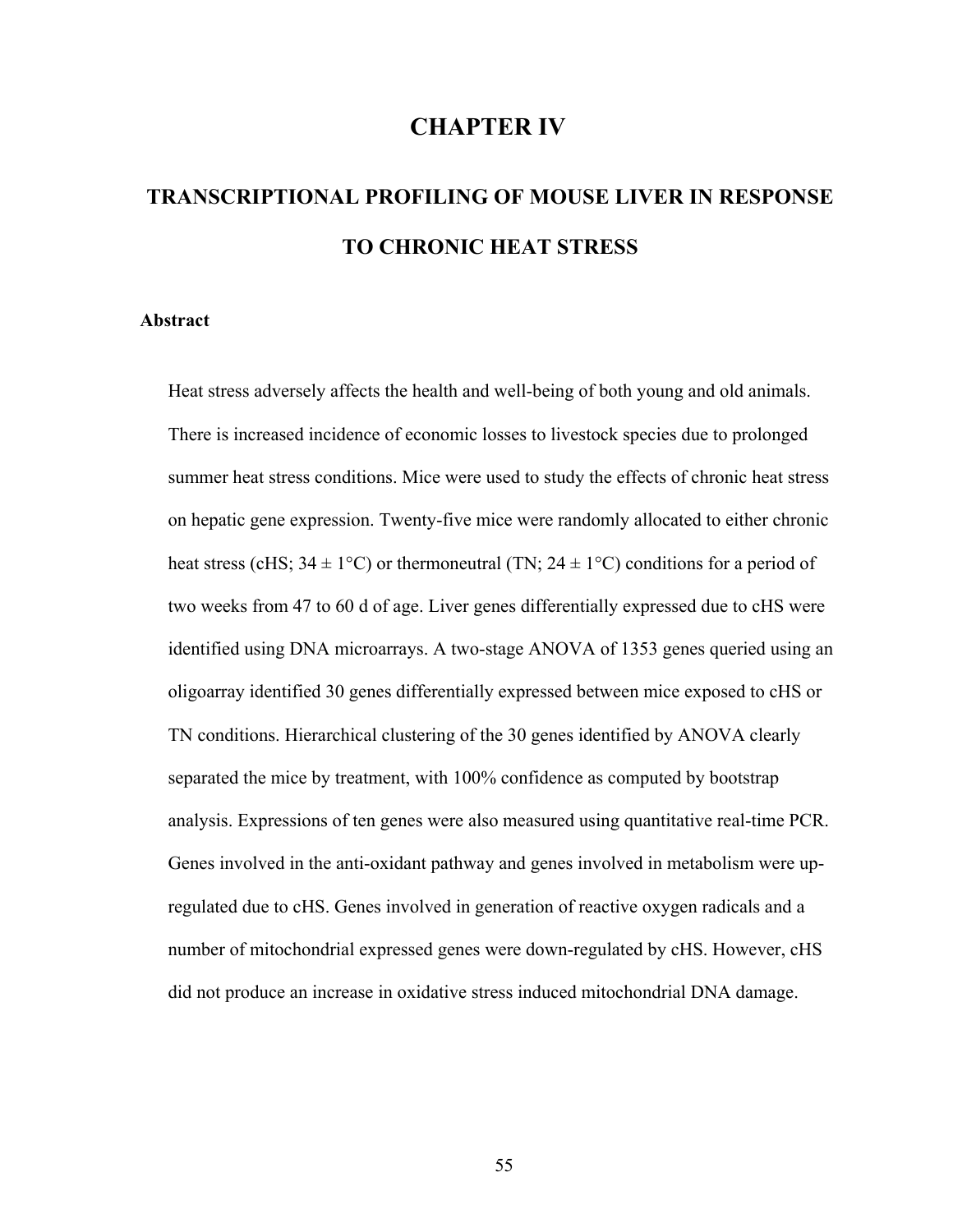# **Introduction**

Prolonged summer heat stress affects livestock by different physiologic mechanisms to reduce animal productivity. Across the United States, it is estimated that heat stress results in total estimated losses that are between \$1.69 and \$2.36 billion to livestock industries (St-Pierre et al., 2003). Chronic heat stress in rodents between an ambient temperature of 33-35°C has been shown to reduce growth, increase susceptibility to disease, and compromise reproduction in male and female rodents (Gordon, 1993).

In contrast, acute heat stress (aHS; animals exposed to 40-42°C for 24-48 h) has been studied extensively and shown to trigger a complex program of gene expression and biochemical adaptations (Zhang et al., 2002). The aHS is known to generate reactive oxygen radicals, oxidative damage, and alterations in intracellular signal transduction (Zhang et al., 2003). At the cellular level, it is generally accepted that aHS leads to increased expression of heat shock proteins (HSPs), and that the expression of these proteins is closely correlated with acquired thermotolerance (Horowitz, 2002). However, it is now clear that aHS involves more than expression of HSPs. A DNA microarray approach has been used to study the gene expression profile after an aHS in rats initially exposed to chronic heat (Horowitz et al., 2004). Genes involved in maintenance of DNA, cellular integrity, and cytoprotective signaling networks were identified as differentially expressed in the heart of rats.

Chronic mild heat stress (cHS) and acute intense heat stress (aHS) are really two very different challenges to animals. The latter results in hyperthermia and can lead to death if mice are exposed to intense HS for too long. However, mice are able to maintain normothermia at 34°C (Oufara et al., 1987). Nevertheless, the phenotypic changes that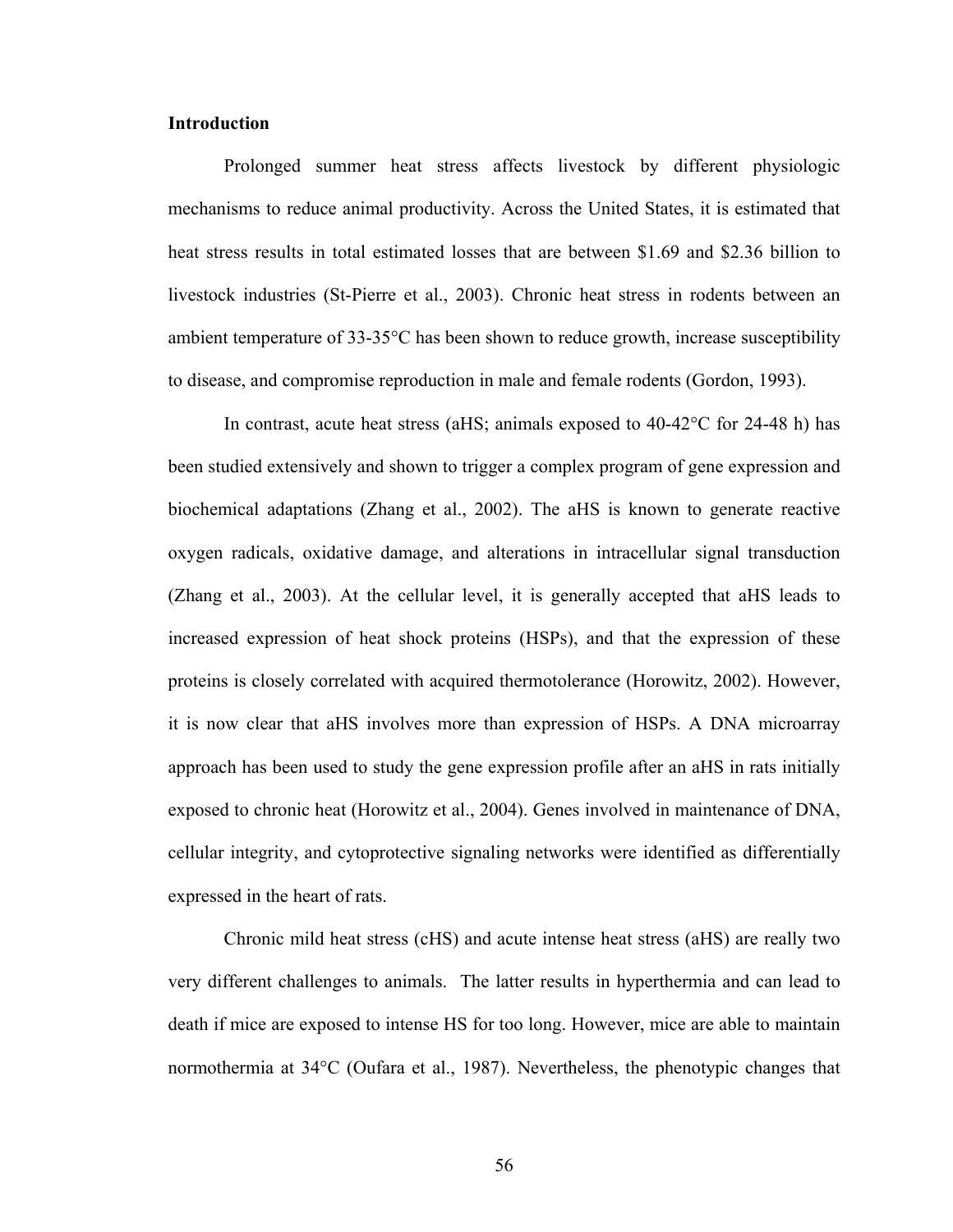were previously reported in response to cHS in various species (Gordon, 1993; St-Pierre et al., 2003) show that chronic mild HS alters animal performances and physiology. The molecular effects of chronic heat stress (cHS) have not been studied.

 Thus, the objective of this study was to examine the transcriptional response to continuous chronic heat stress (cHS) in mice. Gene expression changes were studied in the liver as it has been previously shown that it is a prime target of tissue injury in physiological challenges such as aHS (Zhang et al., 2002).

#### **Materials and Methods**

#### *Animals*

Mice used in this study were of the outbred ICR strain (Harlan Sprague Dawley, Indianapolis, IN). In the present study, pups from 11 litters were weaned at 21 d of age. Twenty-five mice (13 males, 12 females) were randomly assigned to cHS conditions (34  $\pm 1^{\circ}$ C; 12 mice) or thermoneutral (TN) conditions (24  $\pm 1^{\circ}$ C; 13 mice) for a period of two wks from 47 to 60 d of age. Non-endophyte infected fescue seeds and rodent chow (Formulab Diet # 5008, PMI Feeds, St. Louis, MO) were ground to pass through a 1-mm screen and both components were mixed in equal parts.

All mice were housed in individual cages with relative humidity maintained at 35 to 50% and a 12:12 light-dark cycle with lights on at 0700. All the mice were weighed on d 1, 7, and 14 of the experiment. At the end of the experiment, mice were euthanized with carbon dioxide gas followed by cervical dislocation. Livers were obtained from all mice and were weighed, and tissues were frozen at -80°C. Data obtained were analyzed using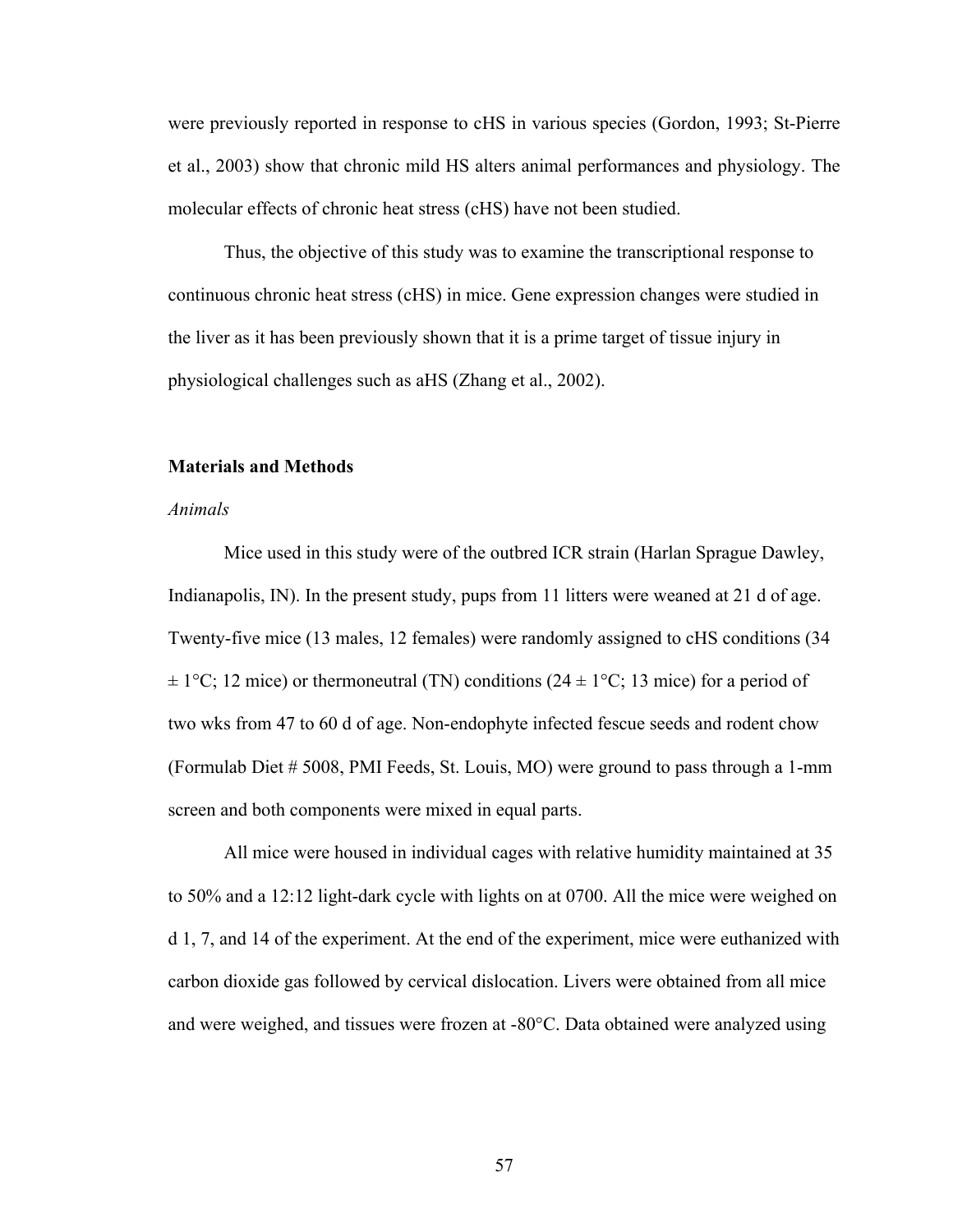GLM procedure in SAS (SAS Inst. Inc., Cary, NC). The Animal Care and Use Committee, University of Missouri-Columbia, approved all procedures and protocols.

# *RNA extraction*

Extraction of RNA was done using the RNAqueous-Midi kit (Ambion Inc., Austin, Texas) as described previously by Bhusari et al. (2006). The extracted RNA samples were kept in a -80ºC freezer until used.

# *Microarray preparation and hybridization*

Microarrays were prepared by printing 1,353 oligos, 50-mers in length, representing rat genes expressed in liver, on Pan epoxy glass slides (MWG Biotech AG, Ebersberg, Germany). The microarray protocol including cDNA synthesis, hybridization and washing, scanning and data acquisition was previously described by Bhusari et al. (2006). The data generated from microarrays were stored in BioArray Software Environment database (BASE; Saal et al., 2002). The data on which this study is based have been deposited in the National Center for Biotechnology Information (NCBI) Gene Expression Omnibus [\(http://www.ncbi.nlm.nih.gov/geo/\)](http://www.ncbi.nlm.nih.gov/geo/) with the series accession number GSE2985.

#### *Assessing technical variation due to microarray*

We carried out 'self-self' hybridization for three different samples. Here, for each sample, equal amounts of RNA were labeled with Cy3, Cy5 fluorescent-dyes and cohybridized on the same array. For all the genes on the array the mean  $\pm$  2SD was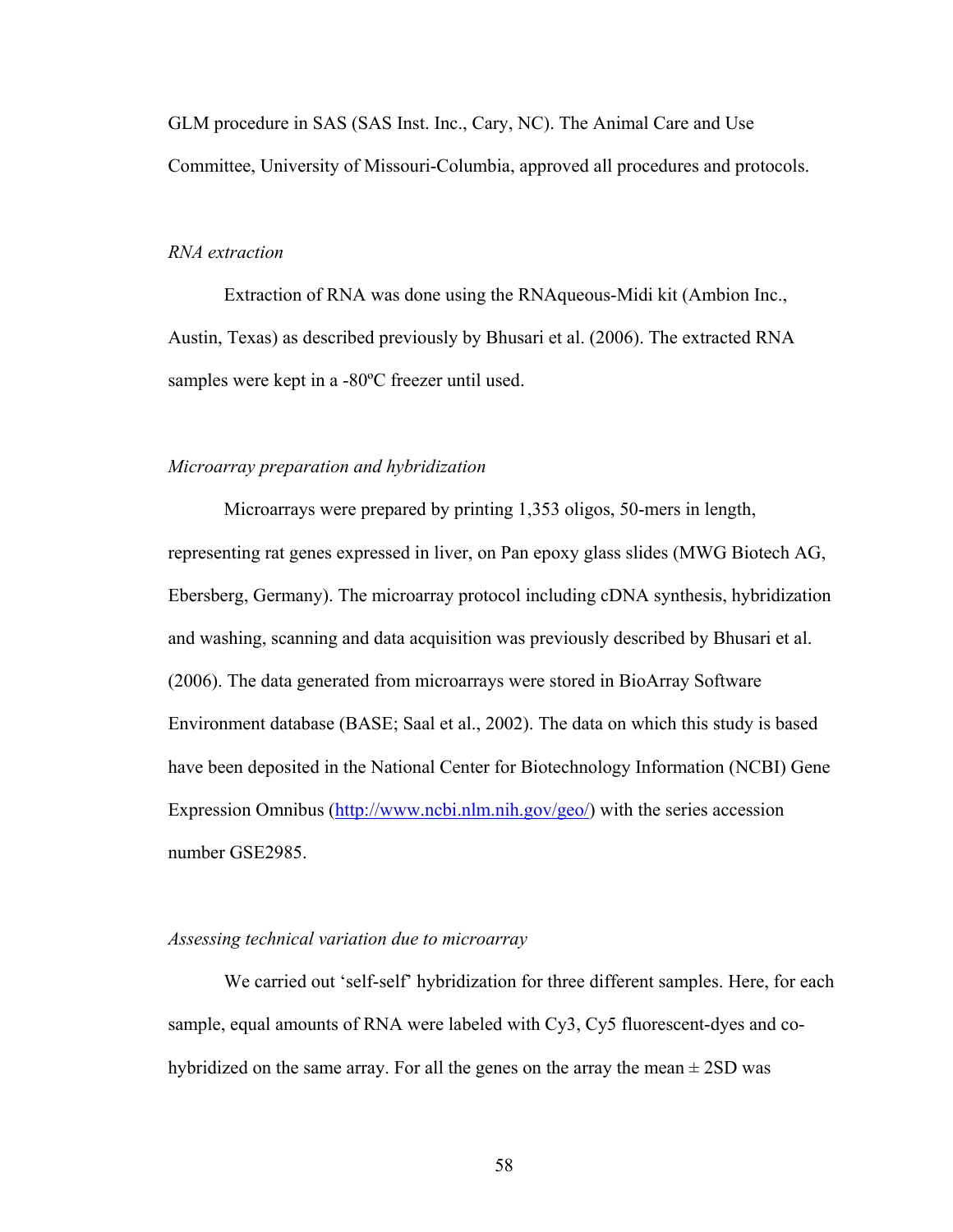calculated; this was 1.38 fold-change. Genes showing more than 1.38 fold-change were considered for differential gene expression.

#### *Statistical analyses of microarray data*

Microarray results were filtered in the BASE database to remove control spots, 3x Standard Saline Citrate (SSC), and blank spots. Raw intensities from each sample on a given array were used independently in an ANOVA model (Kerr and Churchill, 2001; Wolfinger et al., 2001). The log intensities for each array spot were statistically analyzed by using a mixed model approach consisting of two steps (Kerr and Churchill, 2001; Wolfinger et al., 2001). The first step involved array-specific normalization and the second step involved gene-specific analysis to test the effect of cHS vs TN on expression of individual genes. The normalization model in the first step was:

$$
Y_{\text{agp}} = \mu + A_a + P_p + (AP)_{\text{ap}} + R_{\text{agp}} \tag{1}
$$

Where *Yagp* represents the log base 2 of the observed fluorescent intensity signal from each gene on the array;  $\mu$  is the overall mean value;  $A_a$  is the main effect of array  $a$ ;  $P_p$  is the main effect of pin  $p$  (one of the 16 pins used to spot oligos on the array);  $AP)_{ap}$  is the effect of pin  $p$  by array  $a$ . The residual  $(R_{\alpha gp})$  from the step 1 was obtained by subtracting the fitted values for the effects from the *Yagp* values.

The second step of the statistical analysis consisted of fitting gene-specific models to the residuals (*Ragp*) obtained from the normalization approach discussed above. These models were: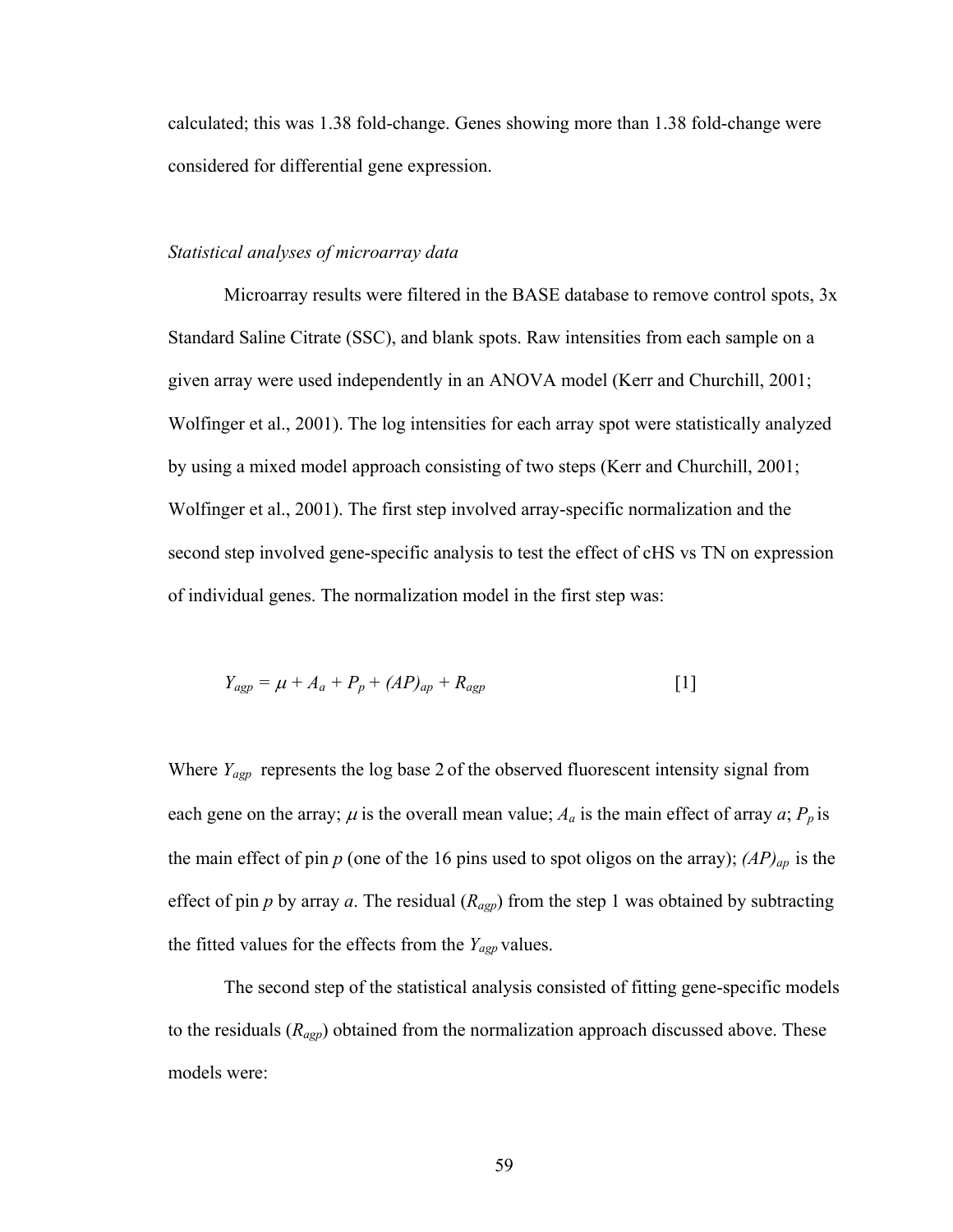$$
R_{dgnt} = \mu_g + (GD)_{gd} + (GT)_{gt} + (GM_m(T))_{gmt} + \varepsilon_{dgmt}
$$
 [2]

Where  $\mu_g$  is the mean value for gene *g*;  $(GD)_{gd}$  is the gene *g* by dye *d* interaction;  $(GT)_{gt}$  is the random interaction effect of gene *g* by treatment (cHS vs TN) *t* and these values were used to do gene-specific t-tests and to find differentially expressed genes between treatment groups;  $(GM_m(T))_{gmt}$  is the effect of animal  $M_m$  within treatment *t* by gene *g*; *εdgmt* is the stochastic error obtained from the gene-specific model. These analyses were computed by using the Mixed Procedure in SAS (SAS Institute Inc., Cary, NC). The analyses were done using equal and unequal variances between treatment groups to obtain lists of differentially expressed genes. The probability values obtained from these analyses were used to find genes that had significantly different expression between treatment groups. Hierarchical clustering and support tree analyses were done using TIGR multiexperiment viewer software (TMEV; Saeed et al., 2003). The ontology of the genes shown in Tables 7 and 8 were obtained using DAVID (Dennis et al., 2003) and Locuslink from NCBI.

#### *Quantitative real-time PCR*

Genes for quantitative real-time PCR (qPCR) were chosen based on the gene lists obtained using ANOVA with equal and unequal variances and the *P*-values of genes. Expression profiles of 10 genes were measured with qPCR. From each mouse, 10 µg of total RNA were reverse transcribed using Stratascript RT (Stratagene, La Jolla, CA) with oligo dT and random hexamer primers. Then, 6.25 ng of cDNA were added to a 25 µL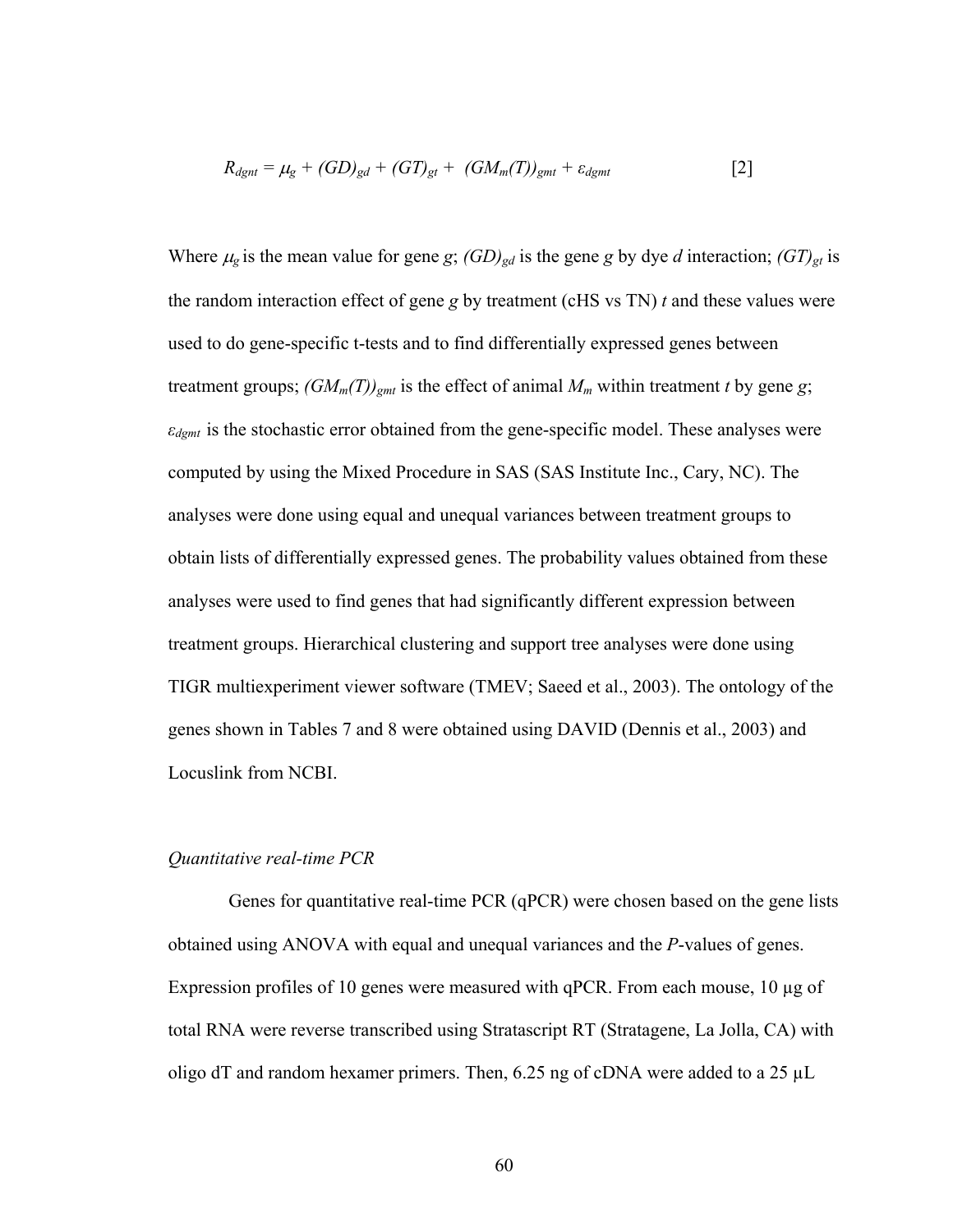PCR reaction to get a final concentration of 0.25 ng/ $\mu$ L of cDNA. Forward and reverse primer final concentrations were 100 nM in the SYBR green assay. Forward and reverse primer sequences are shown in Table 6. The reactions were performed using the Brilliant SYBR Green QPCR Master Mix (Stratagene, La Jolla, CA). Primers were designed using Primer Express (Applied Biosystems, Foster City, CA) with an annealing temperature of 60°C and amplification size of less than 150 bp. The glyceraldehyde-3-phosphate dehydrogenase (Gapd) and β-actin cytoplasmic (β-actin) genes were each evaluated for use as an endogenous control by comparing their expression across four different cHS and TN samples at three different template concentrations per sample. β-actin was chosen as the endogenous control gene in our experiments as it had a lower coefficient of variation (CV, 0.03) across different samples and treatment groups compared to the Gapd (CV, 0.04). The qPCR was done in an ABI prism 7500 sequence detection system (Applied Biosystems, Foster City, CA). Relative quantification of gene expression changes were recorded after normalizing for β-actin expression, computed by using the  $2^{-\Delta\Delta CT}$  method (user manual #2, ABI Prism 7700 SDS). In the  $2^{-\Delta\Delta CT}$  analysis, the threshold cycle  $(C_T)$  from TN mice was used as a calibrator sample. Statistical analyses of the data were performed by comparing cHS  $C_T$  and TN  $C_T$  for each gene using a 2tailed t-test with unequal group variance.

#### *Oxidative DNA damage detection using XL-PCR*

Genomic DNA samples were extracted from livers of cHS and TN mice and assayed using extra-long PCR (XL-PCR) to detect oxidative stress induced mitochondrial DNA (mtDNA) damage. The basis of this assay is that a DNA lesion will block DNA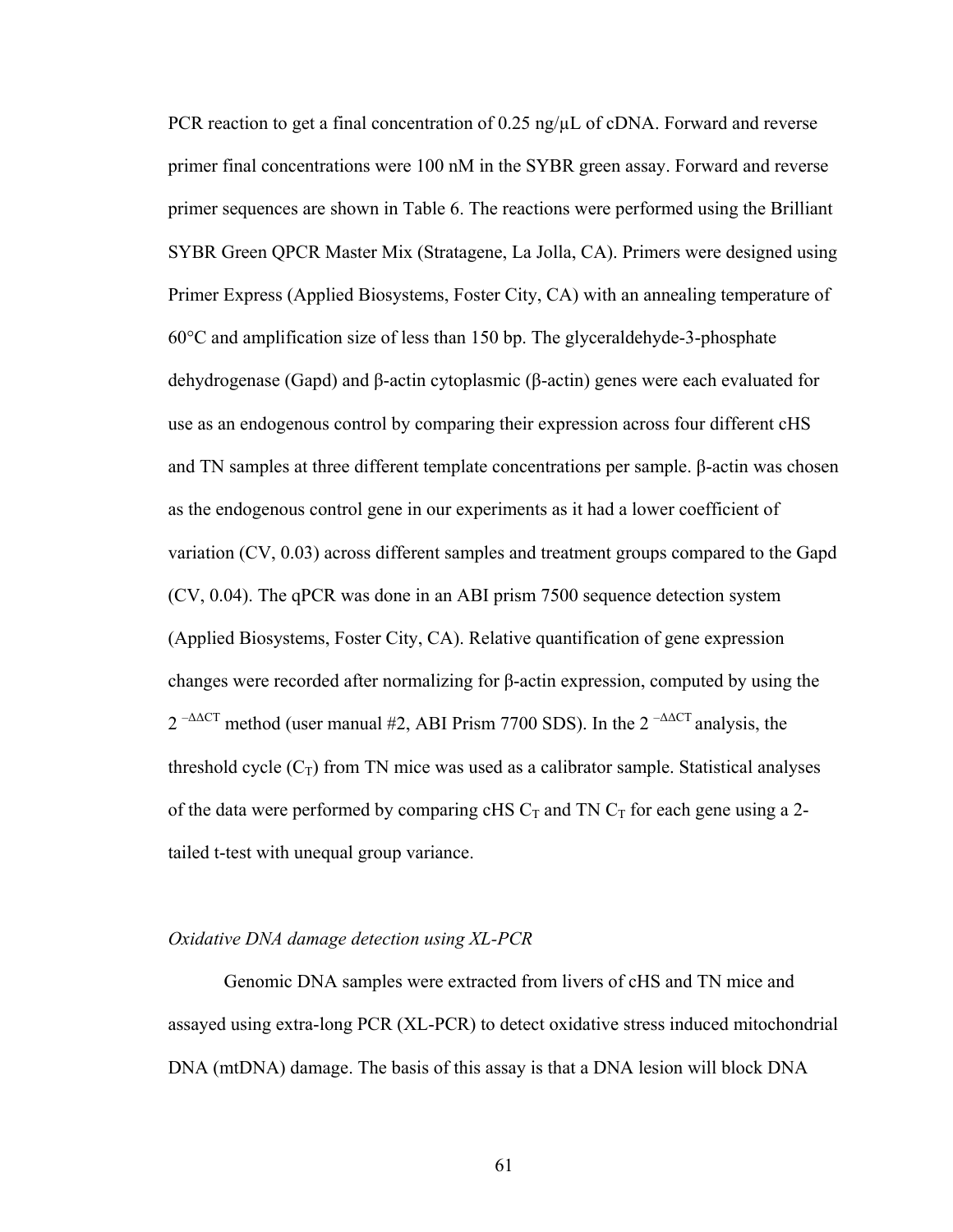polymerase and therefore lead to a decrease in amplification of the PCR product, which in this case is a 10 kb fragment of the mitochondrial genome (Santos et al., 2002). Thus, the decreased PCR product formation is indicative of mtDNA damage. A 10 kb fragment of mtDNA was amplified using the GeneAmp XL- PCR kit (Applied biosystems, Foster City, CA; Santos et al., 2002). Preliminary experiments indicated that PCR was kept in exponential phase using 15 cycles and 15 ng of DNA. The size of amplified product was verified using gel electrophoresis. Primer pair sequences used are listed in Table 6. The XL-PCR was initiated as a hot start at 75°C by addition of rTth enzyme, followed by initial denaturation at 94°C for 1 min, 15 cycles of 94°C for 15 sec, 65°C for 12 min. There was a final extension for 10 min at 72°C. All the reactions were performed in an Eppendorf Mastercycler thermal cycler (Eppendorf, Hamburg, Germany). All DNA samples used for XL-PCR were amplified in duplicate and stored at -20°C until used.

*SYBR green analysis of XL-PCR products.* The XL-PCR product formed in the previous step was quantified using the SYBR green method of real-time PCR. Primers were designed in the middle of the 10 kb mtDNA (Table 6) to amplify a 120 bp fragment. It has been shown previously that the location of primers in the amplified XL-PCR product is not critical for quantification of amplified product obtained from the long-range PCR (Laws et al., 2001). Initial experiments were conducted to optimize the amount of template and primer concentrations so that PCR could be maintained in exponential phase. Subsequently, real-time PCR was performed using 5 µL of XL-PCR products diluted 1:1000 in water and 100 nM of primers. Real-time PCR product amplification was detected using the SYBR green method performed in an ABI 7500 sequence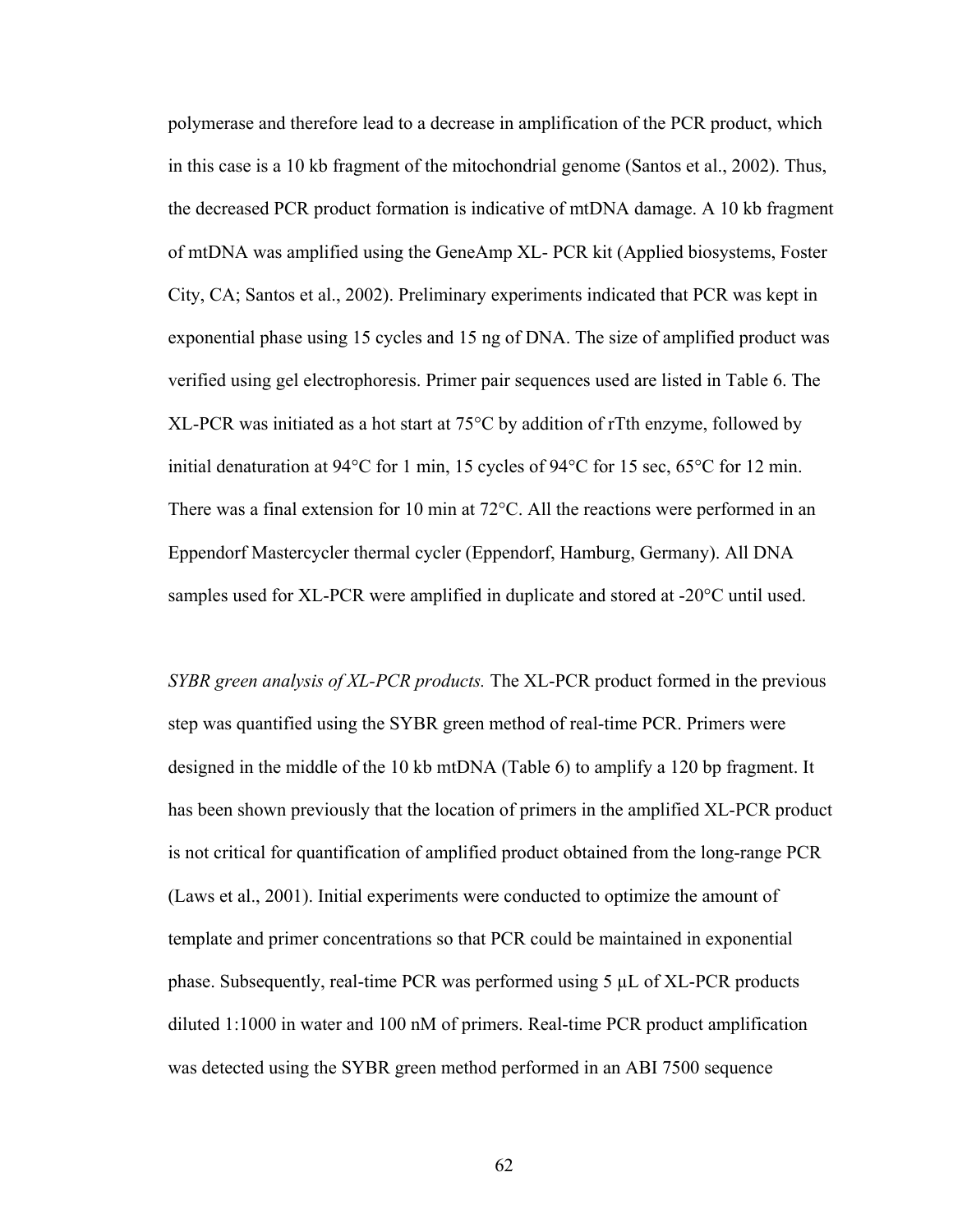detection system (Applied Biosystems, Foster City, CA) following standard default PCR conditions (user manual #2, ABI Prism 7700 SDS). For each sample, SYBR green detection of XL-PCR product was done in triplicate. Furthermore, a 117 bp fragment of mtDNA was amplified from 2.5 ng of DNA extracted from liver tissue to measure the mtDNA copy number in each sample. To calculate lesion frequency, the  $C<sub>T</sub>$  obtained from XL-PCR product primers  $(X_s)$  were divided by the corresponding  $C_T$  obtained from mtDNA copy number primers  $(D<sub>s</sub>)$  to account for potential copy number differences between samples. Normalized values from cHS  $(X_s/D_s = A_d)$  were compared with nondamaged controls (TN;  $X_s/D_s = A_c$ ) resulting in relative amplification ratio ( $A_d/A_c$ ). Assuming a random distribution of lesions and using the Poisson distribution ( $f(x) = e^{\lambda}$ )  $\lambda^x$ / x! where  $\lambda$  = the average lesion frequency) for the non-damaged template (zero class;  $x = 0$ ), the average lesion frequency per strand was determined by using the following equation:  $\lambda = -\ln A_d/A_c$  (Santos et al., 2002).

# *Measurement of anti-oxidant enzyme activities in HS mice liver*

Anti-oxidant enzyme activities of catalase (CAT), superoxide dismutase (SOD) and glutathione peroxidase (GPX) were measured in HS mice liver. The SOD activity was measured using an SOD assay kit (Superoxide Dismutase Assay kit, Cayman Chemical, Ann Arbor, MI). This assay uses a tetrazolium salt for detection of superoxide radicals generated by xanthine oxidase and hypoxanthine and absorbance is measured at 450 nm. This assay measures the activity of any type of SOD.

Catalase activity was measured based on its reaction with methanol in the presence of hydroperoxide  $(H_2O_2)$ . The formaldehyde produced is measured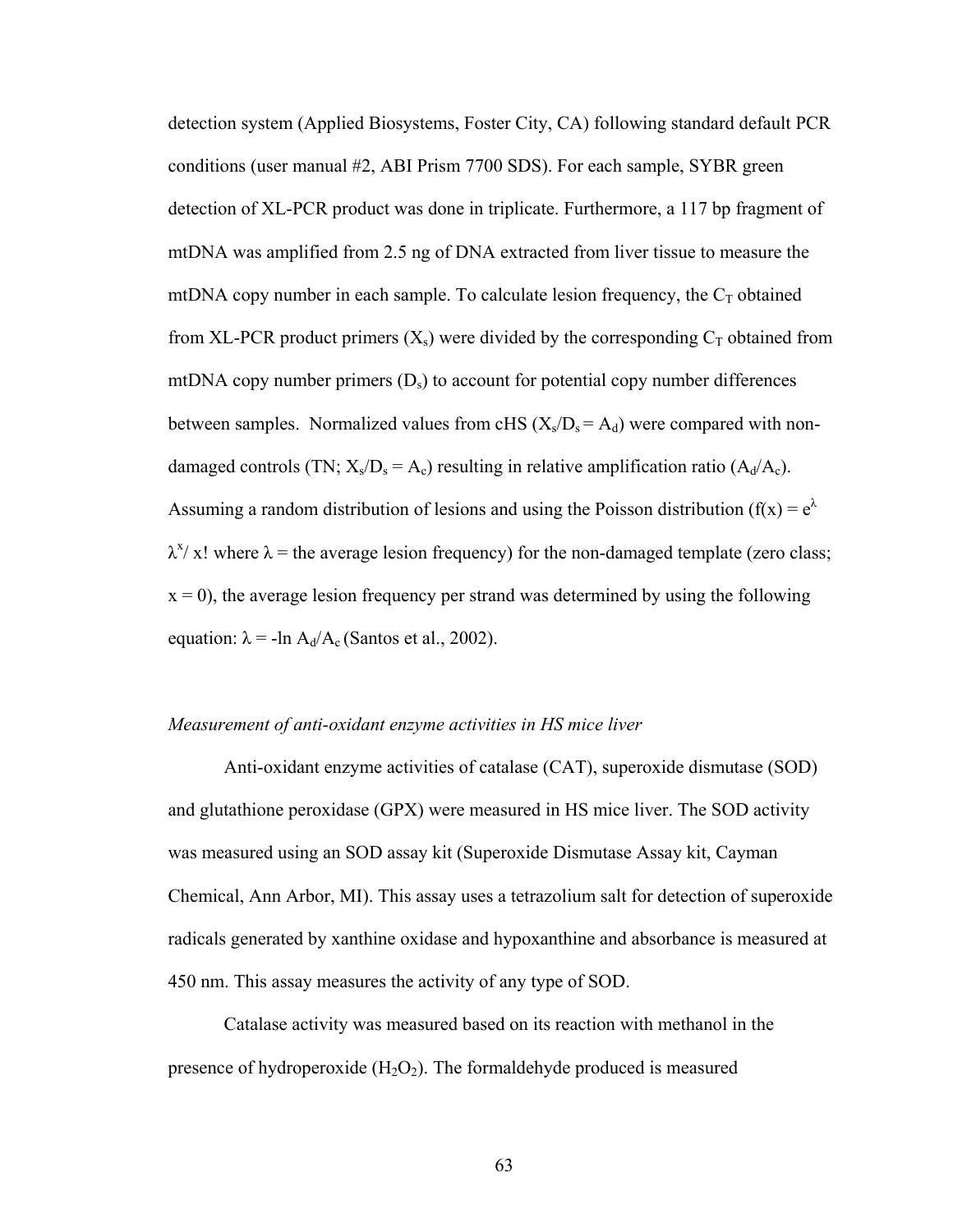spectrophotometrically with purpald as chromogen, which gives a maximal absorbance at 540 nm (Catalase Assay kit, Cayman Chemical, Ann Arbor, MI). One unit is defined as the amount of enzyme that produces 1.0 nmol of formaldehyde per minute at 25 °C.

GPX activity was measured by a coupled reaction with glutathione reductase. The oxidized glutathione produced when GPX reduces  $H_2O_2$  is recycled to its reduced state by glutathione reductase and NADPH. The oxidation of NADPH to NADP+ is accompanied by a decrease in absorbance at 340 nm, which is directly proportional to the GPX activity in the sample (GPX Assay Kit, Cayman Chemical, Ann Arbor, MI). This assay detects all of the GPX activities in the samples. One unit is defined as the amount of enzyme that oxidizes 1.0 nmol of NADPH to NADP+ per minute at 25°C. Protein concentrations were determined by the Bradford assay (Sigma Chemicals, St. Louis, MO).

Reduced glutathione (GSH) over oxidized glutathione (GSSG) ratio (GSH/GSSG) which is an indicator of oxidative stress was measured using BIOXYTECH GSH/GSSG-412 kit as per protocol (Oxis Research, Portland, OR).

#### **Results**

# *Phenotypic results*

Mice exposed to cHS had reduced liver weights corrected for bodyweight compared to TN mice ( $1.26 \pm 0.03$  vs.  $1.32 \pm 0.03$  g, for cHS and TN, respectively;  $P =$ 0.01).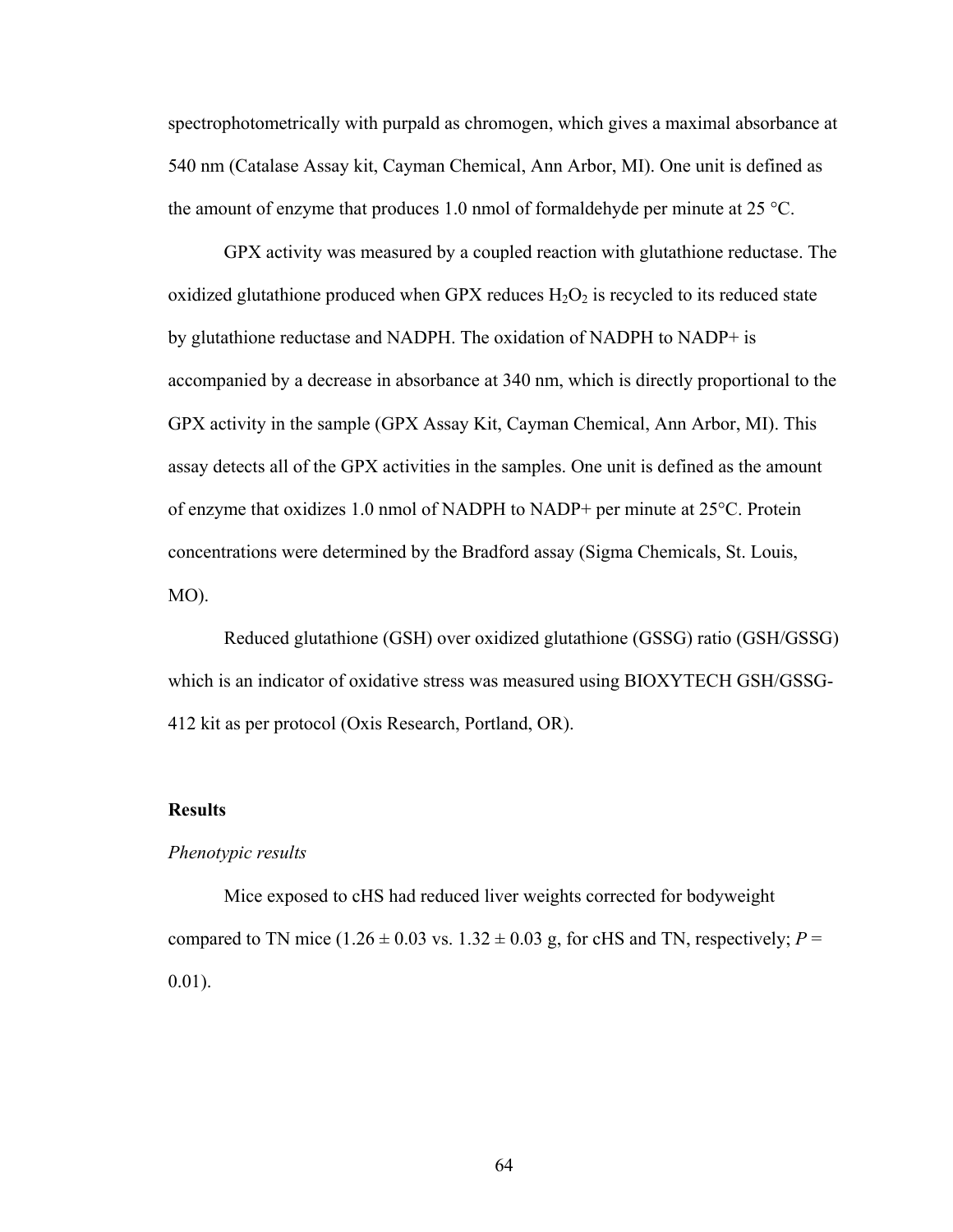# *Microarray results*

Thirty differentially expressed genes were identified using ANOVA. The cHS resulted in the up-regulation of 18 genes, while 12 genes were down-regulated. Lists of up-regulated and down-regulated genes ( $P \le 0.05$ ) are in Tables 7 and 8, respectively. These genes clustered the mice into two groups that precisely reflect the cHS or TN treatments with 100% support from the bootstrap test. The genes were also separated into two groups of up-regulated or down-regulated genes with 100% support using hierarchical clustering (Saeed et al., 2003; Figure 4). Changes in liver gene expression in several important pathways were identified in response to cHS. Changes in expression of genes involved in ROS and anti-oxidant response (9 genes), carbohydrate and lipid metabolism (8 genes), cell proliferation (2 genes) and apoptosis (2 genes) were observed.

#### *Quantitative real-time PCR results*

Expressions of eight genes were verified using quantitative real-time PCR (qPCR) in liver samples from 11 cHS and 12 TN mice and these mice include the six cHS and seven TN mice used in the microarray experiment. The qPCR results of six genes were in agreement with microarray results in terms of direction of change and magnitude (Figure 5). All of these six genes (Aldh2, Psmb5, Scd1, Mt1, Csnk2a1, and Cyp2e1) had concordance in terms of statistical significance obtained using a two-way Student's t-test  $(P < 0.05)$ . Protein kinase cAMP (Prkaa2) and catalase (Cat) qPCR results showed opposite direction fold change compared to that obtained with the microarray experiment (Prkaa2, up-regulation in cHS mice with microarray = 54%, down-regulation in cHS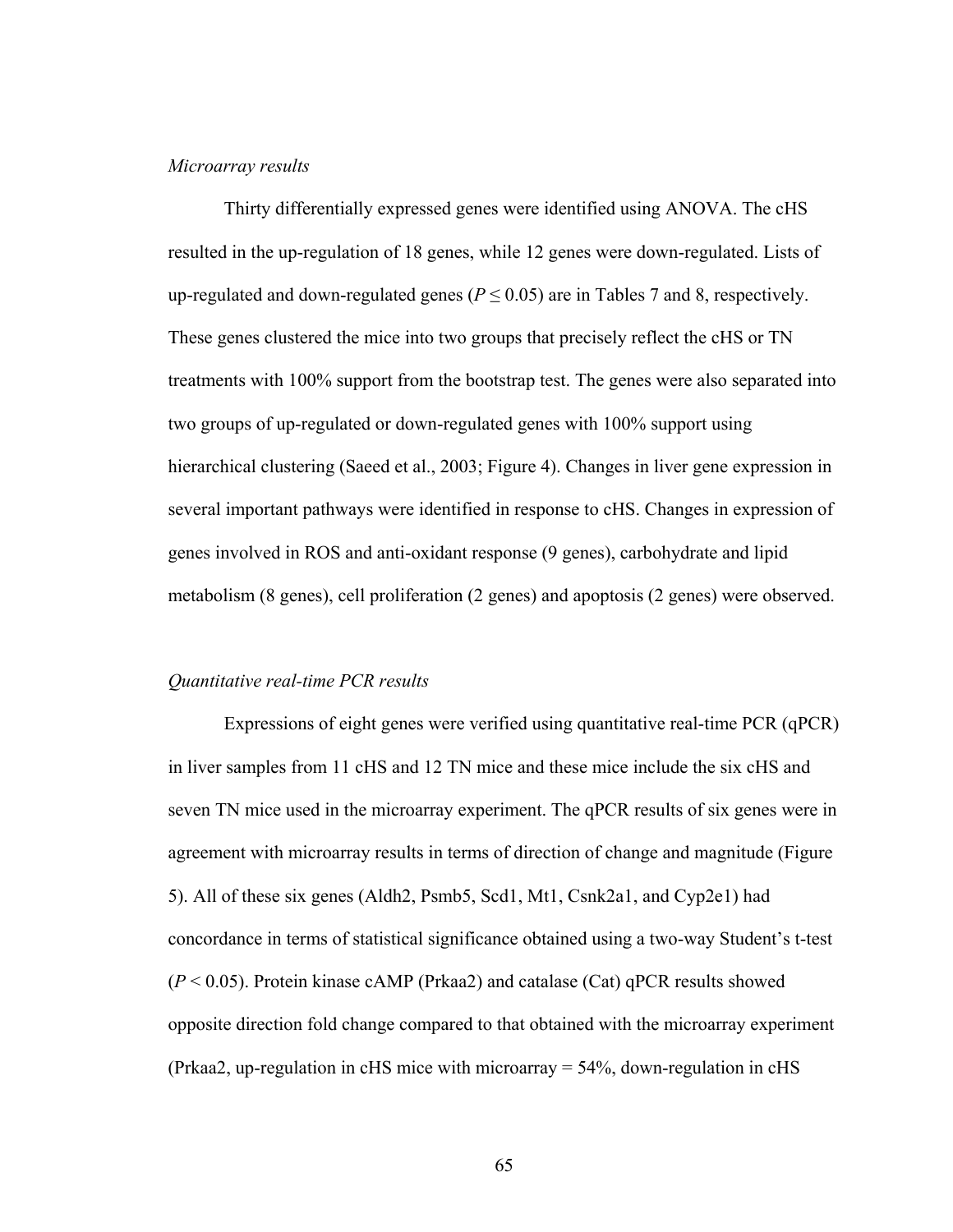mice with  $qPCR = 26\%$ ; Cat, down-regulation in cHS mice with microarray = 16%, upregulation in cHS mice with  $qPCR = 32\%)$ , but differences were detected between treatment groups only for catalase  $(P = 0.24$  and  $P = 0.01$  for Prkaa2 and Cat, respectively). Expressions of two additional genes for which probes were not present on the arrays were analyzed using  $qPCR$ . The expression of glutathione peroxidase1 (Gpx1), an important anti-oxidant gene, was down-regulated in cHS mice by 29% compared to TN mice  $(P = 0.05)$ . Expression of the superoxide dismutase 1 (Sod1) gene was upregulated in cHS mice by  $20\%$  ( $P = 0.04$ ). The highest fold change was observed for the Mt-1 gene, which was up-regulated by 136% in cHS mice.

# *Oxidative damage detection using XL-PCR*

Previous reports indicated that acute HS (aHS) significantly increased oxidative stress and resulting ROS induced mtDNA damage (Zhang et al., 2003). Our gene expression data showed an increase in the expression of genes involved in the antioxidant response in mice under cHS. Therefore, XL-PCR was used to assess mtDNA damage. In cHS mice, there was 0.01 lesion/10 kb detected when compared to the control TN mice and the mtDNA damage detected was not different between treatment groups (*P*  $= 0.57$ ). Thus, the cHS used in this study did not result in biologically relevant mtDNA damage.

#### *Anti-oxidant enzyme activities*

Catalase enzyme activity was higher in HS mice liver than the TN mice (36.7  $\pm$ 6.5 vs  $16.2 \pm 1.6$ ,  $P < 0.05$  for HS and TN mice respectively; Figure 7). The SOD enzyme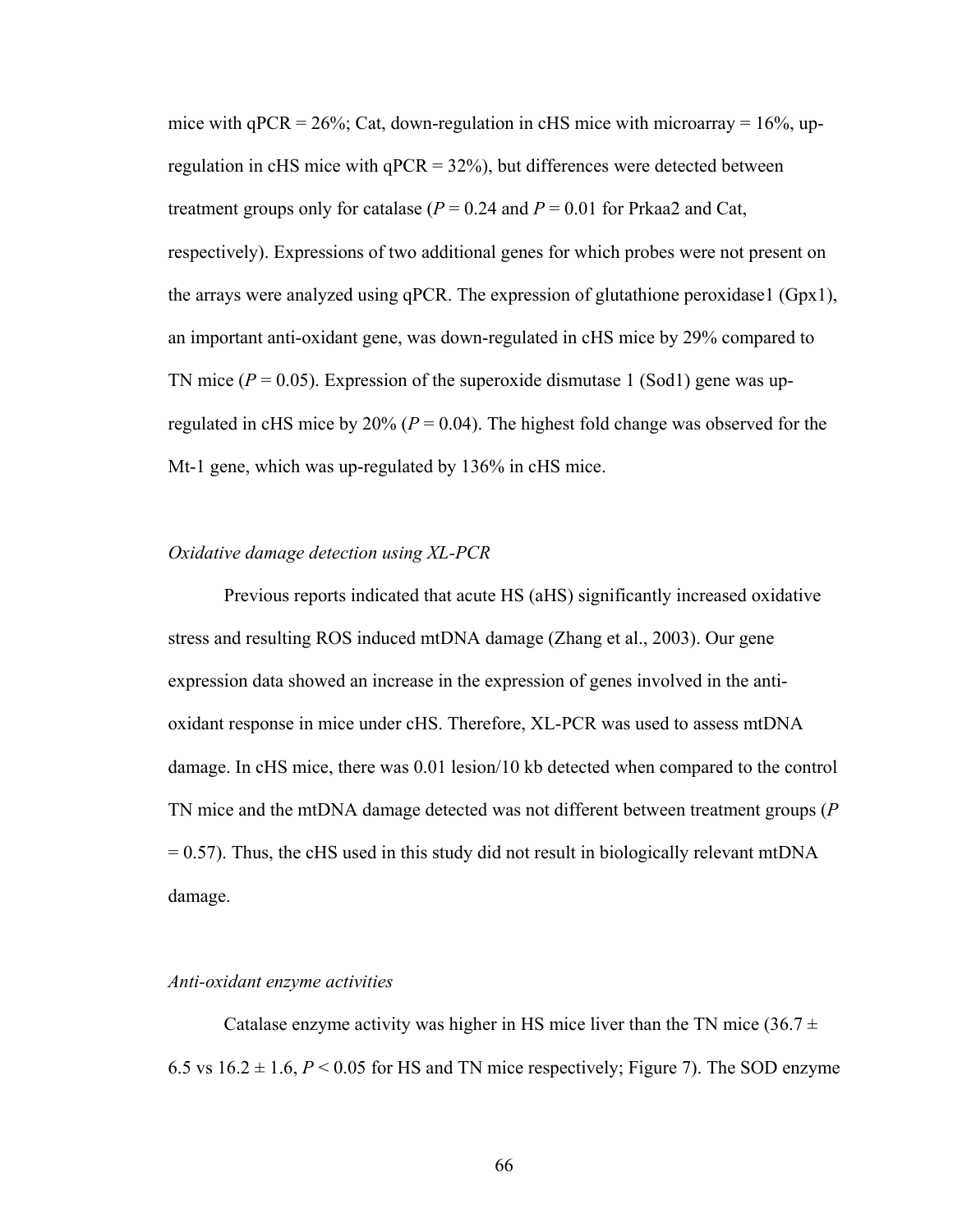activity was higher in mice exposed to HS than the TN mice  $(27.8 \pm 1.8 \text{ vs } 19.5 \pm 1.2, P)$  $< 0.05$  for HS and TN mice respectively; Figure 7). Interestingly, the GPX enzyme activity was lower in HS mice liver compared to mice at TN  $(83.2 \pm 10.7 \text{ vs } 164.02 \pm 12.7 \text{ s})$ 23, *P* < 0.05, for HS and TN mice respectively; Figure 8). Also, the GSH to GSSG ratio which is an indicator of oxidative stress was lower in HS mice liver compared to mice at TN  $(17.8 \pm 1.2 \text{ vs } 24 \pm 1.7, P \le 0.05, \text{ for HS and TN mice respectively; Figure 8).}$ 

# **Discussion**

Chronic HS (34°C for 2 wks) resulted in hepatic gene expression changes for genes involved in anti-oxidant response and metabolism. Liver weights were decreased by exposure to chronic mild heat stress compared to mice at TN. These differences between the two treatment groups show that cHS does indeed have an effect on the animals. Earlier studies have indicated that aHS resulted in differential expression of genes involved in anti-oxidant response, DNA repair, apoptosis, and metabolism in hepatic tissue (Zhang et al., 2002).

# *Anti-oxidant and stress gene expression*

Chronic heat stress up-regulated a battery of anti-oxidant genes in mouse liver. Metallothionein-1 (Mt-1) was up-regulated by 136% as measured by microarray in cHS mice and this gene is involved in wide range of activities from heavy metal detoxification to ROS scavenging (Sato and Kondoh, 2002). In many in-vitro experiments, Mt-1 has been shown to be a potent scavenger of hydroxyl radicals, protecting DNA from oxidative damage and Mt-1 also has anti-apoptotic functions (Kang, 1999). The promoter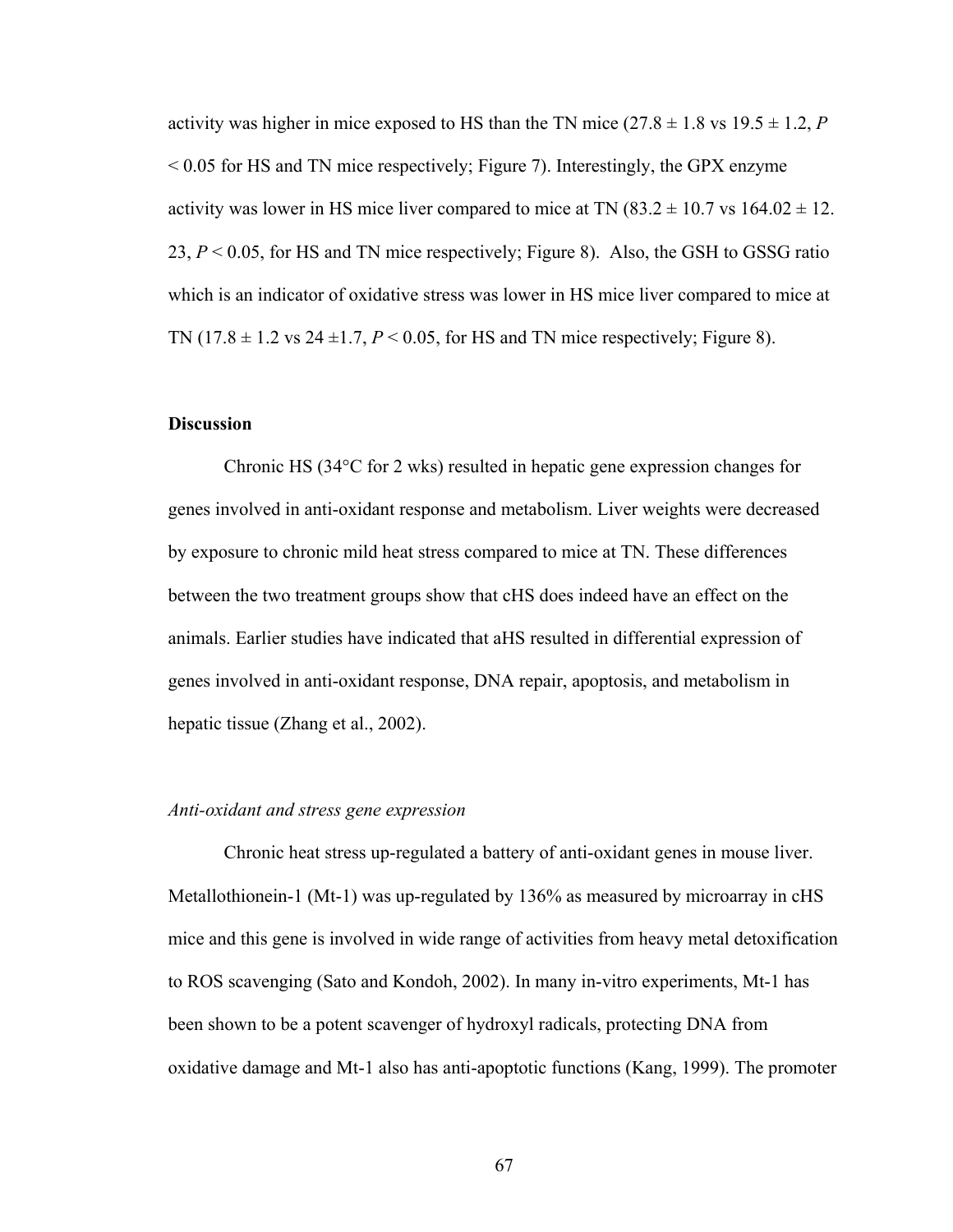region of Mt-1 has an anti-oxidant response element (ARE) and thus expression of Mt-1 is increased in response to oxidative stress (Sato and Kondoh, 2002). Furthermore, nuclear localization of Mt-1 is prerequisite for protection of cell against oxidative stress, DNA damage, and apoptosis-mediated cell death (Levadoux-Martin et al., 2001). There are also indications that Mt-1 regulates activation of nuclear factor-κβ by tumor necrosis factor-α and nitric oxide signal transmission (Sato and Kondoh, 2002). Thus, upregulation of Mt-1 in the present experiments could be in response to increased oxidative stress in mice exposed to cHS.

Chronic HS up-regulated the superoxide dismutase 1 (Cu/Zn Sod1) gene by 20% over the TN level as measured by qPCR. Superoxide dismutase (SOD) converts  $O_2$ <sup>-</sup> into hydrogen peroxide  $(H_2O_2)$  that then produces a highly reactive hydroxyl radical ( $\cdot$ OH) in the presence of reduced metal atoms, unless  $H_2O_2$  is removed by the action of glutathione peroxidase or catalase (Figure 6). This is an important anti-oxidant enzyme since its point of attack is  $O_2$ , which is the initiator of the oxygen radical cascade that feeds into the lipid peroxidation chain reaction (Ahmad, 1995). Early work showed that Cu/Zn superoxide dismutase (Sod1) is predominantly found in the cytosol, with a small amount found in inner membrane space of mitochondria, whereas Mn superoxide dismutase (Sod2) is found in mitochondrial matrix (Brown et al., 2004). Acute HS at 42°C for 15 min in Sod1 knock-out mice resulted in an increase in ROS and oxidative stress, and caused accelerated impairment of spermatogonic cells. Up-regulation of Sod1 in the present experiment could be as a result of increased superoxide production due to cHS and its subsequent conversion into  $H_2O_2$  by Sod1.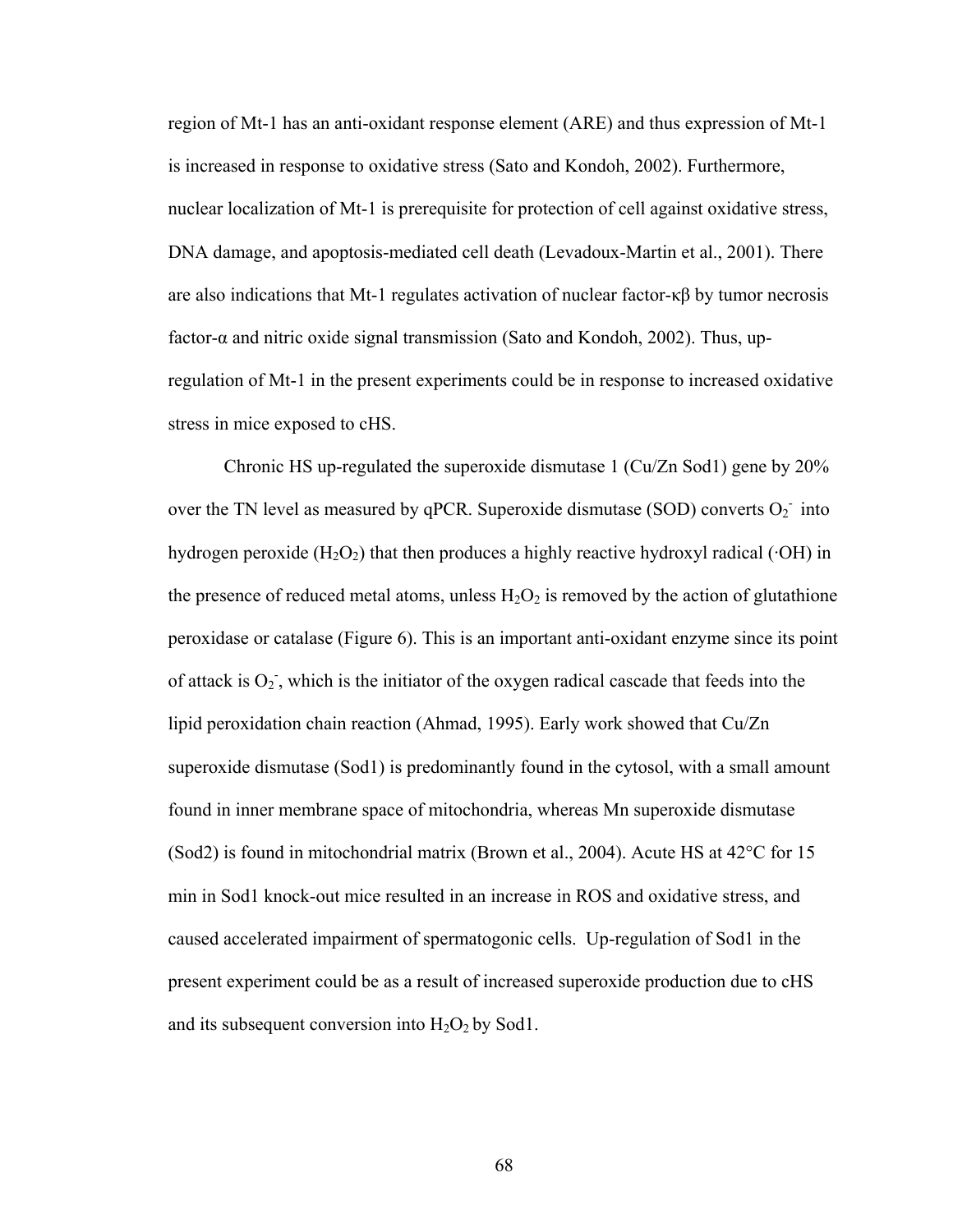The catalase gene was up-regulated by cHS by 32% (qPCR) and is also involved in anti-oxidant response. Catalase acts sequentially to Sod1 to dismutase two molecules of  $H_2O_2$  into water (Figure 6). Catalase has a relatively minor role in catabolism at lower levels of  $H_2O_2$ . However, the role of catalase is increased and becomes indispensable when  $H_2O_2$  generation is enhanced by oxidative stress (Ahmad, 1995). Catalase gene expression was induced by 2-fold in young and old rats exposed to aHS at 38°C and its activity peaked 24 to 48 h after aHS (Zhang et al., 2002). In a recent study, transgenic mice overexpressing the human catalase gene had reduced oxidative damage, mitochondrial DNA mutations, and  $H_2O_2$  generation, and had prolonged longevity compared to wild type mice (Schriner et al., 2005). Thus, catalase gene up-regulation in the present experiment indicates its protective action against cHS induced oxidative stress in mouse liver.

Interestingly, glutathione peroxidase (Gpx1) was down-regulated in cHS mice by 29% (qPCR) compared to TN mice. This gene is involved in the second step of oxidative metabolism, converting  $H_2O_2$  to water (Figure 6). Thus, Gpx1 prevents conversion of  $H<sub>2</sub>O<sub>2</sub>$  into the dangerous hydroxyl radical, and Gpx1 requires glutathione as reducing substrate during this reaction (Arthur, 2000). The Gpx1 overexpression and knockout models point to a role of this enzyme in protecting against oxidative attack of tissues (Arthur, 2000). In this study, we did not measure the expression of glutathione reductase which maintains a constant supply of glutathione from oxidized glutathione (Arthur, 2000). Glutathione is required for the activity of Gpx1 and reduced availability of glutathione might have resulted in reduced Gpx1 expression in cHS mice liver.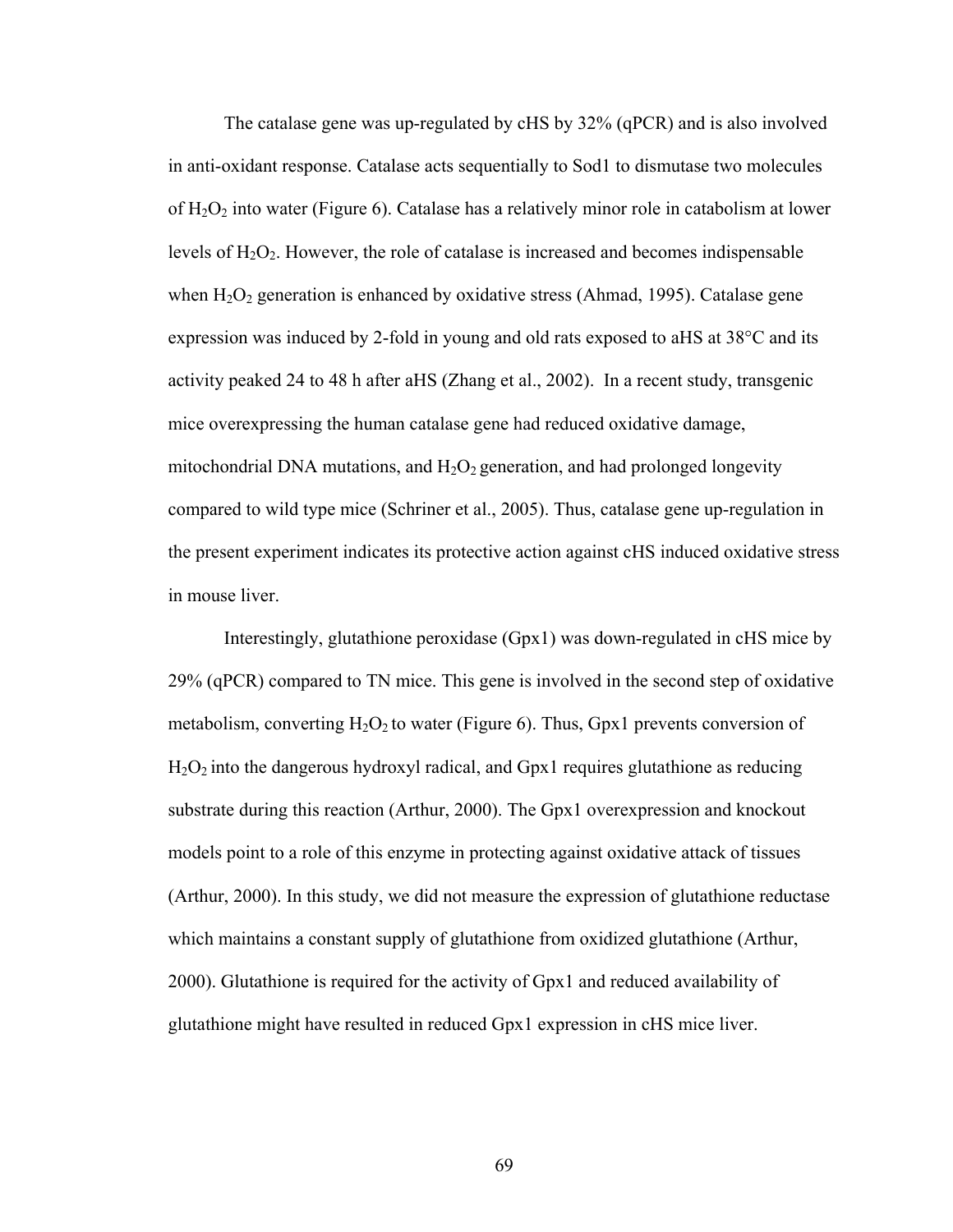Expression of the mitochondrial aldehyde dehydrogenase gene (Aldh2) was upregulated in cHS mice by 85% (array). This gene is mainly expressed in the mitochondrial matrix and plays a major role in the oxidation of acetaldehyde and protection of cells against oxidative stress (Ohsawa et al., 2003; Ohta et al., 2004). Oxidative stress and mitochondrial-derived ROS attack polyunsaturated fatty acid leading to membrane lipid peroxidation, thereby generating reactive aldehydes including 4 hydroxy-2-nonenal (4-HNE) and malondialdehyde. A strong electrophile, 4-HNE has the ability to readily adduct cellular proteins and cause DNA damage (Ohsawa et al., 2003). It has been shown that Aldh2 deficient PC12 cells cannot rapidly metabolize 4-HNE and thus these cells are more susceptible to oxidative stress (Ohsawa et al., 2003). Therefore, Aldh2 up-regulation appears to be a response to counteract oxidative stress induced by cHS in mouse liver.

Expression of 'cytochrome P450, family 2, subfamily e, polypeptide 1' (Cyp2e1) was down-regulated in cHS mice by 42% (array). In liver microsomes, this enzyme is involved in an NADPH-dependent electron transport pathway and in xenobiotic metabolism. The Cyp2e1 gene product is able to produce oxidative stress directly through NADPH oxidase activity and through metabolism of xenobiotics (Gonzalez, 2005). The Cyp2e1-mediated oxidation of a variety of substrates is also believed to liberate a substantial amount of ROS that can lead to membrane lipid peroxidation and cell toxicity (Caro and Cederbaum, 2004). The activity of the Cyp2e1 gene promoter is inhibited by oxidative stress, suggesting a site for negative feedback control of ROS on Cyp2e1 gene expression (Caro and Cederbaum, 2004). The down-regulation of Cyp2e1 in cHS mice could be a part of a concerted adaptive response to oxidative stress, consisting not only of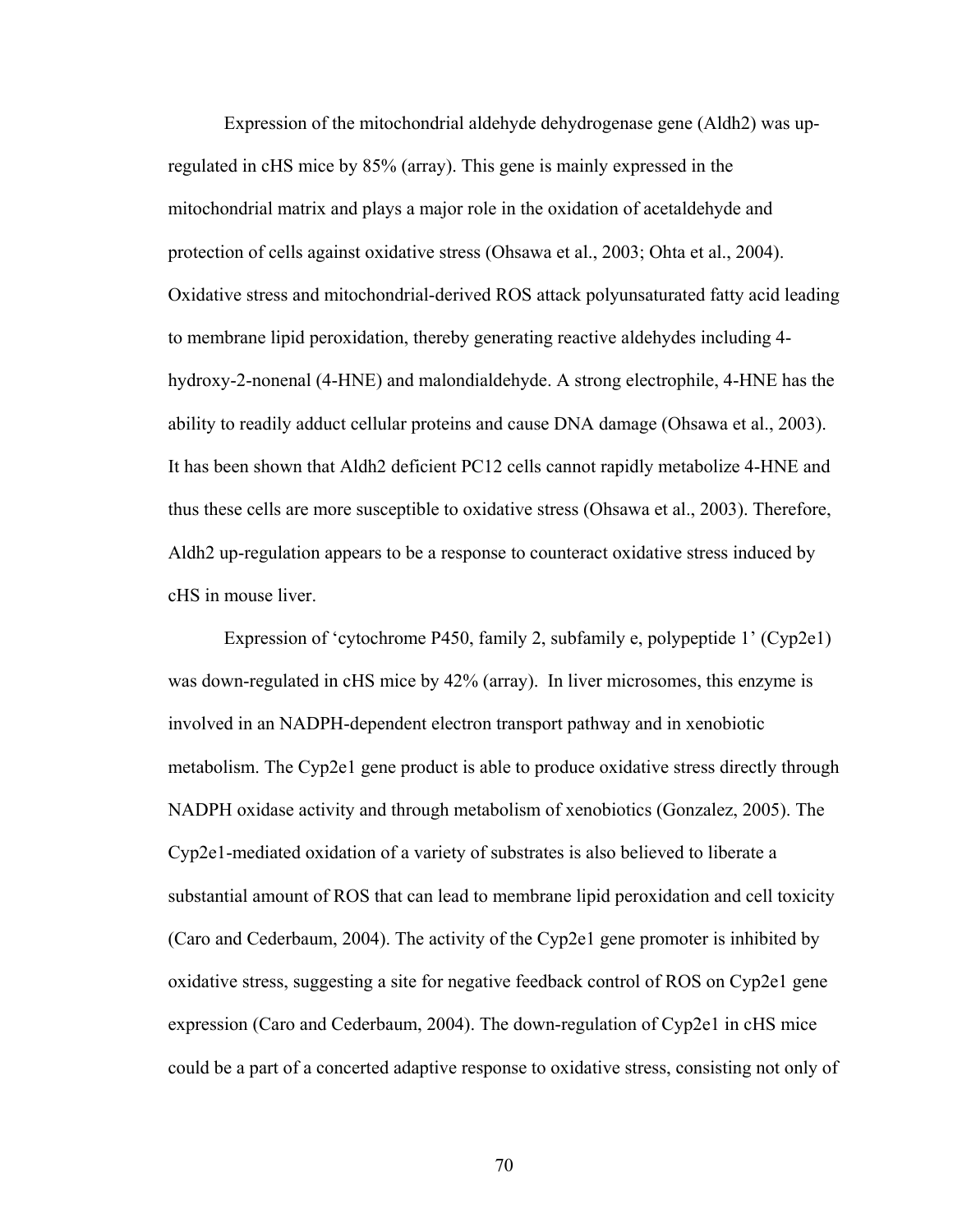repression of endogenous ROS-generating systems (ex: Cyp2e1), but also induction of anti-oxidant defenses like Cat, Aldh2, and Sod.

The proteasome (prosome, macropain) subunit, beta type 5 (Psmb5) gene was induced by 60% in cHS mice. It is a subunit of the catalytic 20S subunit of the 26S proteosome which is involved in degradation of oxidized proteins directly or by an ubiquitin-proteosomal pathway (Kwak et al., 2003). The promoter region of Psmb5 has tandem anti-oxidant response elements (ARE) and expression of this gene is increased in response to oxidative stress and is mediated by the binding of Nrf2 transcription factor to the ARE. Transcription factor Nrf2 is a central molecular target of indirect anti-oxidants, and products of the genes downstream of Nrf2 are a key mammalian defense system that enables adaptation to stresses and promotes cell survival (Kwak et al., 2003). The enhanced expression of Psmb5, a subunit of 20S catalytic core, due to cHS, might facilitate the removal of damaged proteins and provides an efficient means for cells to survive conditions of cHS.

Expression of casein kinase II, alpha 1 was increased by 70% in response to cHS (array). This serine/threonine kinase is involved in activation of Heat Shock Protein 1 during heat shock, and is required for activation of stress-induced kinase signaling (Soncin et al., 2003). This kinase has a direct role in the repair of chromosomal DNA strand breaks, maintenance of genetic integrity, and in proliferation and survival of mammalian cells by preventing caspase 8-induced apoptosis (Loizou et al., 2004).

The mitochondrial gene NADH dehydrogenase (ubiquinone) 1 alpha sub-complex 10 (Ndufa10) was upregulated by 20% in cHS mice. Expressions of the mitochondrial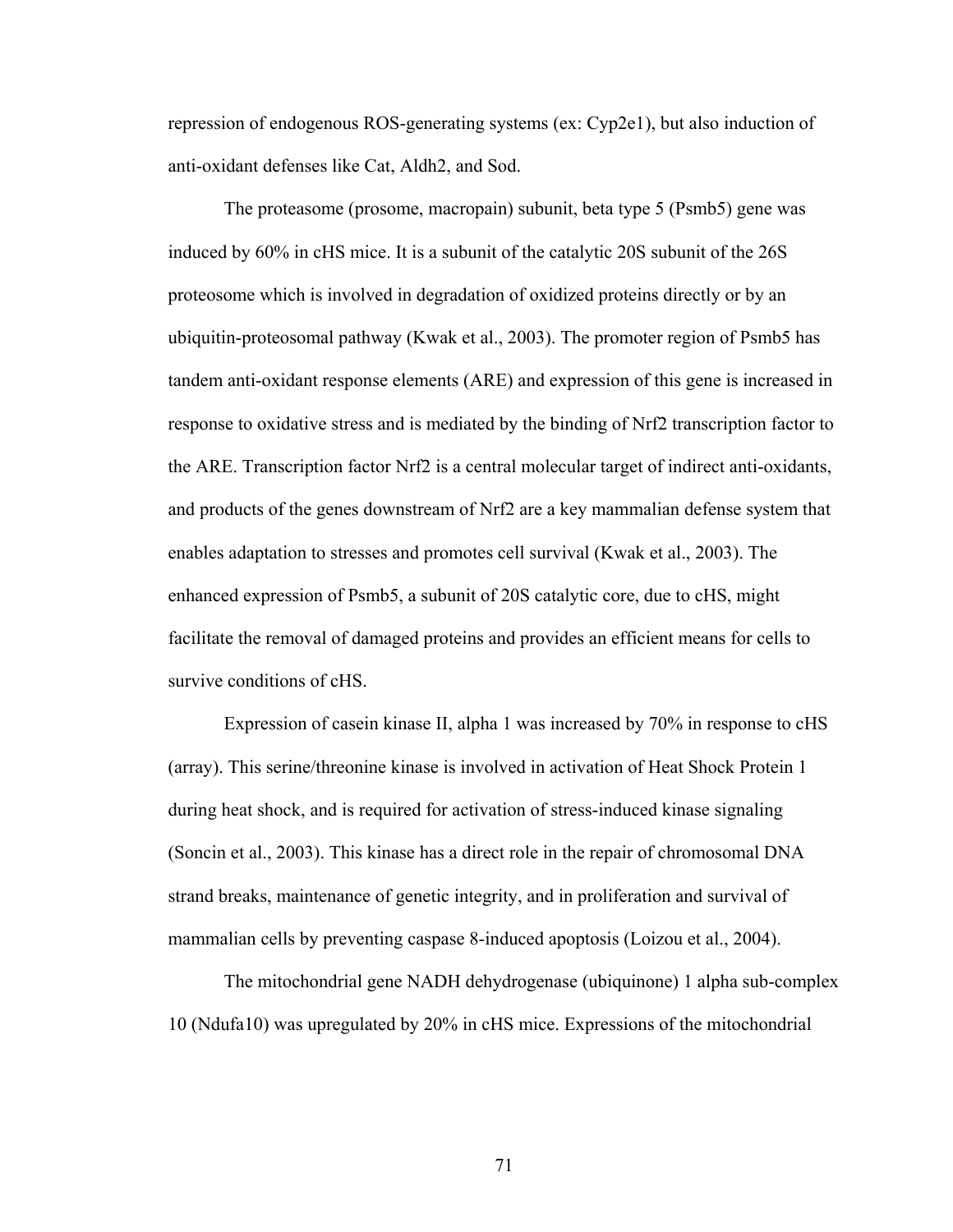genes, ATP synthase F0 subunit 8 (Atp8) and cytochrome oxidase 1, were downregulated in cHS mice by 46% and 33%, respectively.

Overall changes in anti-oxidant and stress response gene expression (Csnk2a1, Psmb5) indicate that mice exposed to cHS might be experiencing oxidative stress and increased ROS production. To counteract the increased oxidative stress, there is upregulation of genes involved in the anti-oxidant pathway (Cat, Sod1, Aldh2, and Mt-1) and down-regulation of the ROS generator like Cyp2e1.

# *Genes involved in metabolism*

The ATP synthase, H+ transporting mitochondrial F1 complex, beta subunit (Atp5b) gene was up-regulated by 50% in cHS mice (array). The beta subunit of mitochondrial ATP synthase (Atp5b) is encoded by a nuclear gene and assembled with the other subunits encoded by both mitochondrial and nuclear genes. The enzyme catalyzes ATP formation, using the energy of proton flux through the inner membrane during oxidative phosphorylation. The Atpb5 also acts as a high density lipoprotein (HDL) receptor for apolipoprotein-I on the cell surface of hepatocytes. Receptor stimulation by apoA-I triggers the endocytosis of HDL particles by a mechanism that depends strictly on the generation of ADP. Thus, this gene might be involved in HDL metabolism apart from its role in ATP biosynthesis in mitochondria (Martinez et al., 2003).

Chronic heat stress resulted in up-regulation of the 'pyruvate kinase liver and RBC' gene by 80% compared to mice at TN. This gene is involved in the final stage of glycolysis converting phosphoenolpyruvate into pyruvate. Stearoyl-CoA desaturase (Scd1) is a key rate-limiting microsomal enzyme involved in the biosynthesis of oleate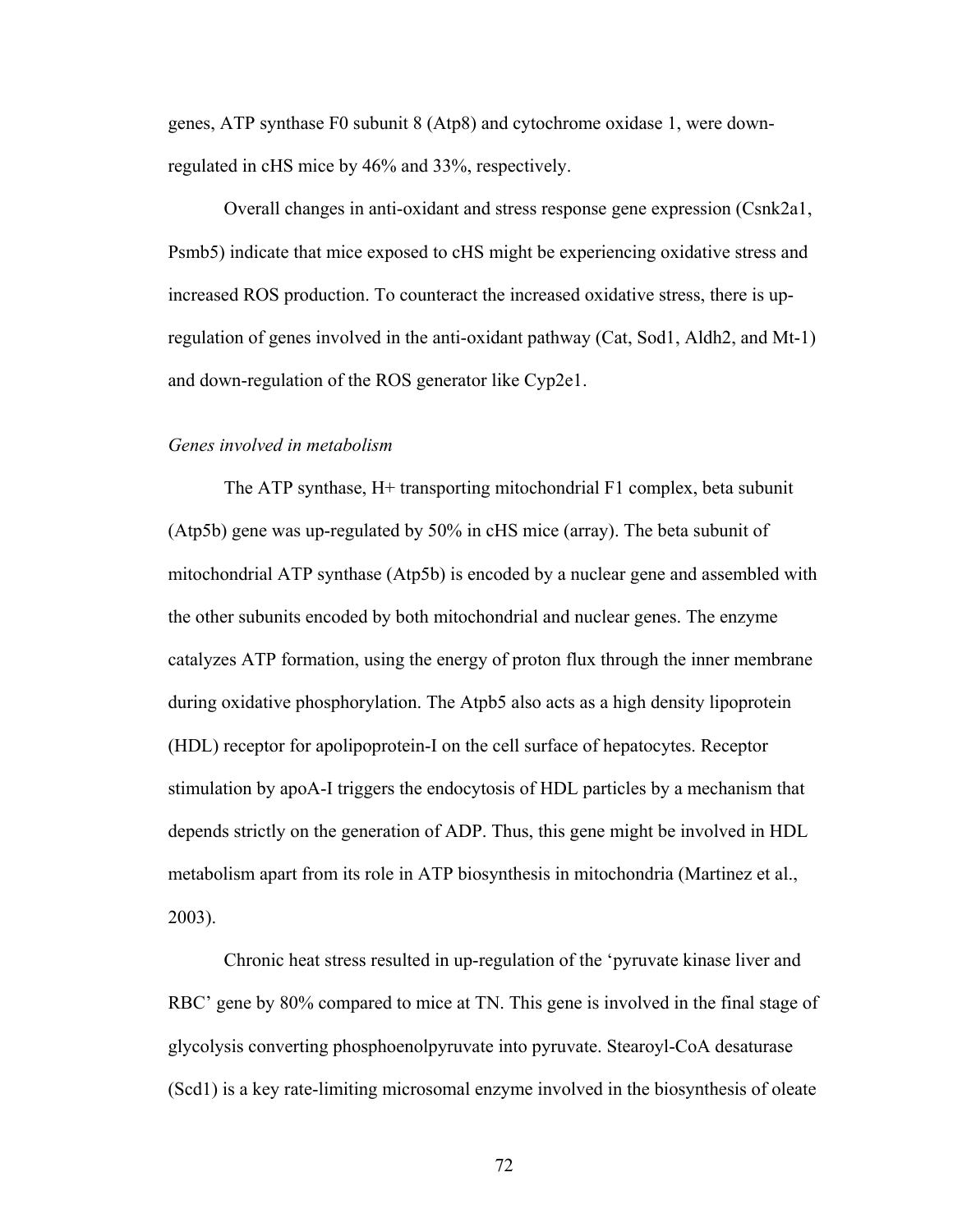and palmitoleate and plays an important role in fat metabolism (Lee et al., 2004). This gene was up-regulated in response to cHS by 127% (qPCR). A previous report indicates that Scd1 deficiency increases basal thermogenesis through the  $β_3$ -adrenergic receptormediated pathway and increases lipolysis and fatty acid oxidation in brown adipose fat (Lee et al., 2004). Expression of hydroxyacid oxidase (glycolate oxidase) 3 was upregulated in cHS mice by 50%. This peroxisomal enzyme is involved in fatty acid αoxidation and utilizes the flavin mononucleotide cofactor to convert 2-hydroxy acids to 2 keto acids with the concomitant reduction of molecular oxygen to hydrogen peroxide (Jones et al., 2000). Expression of apolipoprotein B (ApoB) was down-regulated in cHS mice by 40% of that of TN mice. The gene product of ApoB is involved in cholesterol transport, and lipid and triacylglycerol mobilizations. It has been reported that oxidative stress and lipid peroxidation causes degradation of the ApoB protein (Pan et al., 2004). Expression of glutamine synthetase was down-regulated in cHS mice by 22%. This is a key enzyme in cellular nitrogen regulation; it facilitates the uptake of excitatory neurotransmitter glutamate, and is one of the enzyme that is rapidly induced by the stress hormone glucocorticoid. Decreased uptake of glutamate due to decreased glutamine synthetase activity could result in neurotoxic effects due to continued activation of Nmethyl-D-aspartate receptor and generation of oxidants (Smith et al., 1991). Acute and chronic exercise in rats caused reduced glutamine synthetase activity in liver (Liu et al., 2000). This was hypothesized to be due to accumulation of oxidized glutamine synthetase protein and for the known vulnerability of glutamine synthetase to oxidation, as seen in aging studies (Smith et al., 1991).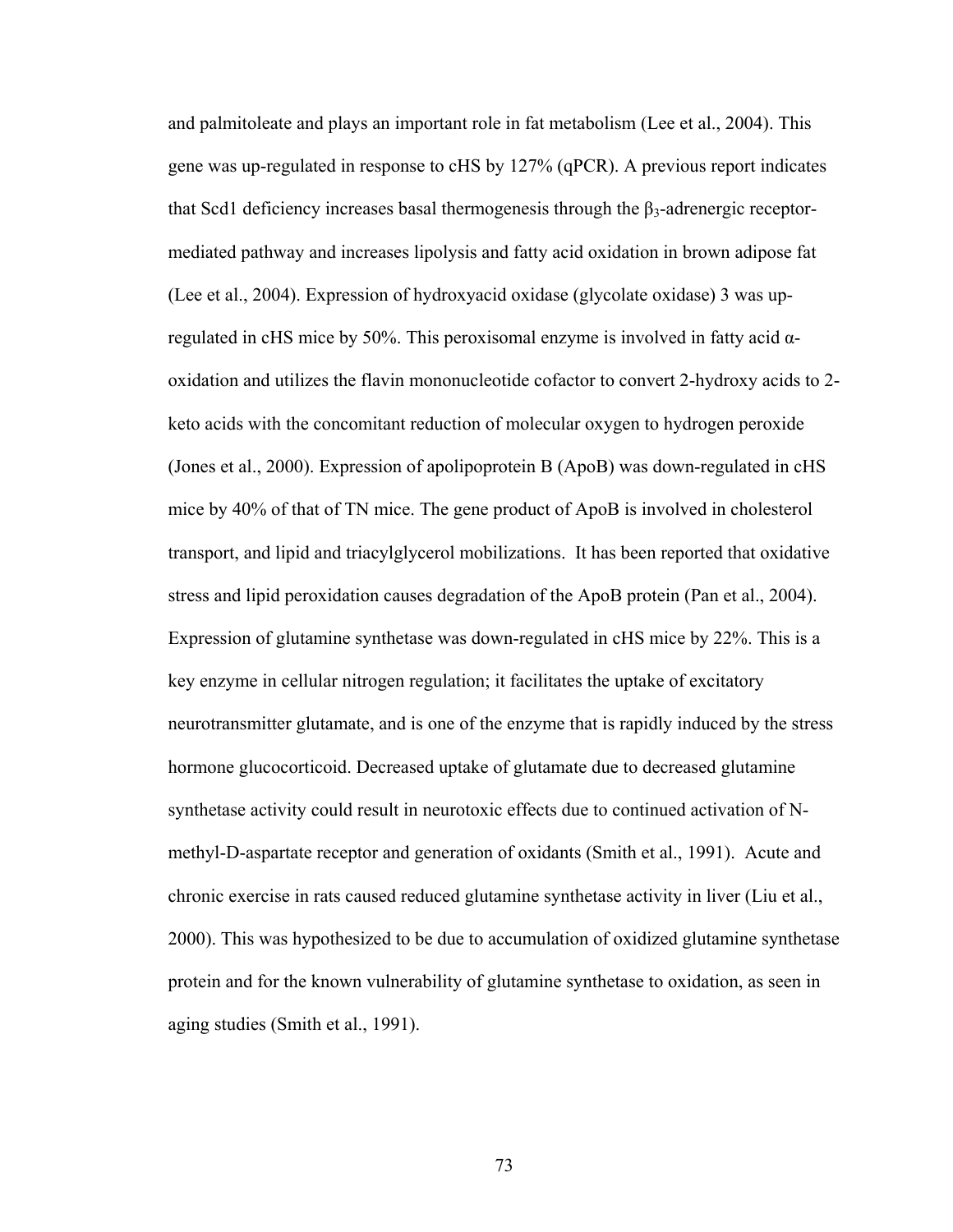# *Other differentially expressed genes due to cHS*

Expression of cyclin-dependent kinase-4 (Cdk4) was up-regulated in cHS mice by 40%. This kinase belongs to the serine/threonine protein kinase family and is important for cell-cycle G1 phase progression and proliferation. The retinoblastoma binding protein 7 was down-regulated by cHS and is involved in chromatin remodeling, transcriptional repression, and has a role in cell proliferation and differentiation. Other genes such as plasminogen and sphingomyelin phosphodiesterase 1 were up-regulated by cHS and are involved in induction of apoptosis.

#### *Anti-oxidant enzyme activities and oxidative stress*

 Anti-oxidant enzymes catalase (CAT) and superoxide dismutase (SOD) activities were increased in cHS mice liver  $(P < 0.05)$ . Previous work involving acute heat stress in rat at 42°C has also shown an increase in CAT, SOD enzyme activities (Zhang et al., 2003). Thus, this increased activity could be to remove ROS generated by cHS and to metabolize superoxide radicals generated into hydrogen peroxides. The GSH/GSSG ratio is used as an indicator of oxidative stress (Zhang et al., 2003). This ratio was reduced in cHS mice liver, which indicates that mild long term HS is enough to produce increased oxidative stress and its effects. Also, GPX enzyme activity was reduced in cHS mice. This is an important anti-oxidant enzyme involved in similar reaction as catalase (conversion of hydrogen peroxide into water) but it has a higher  $K_m$  than catalase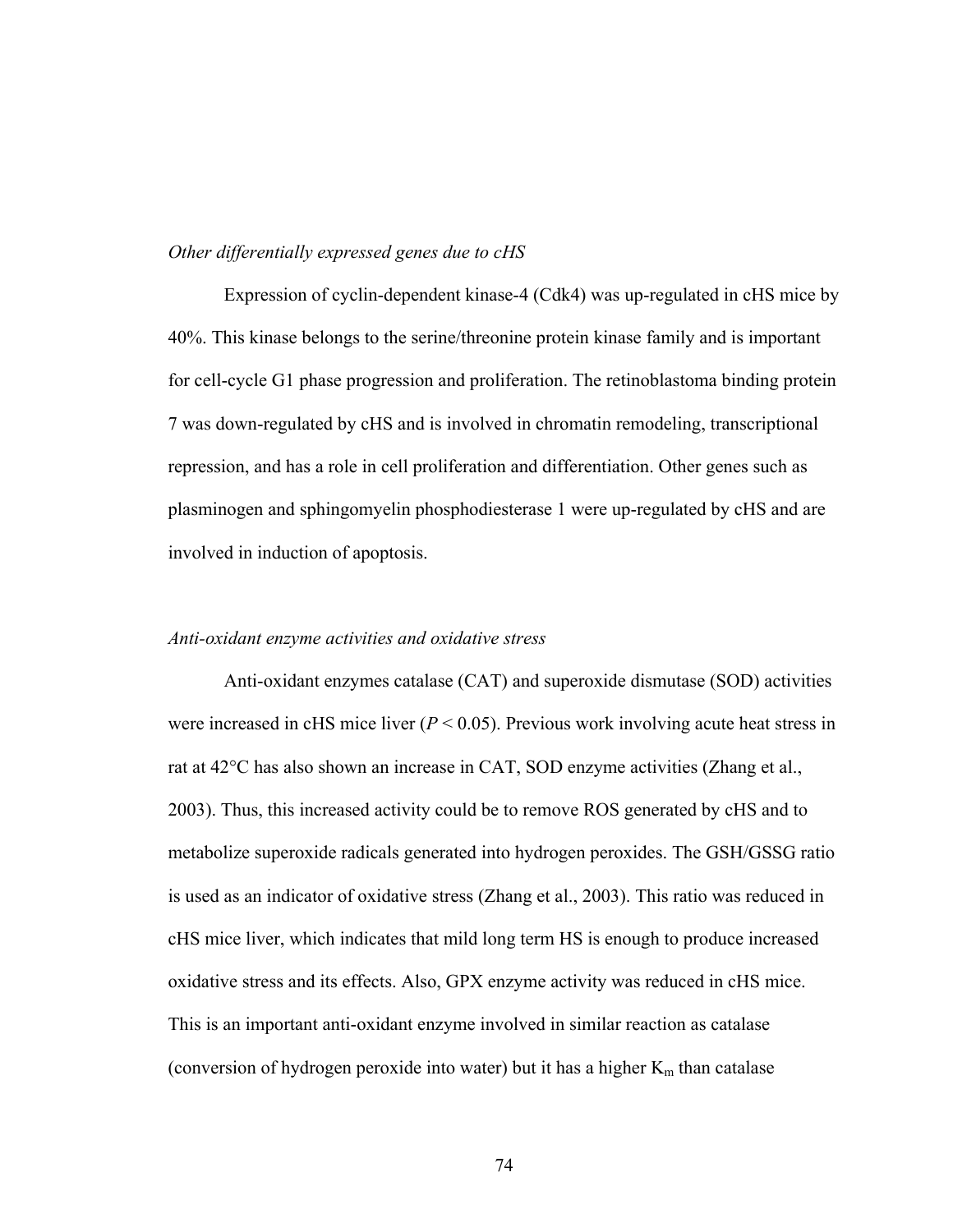(Forgione et al., 2002). Thus, a deficiency of GPX would theoretically lead to reduced elimination of ROS. The decreased GSH/GSSG ratio in cHS mice could be due to the reduced GSH levels. The reduced levels of GSH in cHS mice liver could have resulted in reduced GPX activity as GSH acts as a co-substrate for GPX enzyme activity.

 Overall, the present experiments indicate that cHS leads to increased oxidative stress as indicated by reduced GSH/GSSG ratio and reduced GPX enzyme activity in HS mouse liver. This increased oxidative stress is being counteracted by increased activities of the anti-oxidant enzymes catalase and superoxide dismutase.

#### *DNA damage and oxidative status in cHS mice*

Acute heat stress at 42°C in rats has been shown to cause nuclear DNA damage in both young and old heat stressed rats (Zhang et al., 2003). In the present study, we were interested to see if cHS at 34°C for 2 wks would produce oxidative stress-induced mtDNA damage in mouse liver. We used the XL-PCR based approach followed by realtime PCR to quantify mtDNA damage (Santos et al., 2002). There was no biologically relevant mtDNA damage present in cHS mouse liver compared to the control mice kept at 24°C. In a previous study, old rats exposed to aHS had sustained increases in ROS and markers of oxidative damage which contributed to cellular damage and liver injury (Zhang et al., 2003). Lack of significant DNA damage observed in the present study could be due to an efficient DNA repair mechanism present in the young mice. It is also possible that the significant up-regulation of anti-oxidant enzymes seen in the present study could effectively scavenge the ROS and reduce the oxidative stress, thus reducing mtDNA damage. Thus, the cHS enhances the anti-oxidative networks thereby resulting in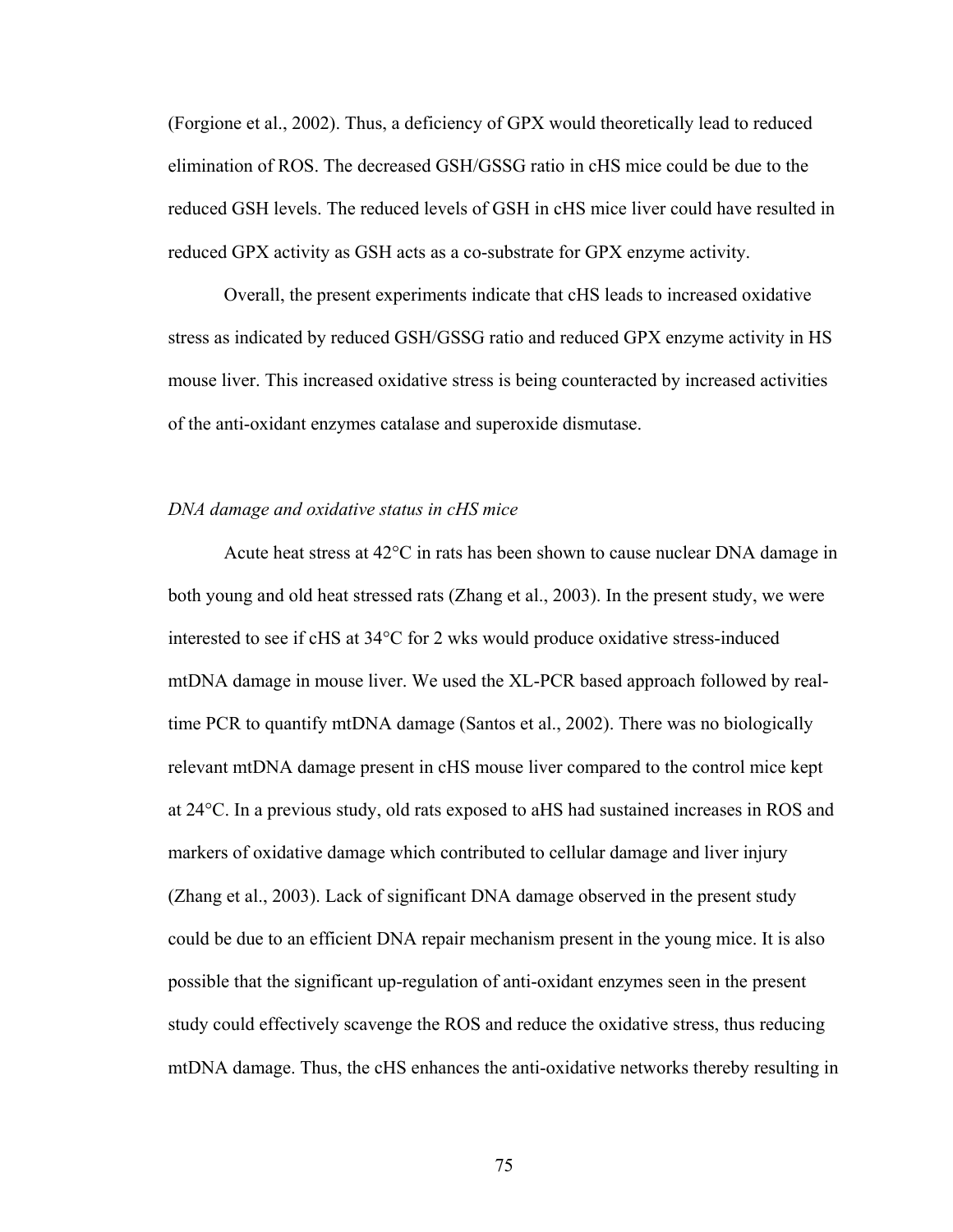a new physiological state of greater anti-oxidant/oxidant ratio suggesting an adaptive response. The lack of mtDNA damage observed in the present study fits with this interpretation of adaptive response in cHS mice.

# *Conclusions*

The changes in gene expression and in liver weights observed in our experiment confirm that there is a cellular response to cHS. It is interesting that we do not detect statistically significant changes in HSPs gene expression levels. This is an indication that cHS might induce a somewhat different response than aHS. However, it is impossible to stress mice at  $44<sup>0</sup>C$  for two weeks, so the differences in HSPs expression levels might also be a consequence of the different end points used in previously reported aHS (a few hours to two days) and in our cHS challenge (two weeks). Interestingly, (Schwimmer et al., 2006) recently study gene expression in hypothalamus of rats raised at 34  $\rm{^0C}$  for one month. They did not detect any significant changes in HSPs expression levels.

#### *Implications*

Oligonucleotide microarray and real-time PCR were used to identify genes differentially expressed in mouse liver in response to chronic heat stress. Many genes involved in the anti-oxidant pathway were up-regulated in chronic heat stressed mice. There was no mitochondrial DNA damage detected due to heat-stress induced oxidativestress in mouse liver. Further analysis of oxidative stress biomarkers would be required to know the oxidation status of chronic heat stressed mice.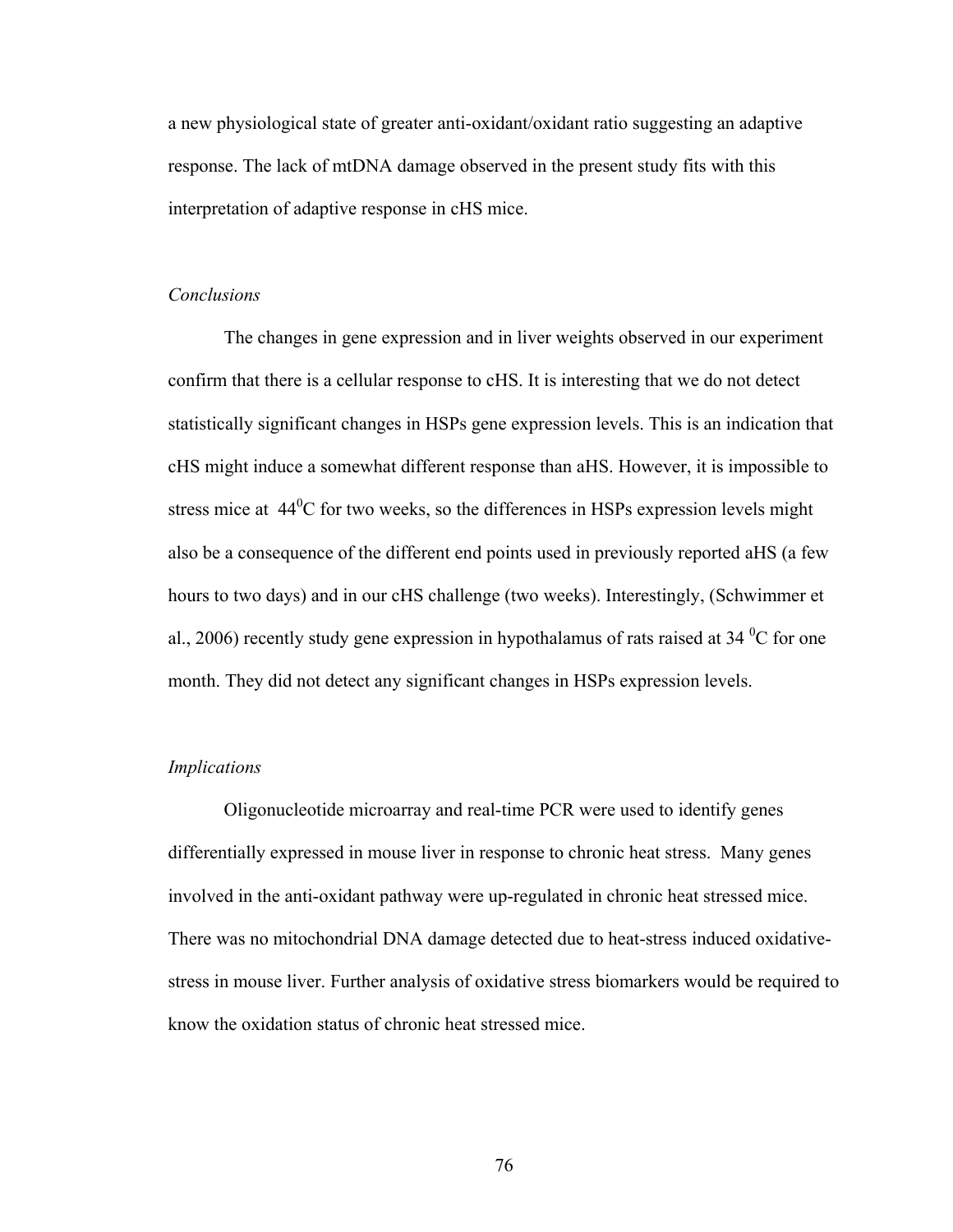| <b>Name</b>                                              | <b>Symbol</b>     | <b>Forward primer</b>           | <b>Reverse primer</b>            | Product<br>size  |
|----------------------------------------------------------|-------------------|---------------------------------|----------------------------------|------------------|
| Actin, Beta Cytoplasmic                                  | $\beta$ -actin    | GCTCTGGCTCCTAGCACCAT            | <b>GCCACCGATCCACACAGAGT</b>      | 75 <sub>bp</sub> |
| Metallothienein-1                                        | $Mt-1$            | <b>GCTGTGCCTGATGTGACGAA</b>     | AGGAAGACGCTGGGTTGGT              | 70bp             |
| Catalase                                                 | Cat               | CAGGCTCTTCTGGACAAGTACAAC        | GCCGGCCTGCTGGTAG                 | 69 <sub>bp</sub> |
| Casein kinase II, alpha 1 polypeptide                    | Csnk2a1           | GACCCCGAGAGTACTGGGATT           | <b>TGGCTTCAAACACTTCACTGTATTT</b> | 114bp            |
| Aldehyde dehydrogenase 2, mito                           | Aldh <sub>2</sub> | <b>GCCAATTACCTGTCCCAAGCT</b>    | <b>GACTGGGCCCCAAACACAT</b>       | 74 <sub>bp</sub> |
| Protein kinase, AMP-activated                            | Prkaa2            | <b>TTCTGGACTTCAAAAGCATCGA</b>   | GAGGCCCGCAGCAGAAC                | 89bp             |
| Superoxide dismutase $1$ (cu/zn)                         | Sod1              | GGACCTCATTTTAATCCTCACTCTAAG     | <b>TGCCCAGGTCTCCAACATG</b>       | 76bp             |
| Glutathione peroxidase1                                  | Gpx1              | GACTGGTGGTGCTCGGTTTC            | <b>TGAGGGAATTCAGAATCTCTTCATT</b> | 81bp             |
| Cytochrome P450, family 2,<br>subfamily e, polypeptide 1 | Cyp2E1            | GATATTCCCAAGTCTTTAACCAAGTTG     | <b>CCACGATGCGCCTCTGA</b>         | 82bp             |
| Proteasome (prosome) subunit, beta<br>type 5             | Psmb5             | CGCGAATCGAAATGCTTCA             | <b>TGTGGCCCGGGAATCC</b>          | 86bp             |
| Stearoyl-Coenzyme A desaturase 1                         | Scd1              | TTC TTG CGA TAC ACT CTG GTG C   | CGG GAT TGA ATG TTC TTG TCG T    | 98bp             |
| 10 kb mitochondrial DNA fragment                         | Mito 10           | GCCAGCCTGACCCATAGCCATAATAT      | GAGAGATTTTATGGGTGTAATGCCG        | 10kb             |
| DNA copy number primer                                   | <b>DNC</b>        | <b>CCCAGCTACTACCATCATTCAAGT</b> | GATGGTTTGGGAGATTGGTTGATGT        | 117bp            |
| SYBR primers for XL-PCR product<br>detection             | $SYBR_{XL}$       | AAAAGCTCACTTGCCCACTT            | TGTAAGCCGGACTGCTAATG             | 120bp            |

# **Table 6.** Primer sequences ( $5' \rightarrow 3'$ ) used in real-time PCR (gene accession numbers are listed in Tables 7 and 8)

a Product size, bp includes the sequences of forward and reverse primers.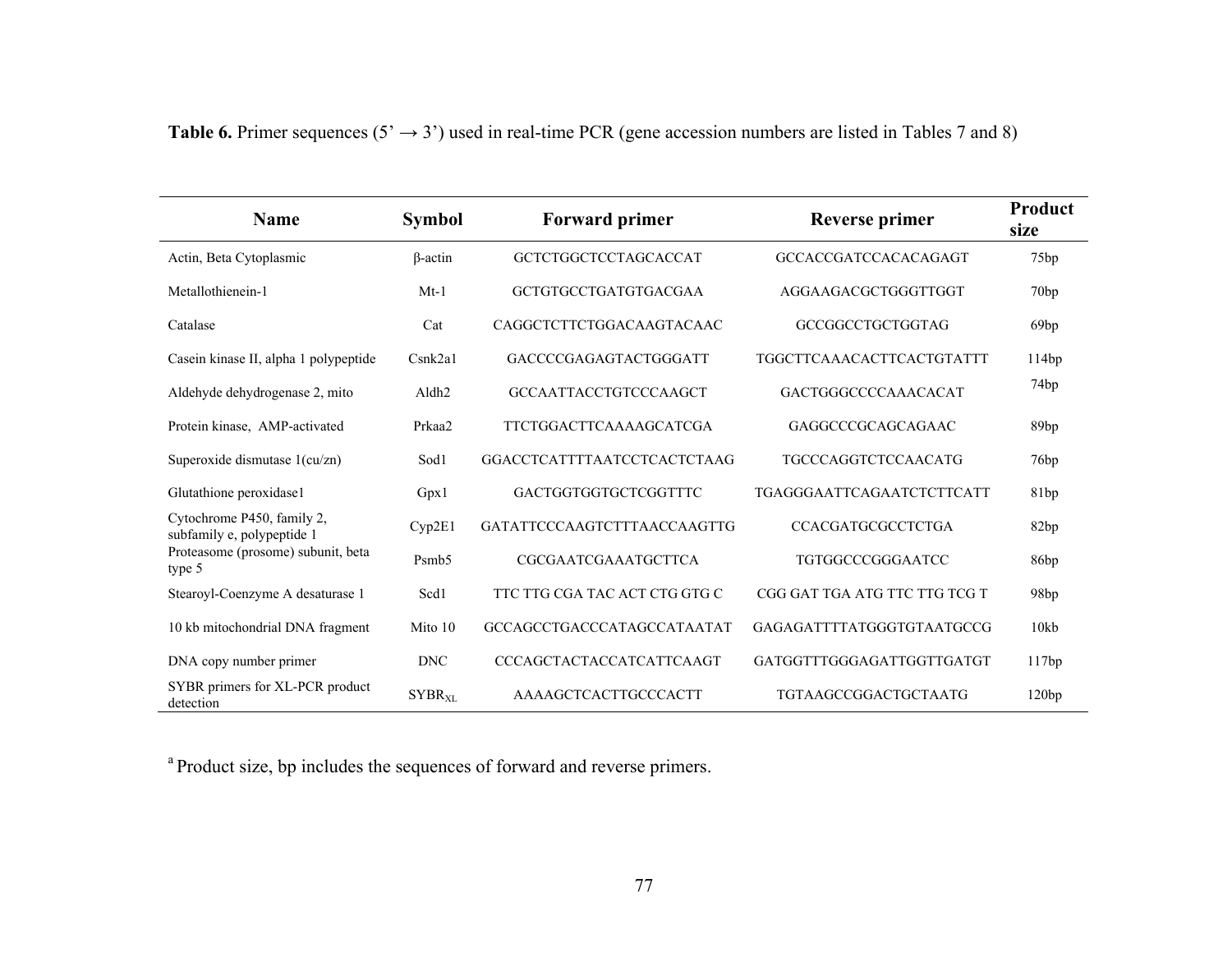| Gene <sup>a</sup><br>ID | <b>Symbol</b>     | <b>Name</b>                                                                   | Gene ontology <sup>b</sup>                                              | Ratio <sup>c</sup><br>(cHS/TN) | $P-$<br>value |
|-------------------------|-------------------|-------------------------------------------------------------------------------|-------------------------------------------------------------------------|--------------------------------|---------------|
| 18870                   | <b>PKLR</b>       | Pyruvate kinase liver                                                         | Isozyme of pyruvate kinase; glycolysis.                                 | 1.87                           | 0.004         |
| 16456                   | F11r              | F11 receptor                                                                  | Protein binding, cell adhesion, integral to<br>membrane.                | 1.49                           | 0.008         |
| 67273                   | Ndufa10           | NADH dehydrogenase<br>(ubiquinone) 1 alpha<br>subcomplex 10                   | Oxidoreductase activity, nucleic acid<br>metabolism.                    | 1.18                           | 0.01          |
| 11669                   | Aldh <sub>2</sub> | Aldehyde<br>dehydrogenase 2, mito                                             | Oxidoreductase activity, metabolism,<br>mitochondria.                   | 1.85                           | 0.01          |
| 20597                   | Smpd1             | Sphingomyelin<br>phosphodiesterase 1,<br>acid lysosomal                       | Sphingomyelin phosphodiesterase activity,<br>carbohydrate metabolism.   | 1.19                           | 0.01          |
| 56307                   | Metap2            | Methionine<br>aminopeptidase 2                                                | Proteolysis and peptidolysis.                                           | 1.25                           | 0.02          |
| 108124                  | Napa              | N-ethylmaleimide<br>sensitive fusion<br>protein                               | Intracellular transporter activity, protein<br>transport, golgi.        | 1.36                           | 0.02          |
| 17748                   | Mt1               | Metallothionein 1                                                             | Metal ion homeostasis, cytosol                                          | 2.36                           | 0.02          |
| 19173                   | Psmb5             | Proteasome (prosome,<br>macropain) subunit,<br>beta type 5                    | Peptidase activity, ubiquitin dependent<br>protein catabolism, cytosol. | 1.56                           | 0.02          |
| 26378                   | Decr <sub>2</sub> | 2-4-dienoyl-Coenzyme<br>A reductase 2,<br>peroxisomal                         | Oxidoreductase activity, metabolism,<br>peroxisome.                     | 1.28                           | 0.02          |
| 11947                   | Atp5b             | ATP synthase, H+<br>transporting<br>mitochondrial F1<br>complex, beta subunit | Nucleotide binding, ATP synthesis,<br>mitochondria.                     | 1.48                           | 0.03          |
| 18815                   | Plg               | Plasminogen                                                                   | Hydrolase activity, induction of apoptosis.                             | 1.29                           | 0.04          |
| 12567                   | Cdk4              | Cyclin-dependent<br>kinase 4                                                  | Protein kinase activity, regulation of Cell<br>cycle.                   | 1.41                           | 0.04          |
| 56185                   | Hao3              | Hydroxyacid oxidase<br>(glycolate oxidase) 3                                  | Oxidoreductase activity, protein targeting.                             | 1.47                           | 0.04          |
| 72433                   | Rab <sub>38</sub> | Rab38, member of<br>RAS oncogene family                                       | Protein kinase, transporter activity.                                   | 1.46                           | 0.05          |
| 20249                   | Scd1              | Stearoyl-Coenzyme A<br>desaturase 1                                           | Oxidoreductase, lipid biosynthesis activity.                            | 2.25                           | 0.05          |
| 78975                   | Prkaa2            | Protein kinase, AMP-<br>activated, alpha 2<br>catalytic subunit               | Protein kinase activity, response to stress.                            | 1.55                           | 0.05          |
| 12995                   | Csnk2a1           | Casein kinase II, alpha<br>1 polypeptide                                      | Protein kinase activity, protein kinase CK2<br>complex component.       | 1.69                           | 0.05          |

# **Table 7.** List of genes up-regulated in liver due to chronic heat stress

<sup>a</sup> Available: http://www.ncbi.nlm.nih.gov/entrez.<br><sup>b</sup> Ontology classification of genes according to biological process, molecular function and cell location obtained using DAVID (http://david.niaid.nih.gov/david/).

c Ratio (cHS/TN) for up-regulated genes computed from the expression of the gene in mice exposed to chronic heat stress (cHS) over its expression in mice at thermoneutrality (TN).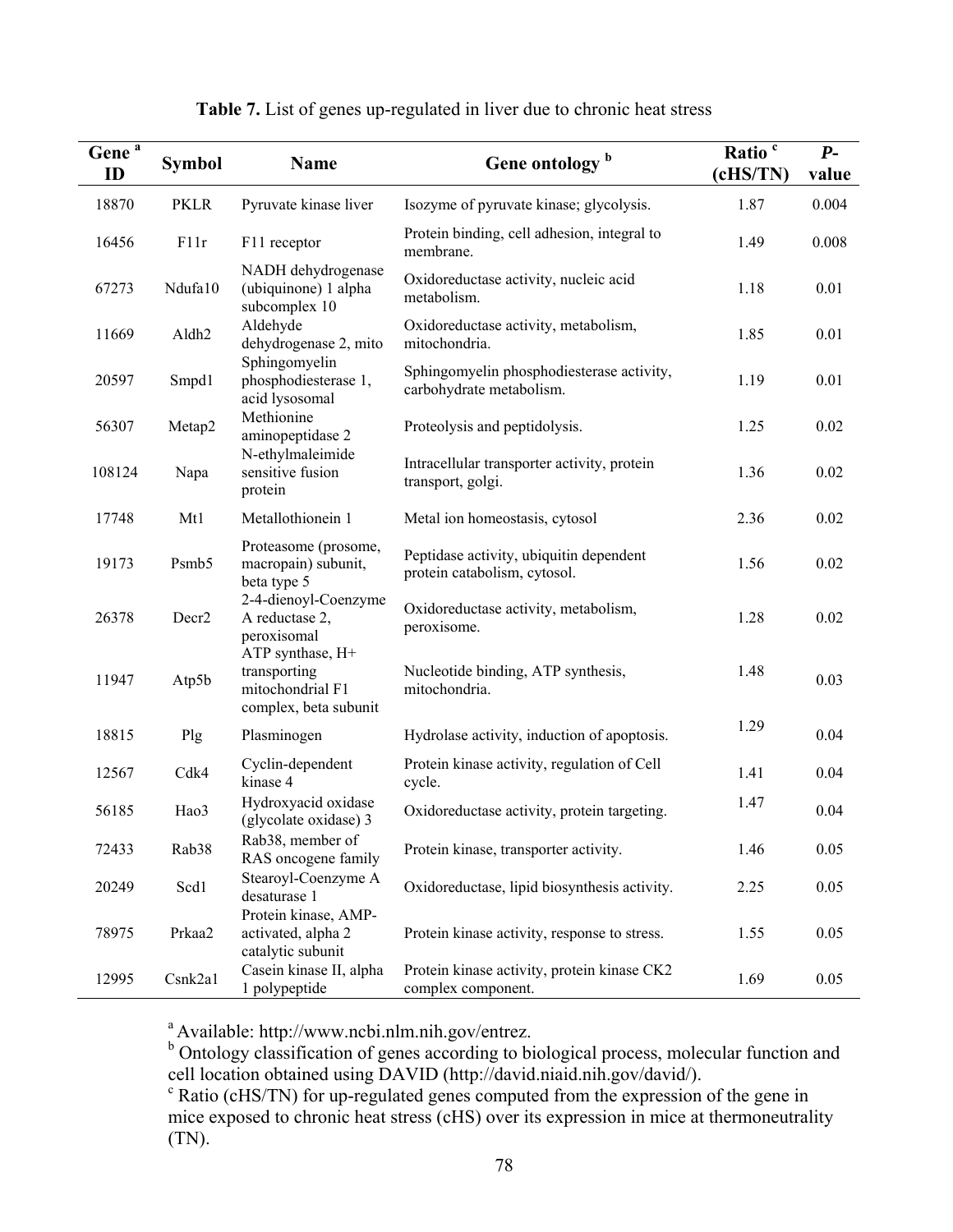| Gene <sup>a</sup><br>ID | <b>Symbol</b> | <b>Name</b>                                                   | Gene ontology <sup>b</sup>                                               | Ratio <sup>c</sup><br>(cHS/TN) | $P-$<br>value |
|-------------------------|---------------|---------------------------------------------------------------|--------------------------------------------------------------------------|--------------------------------|---------------|
| 17706                   | ATP8          | ATP synthase F0 subunit 8                                     | Hydrogen-translocating F-type ATPase<br>complex, mitochondrial membrane. | 0.55                           | 0.002         |
| 15108                   | Hadh2         | Hydroxyacyl-Coenzyme A<br>dehydrogenase type II               | Oxidoreductase activity, metabolism,<br>mitochondria.                    | 0.68                           | 0.01          |
| 54140                   | Avprla        | Arginine vasopressin receptor<br>1A                           | Vasopressin receptor activity, signal<br>transduction, membrane.         | 0.73                           | 0.02          |
| 245688                  | Rbbp7         | Retinoblastoma binding protein                                | Transcriptional repressor, chromatin<br>remodeling.                      | 0.81                           | 0.03          |
| 15925                   | Ide           | Insulin degrading enzyme                                      | Proteolysis and peptidolysis.                                            | 0.93                           | 0.03          |
| 18670                   | Abcb4         | ATP-binding cassette, sub-<br>family B (MDR/TAP), member      | ATPase activity, transporter activity.                                   | 0.75                           | 0.03          |
| 14645                   | Glul          | Glutamine synthase                                            | Ligase activity, glutamine<br>biosynthesis, mitochondrion.               | 0.78                           | 0.04          |
| 21788                   | Tfpi          | Tissue factor pathway inhibitor                               | Protease inhibitor activity, blood<br>coagulation.                       | 0.67                           | 0.05          |
| 12359                   | Cat           | Catalase                                                      | Oxidoreductase activity, response to<br>oxidative stress.                | 0.84                           | 0.04          |
| 238055                  | Apob          | Apolipoprotein B                                              | Lipid, triacylglycerol metabolism.                                       | 0.61                           | 0.04          |
|                         | J01435        | mitochondrial cytochrome<br>oxidase subunits I, II, III genes |                                                                          | 0.67                           | 0.04          |
| 13106                   | Cyp2e1        | Cytochrome P450, family 2,<br>subfamily e, polypeptide 1      | Oxidoreductase, monooxygenase<br>activity, electron transport.           | 0.58                           | 0.04          |

 **Table 8.** List of genes down-regulated in liver due to chronic heat stress

<sup>a</sup> Available: http://www.ncbi.nlm.nih.gov/entrez.

<sup>b</sup> Ontology classification of genes according to biological process, molecular function and cell location obtained using DAVID (http://david.niaid.nih.gov/david/).

 $\overrightarrow{c}$  Ratio (cHS/TN) for down-regulated genes computed from the expression of the gene in mice exposed to chronic heat stress (cHS) over its expression in mice at thermoneutrality (TN).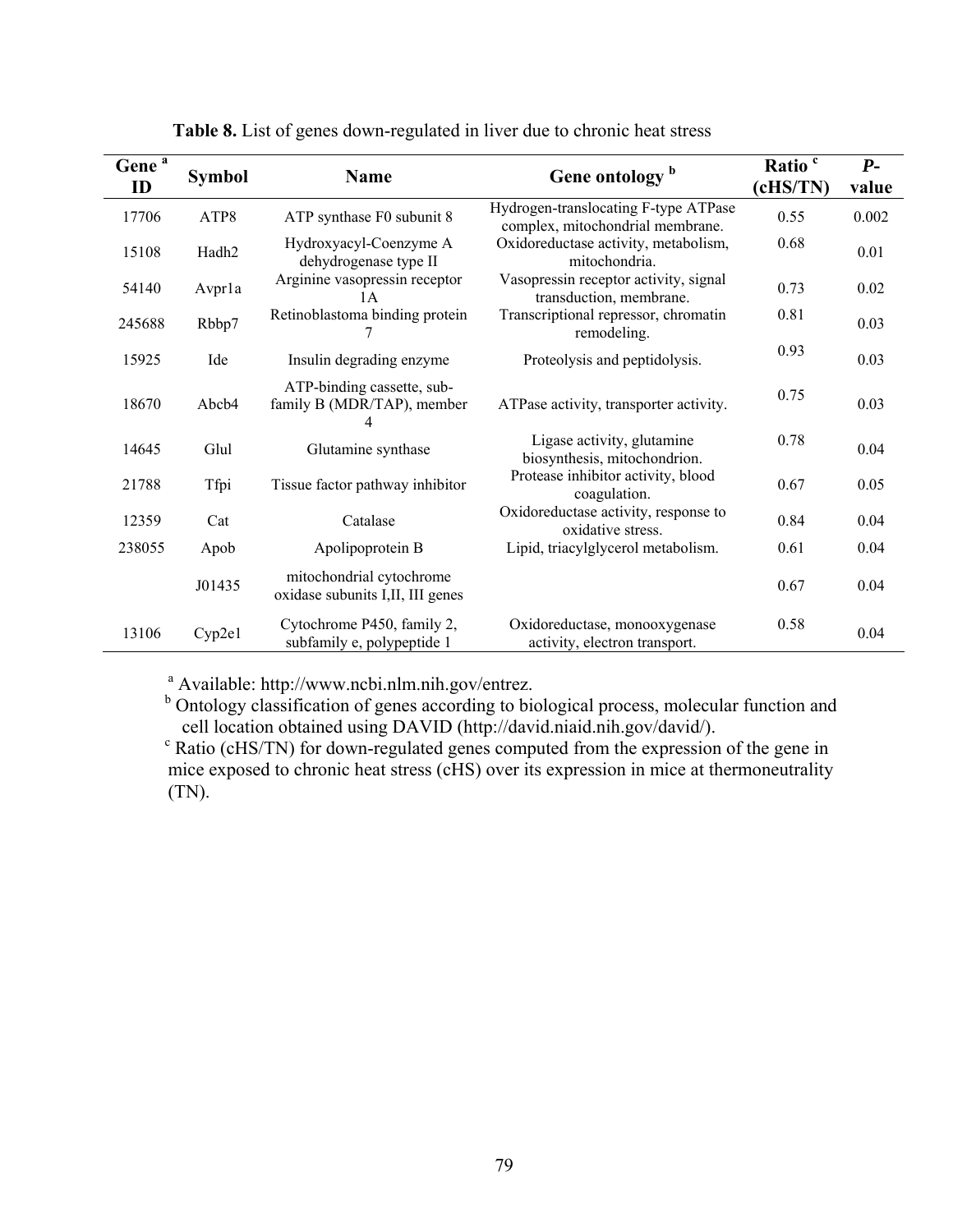

**Figure 4: Differentially expressed genes (** $P \le 0.05$ **) and mice clustered using TIGR** 

**multi-experiment viewer.** The bootstrap analysis was done with 400 iterations to assess the significance of the hierarchical trees. The mice are divided into two groups with 100% support based on their treatment (top clustering) and 18 genes were up-regulated while 12 genes were down-regulated (clustering shown at right) by chronic heat stress (cHS). The green blocks represent the down-regulated genes, the red blocks represent upregulated genes, and the black blocks represent genes whose expression is not changed due to cHS. Symbol 'F' indicate female and 'M' indicate male along with the mice numbers at the top of the diagram.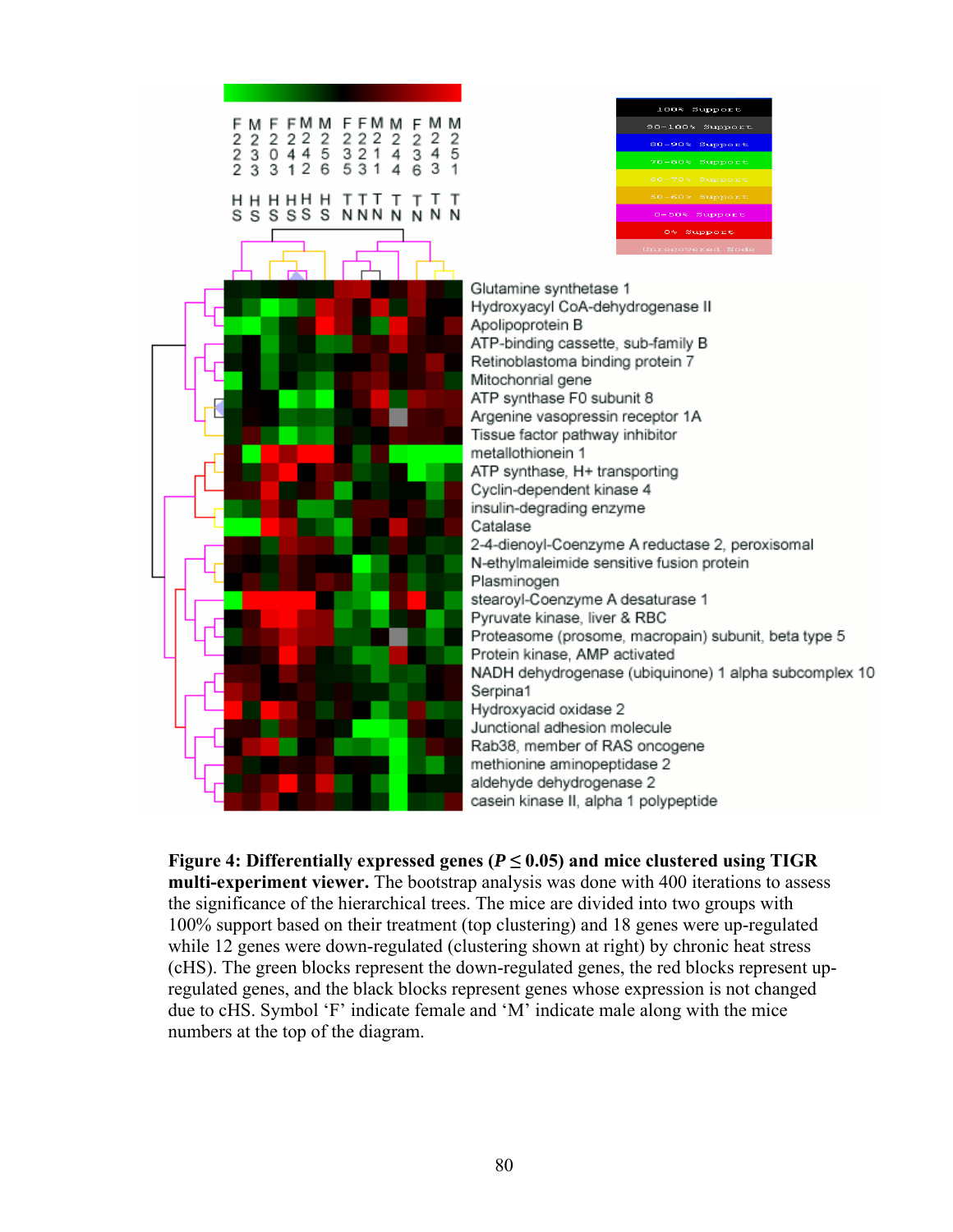

**Gene symbol**

**Figure 5: Expression analyses of 10 genes using oligonucleotide microarrays and quantitative PCR (qPCR).** Showing fold-change computed from the expression of genes in mice exposed to chronic heat stress (cHS) over its expression in mice exposed to control thermoneutral (TN) temperature. Open and solid bars represent microarray or qPCR data, respectively. Additional information about gene symbols can be obtained from www.ncbi.nlm.nih.gov/entrez.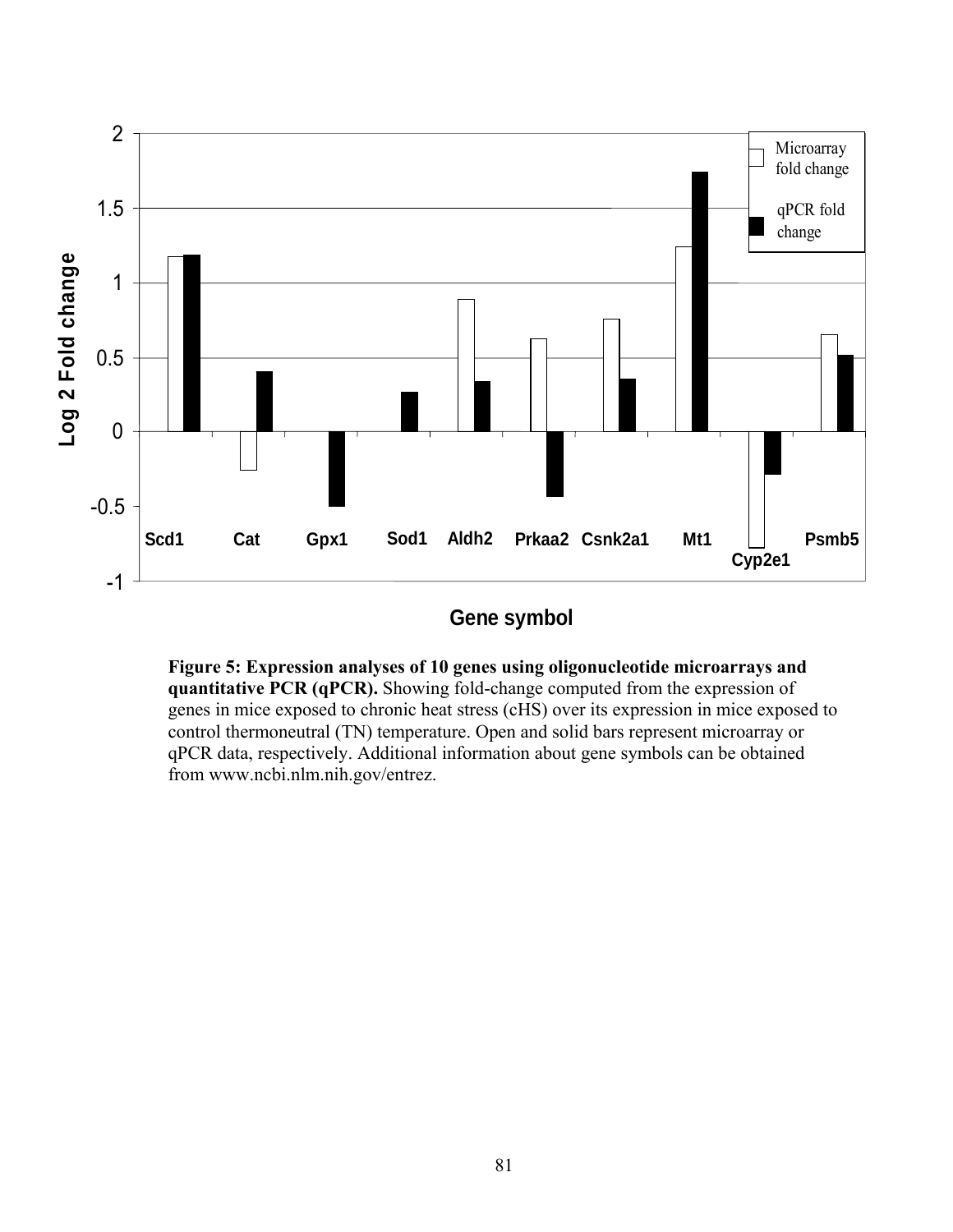

**Figure 6: Flowchart showing gene expression changes in the anti-oxidant pathway in liver of mice exposed to chronic heat stress (cHS).** The bold arrows indicate up or down-regulated genes in response to the cHS identified using microarray and qPCR. Gene names for the symbols used are defined in Tables 7 and 8.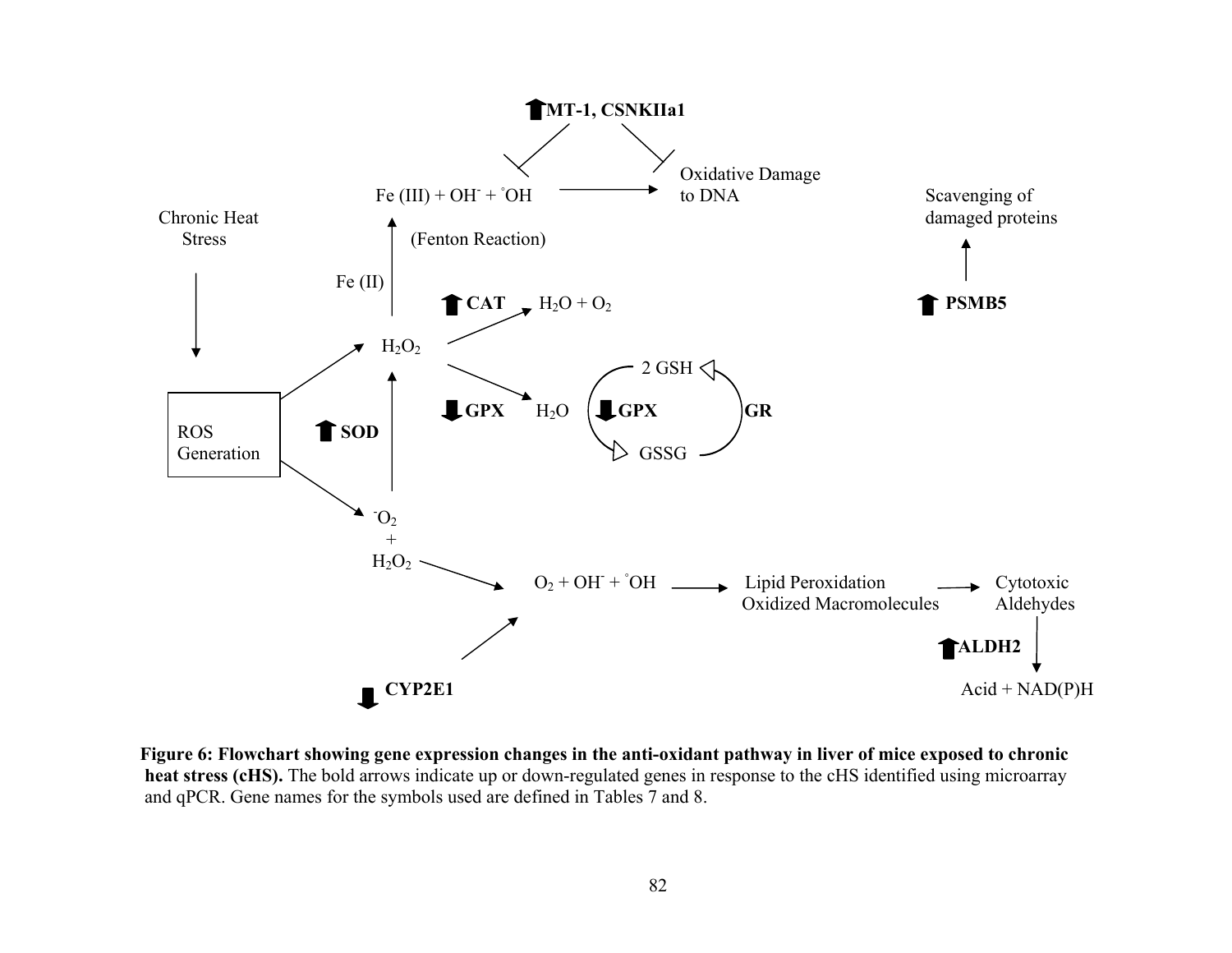

Figure 7: Catalase (CAT) and Superoxide Dismutase (SOD) enzyme activities in heat stress (HS), and thermoneutral (TN) mouse liver.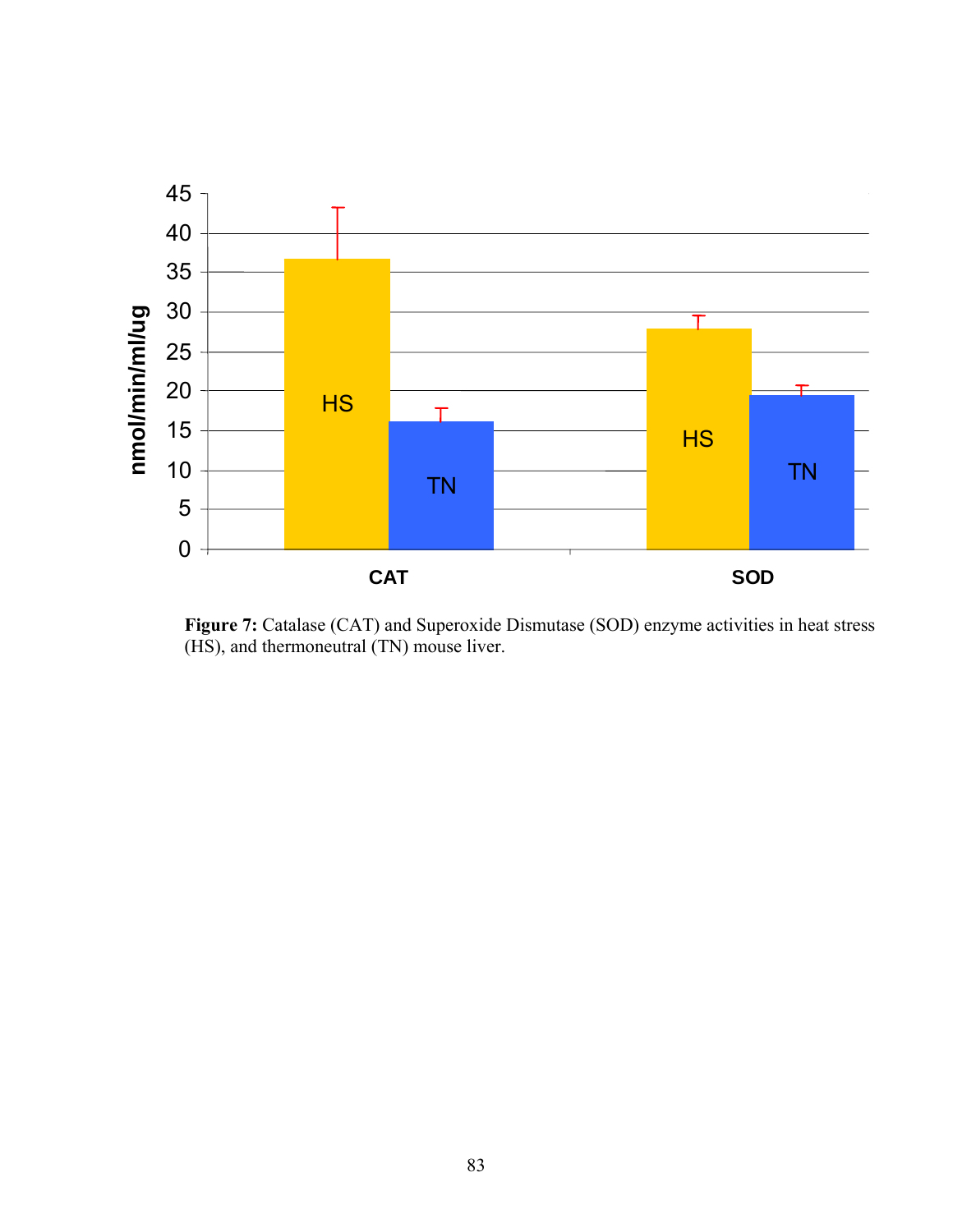

Figure 8: Glutathione peroxidase (GPX) enzyme activity, reduced glutathione to oxidized glutathione ratio in heat stress (HS), and thermoneutral (TN) mouse liver.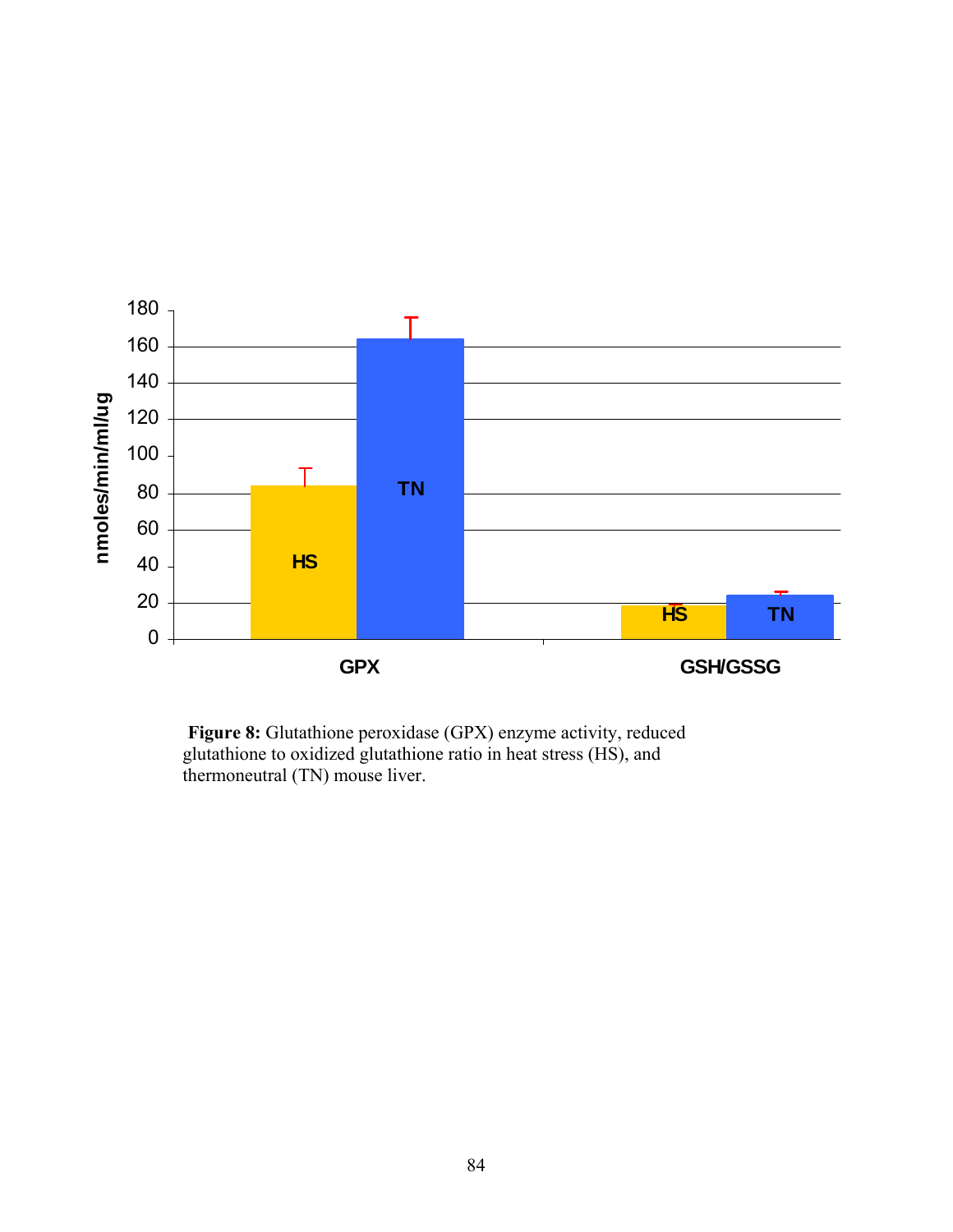# **CHAPTER V**

# **EFFECTS OF HEAT STRESS ON ALTERATIONS IN MURINE HEPATIC GENE EXPRESSION ASSOCIATED WITH FESCUE TOXICOSIS.**

#### **Abstract**

Fescue toxicosis affects wild and domestic animals consuming ergot alkaloids contained in tall fescue forage infected with the endophytic fungus, *Neotyphodium coenophialum*. When animals are consuming infected fescue forage during periods of elevated ambient temperatures (summer), a range of phenotypic disorders collectively called summer slump is observed. It is characterized by hyperthermia, with an accompanying decrease in feed intake, growth, milk yield and reproductive fitness. Laboratory mice also exhibit symptoms of fescue toxicosis at thermoneutral temperature, as indicated by reduced growth rate and reproductive fitness. Our goal was to characterize the differences in gene expression in liver of mice exposed to summer-type heat stress (HS) and infected fescue (E+) when compared to mice fed infected fescue at thermoneutral temperature. Mice were fed E+ diet under HS ( $34 \pm 1$ °C; n = 13; E+HS) or thermoneutral (TN) conditions  $(24 \pm 1\degree C; n = 14; E+TN)$  for a period of two weeks between 47 to 60 d of age. Genes differentially expressed between E+HS versus E+TN were identified using DNA microarrays. Forty-one genes were differentially expressed between treatment groups. Expressions of eight genes were measured using quantitative real-time PCR. Genes coding for phase I detoxification enzymes were up-regulated in E+HS mouse liver. This detoxification pathway is known to produce reactive oxidative species. We observed an up-regulation of genes involved in the protection against reactive oxidative species.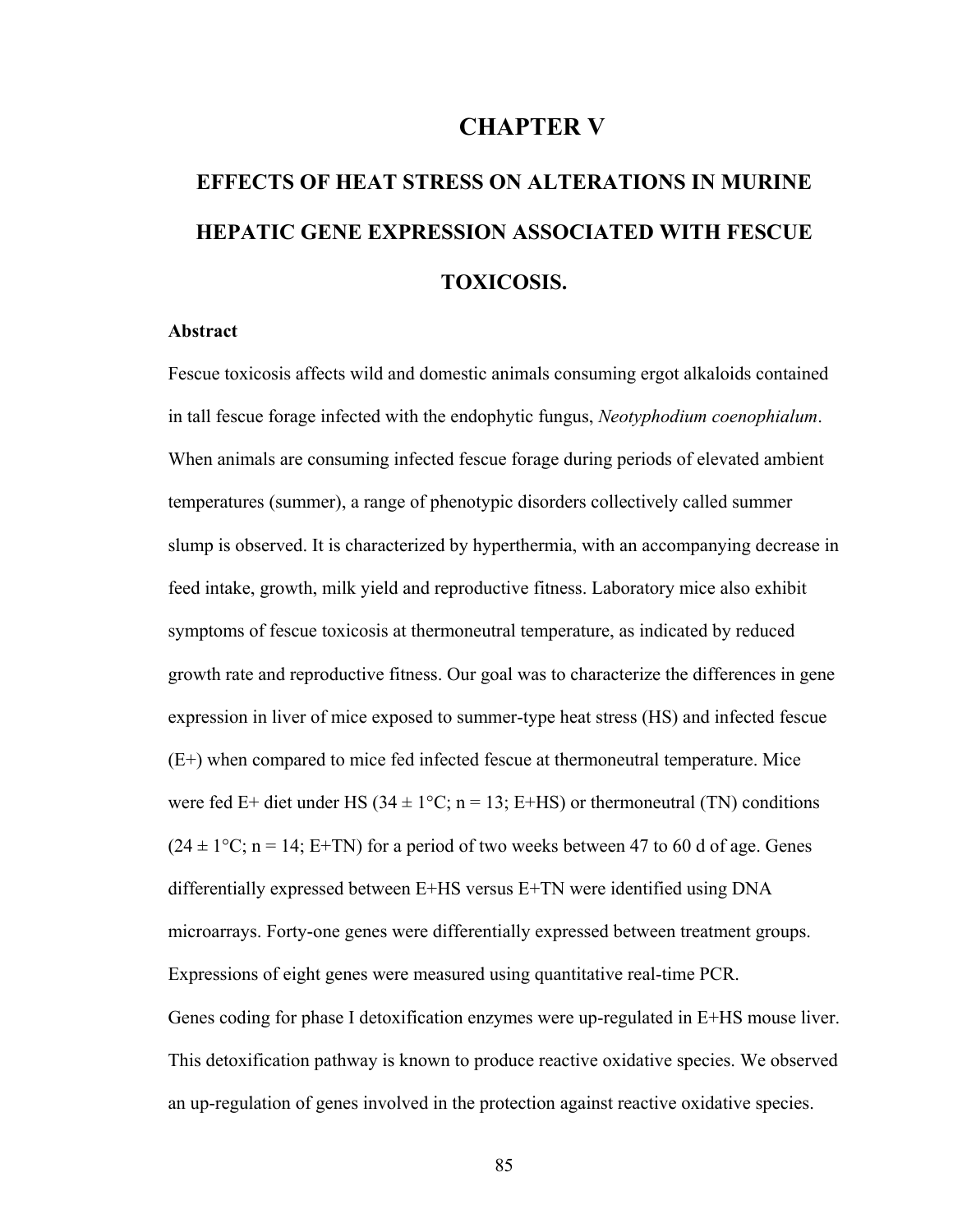Key genes involved in *de novo* lipogenesis and lipid transport were also up-regulated. Finally, genes involved in DNA damage control and unfolded protein responses were down-regulated.

# **Introduction**

 Intake of ergot alkaloids found in tall fescue grass infected with an endophyte, *Neotyphodium coenophialum,* produces a detrimental condition known as fescue toxicosis. The endophytic fungus produces ergot alkaloids, mostly ergopeptine alkaloids such as ergovaline, which are responsible for fescue toxicosis**.** Signs of fescue toxicosis include decreased feed intake, weight gain, and milk production, and peripheral vasoconstriction, and rough hair coat (Schmidt and Osborn, 1993; Thompson and Stuedemann, 1993). Summer slump is a complex disease syndrome that occurs during heat stress periods, when animals are consuming infected fescue forage, and is characterized by hyperthermia, with an accompanying decrease in feed intake and growth. Hyperthermia and poor body weight gain from the toxicosis are most severe at the onset of high ambient temperature and increased relative humidity during the spring and summer (Hemken et al., 1981). Rectal temperature and respiration rate also increased in E+ fed heifers and steers under HS conditions, but not at cooler temperatures (Hemken et al., 1981). Laboratory mice were used previously as a model for fescue toxicosis because these animals exhibit reduced growth, reproduction, and lactation when fed an E+ diet (Miller et al., 1994; Zavos et al., 1987). Consumption of an E+ diet by mice at TN resulted in changes in expression of genes involved in carbohydrate, cholesterol, and lipid metabolism (Bhusari et al., 2006). The objective of this experiment was to identify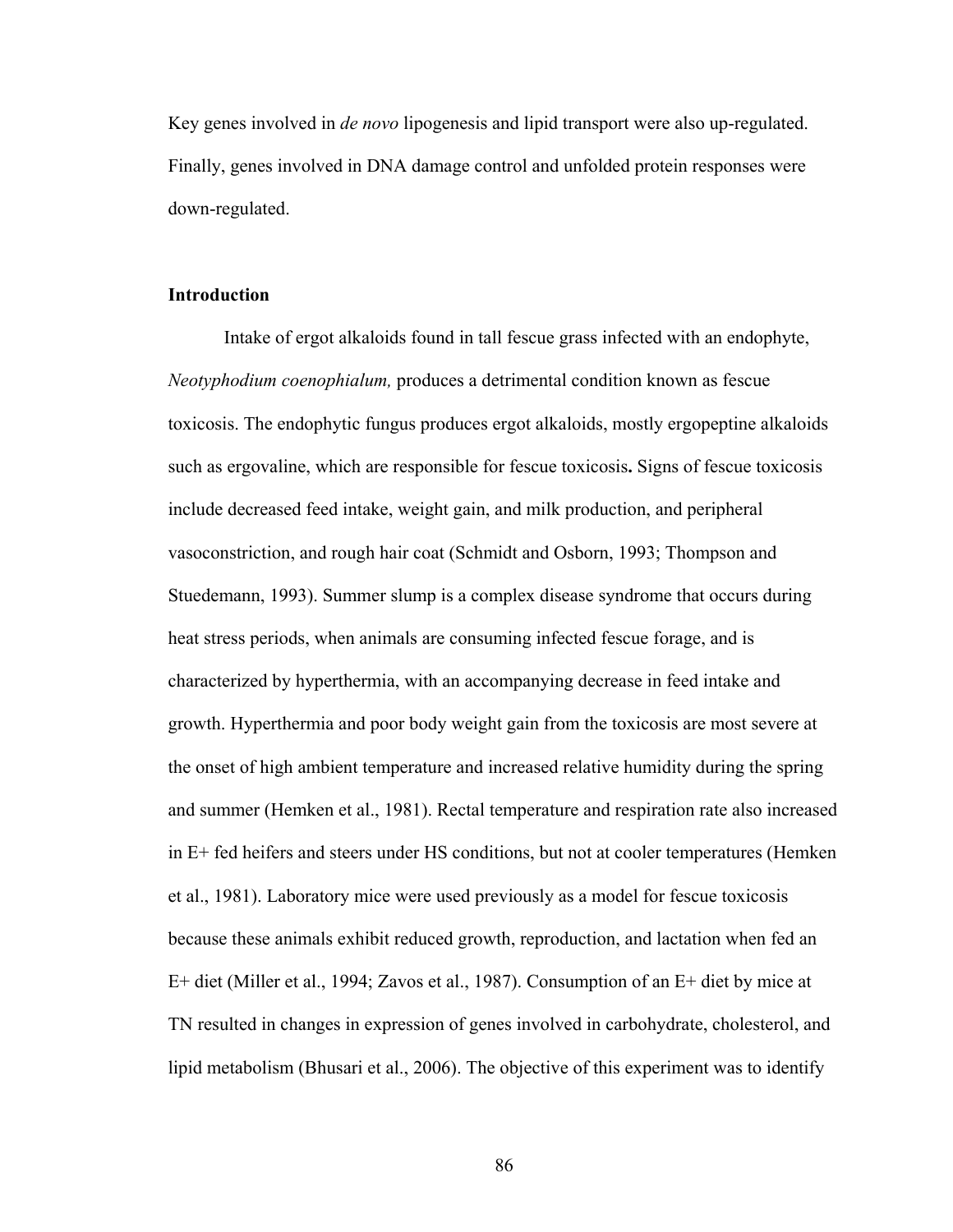hepatic gene expression changes in mice fed an E+ diet under HS condition. In an attempt to understand the interaction between HS and E+ on hepatic gene expression in mouse liver, mice were exposed to TN temperatures or controlled HS while consuming E- or E+ diet. In mammals, the liver plays an important role in detoxification and metabolism of toxins, and is a prime target of tissue injury in response to various physiological challenges like HS. Consequently, we use microarray-based expression profiling to study the transcriptional response of mouse liver genes to the ergopeptine alkaloids and heat stress by comparing E+HS to E+TN mice.

# **Materials and Methods**

#### *Animals*

Mice used in this study were of the outbred ICR strain (Harlan Sprague Dawley, Indianapolis, IN). Pups from 11 litters were weaned at 21 d of age. Thirteen male and 14 female mice were first fed an E- diet for one week then switched to a E+ diet under HS  $(34 \pm 1\degree C; n = 13; E+HS)$  or TN conditions  $(24 \pm 1\degree C; n = 14; E+TN)$  from 47 to 60 d of age. Endophyte-infected fescue seeds and rodent chow (Formulab Diet # 5008, PMI Feeds, St. Louis, MO) were ground to pass through a 1-mm screen and mixed in equal part. Composition of control and treatment diets were as previously described, and seed ergovaline (EV; the major ergot alkaloid associated with fescue toxicosis; Spiers et al., 2005) levels were measured. Control (E−) seed contained 22 ppb of EV, whereas E+ contained a concentration of 4,100 ppb on a DM basis as measured by HPLC (detection limit = 50 ppb and CV = 7%; Rottinghaus et al., 1993). Feed and water were provided *ad libitum* throughout the study. All mice were housed in individual cages with relative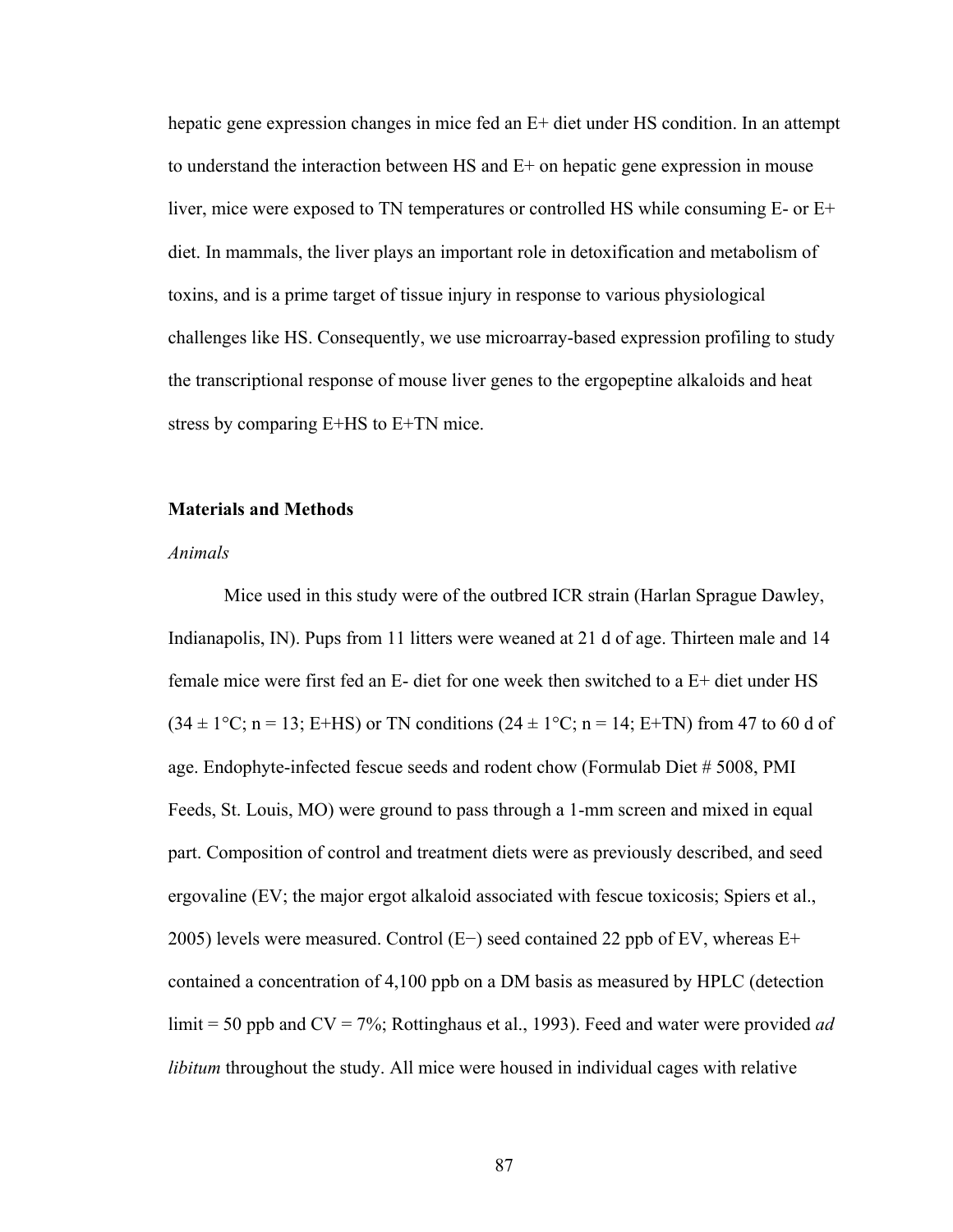humidity maintained at 35 to 50% and a 12:12 light-dark cycle with lights on at 0700. Mice were weighed on d 1, 7, and 14 of the experiment. At the end of the experiment, mice were euthanized with carbon dioxide gas followed by cervical dislocation. Livers were weighed and frozen at -80°C. The Animal Care and Use Committee, University of Missouri-Columbia, approved all procedures and protocols. Only mice fed the E+ diet under TN or HS conditions were used in the microarray and quantitative PCR experiments.

# *RNA extraction*

Extraction of RNA was done using the RNAqueous-Midi kit (Ambion Inc., Austin, Texas) as described previously by Bhusari et al. (2006). The extracted RNA samples were kept in a -80ºC freezer until used.

#### *Microarray preparation and hybridization*

Microarrays were prepared by printing 1,353 oligos, 50-mers in length, representing rat genes expressed in liver, on Pan epoxy glass slides (MWG Biotech AG, Ebersberg, Germany). The microarray protocol, including cDNA synthesis, hybridization and washing, scanning and data acquisition, was described by Bhusari et al. (2006). Extracted RNA from each of the 6 (3 male, 3 female) randomly selected E+HS mice and 6 (3 male, 3 female) E+TN mice treatment groups were individually hybridized to the array with reference RNA (Universal Mouse Reference RNA, Stratagene, La Jolla, CA) in a reference microarray design. In a reference design, each experimental sample is hybridized against a common reference RNA sample (Churchill, 2002). Two or three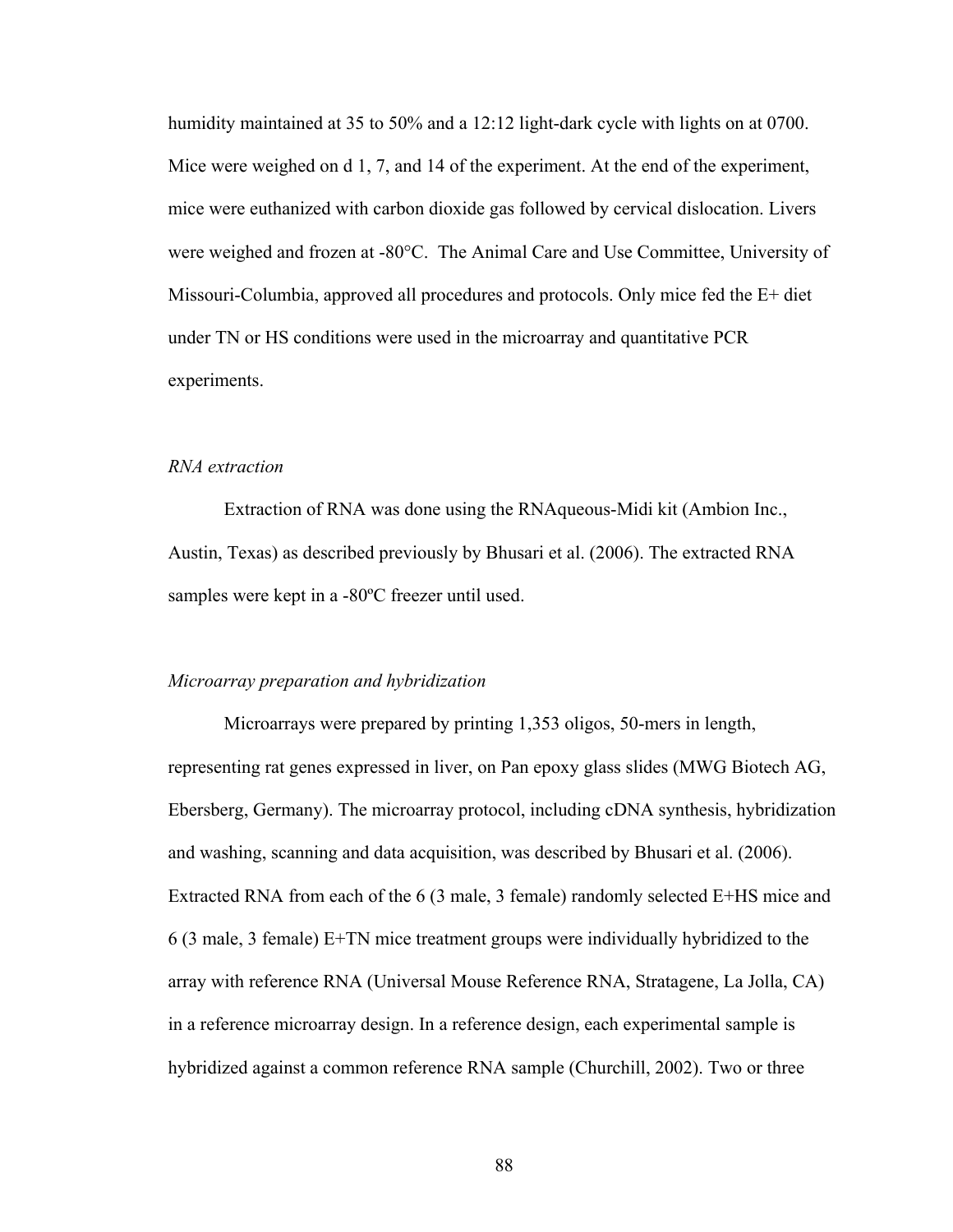replicates (arrays) were done per animal, which are done in a dye swap design. The data generated from microarrays were stored in the BioArray Software Environment database (BASE; Saal et al., 2002).

#### *Assessing technical variation due to microarray*

We carried out 'self-self' hybridizations for three different samples. For each sample, equal amounts of RNA were labeled with Cy3 and Cy5 fluorescent-dyes and cohybridized on the same array. The mean  $\pm$  2SD fold-change was calculated for all the genes on the array  $(1 \pm 1.38)$ . To remove false positives but avoid being too conservative, we decided that genes showing more than  $\pm$  1.30 fold-changes were considered for differential gene expression.

# *Statistical analyses of microarray data*

Microarray results were filtered in the BASE database to remove control spots, 3x Standard Saline Citrate (SSC), and blank spots. Then the background-corrected-medianintensities were normalized using external plant control genes using GenePix Pro 4.0.1.12 software (Axon Instruments Inc, CA). The normalized intensities were then inputted into the software package MAANOVA (Wu et al., 2003) to model the data and run statistical analyses. Intensities were first log2 transformed and then a 2-stage ANOVA model was applied (Wolfinger et al., 2001). The first stage was the normalization model to remove the effect of array and dye at the across gene level

$$
1 - y_{\text{gnlijk}} = \mu + A_i + D_k + (AD)_{ik} + \varepsilon_{\text{gnlijk}}
$$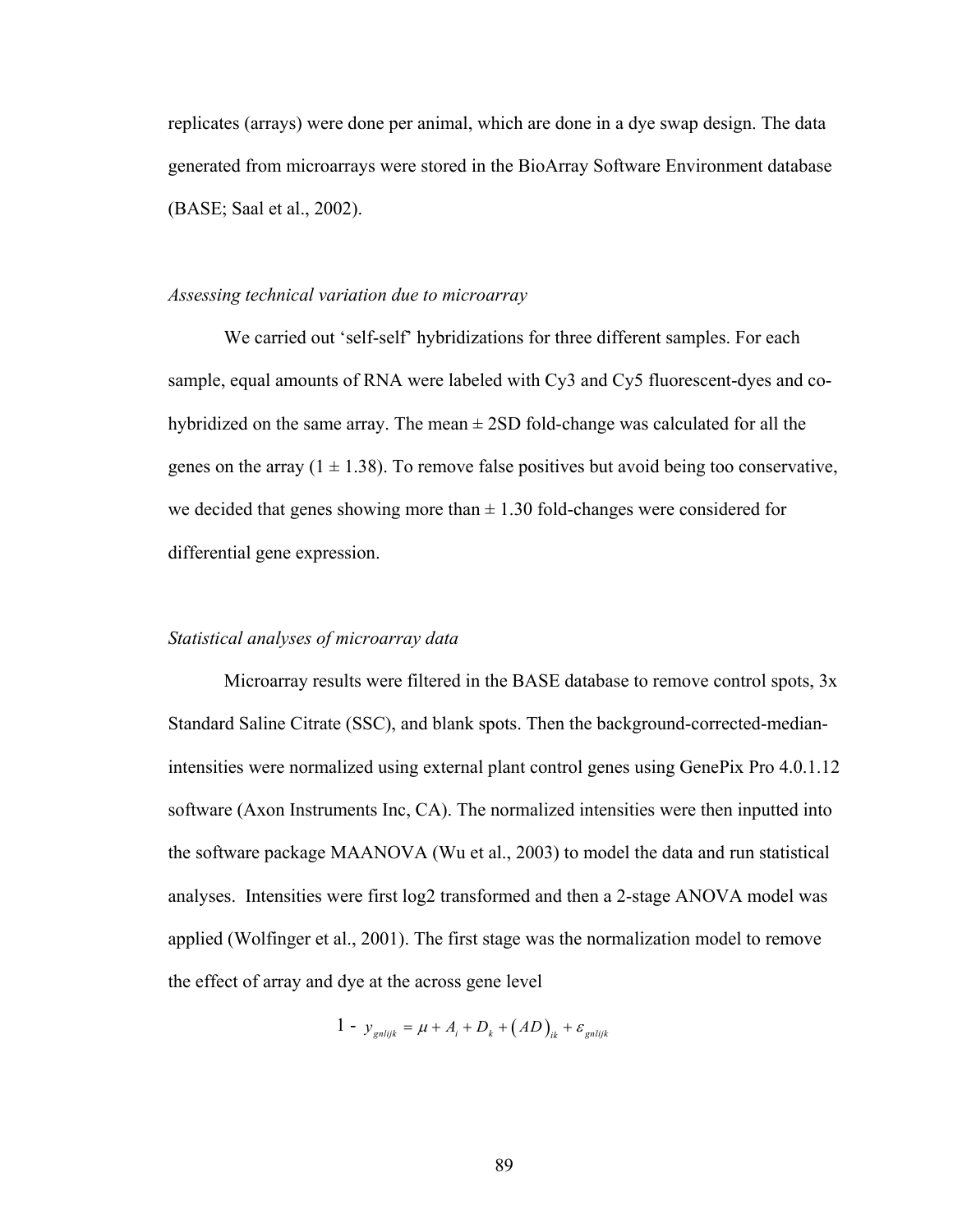The second stage was the gene specific model in which the effects of animal-gene interaction and array-gene interaction were modeled as random effects.

$$
2 - \varepsilon_{\text{gnlijk}} = (GV)_{\text{gi}} + (GD)_{\text{g}k} + r_{\text{gnlijk}}
$$

For these models  $y_{\text{gnlijk}} = \log_2 (w_{\text{gnlijk}})$ , *w* is the observed median intensity for each color channel by gene,  $\mu$  is the model grand mean, *A* is the array, *D* is the dye, *G* is the gene, *V* is the animal,  $\varepsilon$  and  $r$  are the residuals from the linear models.

A permutation Fs test (an F-test designed specifically for microarray data) (Cui et al., 2005) was run to test the significance of sample effect for each probe. Probes with a permutation Fs test *P*-value less than 0.05 were regarded as significantly differentially expressed across samples. The filtered list was then input into the TIGR multiexperiment viewer software (Saeed et al., 2003) to run hierarchical clustering. Gene ontology was obtained using DAVID (Dennis et al., 2003) and Entrez-Gene (http://www.ncbi.nih.gov/entrez/query.fcgi?db=gene) from the National Center for Biotechnology Information. The microarray data files on which this paper is based have been deposited with National Center for Biotechnology Information (NCBI) Gene Expression Omnibus [\(http://www.ncbi.nlm.nih.gov/geo/\)](http://www.ncbi.nlm.nih.gov/geo/) with series number GSE5642.

# *Quantitative real-time PCR*

Genes for quantitative real-time PCR (qPCR) were chosen based on the gene lists obtained using MAANOVA and the *P*-values of genes. Expression profiles of eight genes were measured with qPCR. From each mouse,  $10 \mu$ g of total RNA were reverse transcribed using Stratascript RT (Stratagene, La Jolla, CA) with oligo dT and random hexamer primers. Then, 6.25 ng of cDNA were added to a 25 µL PCR reaction to get a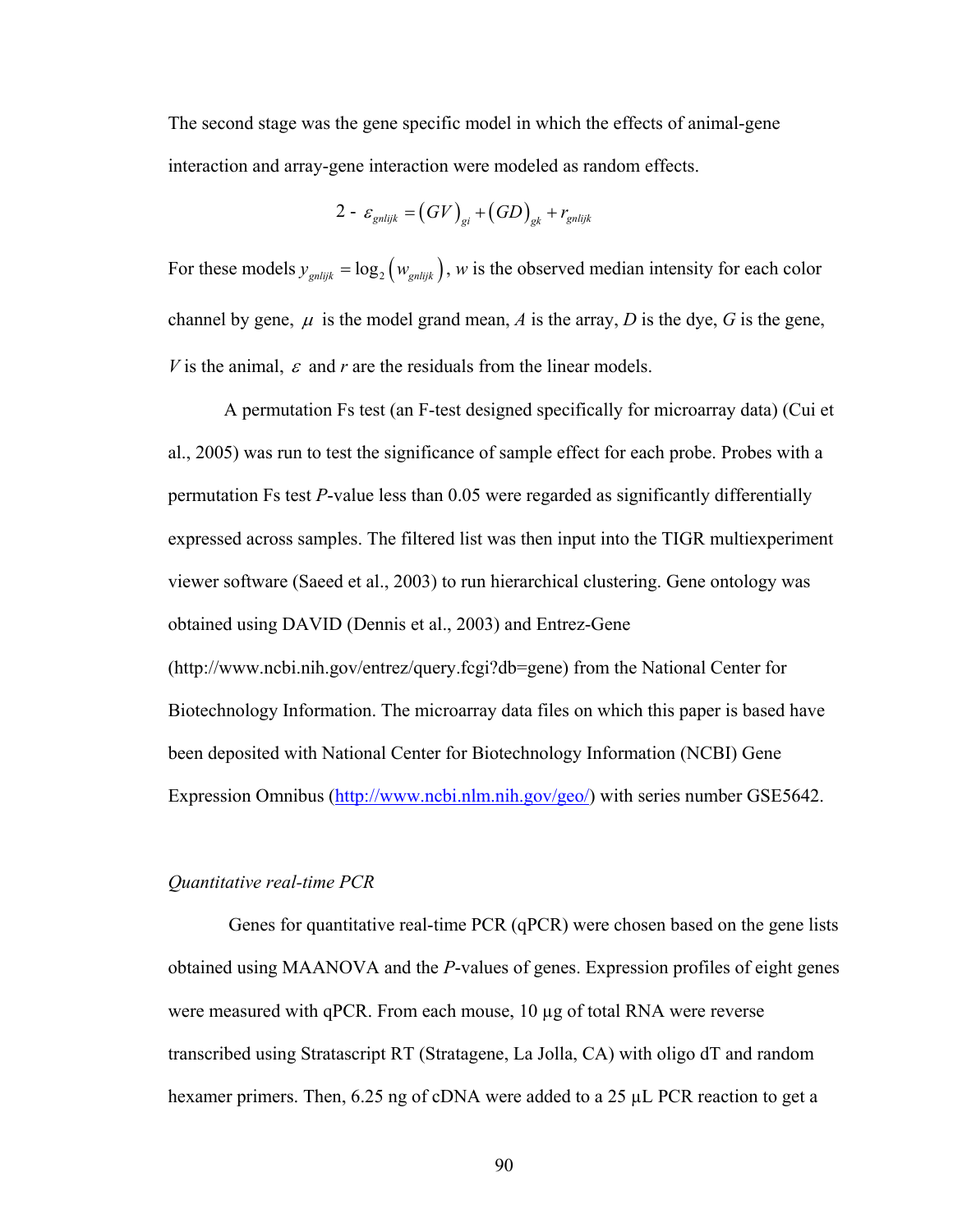final concentration of  $0.25$  ng/ $\mu$ L of cDNA. Forward and reverse primer final concentrations were 100 nM in the SYBR green assay. Forward and reverse primer sequences are shown in Table 9. The reactions were performed using the Brilliant SYBR Green QPCR Master Mix (Stratagene, La Jolla, CA). Primers were designed using Primer Express (Applied Biosystems, Foster City, CA) with an annealing temperature of 60°C and amplification size of less than 150 bp. β-actin was chosen as the endogenous control gene in our qPCR experiments. The qPCR was done in an ABI prism 7500 sequence detection system (Applied Biosystems, Foster City, CA). Relative quantification of gene expression changes were recorded after normalizing for β-actin expression, computed by using the 2<sup>- $\triangle$  $\triangle$ CT method (user manual #2, ABI Prism 7700 SDS). In the 2<sup>- $\triangle$  $\triangle$ CT analysis,</sup></sup> the threshold cycle  $(C_T)$  from E+TN mice was used as a calibrator sample. Statistical analyses of the data were performed by comparing  $E+HSC_T$  with  $E+TNC_T$  for each gene using a 2-tailed t-test with unequal group variance.

# **Results**

#### *Microarray work*

Randomly chosen six E+TN (out of 14) and six E+HS (out of 13) mice were used in a microarray experiment to detect gene expression changes. The analysis identified 41 genes ( $P \le 0.05$ ) as differentially expressed between treatment groups (E+TN versus E+HS). The E+HS resulted in up-regulation of 33 genes, while eight genes were downregulated. Lists of differentially expressed genes ( $P \le 0.05$ ) are shown in Table 10. Principal component analysis was used to classify the mice based on the differentially expressed genes. One of the mice belonging to E+TN group clustered with E+HS mice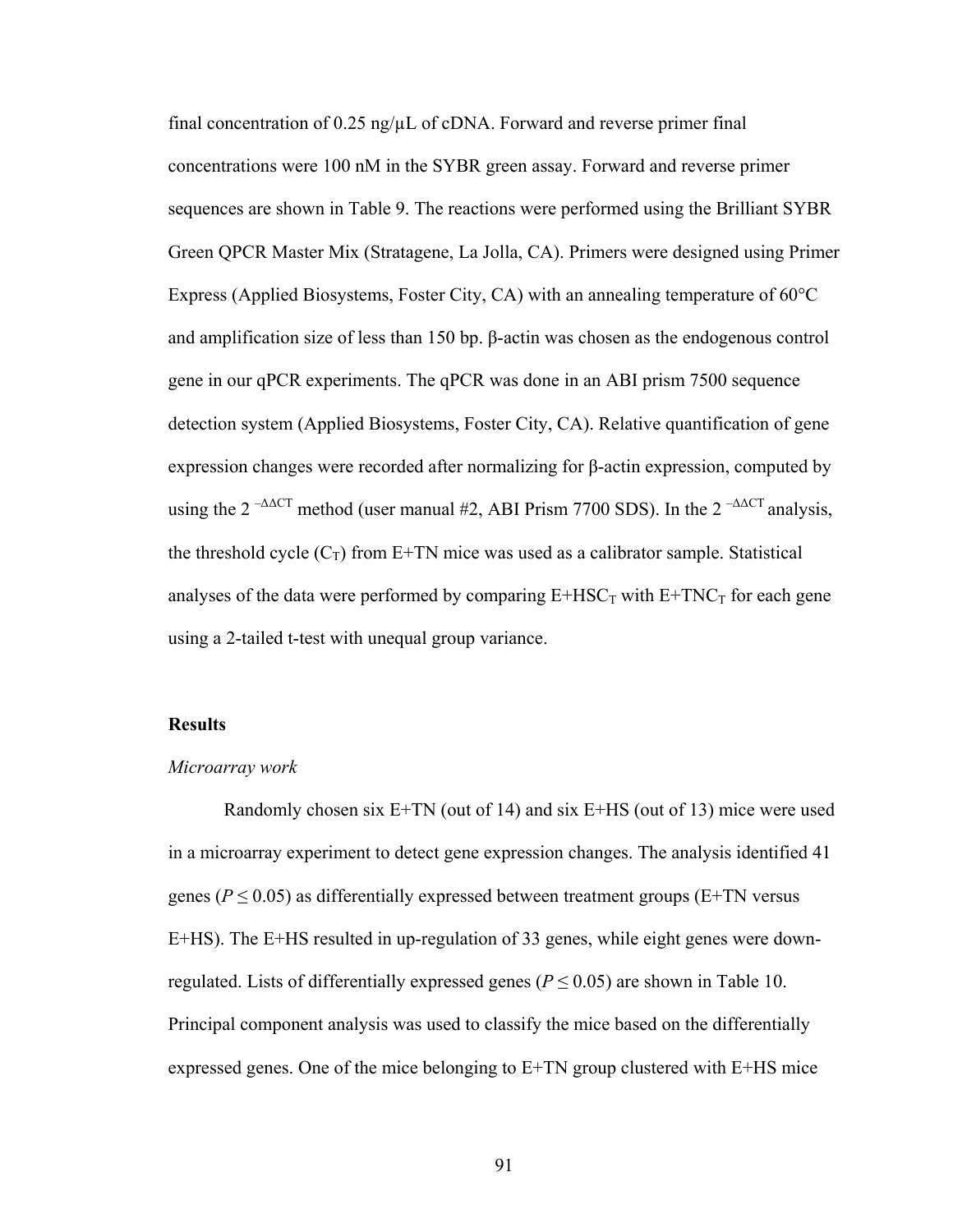(Figure 9). Genes involved in reactive oxygen species (ROS) and anti-oxidant response (seven genes), lipid metabolism (14 genes), xenobiotic metabolism and detoxification (11 genes) were identified as differentially expressed in response to E+HS (Table 10).

# *Quantitative real-time PCR results*

Expressions of eight genes were verified using qPCR in liver samples from 13 E+HS and 14 E+TN mice. These mice include the six E+HS and the six E+TN mice used in the microarray experiment. The qPCR results of seven genes were in agreement with microarray results in terms of magnitude and direction of change (Figure 10). Six of these seven genes (Lsr, Cyb3r5, Cyp3a25, ApoB, Acly, and Mt1) had concordance in terms of statistical significance using a two-way Student's t-test ( $P < 0.05$ ). For Fmo5, qPCR results showed opposite direction fold change compared to that with the microarray experiment (Fmo5, down-regulation in E+HS mice with microarray  $= 40\%$ , up-regulation in E+HS mice with  $qPCR = 42\%, P < 0.05$ ).

#### **Discussion**

# *Lipid and cholesterol metabolism*

Numerous genes involved in lipid and cholesterol metabolism are differentially expressed in mice exposed to E+HS. ATP-citrate lyase (Acly) was up-regulated in E+HS mice by 228% (qPCR) compared to E+TN mice. This gene codes for a cytosolic enzyme that catalyzes the formation of acetyl-coenzyme A (CoA) and oxaloacetate from citrate and CoA. The acetyl-CoA formed is a key building block in *de novo* lipogenesis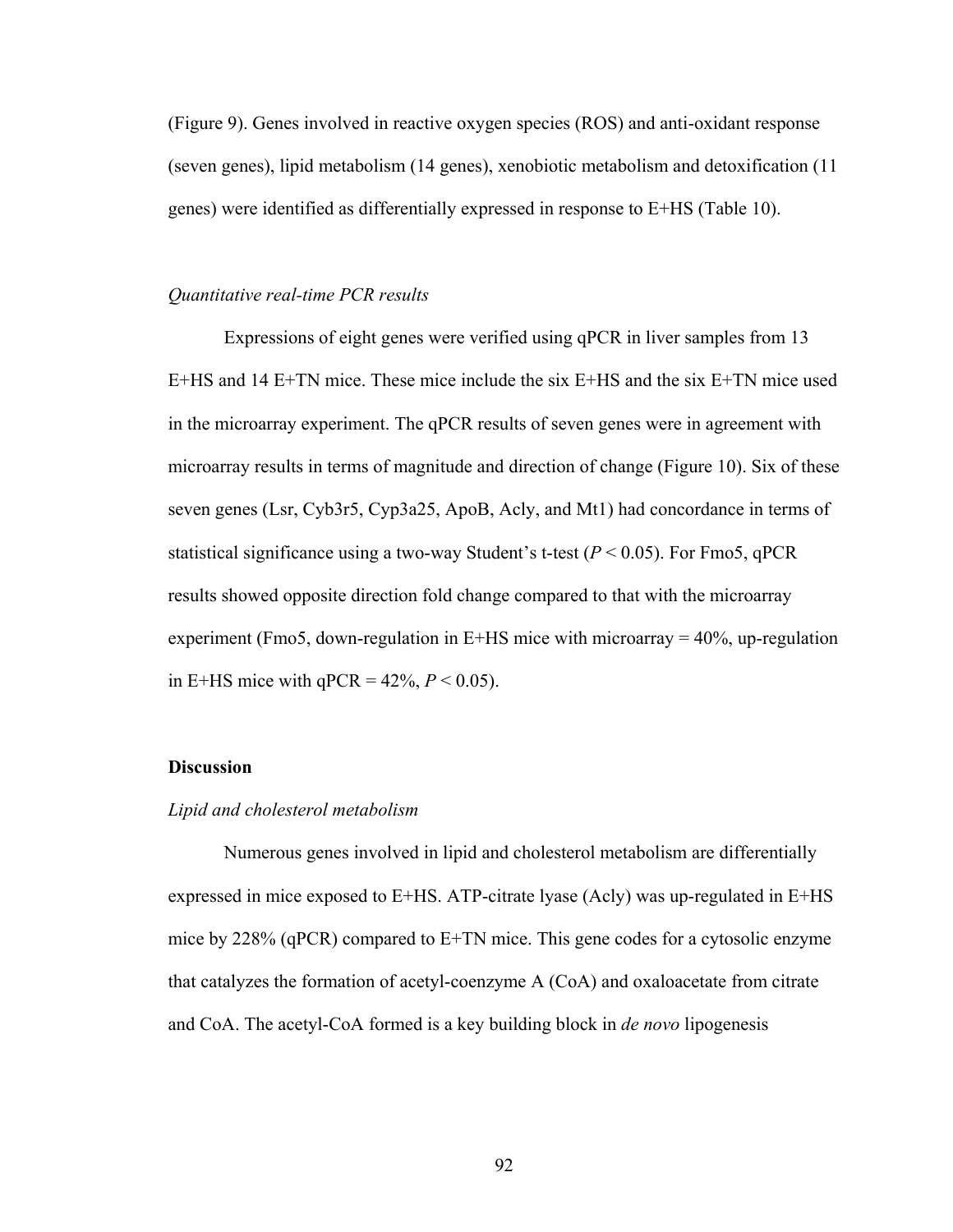(Beigneux et al., 2004). The gene product of Acly is required for the export of lipid building blocks from mitochondria and for lipid biosynthesis in cytosol.

The fatty acid synthase (Fasn) gene was up-regulated in E+HS mice by 48% compared to E+TN mice. The Fasn protein is a central enzyme in *de novo* lipogenesis in mammals and catalyzes all the reactions for the conversion of acetyl-coA and malonyl-CoA to palmitate. The products of Fasn, palmitate and stearate (C18), serve as substrates for chain elongation to produce very-long-chain fatty acids. These fatty acids are important constituents of sphingolipids, ceramides, and glycolipids that are needed for cell division progression and brain structures and neurological functions (Chirala et al., 2003).

Thyroid hormone responsive SPOT14 homolog (S14) was up-regulated in E+HS mice by 64%. The Spot 14 gene is mainly expressed in lipogenic tissues such as liver, adipose tissue and mammary gland and is associated with *de novo* lipogenesis (Zhu et al., 2005). The Spot 14 protein functions as a transcription factor necessary for the induction of lipogenic enzyme gene expression (Kinlaw et al., 1995).

Expression of the acyl-coA synthetase 1 (Acsl1) gene was up-regulated by 58% in E+HS mice (microarray). Acsl1 catalyses the ATP-dependent acylation of fatty acids into long chain acyl-coAs and is the first step in lipid metabolism following entry of fatty acid into the cell (Parkes et al., 2006). The Acsl1 gene product is linked to the storage pathway of lipid metabolism in liver and may act to channel fatty acids into triglyceride synthesis rather than into β-oxidation and energy release (Parkes et al., 2006).

 The lipolysis-stimulated receptor (Lsr) gene was up-regulated in E+HS mice by 84% (qPCR) compared to E+TN mice. The Lsr gene product is a lipoprotein receptor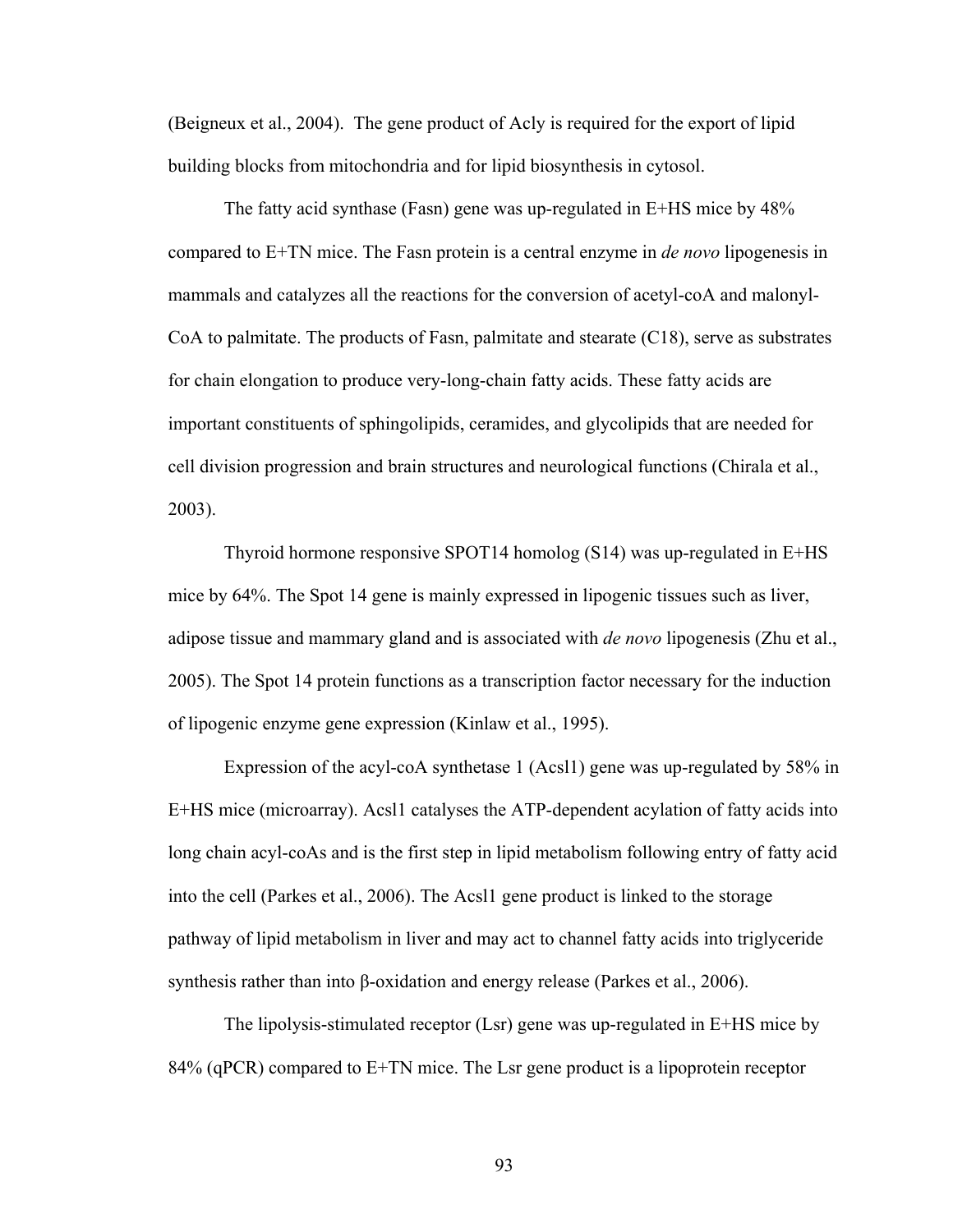primarily expressed in the liver and steroidogenic tissues (Mesli et al., 2004). The protein binds lipoproteins containing apoB and apoE (Mesli et al., 2004). Lsr is considered to be involved in a rate-limiting step for the clearance of dietary triglycerides and plays a role in determining their partitioning of lipids between the liver and peripheral tissues (Yen et al., 1999).

 Expression of Apolipoprotein H (ApoH), primarily expressed in liver was upregulated in E+HS mice by 88%. About 40% of ApoH has been identified as a constituent of chylomicrons, VLDL and HDL. Apolipoprotein H is involved in lipoprotein metabolism (Polz and Kostner, 1979a, b).

Diazepam binding inhibitor (Dbi), also called acyl-CoA binding protein (Acbp), was up-regulated in E+HS mice by 32%. Acyl-CoA-binding protein is an intracellular lipid-binding protein that selectively binds medium and long chain acyl-CoA esters (C14–C22) (Sandberg et al., 2005). It plays an important role in intracellular acyl-CoA transport to the mitochondria and cellular pool formation. Disruption of the Acbp gene in yeast indicates its involvement in the synthesis of very long chain fatty acids and it is required for proper protein sorting and vesicular trafficking (Gaigg et al., 2001). Dbi/Acbp is also involved in cholesterol translocation across mitochondrial membranes, a rate-limiting step in the biochemical synthesis of steroids (Swinnen et al., 1998).

 Overall, there is up-regulation of genes coding for rate-limiting enzymes involved in *de novo* lipogenesis in E+HS mice (Table 10). Genes involved in transport and partitioning of lipids such as lipolysis-stimulated receptor and acyl-CoA binding protein (Table 10) were also differentially expressed, which would increase transport of lipids into the liver for down-stream processes.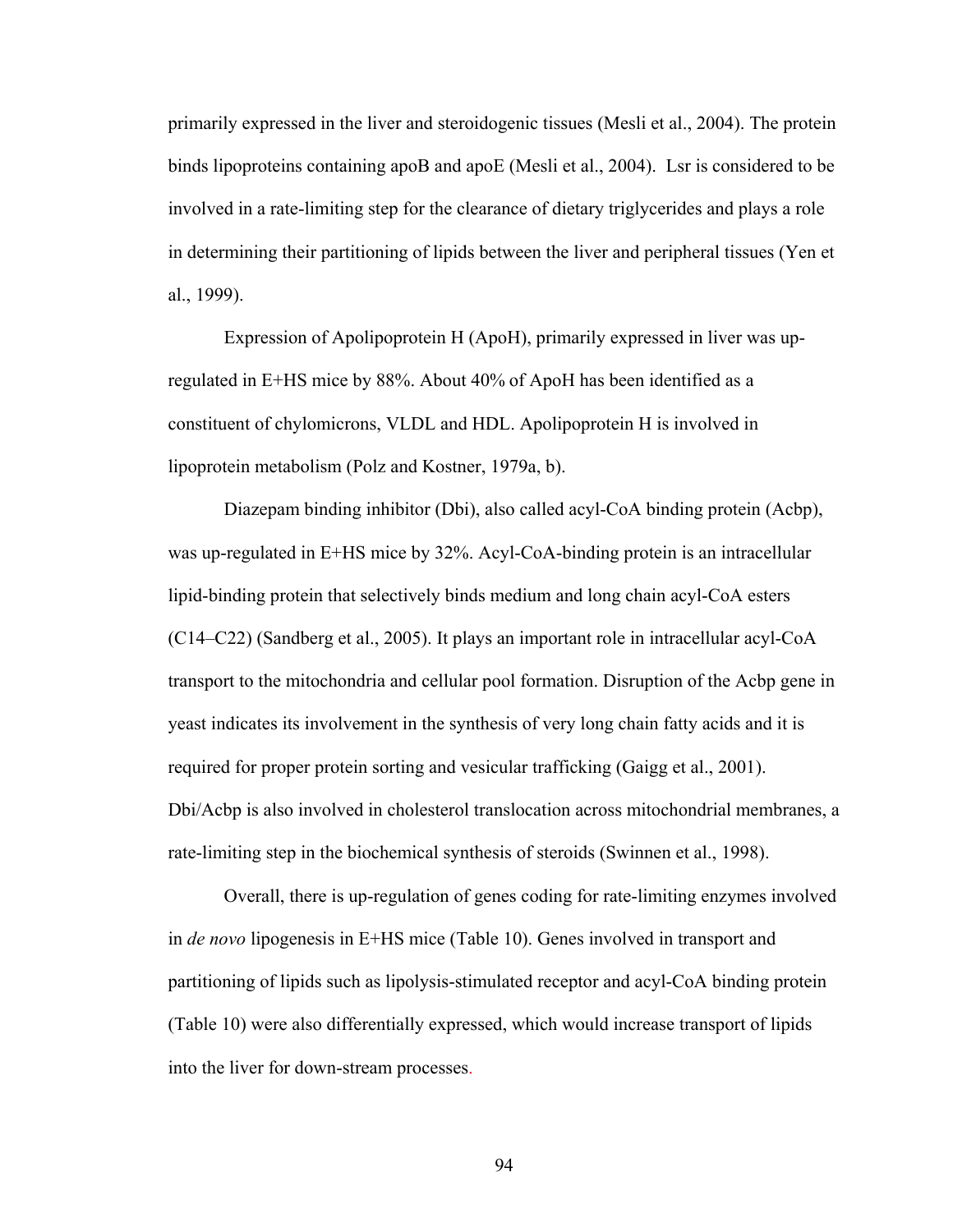# *Detoxification gene expression changes*

 Expression of cytochrome b5 reductase 3 (Cyb5r3) was up-regulated in E+HS mice by 60% (Table 10, Figure 10). The Cyb5r protein mediates electron transfer from NADH to fatty acid desaturases, P450 oxidases (Hildebrandt and Estabrook, 1971), and plays a direct role in xenobiotic metabolism (Kurian et al., 2004). This gene is also involved in modulating activities of the Cyp17 gene, which is essential to steroidogenesis (Akhtar et al., 2005).

 The flavin containing monooxygenase 5 (Fmo5) gene was up-regulated in E+HS mice by 42% (Figure 10, Table 10). Flavin-containing monooxygenases are microsomal enzymes that catalyze the NADPH and oxygen-dependent oxidation of many important drugs and xenobiotics (Ziegler, 2002).

 Expression of epoxide hydrolase 2, cytoplasmic (Ephx2) was up-regulated in E+HS mice by 40%. Epoxides are a class of compounds that can arise from the cytochrome P450–mediated oxidation of alkenes, aromatic hydrocarbons, heterocycles. Epoxide hydrolases (EH) hydrolyze toxic epoxides into their corresponding diols which are typically less reactive, more water soluble, and more easily excreted from the body (DuTeaux et al., 2004). In a recent study, an E+ diet fed to rats resulted in an increased expression of the epoxide hydrolase 1 gene (Settivari et al., 2006).

 Cytochrome P450, family 2, subfamily a, polypeptide 12 (Cyp2a12) and cytochrome P450, family 2, subfamily d, polypeptide 26 (Cyp2d26) genes were upregulated in E+HS mice by 42 and 49%, respectively (Table 10). Cytochrome P450,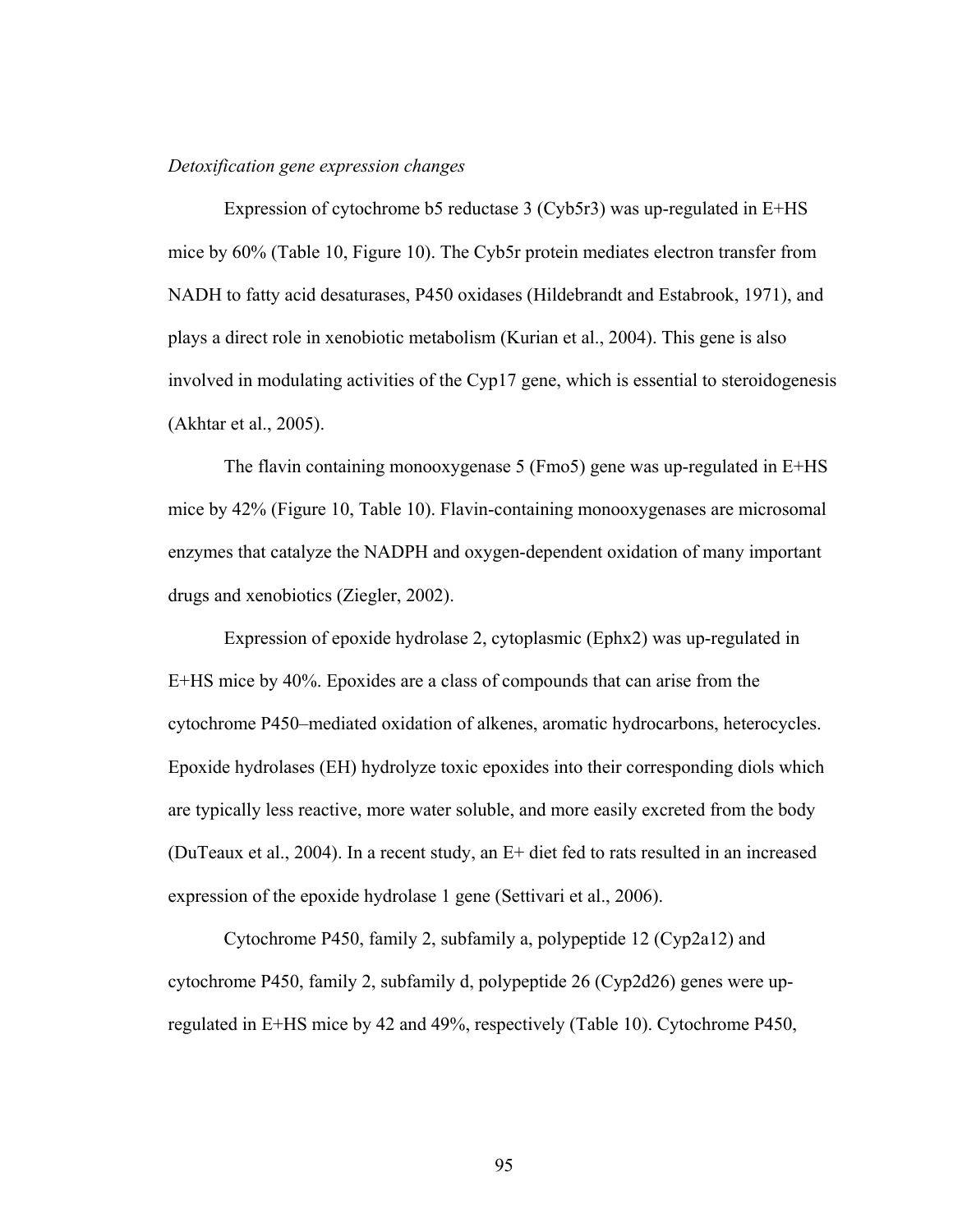family 3, subfamily a, polypeptide 25 (Cyp3a25) was down-regulated in E+HS mice by 60 (Table 10).

 Metabolism of xenobiotic compounds involves biotransformation in two phases: functionalization, which uses oxygen to form a reactive site (phase I detoxification), and conjugation, which results in addition of a water-soluble group to the reactive site (phase II biotransformation) resulting in formation of more water soluble compounds. The phase I detoxification is performed by monooxygenase enzymes including cytochrome P450s such as the ones differentially expressed in E+HS mice. In a study by Settivari et al. (2006), rats on an E+ diet for 5-d had higher expression of Cyp 450 genes involved in phase I detoxification while a down-regulation of genes involved in antioxidant pathways was observed. To date, there is little information about the hepatic metabolism and detoxification of ergot alkaloids in livestock. Cytochrome P450, CYP3A has been cited as the main P450 sub-family responsible for the metabolism of ergot alkaloids in other species, with N-dealkylation, mono- and dihydroxylation as the main oxidative processes carried out by these enzymes (Ball et al., 1992; Moubarak and Rosenkrans, 2000). Male mice on an E+ diet had 1.5 times more concentration of total microsomal Cyp 450 than female mice and this could be a source of potential variation in animal response to fescue toxins (Duringer et al., 2005). Up-regulation of Cyp 450 enzymes in E+HS mice (Table 10) would help in effective metabolism and detoxification of fescue toxins. It is interesting to note that mice fed an E+ diet under thermoneutral conditions (Bhusari et al., 2006) did not display changes in Cyp 450 gene expression when compared to mice fed E- under thermoneutral conditions.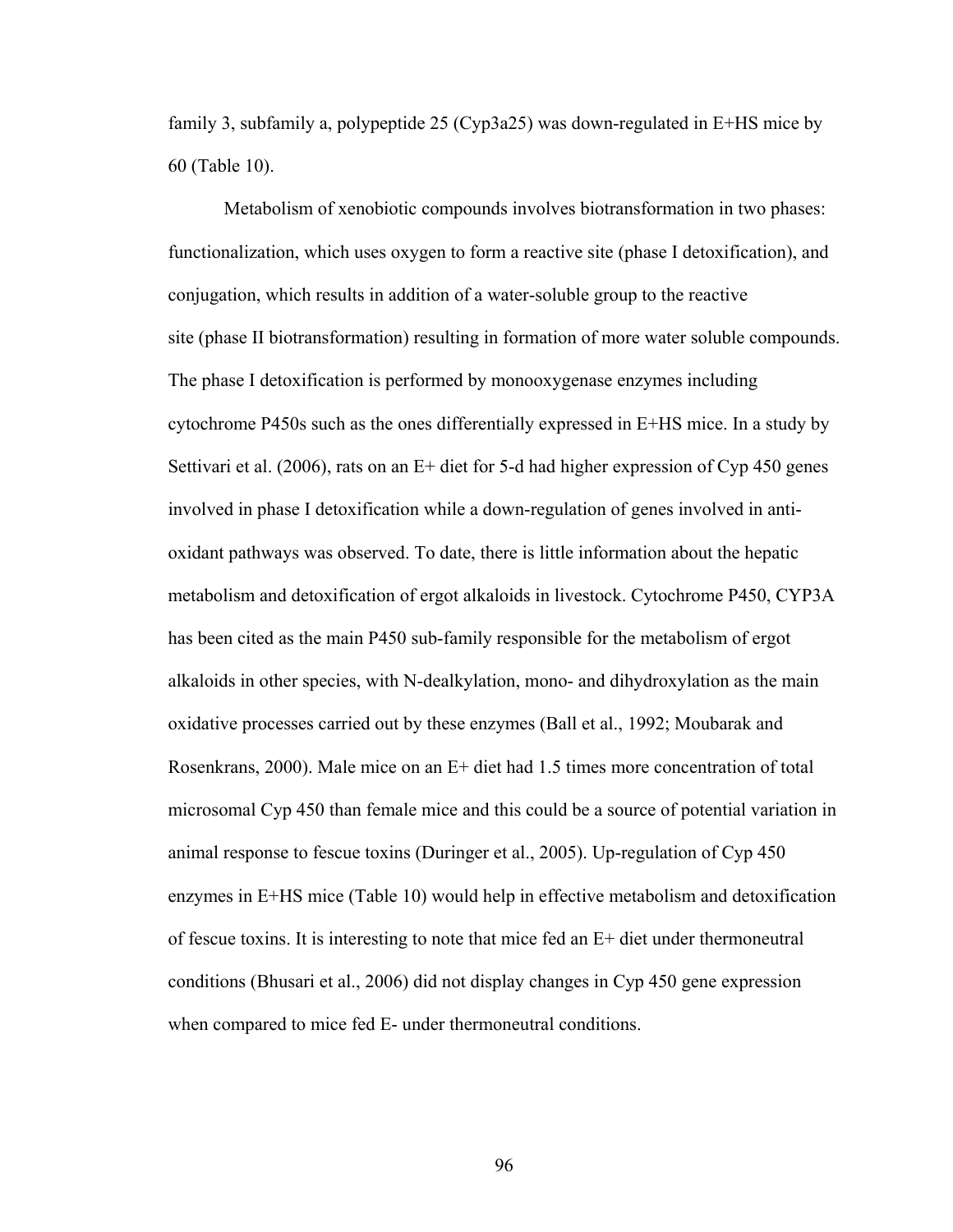#### *Anti-oxidant gene expression changes*

While enzymatic activity of cytochrome P450s are required for metabolism of xenobiotics, these reactions can lead to production of reactive oxygen species (ROS) and oxidative stress. During the course of the P450 catalytic cycle, P450s use H+ from NADPH to reduce  $O_2$  leading to the production of  $H_2O_2$  and superoxide anion radicals (Gonzalez, 2005). Expression of anti-oxidant gene metallothienin-1 (Mt-1; qPCR; Table 10) was increased by 160% in E+HS mice. This gene is involved in a wide range of activities from heavy metal detoxification to ROS scavenging (Sato and Kondoh, 2002). In many *in-vitro* experiments, Mt-1 has been shown to be a potent scavenger of hydroxyl radicals, protecting DNA from oxidative damage.

 Expression of the carbonic anhydrase III gene (Car3; Table 10) was up-regulated in E+HS mice by 117%. The mammalian carbonic anhydrase reversibly hydrate carbon dioxide, thus generating both bicarbonate and hydrogen ions for maintenance of pH homeostasis. Two reactive sulfhydryl groups of Car3 can conjugate to glutathione through a disulfide link, a process termed S-glutathionylation. Car3 is rapidly glutathionylated *in-vivo* and *in-vitro* when cells are exposed to oxidative stresses, and it is one of the most carbonylated proteins in rodent liver (Kim et al., 2004). Overexpression of Car3 reduced steady-state levels of intracellular ROS, increased proliferation rate, and protected cells against  $H_2O_2$ -induced apoptosis (Raisanen et al., 1999).

Expression of copper chaperone for superoxide dismutase (Ccs) was up-regulated in E+HS mice by 51% (Table 10). The Ccs protein interacts with superoxide dismutase 1 (Sod1) and is responsible for copper incorporation into Sod1, which plays an important role in anti-oxidant metabolism (Wong et al., 2000). In mice with targeted disruption of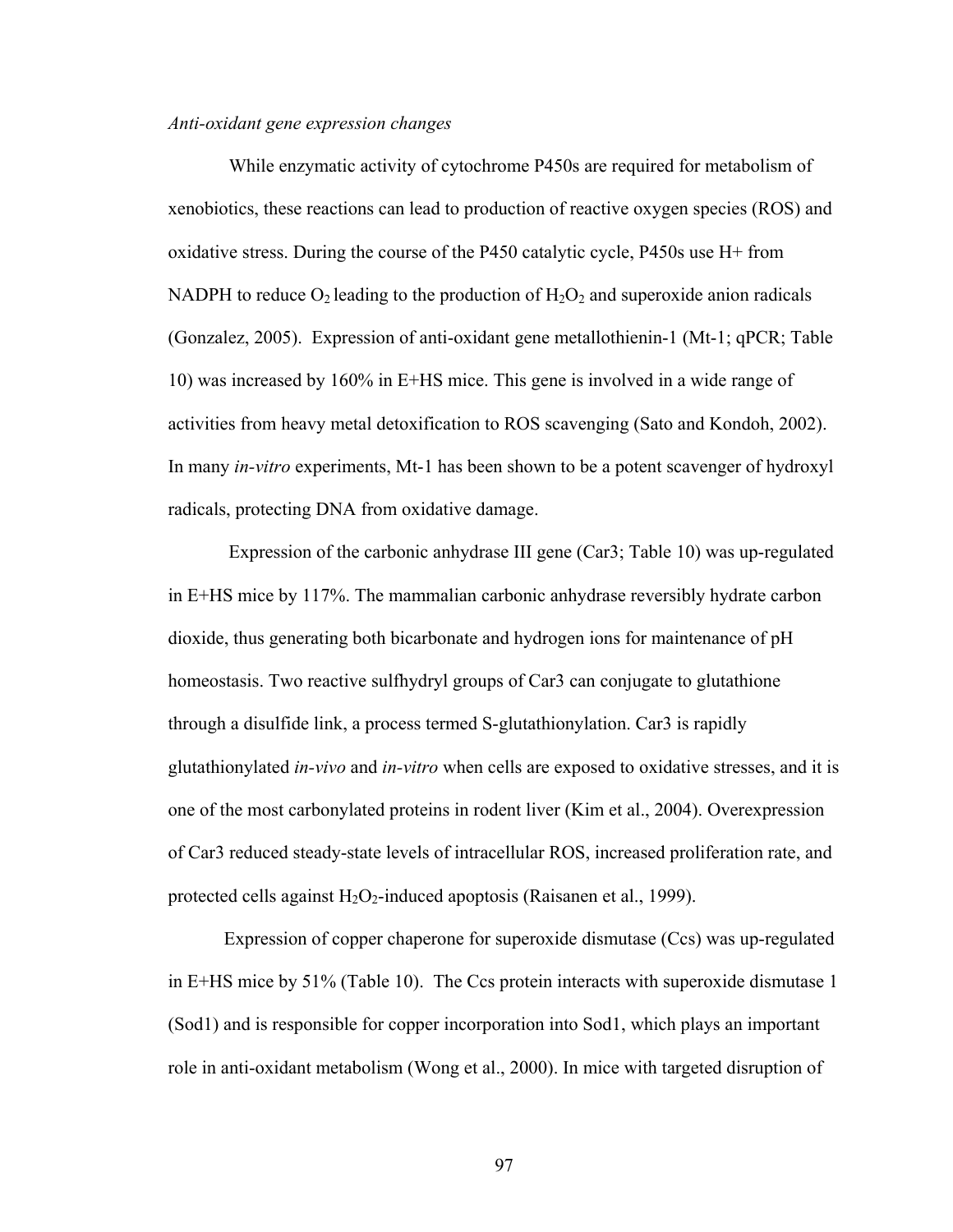the Ccs gene, SOD1 enzyme activity is reduced and these mice had increased sensitivity to paraquat-induced oxidative stress (Wong et al., 2000).

Glutaredoxin 1 (Glrx1) was down-regulated in E+HS mice by 45%. Glutaredoxin proteins are low-molecular-weight proteins (9–12 kDa) with GSH-disulfide oxidoreductase activity. Glutaredoxins coupled to glutathione reductase are key players in anti-oxidant cellular processes based on the transfer of reducing equivalents from NADPH to disulfides via GSH (Porras et al., 2002). Cellular Glrx1 activity can be affected both directly (inactivation/inhibition) and indirectly by depletion of the second substrate, GSH, which occurs during oxidative stress and leads to accumulation of protein-SSG accumulation that could trigger apoptosis (Chrestensen et al., 2000).

 The significant up-regulation of anti-oxidant gene expression (Table 10) could be aimed at counteracting the ROS and the resulting oxidative stress produced in the E+HS mice.

# *Conclusion*

Genes coding for phase I detoxification enzymes are up-regulated in E+HS mouse liver. We observed an up-regulation of genes involved in the protection against reactive oxidant species, most probably to cope with the increase production of ROS from the phase I detoxification pathways. The most interesting result is that key genes involved in *de novo* lipogenesis and lipid transport are up-regulated. This is likely to have major consequence on hormone synthesis (steroids), circulating lipid concentrations and cellular lipid composition.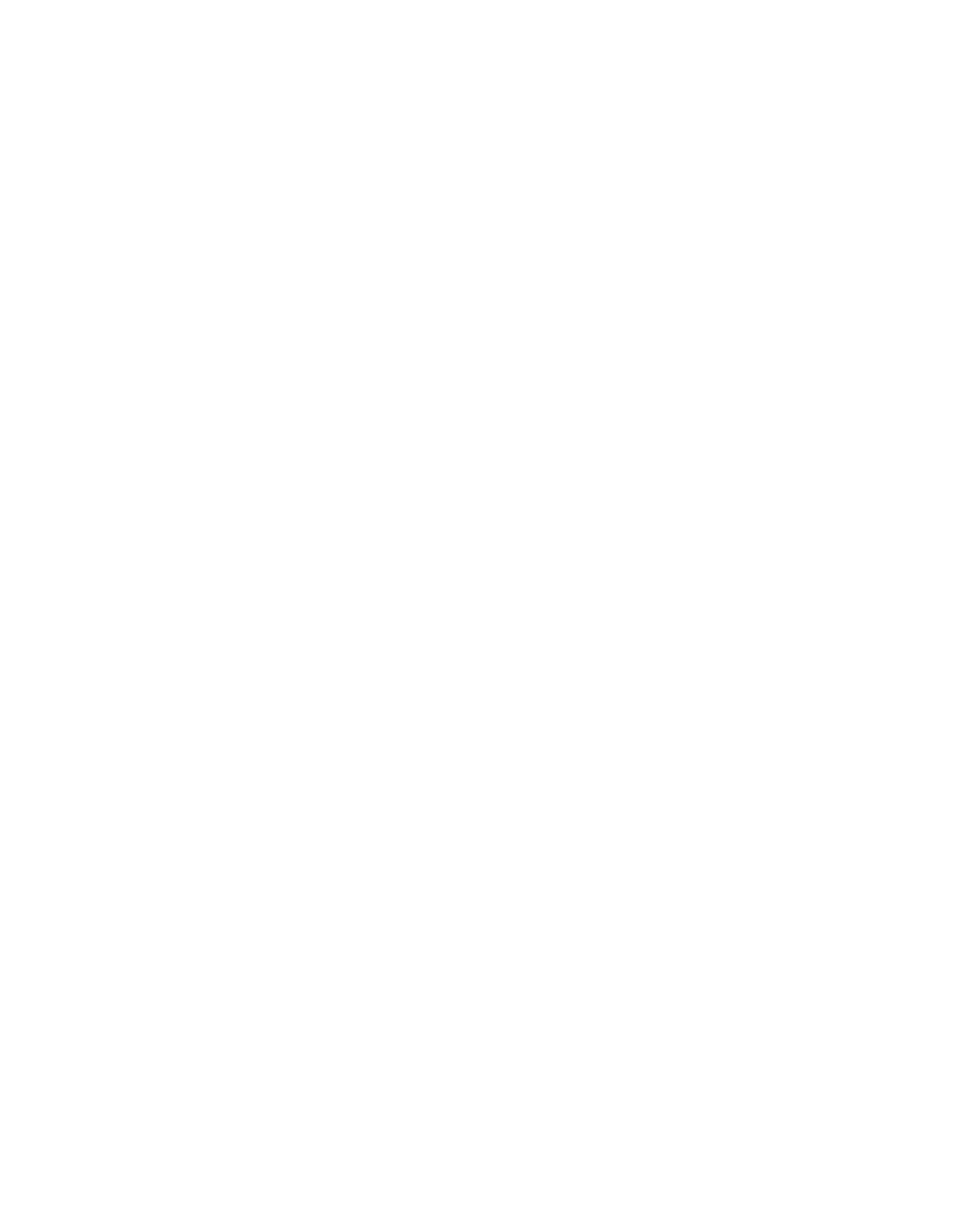| Gene <sup>a</sup> ID                                                               | Gene<br>symbol    | <b>Gene Name</b>                                                                        | Gene ontology <sup>b</sup>                                                       | Ratio <sup>c</sup><br>$(E+HS/E+TN)$ | $P-$<br>value |
|------------------------------------------------------------------------------------|-------------------|-----------------------------------------------------------------------------------------|----------------------------------------------------------------------------------|-------------------------------------|---------------|
| Differentially expressed genes associated with lipid, cholesterol and carbohydrate |                   |                                                                                         |                                                                                  |                                     |               |
|                                                                                    |                   | metabolism                                                                              |                                                                                  |                                     |               |
| 11818                                                                              | ApoH              | Apolipoprotein H                                                                        | Lipid transporter<br>activity,<br>phospholipids<br>binding, defense<br>response. | 1.88, Up                            | 0.005         |
| 21835                                                                              | Thrsp             | Thyroid hormone<br>responsive SPOT14<br>homolog (Rattus)                                | Lipid metabolism,<br>nucleus.                                                    | $1.64$ , Up                         | 0.009         |
| 104112                                                                             | Acly              | ATP citrate lyase                                                                       | Transferase activity,<br>lipid & acetyl-coA<br>biosynthesis.                     | 1.59, Up                            | 0.02          |
| 14081                                                                              | Acsl1             | Acyl-CoA synthetase<br>long-chain family<br>member 1                                    | Long-chain-fatty-<br>acid-CoA ligase<br>activity, lipid<br>metabolism.           | 1.58, Up                            | 0.01          |
| 18770                                                                              | Pklr              | Pyruvate kinase, liver<br>and red blood cell                                            | Transferase activity,<br>glycolysis                                              | 1.51, Up                            | 0.007         |
| 12759                                                                              | Clu               | Clusterin                                                                               | Lipid metabolism,<br>innate immune<br>response, cell death.                      | 1.50, Up                            | 0.005         |
| 14104                                                                              | Fasn              | Fatty acid synthase                                                                     | Transferase activity,<br>lipid biosynthesis<br>and metabolism.                   | 1.48, Up                            | 0.004         |
| 54135                                                                              | Lsr               | Lipolysis stimulated<br>lipoprotein receptor                                            | Transcription factor<br>activity, lipid<br>metabolism.                           | 1.46, Up                            | 0.006         |
| 68671                                                                              | Pcyt <sub>2</sub> | Phosphate<br>cytidylyltransferase 2,<br>ethanolamine                                    | Transferase activity,<br>phospholipids<br>metabolism.                            | 1.37, Up                            | 0.02          |
| 13167                                                                              | Dbi               | Diazepam binding<br>inhibitor                                                           | Lipid binding,<br>transport.                                                     | 1.32, Up                            | 0.01          |
| 238055                                                                             | ApoB              | Apolipoprotein B                                                                        | Lipid, triacylglycerol<br>mobilization.                                          | $0.61,$ Down                        | 0.05          |
|                                                                                    |                   | Differentially expressed genes associated with detoxification and anti-oxidant activity |                                                                                  |                                     |               |
| 109754                                                                             | Cyb5r3            | Cytochrome b5<br>reductase 3                                                            | Oxidoreductase<br>activity, xenobiotic<br>metabolism.                            | 2.93, Up                            | 0.002         |
| 12350                                                                              | Car <sub>3</sub>  | Carbonic anhydrase 3                                                                    | Metal ion binding,<br>one-carbon<br>metabolism.                                  | 2.17, Up                            | 0.006         |
| 17748                                                                              | $Mt-1$            | Metallothionein 1                                                                       | Metal ion binding,<br>nitric oxide mediated<br>signal transduction.              | 2.10, Up                            | 0.002         |

Table 10. List of genes differentially expressed in mice exposed exposed to E+HS vs E+TN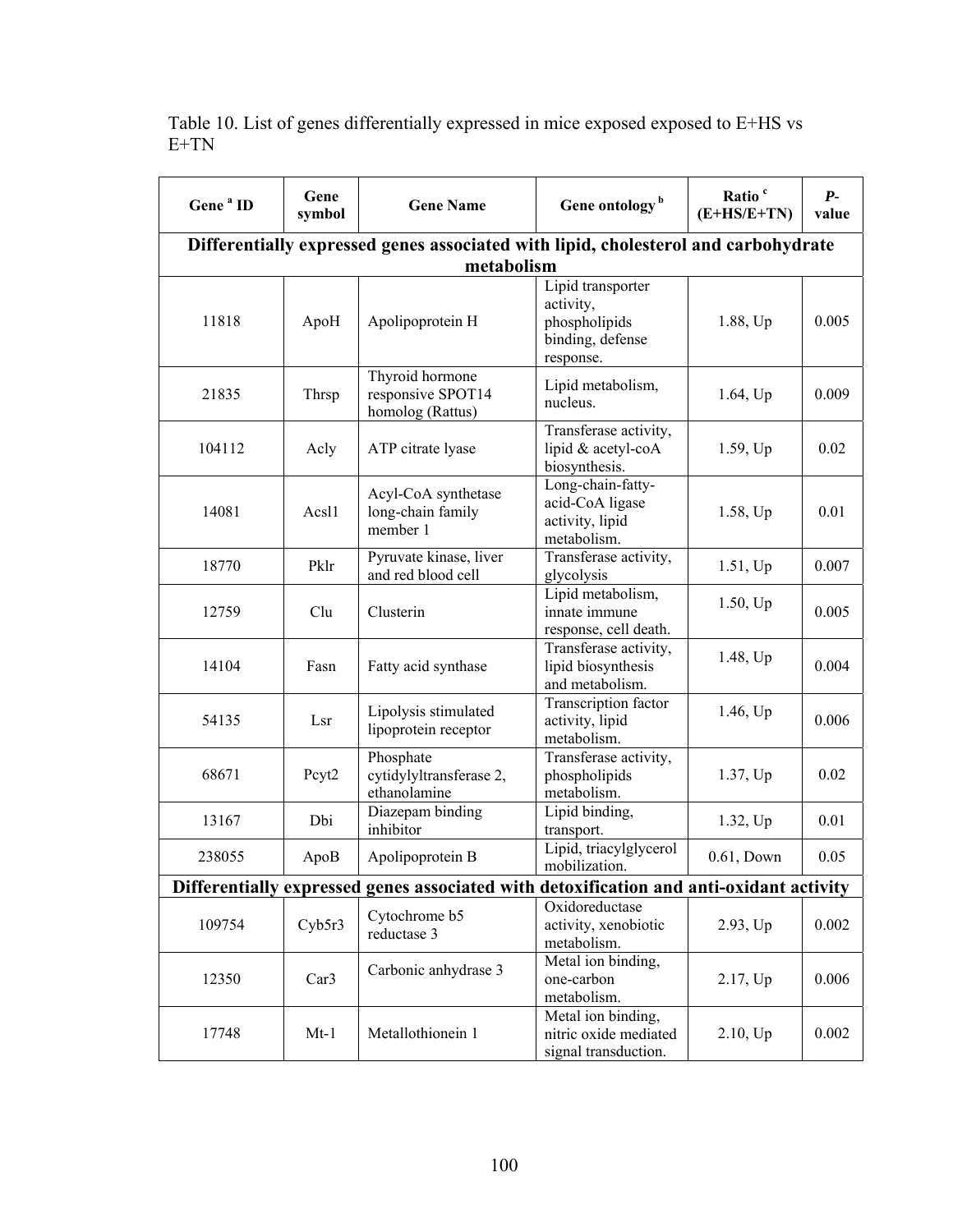| 12460  | Ccs              | Copper chaperone for<br>superoxide dismutase                                         | Metal ion, unfolded<br>protein binding and<br>superoxide<br>metabolism.              | 1.51, Up     | 0.005 |
|--------|------------------|--------------------------------------------------------------------------------------|--------------------------------------------------------------------------------------|--------------|-------|
| 76279  | Cyp2d26          | Cytochrome P450,<br>family 2, subfamily d,<br>polypeptide 26                         | Monooxygenase<br>activity, xenobiotic<br>metabolism.                                 | 1.49, Up     | 0.001 |
| 13085  | Cyp2a12          | Cytochrome P450,<br>family 2, subfamily a,<br>polypeptide 12                         | Unspecific<br>monooxygenase<br>activity, drug<br>metabolism.                         | 1.42, Up     | 0.02  |
| 13850  | Ephx2            | Epoxide hydrolase 2,<br>cytoplasmic                                                  | Metal ion binding,<br>xenobiotic<br>metabolism.                                      | 1.40, Up     | 0.01  |
| 18984  | Por              | P450 (cytochrome)<br>oxidoreductase                                                  | Oxidoreductase<br>activity, electron<br>transport, xenobiotic<br>metabolism.         | 0.70, Down   | 0.04  |
| 14263  | Fmo <sub>5</sub> | Flavin containing<br>monooxygenase 5                                                 | Monooxygenase<br>activity, electron<br>transport, xenobiotic<br>metabolism.          | $0.60,$ Down | 0.006 |
| 93692  | Glrx             | Glutaredoxin                                                                         | Transferase activity,<br>cellular redox<br>activity.                                 | 0.55, Down   | 0.04  |
| 56388  | Cyp3a25          | Cytochrome P450,<br>family 3, subfamily a,<br>polypeptide 25                         | Monooxygenase<br>activity, xenobiotic<br>metabolism.                                 | 0.39, Down   | 0.002 |
|        |                  |                                                                                      |                                                                                      |              |       |
|        |                  | Differentially expressed genes associated with stress, immune response and apoptosis |                                                                                      |              |       |
| 625018 | C <sub>4</sub> a | Complement component<br>4a                                                           | Inflammatory,<br>innate-immune<br>response.                                          | 1.91, Up     | 0.03  |
| 70356  | St13             | Suppression of<br>tumorigenicity 13                                                  | Unfolded protein<br>binding, protein<br>folding.                                     | 1.38, Up     | 0.05  |
| 12630  | Cfi              | Complement factor I                                                                  | Serine-type<br>endopeptidase<br>activity, innate<br>immune response,<br>proteolysis. | 1.34, Up     | 0.02  |
| 18703  | Pigr             | Polymeric                                                                            | Receptor activity.                                                                   | 1.30, Up     | 0.02  |
| 17195  | Mbl2             | immunoglobulin receptor<br>Mannose binding lectin<br>(C)                             | Sugar binding,<br>phosphate transport,                                               | 0.65, Down   | 0.04  |
| 11796  | Birc3            | Baculoviral IAP repeat-<br>containing 3                                              | immune response.<br>Suppressor of<br>apoptosis.                                      | 0.44, Down   | 0.02  |
|        |                  | Differentially expressed genes associated with transport and protein biosynthesis    |                                                                                      |              |       |
| 27050  | Rps3             | Ribosomal protein S3                                                                 | Structural constituent<br>of ribosome, protein<br>biosynthesis.                      | 1.45, Up     | 0.04  |
| 15122  | Hba-al           | Hemoglobin $\alpha$ , adult<br>chain 1                                               | Oxygen transporter<br>activity.                                                      | 1.43, Up     | 0.006 |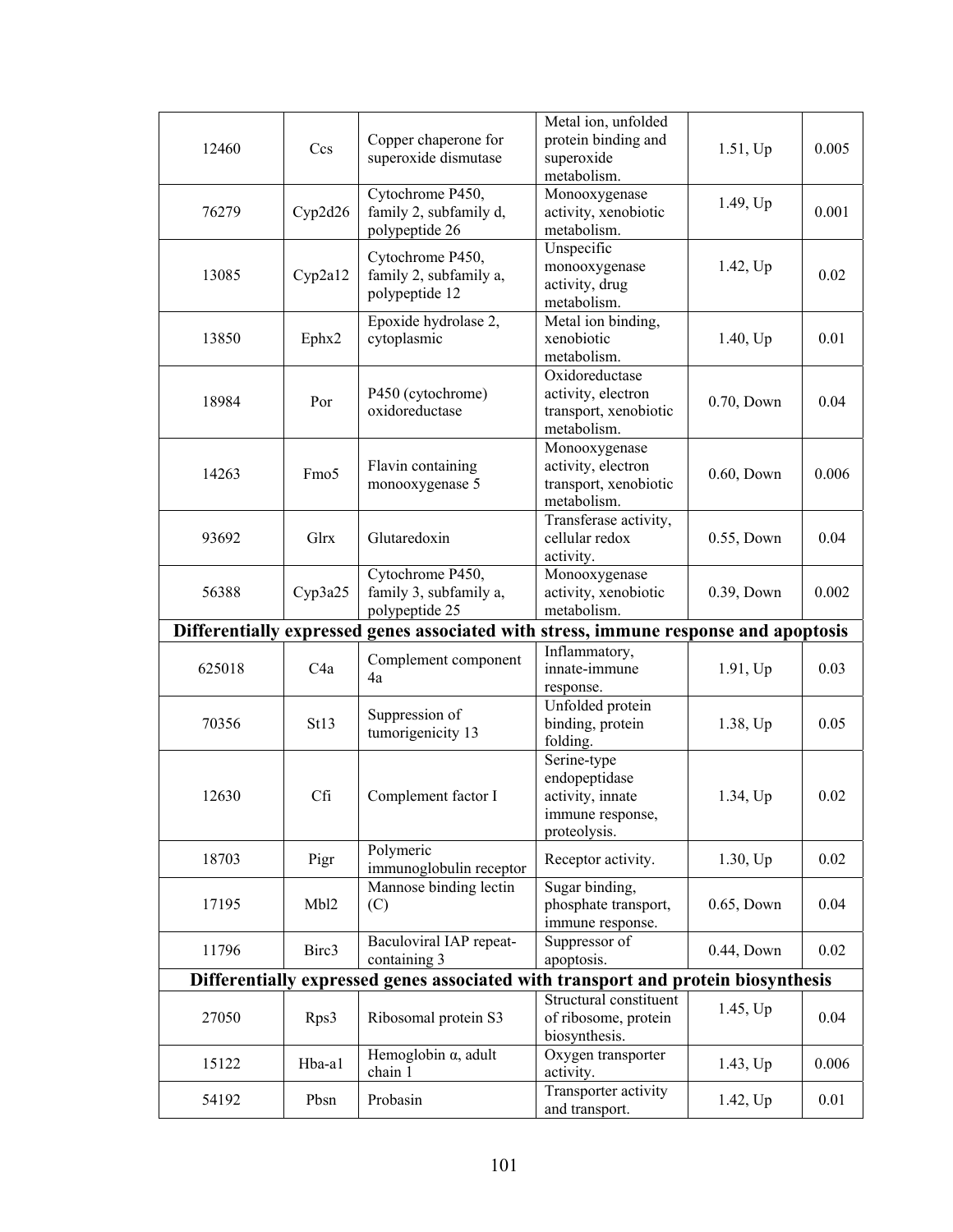| 11938                                                                               | Atp2a2  | ATPase, Ca++<br>transporting, cardiac<br>muscle, slow twitch 2                                                         | Nucleotide binding,<br>transport.                                                    | 1.37, Up    | 0.02   |
|-------------------------------------------------------------------------------------|---------|------------------------------------------------------------------------------------------------------------------------|--------------------------------------------------------------------------------------|-------------|--------|
| 66211                                                                               | Rpl31   | Ribosomal protein L3-<br>like                                                                                          | Structural constituent<br>of ribosome, protein<br>biosynthesis.                      | 1.35, Up    | 0.02   |
| Differentially expressed genes associated with metabolism                           |         |                                                                                                                        |                                                                                      |             |        |
| 14317                                                                               | Ftcd    | Formiminotransferase<br>cyclodeaminase                                                                                 | Lyase, transferase<br>activity, folic acid<br>metabolism.                            | 1.77, Up    | 0.04   |
| 15445                                                                               | Hpd     | 4-hydroxyphenylpyruvic<br>acid dioxygenase                                                                             | Oxidoreductase<br>activity, tyrosine<br>catabolism.                                  | 1.52, Up    | 0.008  |
| 20440                                                                               | St6gal1 | Beta galactoside alpha<br>2,6 sialyltransferase 1                                                                      | Transferase activity,<br>protein amino acid<br>glycosylation.                        | 1.49, Up    | 0.005  |
| 14085                                                                               | Fah     | Fumarylacetoacetate<br>hydrolase                                                                                       | Tyrosine catabolism.                                                                 | 1.33, Up    | 0.01   |
| 67680                                                                               | Sdhb    | Succinate dehydrogenase<br>complex, subunit B, iron<br>sulfur $(Ip)$                                                   | Succinate<br>dehydrogenase<br>(ubiquinone)<br>activity, tricarboxylic<br>acid cycle. | $1.30$ , Up | 0.03   |
| 11846                                                                               | Arg1    | Arginase 1, liver                                                                                                      | Arginine<br>metabolism.                                                              | 0.65, Down  | 0.01   |
| Differentially expressed genes associated with other cellular, biological processes |         |                                                                                                                        |                                                                                      |             |        |
| 13180                                                                               | Pcbd1   | Pterin 4 $\alpha$ carbinolamine<br>dehydratase/dimerization<br>cofactor of hepatocyte<br>nuclear factor 1 α<br>(TCF1)1 | Transcription co-<br>activator, protein<br>homotetramerization.                      | 1.89, Up    | 0.02   |
| 22644                                                                               | Rnf103  | Ring finger protein 103                                                                                                | Zinc ion binding,<br>integral to<br>membrane.                                        | 1.55, Up    | 0.0007 |

<sup>a</sup> Available: http://www.ncbi.nlm.nih.gov/entrez.<br><sup>b</sup> Ontology classification of genes according to biological process, molecular function and cell location obtained using DAVID (http://david.niaid.nih.gov/david/).

 $\rm c$  Ratio (E+HS/E+TN) is computed from the expression of gene in mice fed endophyteinfected (E+) diet at heat stress (E+HS) over its expression in mice fed E+ at thermoneutrality (TN). Up indicates up-regulated gene, while Down indicates downregulated gene in E+HS mice.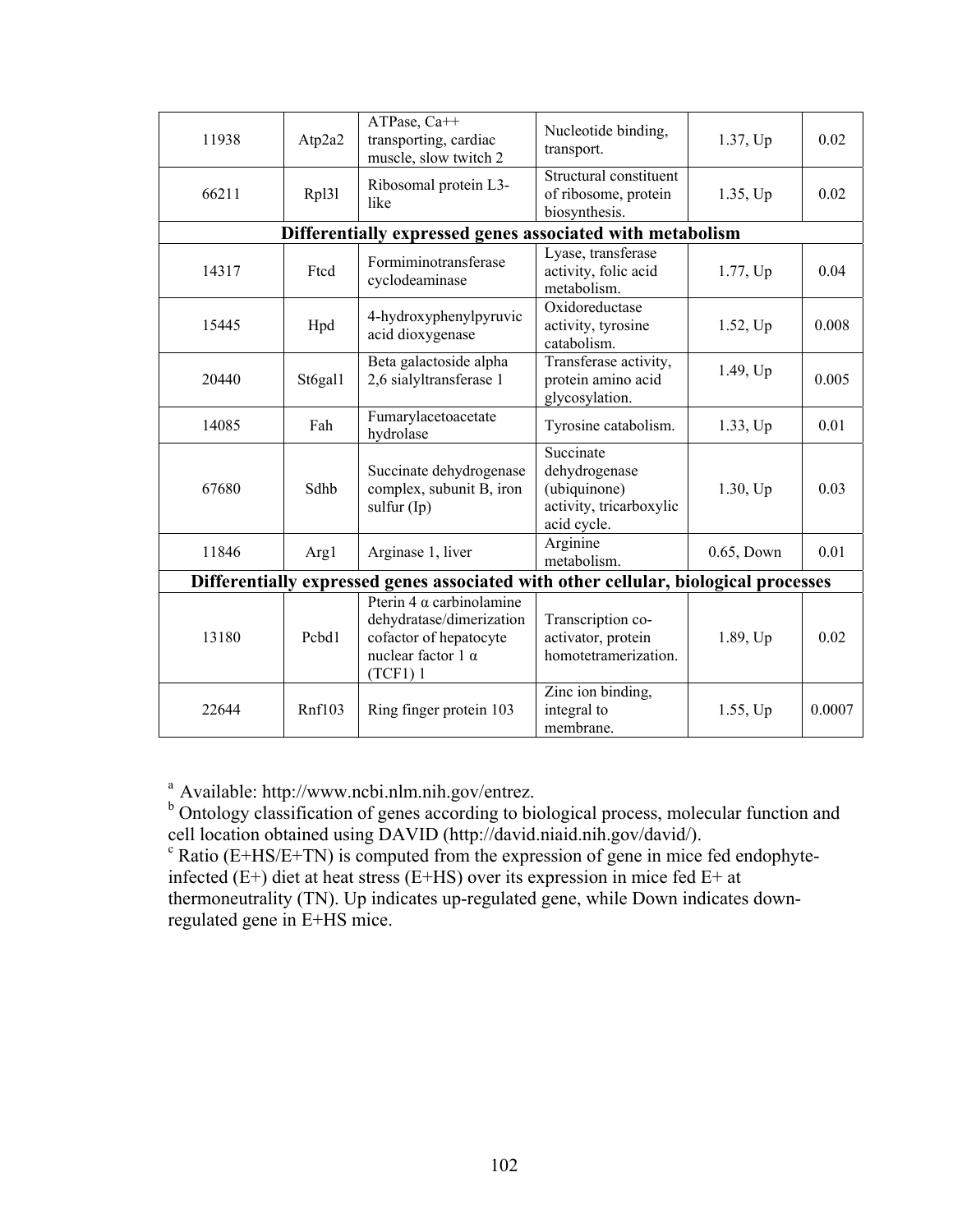

**Figure 9: Principal component analysis (PCA) of E+HS and E+TN mice.** Done to compare grouping of mice fed endophyte-infected (E+) diet under heat stress (HS; E+HS) against mice fed E+ under thermoneutral (TN; E+TN) condition. The red spheres in the figure indicate E+HS mice while E+TN mice are shown by blue spheres.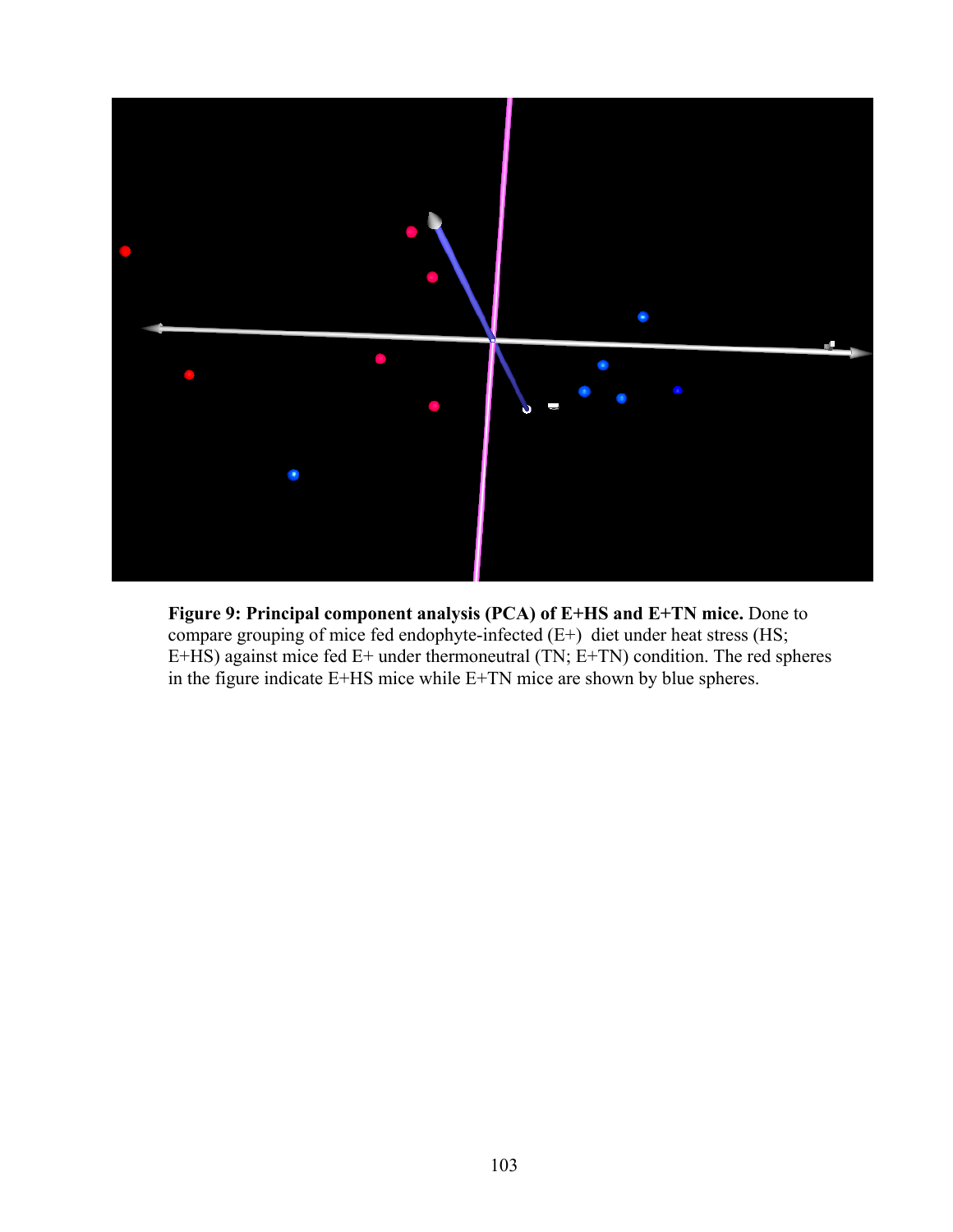

**Figure 10: Expression analyses of eight genes showing log 2 of the ratio computed from the expression of gene in mice fed endophyte-infected (E+) diet at heat stress (HS) over its expression in mice fed endophyte-infected diet at thermoneutrality (TN).** Solid and open bars represent qPCR or microarray data, respectively. <sup>a</sup> Additional information about gene symbols can be obtained from www.ncbi.nlm.nih.gov/entrez.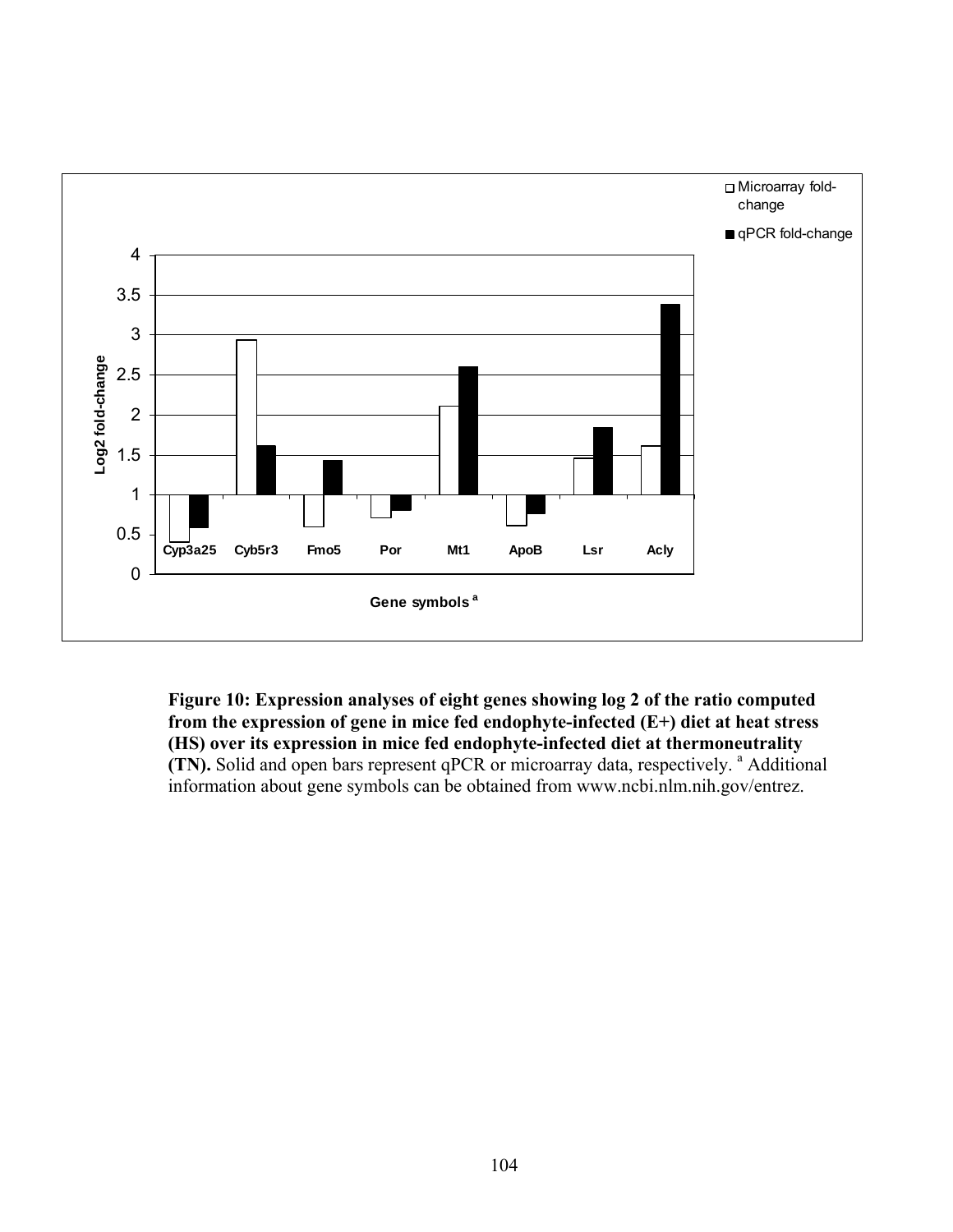## **CHAPTER VI**

## **SUMMARY**

## *Comparison of gene expression changes due to E+, HS and E+HS*

Mice fed an E+ diet under TN conditions resulted in changes in the expression of genes involved in the sex-steroid pathway while this pathway was not perturbed in mice exposed to HS (or) to E+HS treatments (Bhusari et al., 2006). Changes in expression of genes involved in the lipid and cholesterol metabolism pathways occurred in mice exposed to E+ and to E+HS treatment but not in mice exposed only to HS. Anti-oxidant gene expression changes occurred in mice exposed to HS and to E+HS, but not in E+ treated mice. Interestingly, gene expression changes involved in the detoxification pathway were seen only in mice exposed to combination of E+ and HS and these changes were not seen in mice exposed to only  $E<sup>+</sup>$  or to HS. Thus, the combination of  $E<sup>+</sup>$  and HS elicits a severe physiological response via increased detoxification of fescue toxins to effectively cope with increased stress. Pathways affected by various treatments are shown in Table 11.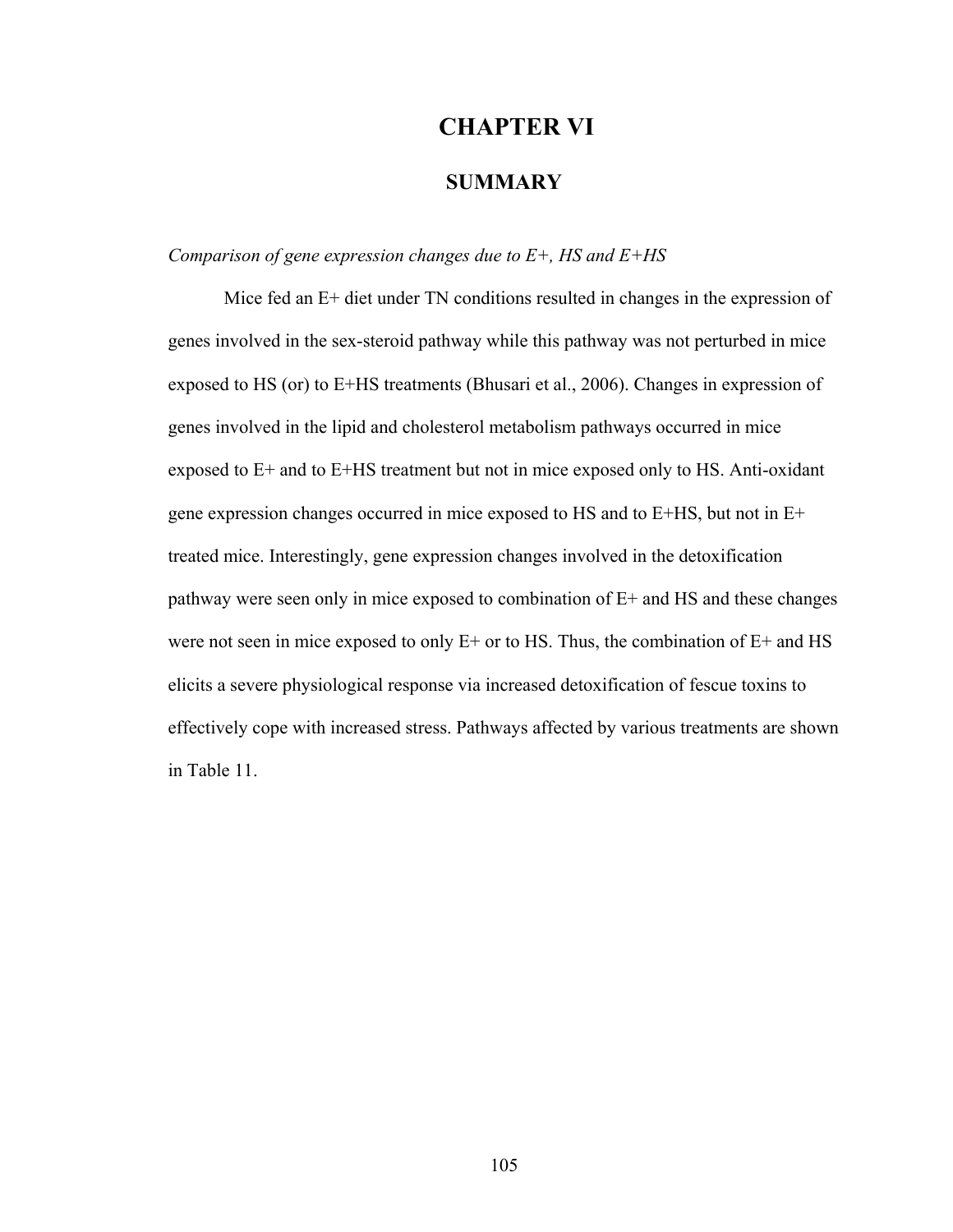Table 11. Genes involved in pathways changed in liver of mice treated with endophyte-

infected (E+) diet, heat stress (HS) and the combination of E+ and HS

| Pathways affected in mouse liver | $E+$  | <b>HS</b> | $E+HS$ |
|----------------------------------|-------|-----------|--------|
| Sex-steroid metabolism           | $\pm$ |           |        |
| Lipid and cholesterol metabolism | $\pm$ |           | $\div$ |
| De novo lipogenesis              |       |           | $^{+}$ |
| Anti-oxidant                     |       | $\pm$     | $\div$ |
| Detoxification                   |       |           | ┿      |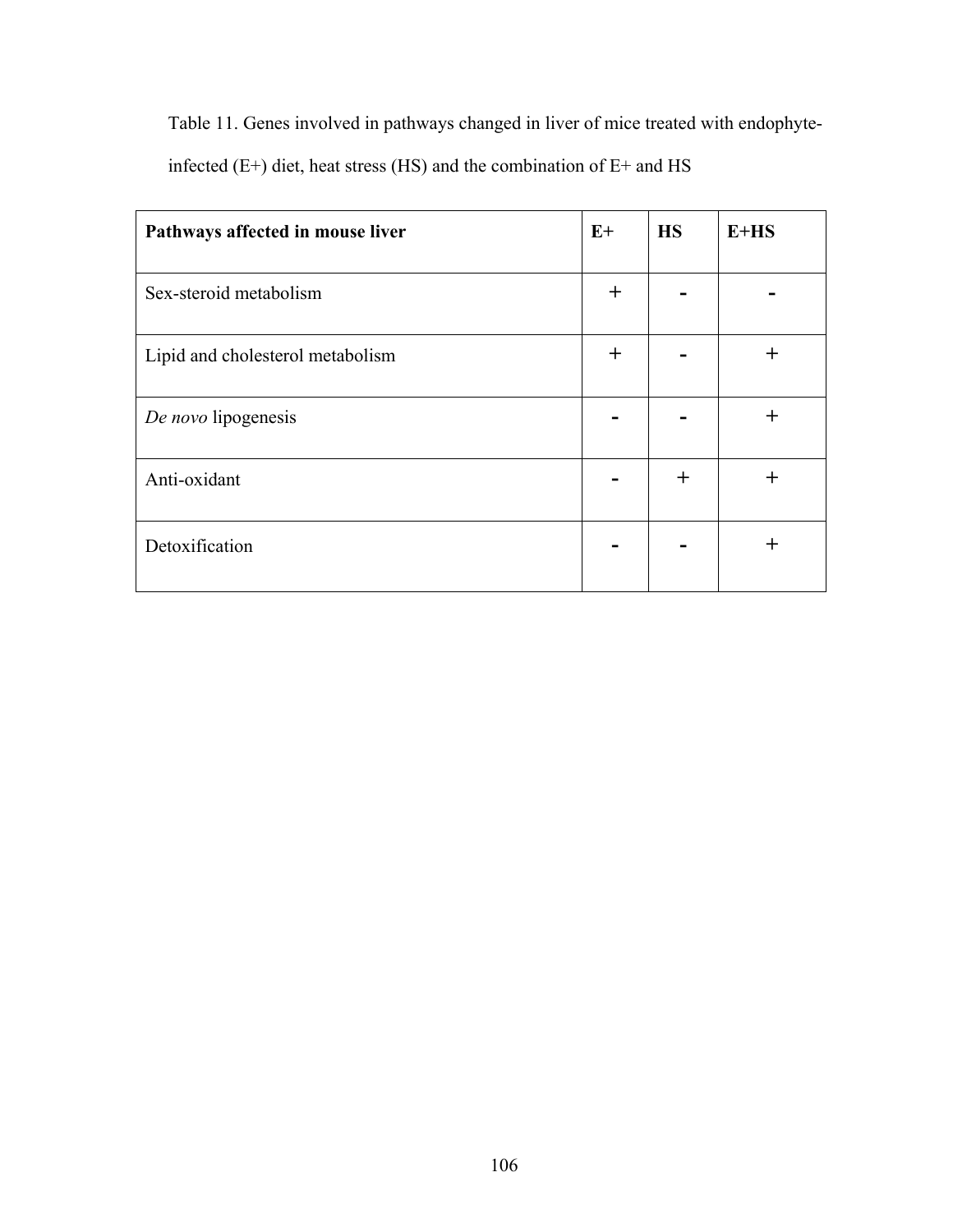## **LITERATURE CITED**

- Abbaszade, I., T. Clarke, C. Park, and A. Payne. 1995. The mouse 3 beta-hydroxysteroid dehydrogenase multigene family includes two functionally distinct groups of proteins. Mol. Endocrinol. 9: 1214-1222.
- Ahmad, S. 1995. Oxidative stress and antioxidant defenses in biology. Chapman & Hall, ©1995. New York.
- Akhtar, M. K., S. L. Kelly, and M. A. Kaderbhai. 2005. Cytochrome b5 modulation of 17α-hydroxylase and 17-20 lyase (cyp17) activities in steroidogenesis. J. Endocrinol. 187: 267-274.
- Alamer, M. A., and B. H. Erickson. 1990. Effect of fungus-infected fescue on testicular development and hormonal secretions in the beef bull. J. Anim. Sci. 68 (Suppl. 1): 402 (Abstr.).
- Aldrich, C. G., J. A. Paterson, J. L. Tate, and M. Kerley. 1993. The effects of endophyteinfected tall fescue consumption on diet utilization and thermal regulation in cattle. J. Anim. Sci. 71: 164-170.
- Al-Haidary, A., D. E. Spiers, G. E. Rottinghaus, G. B. Garner, and M. R. Ellersieck. 2001. Thermoregulatory ability of beef heifers following intake of endophyteinfected tall fescue during controlled heat challenge. J. Anim. Sci. 79: 1780-1788.
- Arthur, J. R. 2000. The glutathione peroxidases. Cellular and Molecular Life Sciences (CMLS) 57: 1825-1835.
- Bacon, C. W. 1995. Toxic endophyte-infected tall fescue and range grasses: Historic perspectives. J. Anim. Sci. 73: 861-870.
- Bacon, C. W., J. K. Porter, J. D. Robbins, and E. S. Luttrell. 1977. *Epichloë typhina* from toxic tall fescue grasses. Appl. Environ. Microbiol. 34: 576-581.
- Ball, S., G. Maurer, M. Zollinger, M. Ladona, and A. Vickers. 1992. Characterization of the cytochrome p-450 gene family responsible for the N-dealkylation of the ergot alkaloid CQA 206-291 in humans. Drug Metab. Dispos. 20: 56-63.
- Barenton, B., and J. Pelletier. 1980. Prolactin, testicular growth and LH receptors in the ram following light and 2-br-agr-ergocryptine (cb-154) treatments. Biol. Reprod. 22: 781-790.
- Beigneux, A. P., C. Kosinski, B. Gavino, J. D. Horton, W. C. Skarnes, and S. G. Young. 2004. ATP-citrate lyase deficiency in the mouse. J. Biol. Chem. 279: 9557-9564.
- Bhusari, S., L. B. Hearne, D. A. Spiers, W. R. Lamberson, and E. Antoniou. 2006. Effect of fescue toxicosis on hepatic gene expression in mice. J. Anim. Sci. 84: 1600- 1612.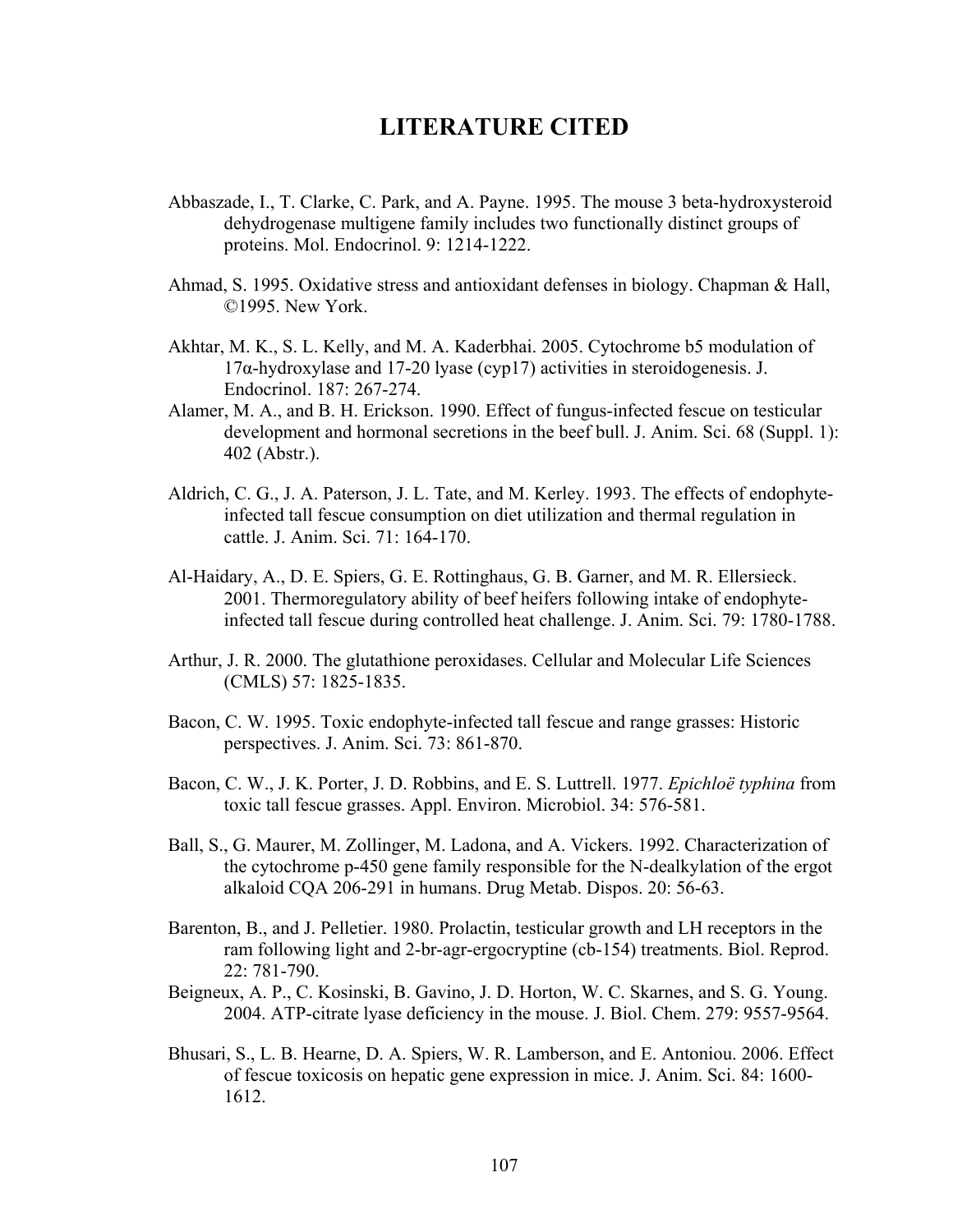- Boling, J. A., L. D. Bunting, G. M. Davenport, J. L. Van der Veen, K. M. Meekins, N. W. Bradley, and R. E. Kohls. 1989. Physiological responses of cattle consuming tall fescue to environmental temperature and supplemental phenothiazine. J. Anim. Sci. 67: 2377-2385.
- Bond, J., G. P. Lynch, D. J. Bolt, H. W. Hawk, G. Jackson, and R. J. Wall. 1988. Reproductive performance and lamb weight gains for ewes grazing fungusinfected tall fescue. Nutr. Rep. Int. 37: 1099-1115.
- Bond, J., J. Powell, and B. Weinland. 1984a. Behavior of steers grazing several varieties of tall fescue during summer conditions. J. Agron. 76: 707–709.
- Bond, J., J. B. Powell, D. J. Undersander, P. W. Moe, H. F. Tyrrell, and R. R. Oltjen. 1984b. Forage composition and growth and physiological characteristics of cattle grazing several varieties of tall fescue during summer conditions. J. Anim. Sci. 59: 584-593.
- Brown, M. A., A. H. Brown, Jr, W. G. Jackson, and J. R. Miesner. 1993. Genotype x environment interactions in postweaning performance to yearling in Angus, Brahman, and reciprocal-cross calves. J. Anim. Sci. 71: 3273-3279.
- Brown, N. M., A. S. Torres, P. E. Doan, and T. V. O'Halloran. 2004. Oxygen and the copper chaperone CCS regulate posttranslational activation of Cu, Zn superoxide dismutase. Proc. Natl. Acad. Sci. USA 101: 5518-5523.
- Browning, R., Jr, F. N. Schrick, F. N. Thompson, and T. Wakefield, Jr. 1998. Reproductive hormonal responses to ergotamine and ergonovine in cows during the luteal phase of the estrous cycle. J. Anim. Sci. 76: 1448-1454.
- Buckner, R. C., J. B. Powell, and R. V. Frakes. 1979. Historical development. Fescue (ed.). Asa. p 1, Madison, WI.
- Bulun, S. E., K. Takayama, T. Suzuki, H. Sasano, B. Yilmaz, and S. Sebastian. 2004. Organization of the human aromatase p450 (cyp19) gene. Semin. Reprod. Med. 22: 5-9.
- Burke, J. M., D. E. Spiers, F. N. Kojima, G. A. Perry, B. E. Salfen, S. L. Wood, D. J. Patterson, M. F. Smith, M. C. Lucy, W. G. Jackson, and E. L. Piper. 2001. Interaction of endophyte-infected fescue and heat stress on ovarian function in the beef heifer. Biol. Reprod. 65: 260-268.
- Campbell, A. G., P. H. Mortimer, B. L. Smith, J. Clarke, and J. W. Ronaldson. 1975. Breeding for facial eczema resistance? In: Proceedings of the Ruakura Farmer's Conference. 62-64.
- Caro, A. A., and A. I. Cederbaum. 2004. Oxidative stress, toxicology, and pharmacology of Cyp2e1. Ann. Rev. Pharmacol. Toxicol. 44: 27-42.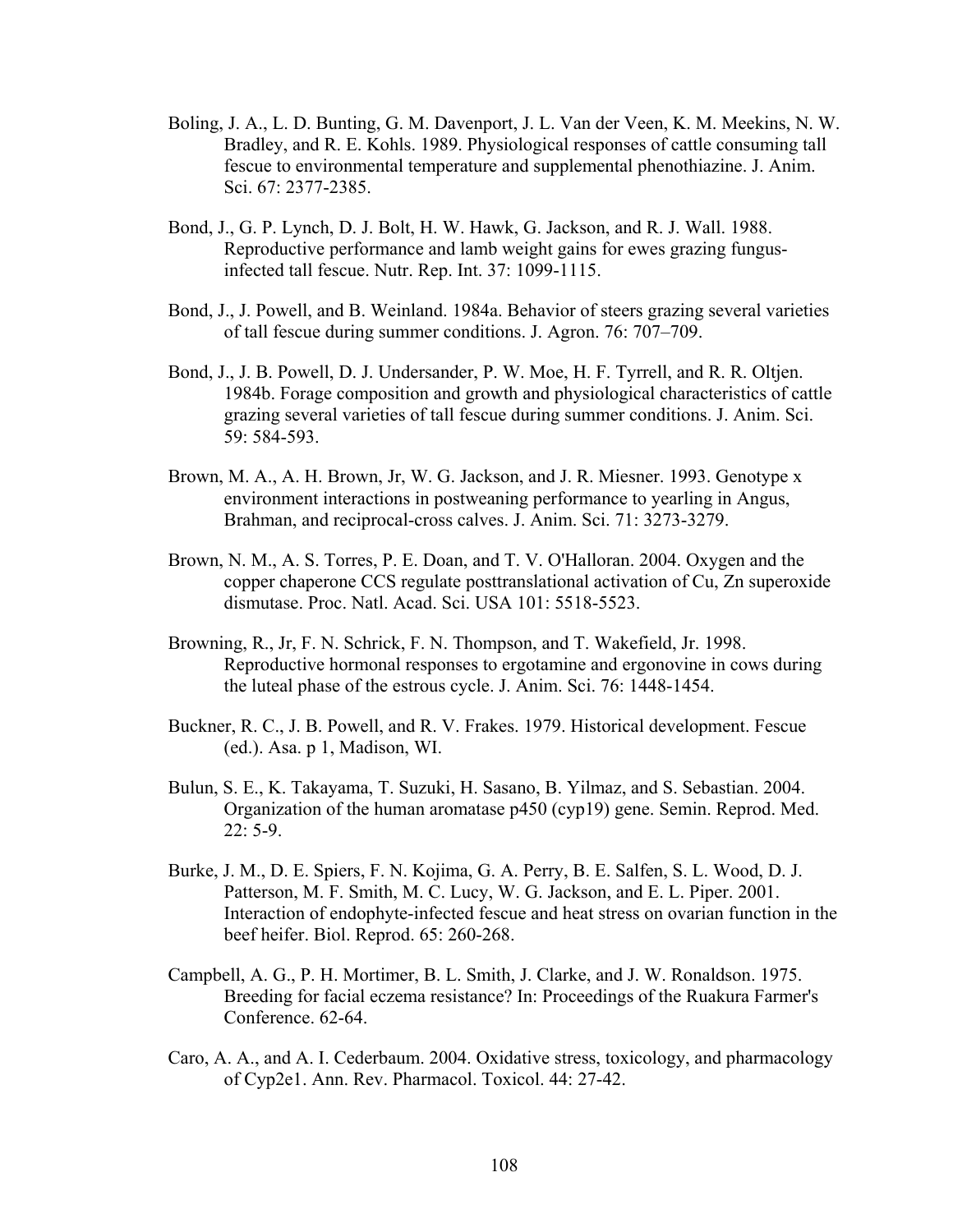- Cheeke, P. R. 1995. Endogenous toxins and mycotoxins in forage grasses and their effects on livestock. J. Anim. Sci. 73: 909-918.
- Chirala, S. S., H. Chang, M. Matzuk, L. Abu-Elheiga, J. Mao, K. Mahon, M. Finegold, and S. J. Wakil. 2003. Fatty acid synthesis is essential in embryonic development: Fatty acid synthase null mutants and most of the heterozygotes die in utero. Proc. Natl. Acad. Sci. USA 100: 6358-6363.
- Choudhary, D., I. Jansson, J. B. Schenkman, M. Sarfarazi, and I. Stoilov. 2003. Comparative expression profiling of 40 mouse cytochrome p450 genes in embryonic and adult tissues. Arch. Biochem. Biophys. 414: 91-100.
- Chrestensen, C. A., D. W. Starke, and J. J. Mieyal. 2000. Acute cadmium exposure inactivates thioltransferase (glutaredoxin), inhibits intracellular reduction of protein-glutathionyl-mixed disulfides, and initiates apoptosis. J. Biol. Chem. 275: 26556-26565.
- Churchill, G. A. 2002. Fundamentals of experimental design for cDNA microarrays. Nature Genetics 32: 490 - 495.
- Cui, X., J. T. G. Hwang, J. Qiu, N. J. Blades, and G. A. Churchill. 2005. Improved statistical tests for differential gene expression by shrinking variance components estimates. Biostat. 6: 59-75.
- Dalla Valle, L., S. Vianello, P. Belvedere, and L. Colombo. 2002. Rat cytochrome p450c17 gene transcription is initiated at different start sites in extraglandular and glandular tissues. J. Steroid Biochem. Mol. Biol. 82: 377-384.
- Dennis, G., B. Sherman, D. Hosack, J. Yang, W. Gao, H. C. Lane, and R. Lempicki. 2003. David: Database for annotation, visualization, and integrated discovery. Genome Biology 4: P3.
- Duringer, J. M., R. Lewis, L. Kuehn, T. Fleischmann, and A. M. Craig. 2005. Growth and hepatic in vitro metabolism of ergotamine in mice divergently selected for response to endophyte toxicity. Xenobiotica 35: 531 - 548.
- DuTeaux, S. B., J. W. Newman, C. Morisseau, E. A. Fairbairn, K. Jelks, B. D. Hammock, and M. G. Miller. 2004. Epoxide hydrolases in the rat epididymis: Possible roles in xenobiotic and endogenous fatty acid metabolism. Toxicol. Sci. 78: 187-195.
- Elsasser, T. H., and D. J. Bolt. 1987. Dopaminergic-like activity in toxic fescue alters prolactin but not growth hormone or thyroid stimulating hormone in ewes. Domest. Anim. Endocrinol. 4: 259-269.
- Estienne, M. J., K. K. Schillo, B. P. Fitzgerald, S. M. Hileman, N. W. Bradely, and J. A. Bowling. 1990. Effects of endophyte-infected fescue on puberty onset and luteal activity in beef heifers. J. Anim. Sci. 68 (Suppl. 1): 567 (Abstr.).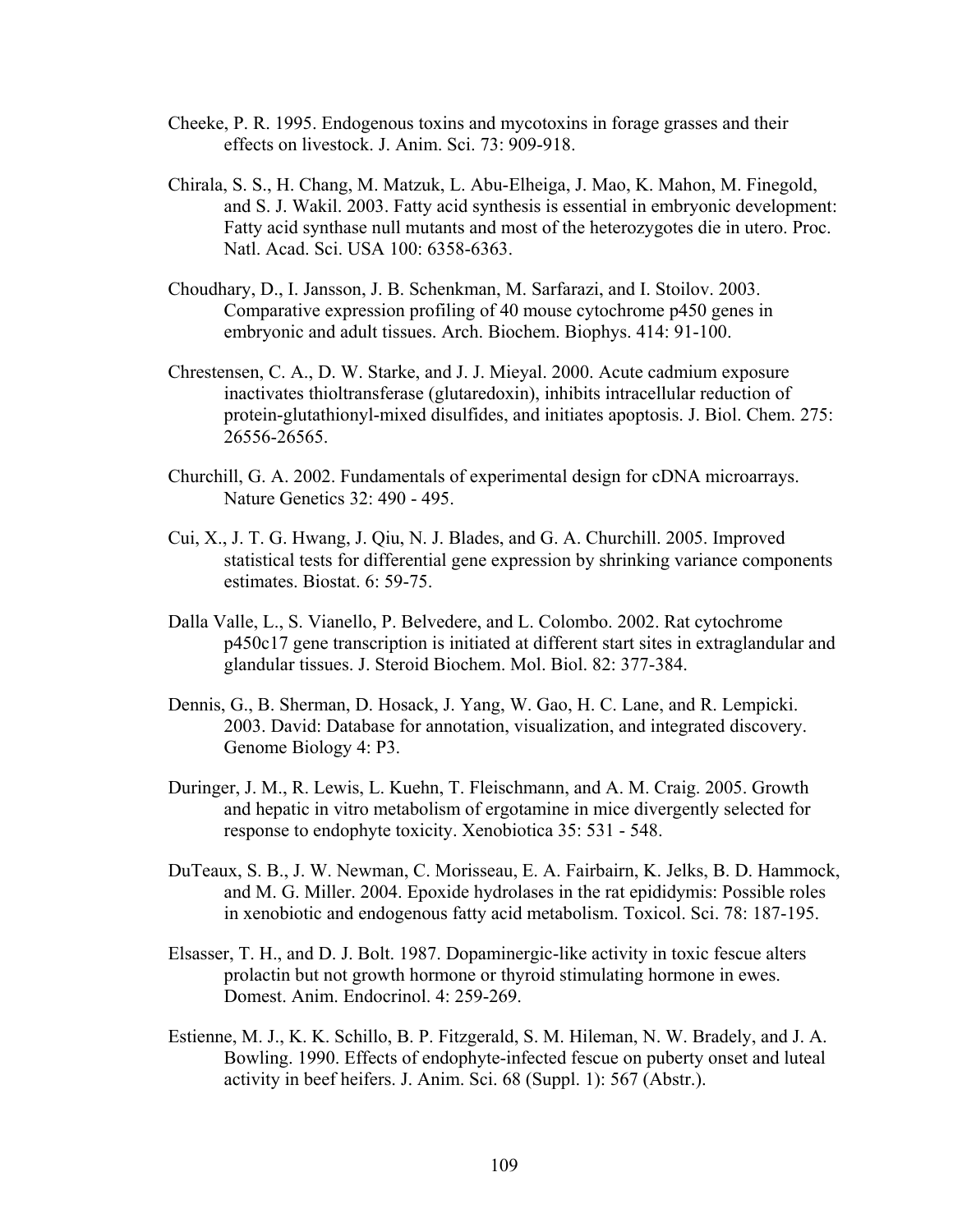- Evans, R. R., R. L. Ivy, A. W. Groce, and W. Cox. 1989. Selenium supplementation for steers on fungus free and fungus infected fescue pastures (preliminary report). In: Proc. Tall Fescue Toxicosis Workshop, Atlanta, GA
- Flanagan, S. W., A. J. Ryan, C. V. Gisolfi, and G. Kroemer. 1995. Tissue-specific hsp70 response in animals undergoing heat stress. Am. J. Physiol. Regul. Integ. Comp. Physiol. 268: R28-R32.
- Forgione, M. A., N. Weiss, S. Heydrick, A. Cap, E. S. Klings, C. Bierl, R. T. Eberhardt, H. W. Farber, and J. Loscalzo. 2002. Cellular glutathione peroxidase deficiency and endothelial dysfunction. Am. J. Physiol. Heart Circ. Physiol. 282: H1255- 1261.
- Gaigg, B., T. B. F. Neergaard, R. Schneiter, J. K. Hansen, N. J. Fargeman, N. A. Jensen, J. R. Andersen, J. Friis, R. Sandhoff, H. D. Schroder, and J. Knudsen. 2001. Depletion of acyl-coenzyme a-binding protein affects sphingolipid synthesis and causes vesicle accumulation and membrane defects in Saccharomyces Cerevisiae. Mol. Biol. Cell 12: 1147-1160.
- Garner, G. B., and C. N. Cornell. 1987. University of Missouri report on fescue research activities. (Preliminary report). In: Proc. Tall. Fescue Toxicosis Workshop, Memphis, TN
- Godfrey, V. B., S. P. Washburn, E. J. Eisen, and B. H. Johnson. 1994. Effects of consuming endophyte-infected tall fescue on growth, reproduction and lactation in mice selected for high fecundity. Theriogenology 41: 1393-1409.
- Goldstein, M., J. Y. Lew, A. Sauter, and A. Lieberman. 1980. The affinities of ergot compounds for dopamine agonist and dopamine antagonist reception sites. In: Advances in biochemical psychopharmacology No. 23. p 75. Raven Press, New York.
- Gonzalez, F. J. 2005. Role of cytochromes p450 in chemical toxicity and oxidative stress: Studies with cyp2e1. Mutation Research/Fundamental and Molecular. Mechanisms of Mutagenesis Stress Responses 569: 101-110.
- Gordon, C. J. 1993. Temperature regulation in laboratory rodents. Cambridge University Press, New York.
- Gould, L. S., and W. D. Hohenboken. 1993. Differences between progeny of beef sires in susceptibility to fescue toxicosis. J. Anim. Sci. 71: 3025-3032.
- Hemken, R., L. Bull, J. Boling, E. Kane, L. Bush, and R. Buckner. 1979. Summer fescue toxicosis in lactating dairy cows and sheep fed experimental strains of ryegrasstall fescue hybrids. J. Anim. Sci. 49: 641-646.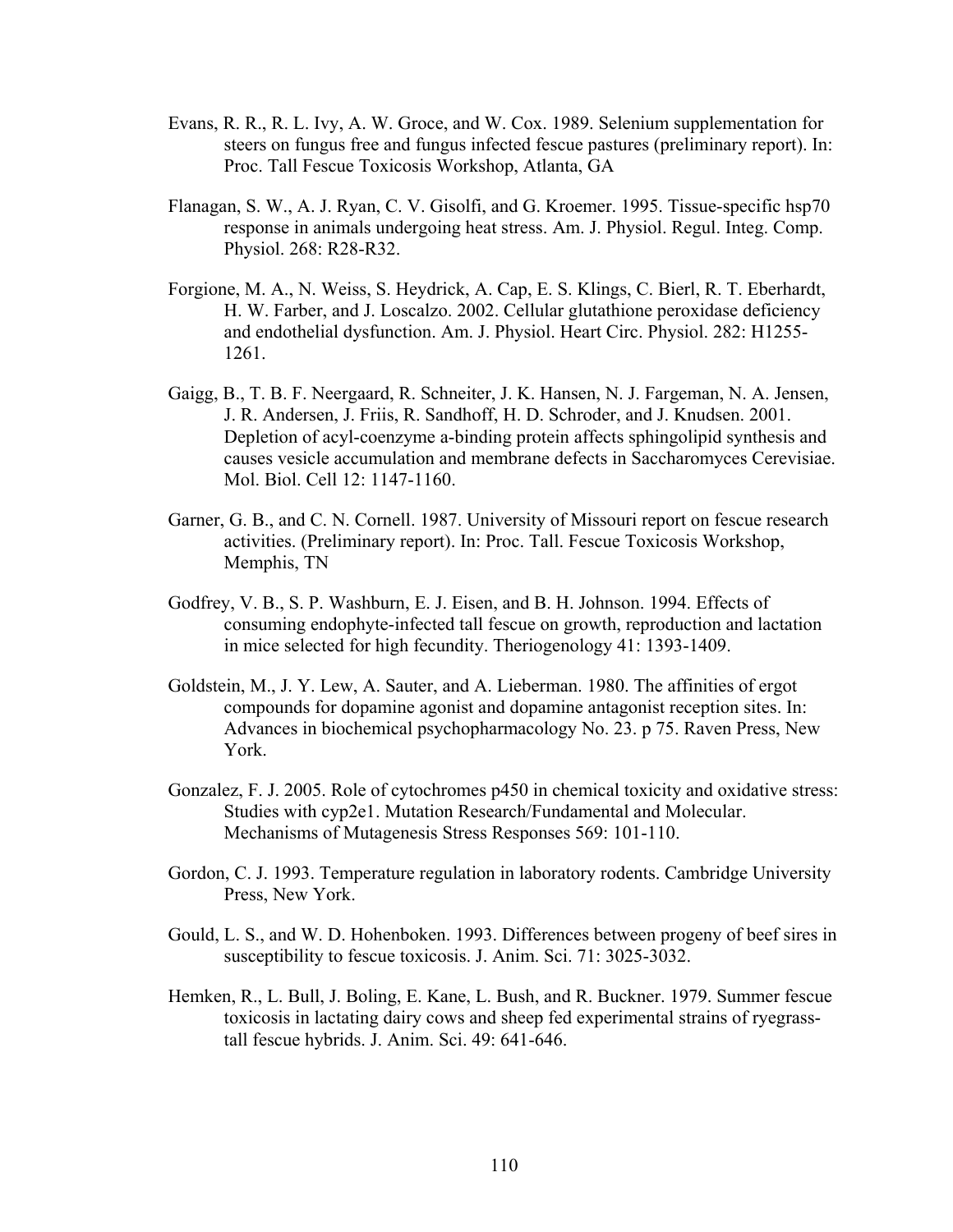- Hemken, R. W., J. A. Boling, L. S. Bull, R. H. Hatton, R. C. Buckner, and L. P. Bush. 1981. Interaction of environmental temperature and anti-quality factors on the severity of summer fescue toxicosis. J. Anim. Sci. 52: 710-714.
- Hildebrandt, A., and R. W. Estabrook. 1971. Evidence for the participation of cytochrome B5 in hepatic microsomal mixed-function oxidation reactions. Arch. Biochem. Biophys. 143: 66-79.
- Hill, N. S., F. N. Thompson, J. A. Stuedemann, G. W. Rottinghaus, H. J. Ju, D. L. Dawe, and E. E. Hiatt. 2001. Ergot alkaloid transport across ruminant gastric tissues. J. Anim. Sci. 79:542–549.
- Hohenboken, W. D., P. L. Berggren-Thomas, W. E. Beal, and W. H. McClure. 1991. Variation among Angus cows in response to endophyte-infected fescue seed in the diet, as related to their past calf production. J. Anim. Sci. 69: 85-90.
- Hohenboken, W. D., and D. J. Blodgett. 1997. Growth and physiological responses to toxicosis in lines of mice selected for resistance or susceptibility to endophyteinfected tall fescue in the diet. J. Anim. Sci. 75: 2165-2173.
- Horowitz, M. 2002. From molecular and cellular to integrative heat defense during exposure to chronic heat. Comp. Biochem. Physiol. Mol. Integr. Physiol. 131: 475-483.
- Horowitz, M., L. Eli-Berchoer, I. Wapinski, N. Friedman, and E. Kodesh. 2004. Stressrelated genomic responses during the course of heat acclimation and its association with ischemic-reperfusion cross-tolerance. J. Appl. Physiol. 97: 1496- 1507.
- Hoveland, C. S. 1993. Importance and economic significance of the acremonium endophytes to performance of animals and grass plant. Agric. Ecosys. Environ. 44: 3-12.
- Hoveland, C. S., S. P. Schmidt, C. C. King, and E. M. Clark. 1984. Association of fungal endophyte with seasonal gains of beef steers grazing tall fescue pasture. In: H. Riley and a. D. Skelvag (ed.) proc. Eur. Grassl. Fed. p 382.
- Janssen, G. B., R. B. Beems, L. H. Elvers, and G. J. A. Speijers. 2000. Subacute toxicity of α-ergocryptine in sprague-dawley rats. 2: Metabolic and hormonal changes. Food Chem. Toxicol. 38: 689-695.
- Jones, J. M., J. C. Morrell, and S. J. Gould. 2000. Identification and characterization of haox1, haox2, and haox3, three human peroxisomal 2-hydroxy acid oxidases. J. Biol. Chem. 275: 12590-12597.
- Jordan, E. R. 2003. Effects of heat stress on reproduction. J. Diary Sci. 86: (E. Suppl.):E104-E114.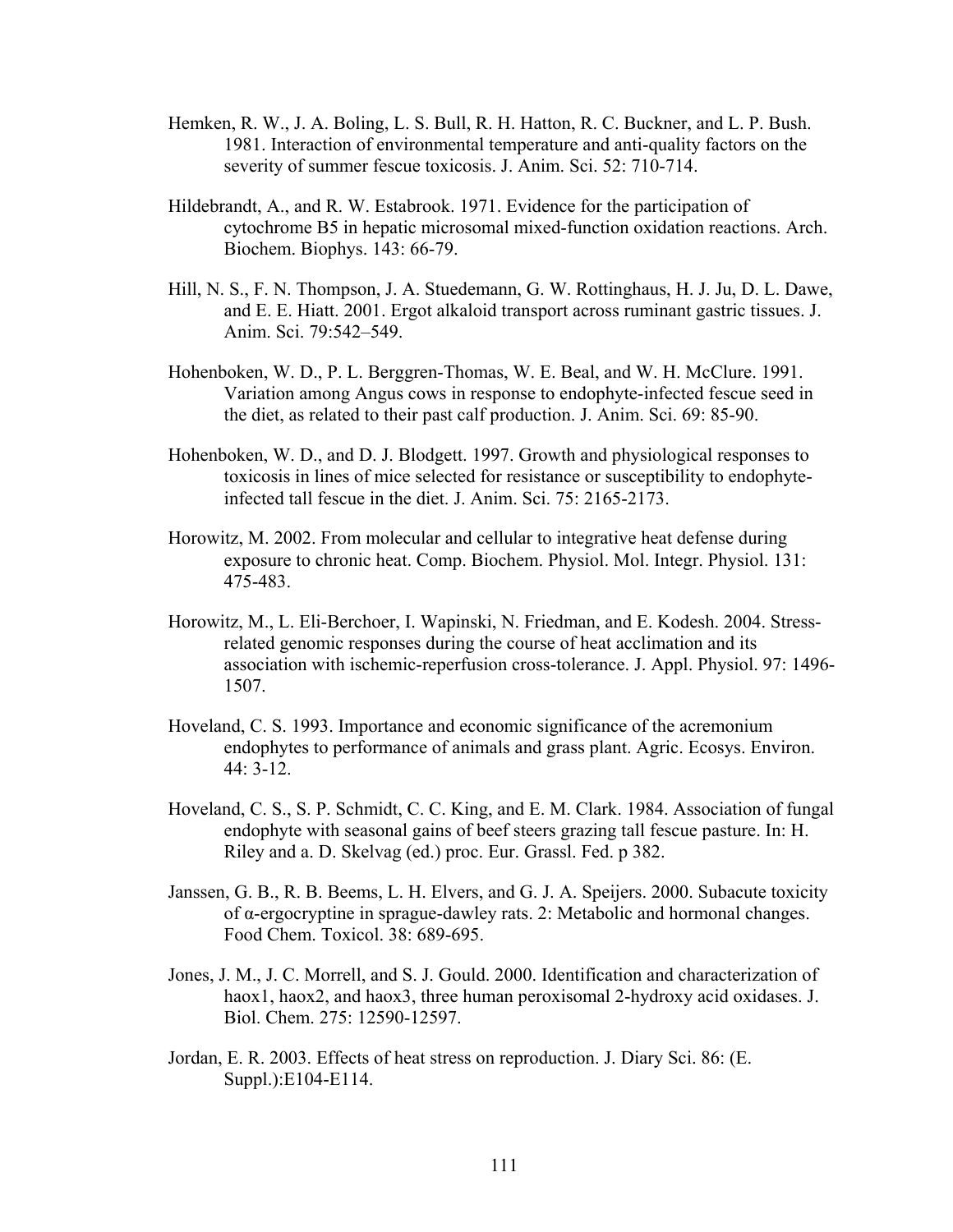- Kang, Y. J. 1999. The antioxidant function of metallothionein in the heart. Proc. Soc. Exp. Biol. Med. 222: 263-273.
- Kerr, M. K., and G. A. Churchill. 2001. Statistical design and the analysis of gene expression microarray data. Genet. Res. 77: 123-128.
- Kim, G., T.-H. Lee, P. Wetzel, C. Geers, M. A. Robinson, T. G. Myers, J. W. Owens, N. B. Wehr, M. W. Eckhaus, G. Gros, A. Wynshaw-Boris, and R. L. Levine. 2004. Carbonic anhydrase III is not required in the mouse for normal growth, development, and life span. Mol. Cell. Biol. 24: 9942-9947.
- Kinlaw, W. B., J. L. Church, J. Harmon, and C. N. Mariash. 1995. Direct evidence for a role of the ``spot 14'' protein in the regulation of lipid synthesis. J. Biol. Chem. 270: 16615-16618.
- Kregel, K. 2002. Heat shock proteins: Modifying factors in physiological stress responses and acquired thermotolarance. J. App. Physiol. 92: 2177-2186.
- Kurian, J. R., S. U. Bajad, J. L. Miller, N. A. Chin, and L. A. Trepanier. 2004. NADH cytochrome b5 reductase and cytochrome b5 catalyze the microsomal reduction of xenobiotic hydroxylamines and amidoximes in humans. J. Pharmacol. Exp. Ther. 311: 1171-1178.
- Kwak, M.-K., N. Wakabayashi, J. L. Greenlaw, M. Yamamoto, and T. W. Kensler. 2003. Antioxidants enhance mammalian proteasome expression through the Keap1-Nrf2 signaling pathway. Mol. Cell. Biol. 23: 8786-8794.
- Laws, G. M., T. R. Skopek, M. V. Reddy, R. D. Storer, and W. E. Glaab. 2001. Detection of DNA adducts using a quantitative long pcr technique and the fluorogenic 5' nuclease assay (Taqman(r)). Mutation Research/Fundamental and Molecular Mechanisms of Mutagenesis 484: 3-18.
- Lee, S.-H., A. Dobrzyn, P. Dobrzyn, S. M. Rahman, M. Miyazaki, and J. M. Ntambi. 2004. Lack of stearoyl-coA desaturase 1 upregulates basal thermogenesis but causes hypothermia in a cold environment. J. Lipid Res. 45: 1674-1682.
- Levadoux-Martin, M., J. E. Hesketh, J. H. Beattie, and H. M. Wallace. 2001. Influence of metallothionein-1 localization on its function. Biochem. J. 355: 473-479.
- Lipham, L. B., F. N. Thompson, J. A. Stuedemann, and J. L. Sartin. 1989. Effects of metoclopramide on steers grazing endophyte-infected fescue. J. Anim. Sci. 67: 1090-1097.
- Liu, J., H. C. Yeo, E. Overvik-Douki, T. Hagen, S. J. Doniger, D. W. Chu, G. A. Brooks, and B. N. Ames. 2000. Chronically and acutely exercised rats: Biomarkers of oxidative stress and endogenous antioxidants. J. Appl. Physiol. 89: 21-28.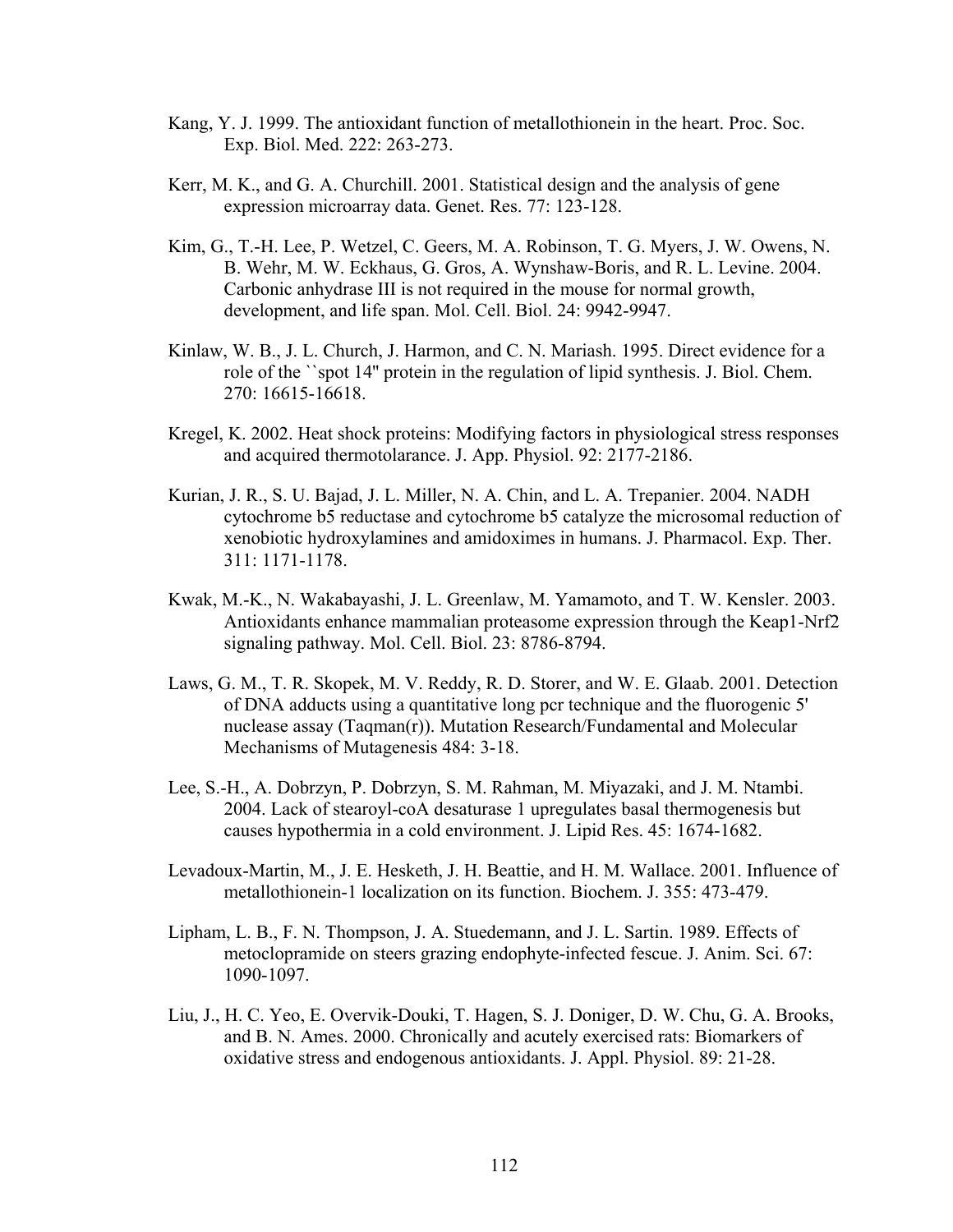- Loizou, J. I., S. F. El-Khamisy, A. Zlatanou, D. J. Moore, D. W. Chan, J. Qin, S. Sarno, F. Meggio, L. A. Pinna, and K. W. Caldecott. 2004. The protein kinase ck2 facilitates repair of chromosomal DNA single-strand breaks. Cell 117: 17-28.
- Martinez, L. O., S. Jacquet, J.-P. Esteve, C. Rolland, E. Cabezon, E. Champagne, T. Pineau, V. Georgeaud, J. E. Walker, F. Terce, X. Collet, B. Perret, and R. Barbaras. 2003. Ectopic β-chain of ATP synthase is an apolipoprotein a-i receptor in hepatic HDL endocytosis. Nature 421: 75-79.
- McMurphy, W. E., K. S. Lusby, S. C. Smith, S. H. Muntz, and C. A. Strasia. 1990. Steer performance on tall fescue pasture. J. Prod. Agric 3: 100.
- Mesli, S., S. Javorschi, A. M. Berard, M. Landry, H. Priddle, D. Kivlichan, A. J. H. Smith, F. T. Yen, B. E. Bihain, and M. Darmon. 2004. Distribution of the lipolysis stimulated receptor in adult and embryonic murine tissues and lethality of Lsr-/- embryos at 12.5 to 14.5 days of gestation. Eur. J. Biochem. 271: 3103- 3114.
- Miles, C. O., A. L. Wilkins, R. T. Gallagher, A. D. Hawkes, S. C. Munday, and N. R. Towers. 1992. Synthesis and tremorgenicity of paxitriols and lolitriol: Possible biosynthetic precursors of lolitrem. B. J. Agric. Food Chem. 40: 234-236.
- Miller, B. F., K. L. Armstrong, L. A. Wilson, W. D. Hohenboken, and R. G. Saacke. 1994. Variation among inbred and linecross mice in response to fescue toxicosis. J. Anim. Sci. 72: 2896-2904.
- Monroe, J. L., D. L. Cross, L. W. Hudson, D. M. Henricks, S. W. Kennedy, and W. C. Bridges. 1988. Effect of selenium and endophyte-contaminated fescue on performance and reproduction in mares. J. Equine Vet. Sci. 8: 148.
- Morris, C. A., N. R. Towers, A. G. Campbell, J. J. Meyer, C. Wesslink, and M. Wheeler. 1989. Response achieved in Romney flocks selected for or against susceptibility to facial eczema. N. Z. J. Agric. Res 32: 379.
- Moubarak, A. S., and J. Rosenkrans, C. F. 2000. Hepatic metabolism of ergot alkaloids in beef cattle by cytochrome p450. Biochem. Biophys. Res. Commun. 274: 746-749.
- Murray, J. I., M. L. Whitfield, N. D. Trinklein, R. M. Myers, P. O. Brown, and D. Botstein. 2004. Diverse and specific gene expression responses to stresses in cultured human cells. Mol. Biol. Cell 15: 2361-2374.
- Mustonen, M., M. Poutanen, S. Kellokumpu, Y. de Launoit, V. Isomaa, R. Vihko, and P. Vihko. 1998. Mouse 17 beta-hydroxysteroid dehydrogenase type 2 mRNA is predominantly expressed in hepatocytes and in surface epithelial cells of the gastrointestinal and urinary tracts. J. Mol. Endocrinol. 20: 67-74.
- Nihsen, M. E., E. L. Piper, C. P. West, R. J. Crawford, Jr., T. M. Denard, Z. B. Johnson, C. A. Roberts, D. A. Spiers, and C. F. Rosenkrans, Jr. 2004. Growth rate and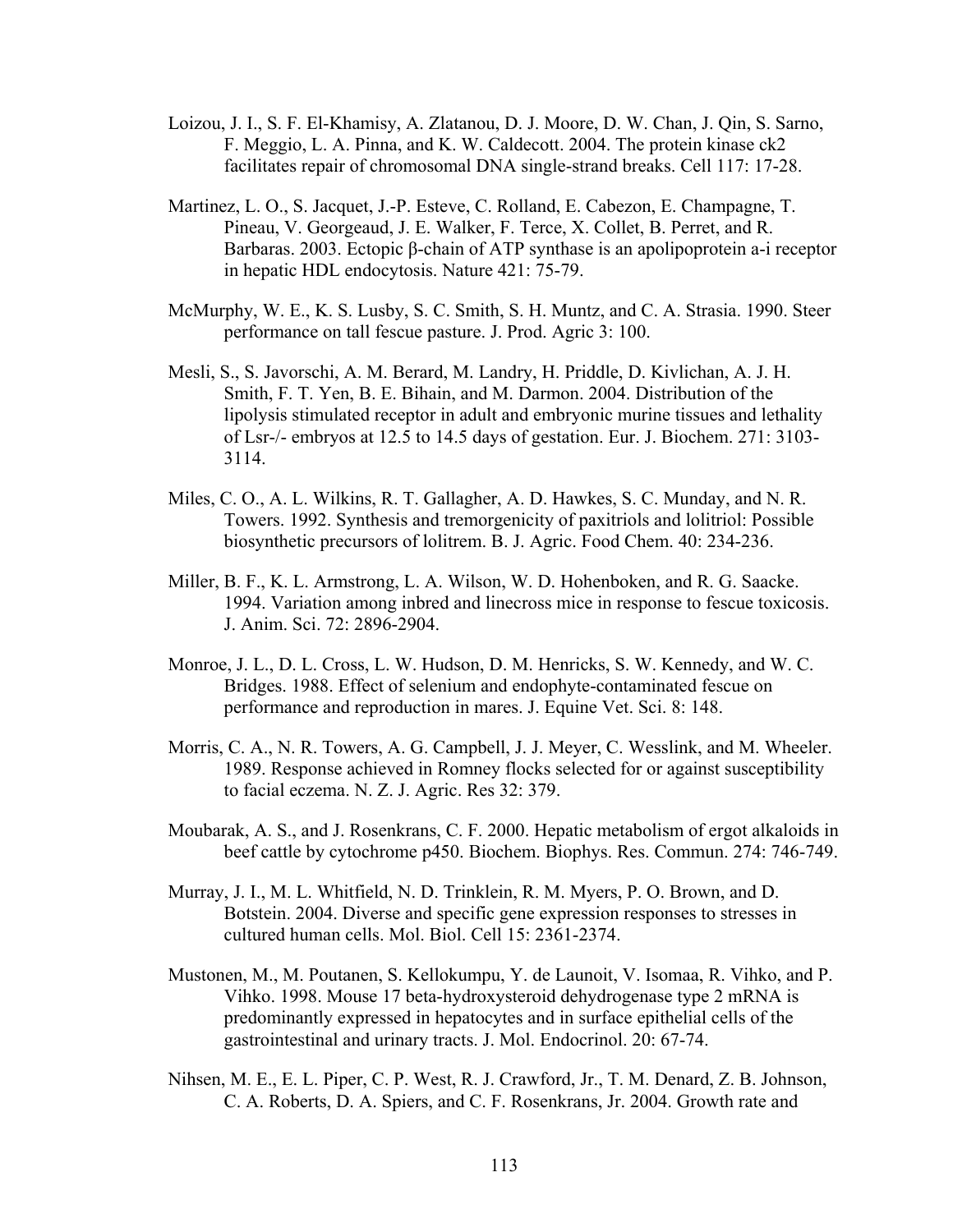physiology of steers grazing tall fescue inoculated with novel endophytes. J. Anim. Sci. 82: 878-883.

- Ntambi, J. M. 1999. Regulation of stearoyl-coa desaturase by polyunsaturated fatty acids and cholesterol. J. Lipid Res. 40: 1549-1558.
- Ntambi, J. M., and M. Miyazaki. 2004. Regulation of stearoyl-coA desaturases and role in metabolism. Prog. Lipid Res. 43: 91-104.
- Nutting, D. F., E. A. Tolley, L. A. Toth, S. D. Ballard, and M. A. Brown. 1992. Serum amylase activity and calcium and magnesium concentrations in young cattle grazing fescue and bermuda grass pastures. Am. J. Vet. Res. 53: 834-839.
- Oda, M. N., J. K. Bielicki, T. T. Ho, T. Berger, E. M. Rubin, and T. M. Forte. 2002. Paraoxonase 1 overexpression in mice and its effect on high-density lipoproteins. Biochem. Biophys. Res. Commun. 290: 921-927.
- Ohsawa, I., K. Nishimaki, C. Yasuda, K. Kamino, and S. Ohta. 2003. Deficiency in a mitochondrial aldehyde dehydrogenase increases vulnerability to oxidative stress in pc12 cells. J. Neurochem. 84: 1110-1117.
- Ohta, S., I. Ohsawa, K. Kamino, F. Ando, and H. Shimokata. 2004. Mitochondrial aldh2 deficiency as an oxidative stress. Ann. NY. Acad. Sci. 1011: 36-44.
- Osborn, T. G., S. P. Schmidt, D. N. Marple, C. H. Rahe, and J. R. Steenstra. 1992. Effect of consuming fungus-infected and fungus-free tall fescue and ergotamine tartrate on selected physiological variables of cattle in environmentally controlled conditions. J. Anim. Sci. 70: 2501-2509.
- Oufara, S., H. Barre, J. L. Rouanet, and J. Chatonnet. 1987. Adaptation to extreme ambient temperatures in cold-acclimated gerbils and mice. Am. J. Physiol. 253: R39-45.
- Pan, M., A. I. Cederbaum, Y.-L. Zhang, H. N. Ginsberg, K. J. Williams, and E. A. Fisher. 2004. Lipid peroxidation and oxidant stress regulate hepatic apolipoprotein b degradation and VLDL production. J. Clin. Invest. 113: 1277-1287.
- Parkes, H. A., E. Preston, D. Wilks, M. Ballesteros, L. Carpenter, L. Wood, E. W. Kraegen, S. Furler, and G. J. Cooney. 2006. Over-expression of acyl-coa synthetase-1 increases lipid deposition in hepatic (Hepg2) cells and rodent liver in vivo. Am. J. Physiol. Endocrinol. Metab. 112.
- Paterson, J., C. Forcherio, B. Larson, M. Samford, and M. Kerley. 1995. The effects of fescue toxicosis on beef cattle productivity. J. Anim. Sci. 73: 889-898.
- Peters, C. W., K. N. Grigsby, C. G. Aldrich, J. A. Paterson, R. J. Lipsey, M. S. Kerley, and G. B. Garner. 1992. Performance, forage utilization, and ergovaline consumption by beef cows grazing endophyte fungus-infected tall fescue,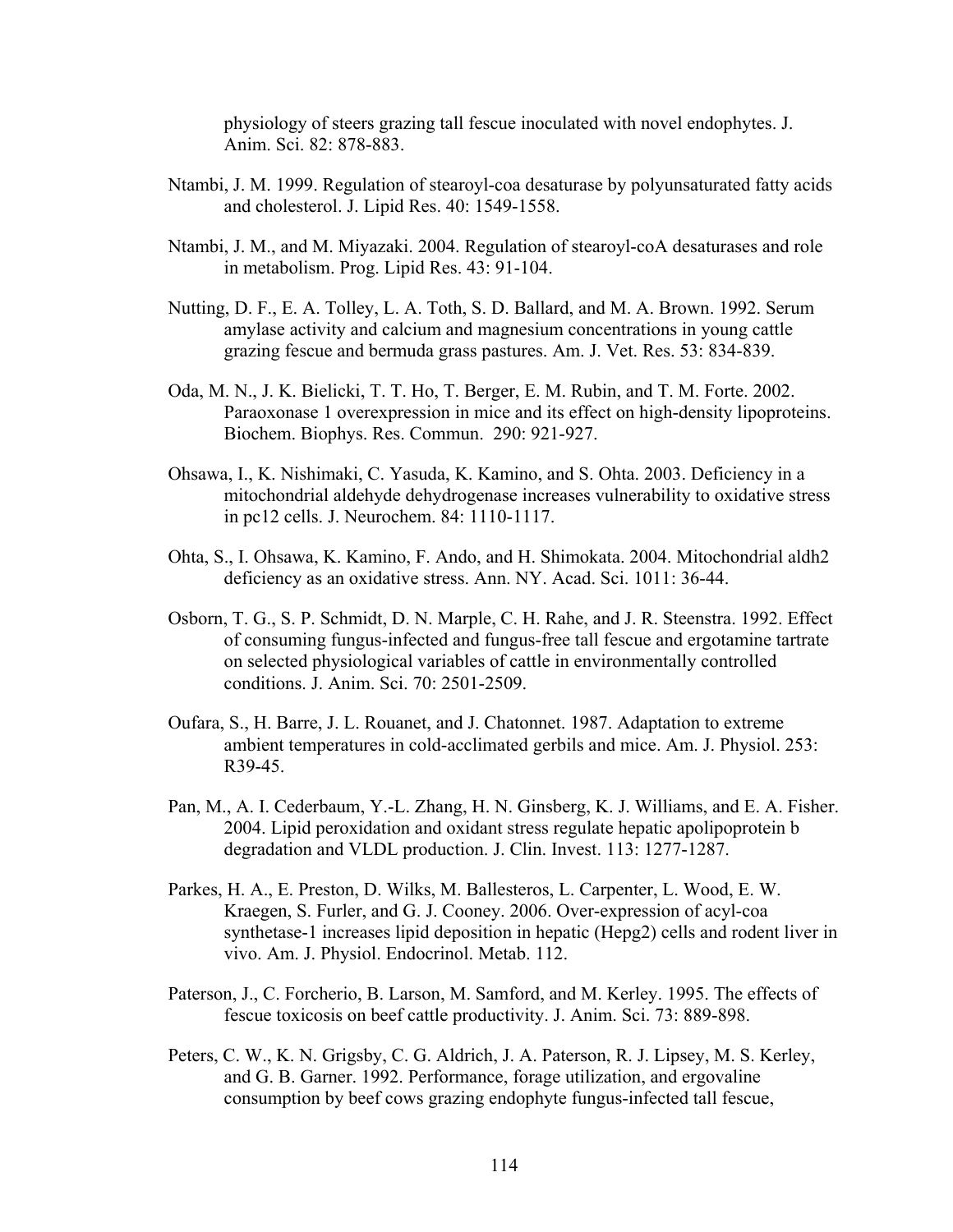endophyte fungus-free tall fescue, or orchardgrass pastures. J. Anim. Sci. 70: 1550-1561.

- Peters-Volleberg, G. W. M., R. B. Beems, and G. J. A. Speijers. 1996. Subacute toxicity of ergometrine maleate in rats. Food Chem. Toxicol. 34: 951-958.
- Piper, E. L. 1989. Liver function and ryegrass staggers. N. Z. Vet. J 37: 173.
- Polz, E., and G. M. Kostner. 1979a. The binding of β2-glycoprotein-i to human serum lipoproteins : Distribution among density fractions. FEBS Letters 102: 183-186.
- Polz, E., and G. M. Kostner. 1979b. Binding of β2-glycoprotein-i to intralipid: Determination of the dissociation constant. Biochem. Biophys. Res. Commun. 90: 1305-1312.
- Porras, P., J. R. Pedrajas, E. Martinez-Galisteo, C. Alicia Padilla, C. Johansson, A. Holmgren, and J. Antonio Barcena. 2002. Glutaredoxins catalyze the reduction of glutathione by dihydrolipoamide with high efficiency. Biochem. Biophys. Res. Commun. 295: 1046-1051.
- Porter, J. K. 1995. Analysis of endophyte toxins: Fescue and other grasses toxic to livestock. J. Anim. Sci. 73: 871-880.
- Porter, J. K., and F. N. Thompson, Jr. 1992. Effects of fescue toxicosis on reproduction in livestock. J. Anim. Sci. 70: 1594-1603.
- Quackenbush, J. 2002. Microarray data normalization and transformation. Nature Genetics 32: 496-501.
- Raisanen, S., P. Lehenkari, M. Tasanen, P. Rahikila, P. L. Harkonen, and H. K. Vaananen. 1999. Carbonic anhydrase III protects cells from hydrogen peroxideinduced apoptosis. FASEB J. 13: 513-522.
- Rennie, P. S., N. Bruchovsky, K. J. Leco, P. C. Sheppard, S. A. McQueen, H. Cheng, R. Snoek, A. Hamel, M. E. Bock, and B. S. MacDonald. 1993. Characterization of two cis-acting DNA elements involved in the androgen regulation of the probasin gene. Mol. Endocrinol. 7: 23-36.
- Rhodes, M. T., J. A. Paterson, M. S. Kerley, H. E. Garner, and M. H. Laughlin. 1991. Reduced blood flow to peripheral and core body tissues in sheep and cattle induced by endophyte-infected tall fescue. J. Anim. Sci. 69: 2033.
- Rottinghaus, G. E., L. M. Schultz, P. F. Ross, and N. S. Hill. 1993. An HPLC method for the detection of ergot in ground and pelleted feeds. J. Vet. Diagn. Invest. 5: 242- 247.
- Saal, L., C. Troein, J. Vallon-Christersson, S. Gruvberger, A. Borg, and C. Peterson. 2002. Bioarray software environment (base): A platform for comprehensive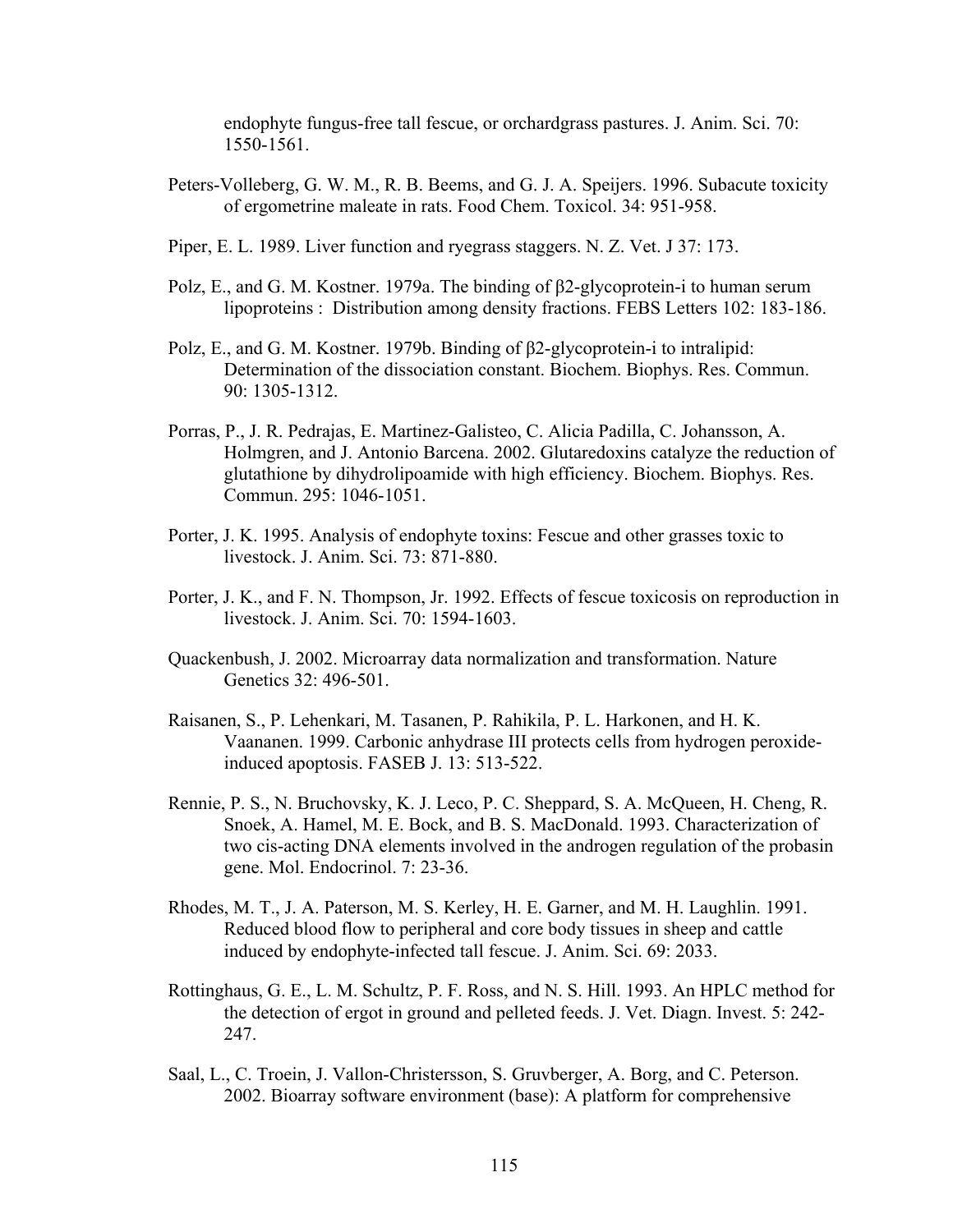management and analysis of microarray data. Genome Biology 3: software0003.0001 - software0003.0006.

- Saeed, A. I., V. Sharov, J. White, J. Li, W. Liang, N. Bhagabati, J. Braisted, M. Klapa, T. Currier, M. Thiagarajan, A. Sturn, M. Snuffin, A. Rezantsev, D. Popov, A. Ryltsov, E. Kostukovich, I. Borisovsky, Z. Liu, A. Vinsavich, V. Trush, and J. Quackenbush. 2003. Tm4: A free, open-source system for microarray data management and analysis. Biotechniques 34: 374-378.
- Sandberg, M. B., M. Bloksgaard, D. Duran-Sandoval, C. Duval, B. Staels, and S. Mandrup. 2005. The gene encoding Acyl-coA-binding protein is subject to metabolic regulation by both sterol regulatory element-binding protein and peroxisome proliferator-activated receptor α in hepatocytes. J. Biol. Chem. 280: 5258-5266.
- Santos, J. H., B. S. Mandavilli, and B. Van Houten. 2002. Measuring oxidative mtDNA damage and repair using quantitative PCR. In: W. C. Copeland (ed.) Mitochondrial DNA, methods and protocols. Methods in molecular biology No. 197. p 159-176. Humana Press.
- Sato, M., and M. Kondoh. 2002. Recent studies on metallothionein: Protection against toxicity of heavy metals and oxygen free radicals. Tohoku J. Exp. Med. 196: 9-22.
- Schmidt, S. P., D. A. Danilson, J. A. Holliman, H. W. Grimes, and W. B. Webster. 1986. Fescue fungus suppresses growth and reproduction in replacement beef heifers. Highlights Agric. Res. Ala. Agric. Exp. Stn. Auburn, Ala. 33: 15.
- Schmidt, S. P., and T. G. Osborn. 1993. Effects of endophyte-infected tall fescue on animal performance. Agri. Ecosys. Environ. 44: 233-262.
- Schriner, S. E., N. J. Linford, G. M. Martin, P. Treuting, C. E. Ogburn, M. Emond, P. E. Coskun, W. Ladiges, N. Wolf, H. Van Remmen, D. C. Wallace, and P. S. Rabinovitch. 2005. Extension of murine life span by overexpression of catalase targeted to mitochondria. Science 308: 1909-1911.
- Schwimmer, H., L. Eli-Berchoer, and M. Horowitz. 2006. Acclimatory-phase specificity of gene expression during the course of heat acclimation and superimposed hypohydration in the rat hypthalamus. J. Appl. Physiol. 100: 1992-2003.
- Seath, D. M., C. A. Lassiter, J. W. Rust, M. Cole, and G. M. Bastin. 1956. Comparative value of kentucky blue grass, kentucky 31 fescue, orchard grass, and bromegrass as pastures for milk cows. 1. How kinds of grasses affected persistence of milk production, tdn yield, and body weight. J. Dairy Sci. 39: 574-580.
- Settivari, R. S., S. Bhusari, T. Evans, P. A. Eichen, L. B. Hearne, E. Antoniou, and D. E. Spiers. 2006. Genomic analysis of the impact of fescue toxicosis on hepatic function. J. Anim. Sci. 84.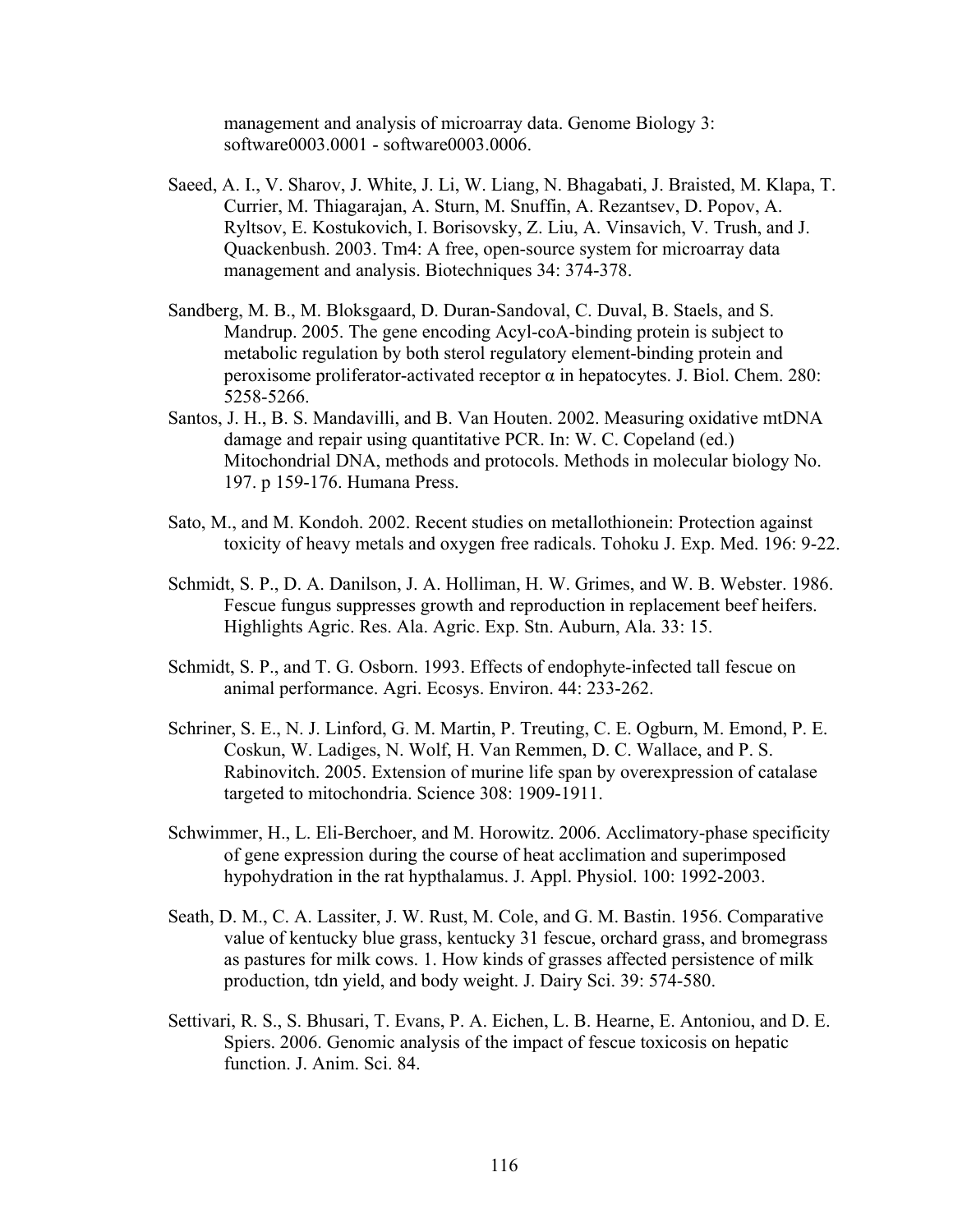- Sharma, T. P., D. Blache, C. E. Roselli, and G. B. Martin. 2004. Distribution of aromatase activity in brain and peripheral tissues of male sheep: Effect of nutrition. Reprod. Fertil. Dev. 16: 709-715.
- Shelby, R., and L. Dalrymple. 1987. Incidence and distribution of the tall fescue endophyte in the United States. Plant Disease 71: 783-785.
- Smith, C., J. Carney, P. Starke-Reed, C. Oliver, E. Stadtman, R. Floyd, and W. Markesbery. 1991. Excess brain protein oxidation and enzyme dysfunction in normal aging and in alzheimer disease. Proc. Natl. Acad. Sci. USA 88: 10540- 10543.
- Smith, M. S. 1980. Role of prolactin in regulating gonadotropin secretion and gonad function in female rats. Fed Proc. 39: 2571-2576.
- Smith, V. G., T. W. Beck, E. M. Convey, and H. A. Tucker. 1974. Bovine serum prolactin, growth hormone, cortisol and milk yield after ergotamine. Neuroendocrinology 15: 172-181.
- Soncin, F., X. Zhang, B. Chu, X. Wang, A. Asea, M. Ann Stevenson, D. B. Sacks, and S. K. Calderwood. 2003. Transcriptional activity and DNA binding of heat shock factor-1 involve phosphorylation on threonine 142 by ck2. Biochem. Biophys. Res. Commun. 303: 700-706.
- Sonna, L. A., J. Fujita, S. L. Gaffin, and C. M. Lilly. 2002. Effects of heat and cold stress on mammalian gene expression. J. Appl. Physiol. 92.
- Sonna, L. A., B. C. Wenger, S. Flinn, H. K. Sheldon, M. N. Sawka, and C. M. Lilly. 2004. Exertional heat injury and gene expression changes: A DNA microarray analysis study. J. Appl. Physiol. 96: 1943-1953.
- Spiers, D. E., Q. Zhang, P. A. Eichen, G. E. Rottinghaus, G. B. Garner, and M. R. Ellersieck. 1995. Temperature-dependent responses of rats to ergovaline derived from endophyte-infected tall fescue. J. Anim. Sci. 73: 1954-1961.
- Spiers, D. E., P. A. Eichen, and G. E. Rottinghaus. 2005. A model of fescue toxicosis: Responses of rats to intake of endophyte-infected tall fescue. J. Anim. Sci. 83: 1423-1434.
- St-Pierre, N. R., B. Cobanov, and G. Schnitkey. 2003. Economic losses from heat stress by us livestock industries. J. Dairy Sci. 86: E52-77.
- Strahan, S. R., R. W. Hemken, J. A. Jackson, R. C. Buckner, L. P. Bush, and M. R. Siegel. 1987. Performance of lactating dairy cows fed tall fescue forage. J. Dairy Sci. 70: 1228-1234.
- Stuedemann, J. A., and C. S. Hoveland. 1988. Fescue endophyte: History and impact on animal agriculture. J. Prod. Agricul. 1: 39-44.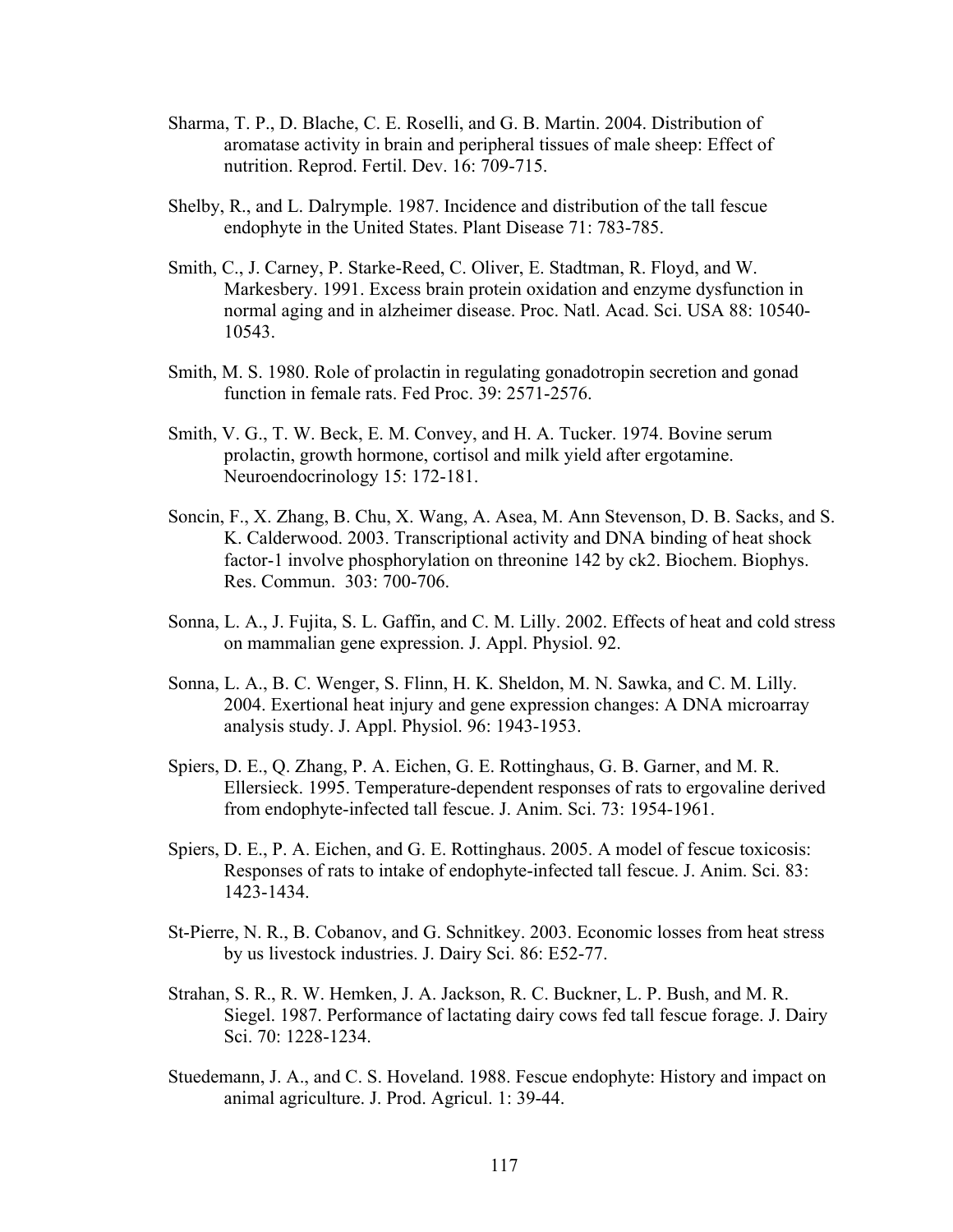- Stuedemann, J. A., T. S. Rumsey, J. Bond, S. R. Wilkinson, L. P. Bush, D. J. Williams, and A. B. Caudle. 1985a. Association of blood cholesterol with occurrence of fat necrosis in cows and tall fescue summer toxicosis in steers. Am. J. Vet. Res. 46: 1990-1995.
- Stuedemann, J. A., T. S. Rumsey, J. Bond, S. R. Wilkinson, L. P. Bush, D. J. Williams, and A. B. Caudle. 1985b. Association of blood cholesterol with occurrence of fat necrosis in cows and tall fescue summer toxicosis in steers. Am. J. Vet. Res. 46: 1990-1995.
- Stuedemann, J. A., N. S. Hill, F. N. Thompson, R. A. Fayrer-Hoskin, W. P. Hay, D. L. Dawe, D. H. Seman, and S. A. Martin. 1998. Urinary and biliary excretion of ergot alkaloids from steers that grazed endophyhte-infected tall fescue. J. Anim. Sci.76:2146–2154.
- Swinnen, J. V., P. Alen, W. Heyns, and G. Verhoeven. 1998. Identification of diazepambinding inhibitor/acyl-coa-binding protein as a sterol regulatory element-binding protein-responsive gene. J. Biol. Chem. 273: 19938-19944.
- Thompson, F. N., and J. A. Stuedemann. 1993. Pathophysiology of fescue toxicosis. Agri. Ecosys. Environ. 44: 263-281.
- Thompson, F. N., J. A. Stuedemann, J. L. Sartin, D. P. Belesky, and O. J. Devine. 1987. Selected hormonal changes with summer fescue toxicosis. J. Anim. Sci. 65: 727- 733.
- Tusher, V. G., R. Tibshirani, and G. Chu. 2001. Significance analysis of microarrays applied to the ionizing radiation response. Proc. Natl. Acad. Sci. USA 98: 5116- 5121.
- Varney, D. R., C. J. Kappes, S. L. Jones, R. Newsome, M. R. Siegel, and P. M. Zavos. 1988. The effect of feeding tall fescue seed infected by acremonium coenophialum on pregnancy and parturition in female rats. Comp. Biochem. Physiol. 89C: 315-320.
- Vianello, S., M. R. Waterman, L. D. Valle, and L. Colombo. 1997. Developmentally regulated expression and activity of 17α-hydroxylase/c-17, 20-lyase cytochrome p450 in rat liver. Endocrinology 138: 3166-3174.
- Wagner, C. R., T. M. Howell, W. D. Hohenboken, and D. J. Blodgett. 2000. Impacts of an endophyte-infected fescue seed diet on traits of mouse lines divergently selected for response to toxins in endophyte-infected fescue. J. Anim. Sci. 78: 1191.
- Walls, J. R., and D. R. Jacobson. 1970. Skin temperature and blood flow in the tail of dairy heifers administered extracts of toxic tall fescue. J. Anim. Sci. 30: 420.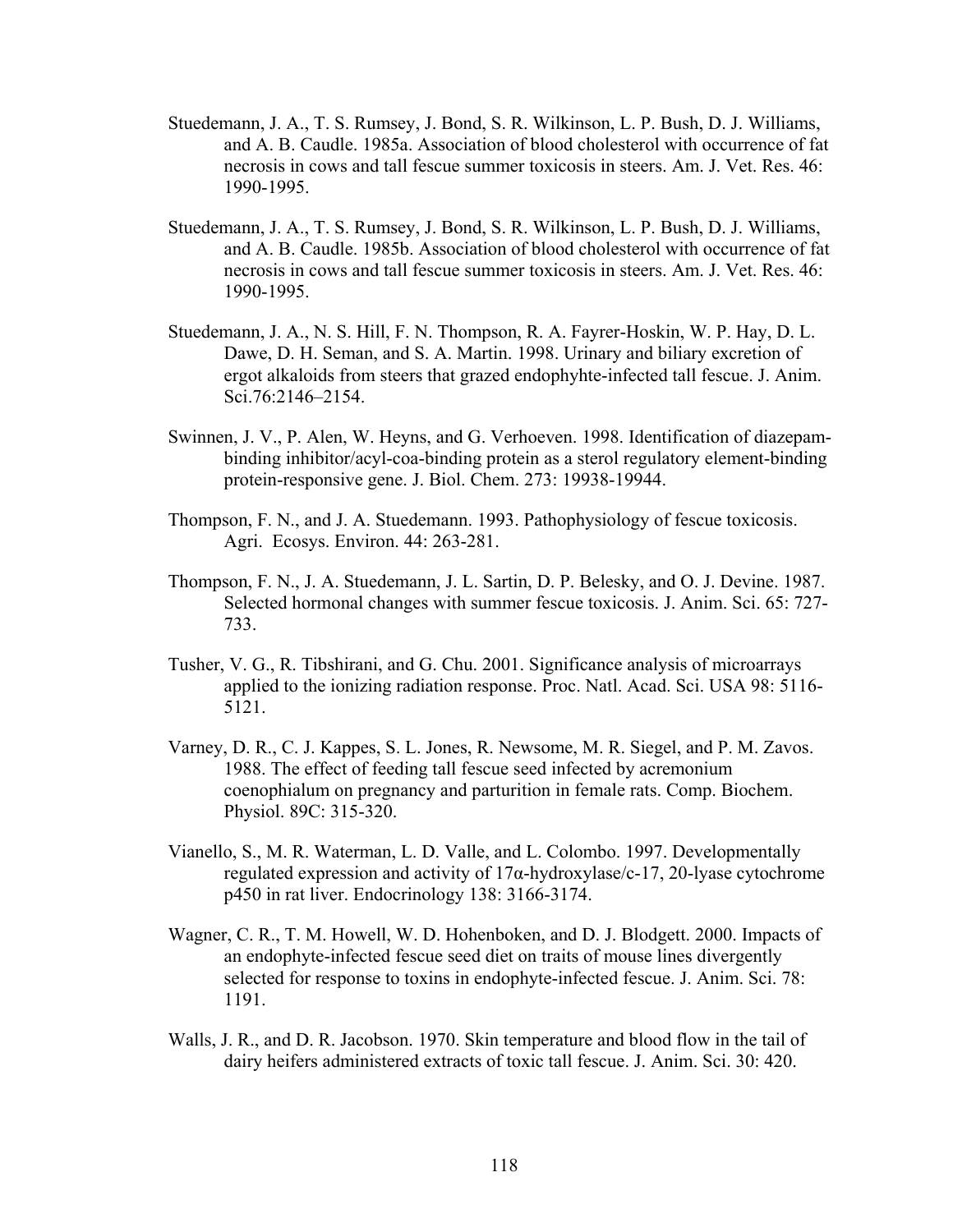- Wolfinger, R. D., G. Gibson, E. D. Wolfinger, L. Bennett, H. Hamadeh, P. Bushel, C. Afshari, and R. S. Paules. 2001. Assessing gene significance from cDNA microarray expression data via mixed models. J. Comput. Biol. 8: 625-637.
- Wong, J. S., and S. G. Sarjeet. 2002. Gene expression changes induced in mouse liver by di(2-ethylhexyl) phthalate. Toxicol. Appl. Pharmacol. 185: 180-196.
- Wong, P. C., D. Waggoner, J. R. Subramaniam, L. Tessarollo, T. B. Bartnikas, V. C. Culotta, D. L. Price, J. Rothstein, and J. D. Gitlin. 2000. Copper chaperone for superoxide dismutase is essential to activate mammalian Cu/Zn superoxide dismutase. Proc. Natl. Acad. Sci. USA 97: 2886-2891.
- Wu, H., K. Kerr, and G. Churchill. 2003. Maanova: A software package for the analysis of spotted cDNA microarray experiments. In the analysis of gene expression data: An overview of methods and software. p 313–431. Springer, New York.
- Yen, F. T., M. Masson, N. Clossais-Besnard, P. Andre, J.-M. Grosset, L. Bougueleret, J.- B. Dumas, O. Guerassimenko, and B. E. Bihain. 1999. Molecular cloning of a lipolysis-stimulated remnant receptor expressed in the liver. J. Biol. Chem. 274: 13390-13398.
- Zavos, P. M., T. M. McShane, K. L. Evans, N. W. Bradley, R. W. Hemken, and M. R. Siegel. 1988a. Effect of feeding tall fescue seed infected with endophytic fungus (*acremonium coenophialium*) on the estrous cycle in CD-1 mice. Drug Chem. Toxicol. 11: 443-450.
- Zavos, P. M., B. Salim, J. Jackson, J. A., D. R. Varney, M. R. Siegel, and R. W. Hemken. 1986. Effect of feeding tall fescue seed infected by endophytic fungus on reproductive performance in male rats. Theriogenology 25: 281-290.
- Zavos, P. M., D. R. Varney, R. M. Hemken, M. R. Siegel, and L. P. Bush. 1988b. Fertilization rates and embryonic development in CD-1 mice fed fungal endophyte-infected tall fescue seed. Theriogenology 30: 461-468.
- Zavos, P. M., D. R. Varney, J. A. Jackson, M. R. Siegel, L. P. Bush, and R. W. Hemken. 1987. Effect of feeding fungal endophyte (*acremonium coenophialum*) - infected tall fescue seed on reproductive performance in cd-1 mice through continuous breeding. Theriogenology 27: 549-559.
- Zhang, H. J., V. J. Drake, J. P. Morrison, L. W. Oberley, and K. C. Kregel. 2002. Molecular biology of thermoregulation: Selected contribution: Differential expression of stress-related genes with aging and hyperthermia. J. Appl. Physiol. 92: 1762-1769.
- Zhang, H. J., L. Xu, V. J. Drake, L. Xie, L. W. Oberley, and K. C. Kregel. 2003. Heatinduced liver injury in old rats is associated with exaggerated oxidative stress and altered transcription factor activation. FASEB J. 17: 2293-2295.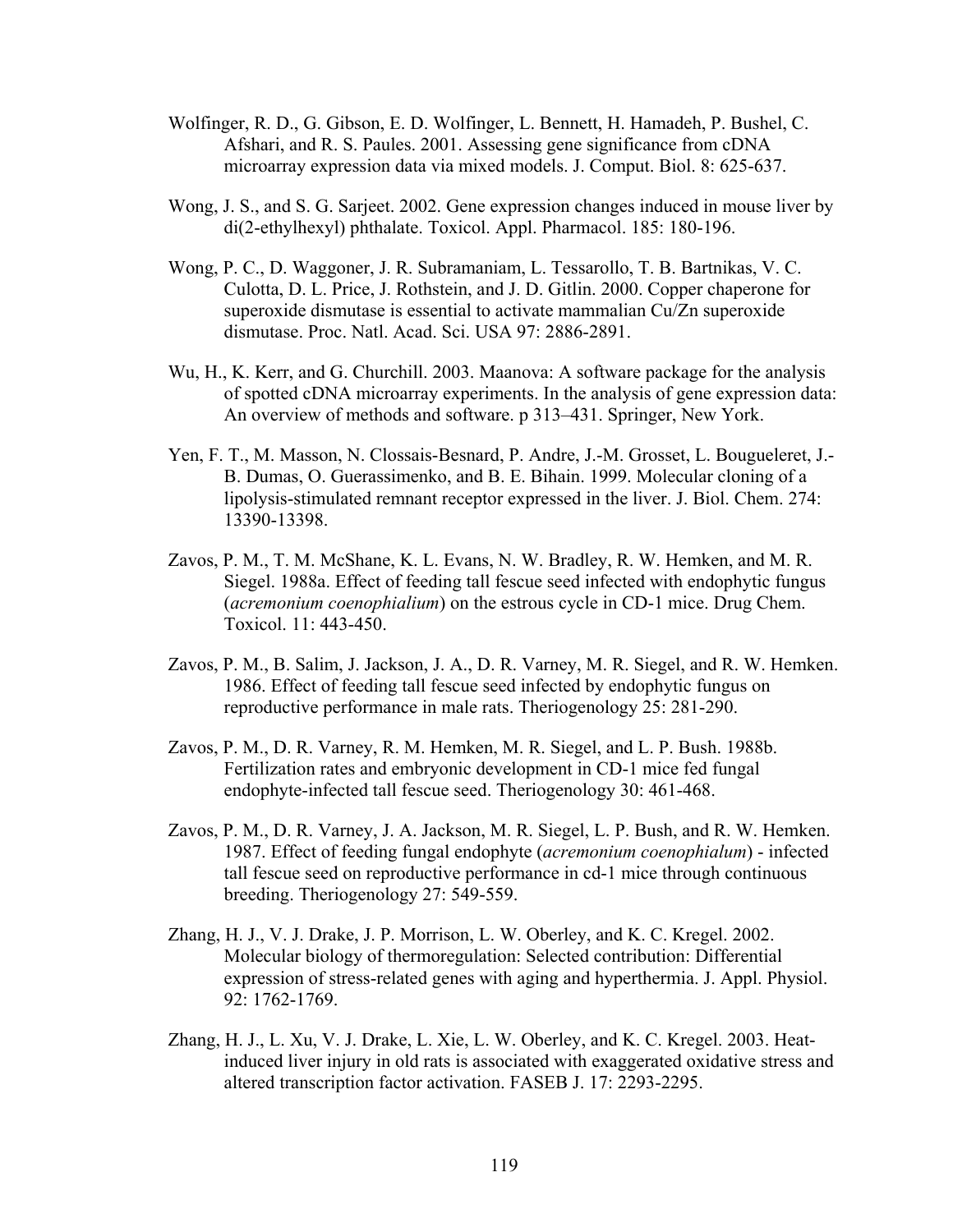- Zhu, Q., G. W. Anderson, G. T. Mucha, E. J. Parks, J. K. Metkowski, and C. N. Mariash. 2005. The spot 14 protein is required for de novo lipid synthesis in the lactating mammary gland. Endocrinology 146: 3343-3350.
- Ziegler, D. M. 2002. An overview of the mechanism, substrate specificities, and structure of FMOs. Drug Metabolism Reviews 34: 503-511.